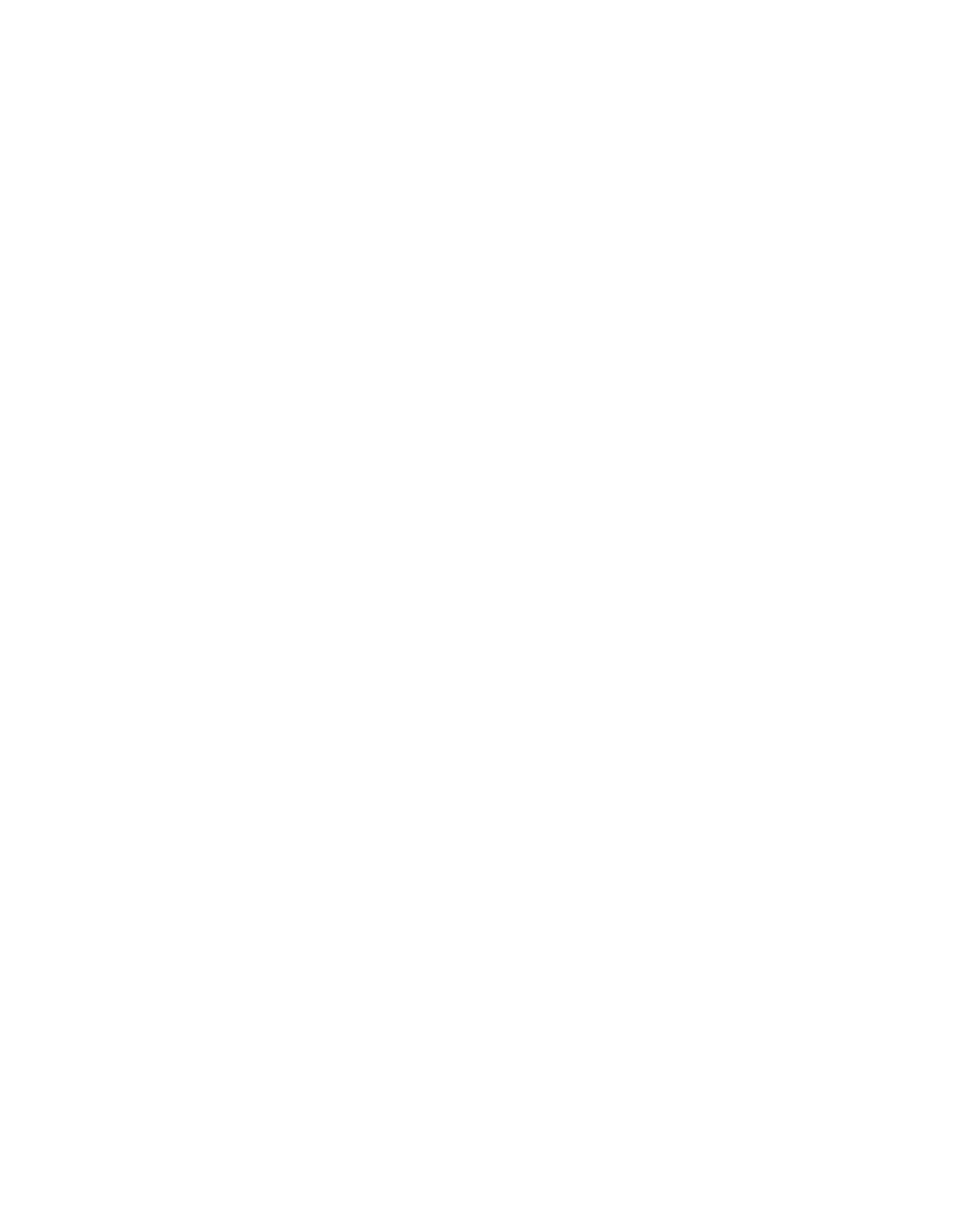# **EMPLOYEE POLICY MANUAL FOR** THE DIOCESE OF ARLINGTON

# **TABLE OF CONTENTS**

| Catholic Diocese of Arlington | August 1, 2021 |
|-------------------------------|----------------|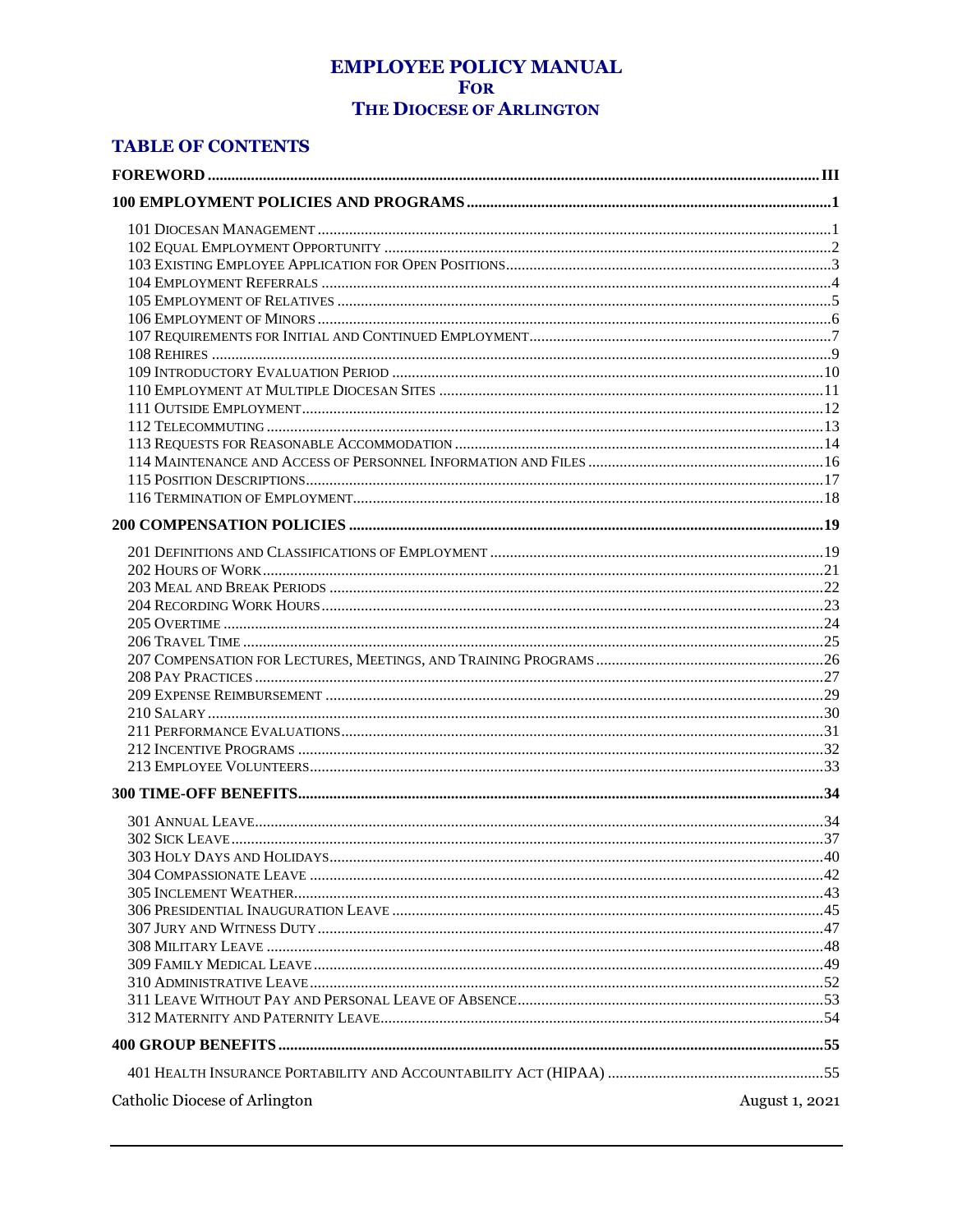| 405 SHORT-TERM DISABILITY SALARY CONTINUATION AND LONG-TERM DISABILITY INSURANCE  60 |  |
|--------------------------------------------------------------------------------------|--|
|                                                                                      |  |
|                                                                                      |  |
|                                                                                      |  |
|                                                                                      |  |
|                                                                                      |  |
|                                                                                      |  |
|                                                                                      |  |
|                                                                                      |  |
|                                                                                      |  |
|                                                                                      |  |
|                                                                                      |  |
|                                                                                      |  |
|                                                                                      |  |
|                                                                                      |  |
|                                                                                      |  |
|                                                                                      |  |
|                                                                                      |  |
|                                                                                      |  |
|                                                                                      |  |
|                                                                                      |  |
|                                                                                      |  |
|                                                                                      |  |
|                                                                                      |  |
|                                                                                      |  |
|                                                                                      |  |
|                                                                                      |  |
|                                                                                      |  |
|                                                                                      |  |
|                                                                                      |  |
|                                                                                      |  |
|                                                                                      |  |
|                                                                                      |  |
|                                                                                      |  |
|                                                                                      |  |
|                                                                                      |  |
|                                                                                      |  |
|                                                                                      |  |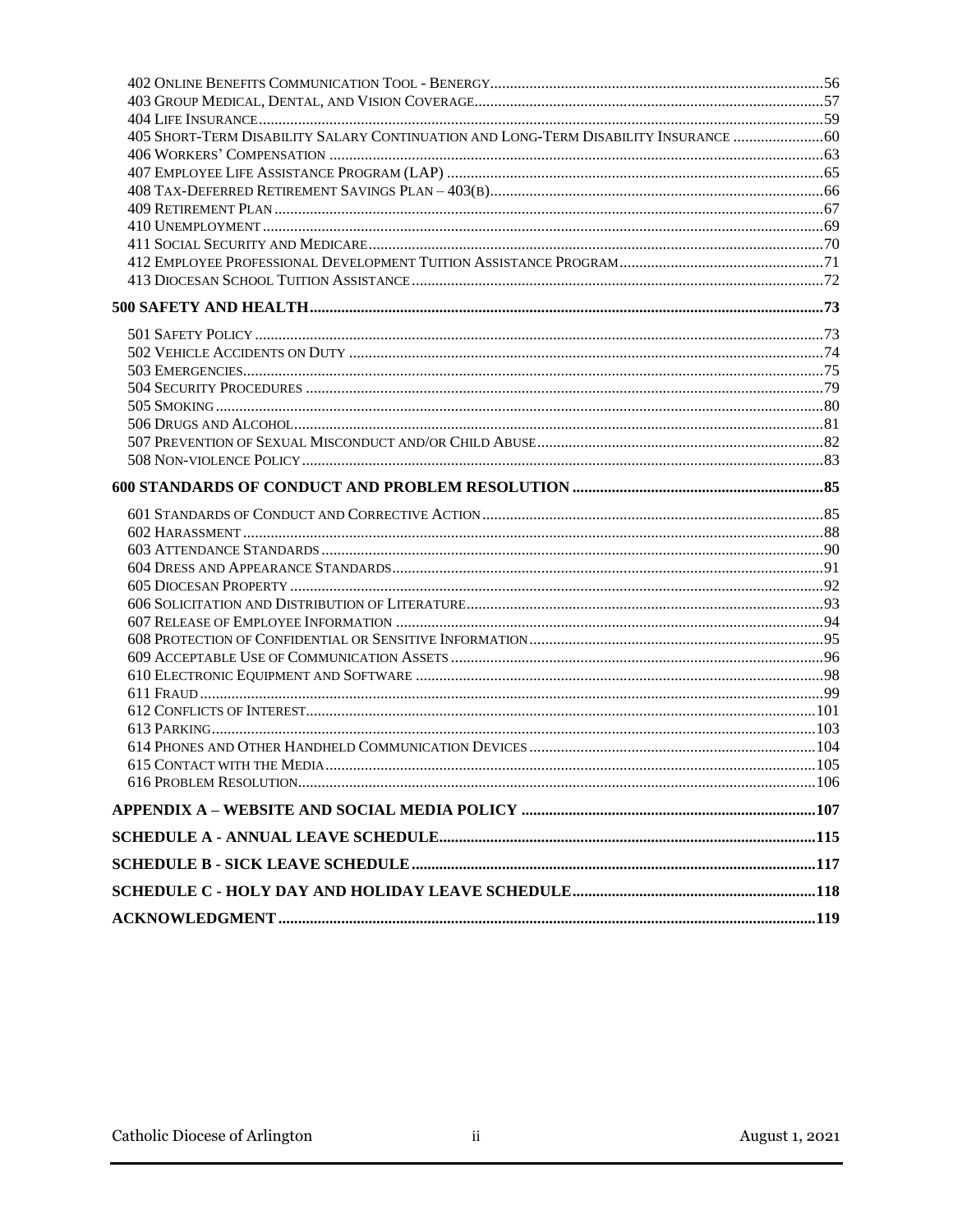#### **Foreword**

<span id="page-4-0"></span>Except as specifically noted otherwise, the policies outlined in this Policy Manual apply to all lay employees employed by the parishes and parish/diocesan schools of the Diocese of Arlington, as well as the Central Administrative Offices ("CAO"), the office of the Arlington Catholic Herald (ACH), and any other diocesan institution. These diocesan institutions are hereinafter collectively referred to as the "Diocese". The policies described herein do not apply to members of the religious community such as ordained priests or deacons, or members of Catholic Religious Orders or Communities. The policies also do not apply to Catholic Charities, which has a separate policy manual.

In the event that these policies conflict with written contracts, such as teacher contracts, the written contract will govern over the terms of this Employee Policy Manual. In areas where the Manual is silent or where it specifically provides that management at the diocesan site may have its own policies, management at each diocesan site should design policies and procedures that are consistent with the letter and spirit of this Manual and that are internally consistent in their application to all covered employees.

This Employee Policy Manual is intended solely as a general guide to the employment policies of the Diocese and to the benefits available to diocesan employees. The policies in this Manual are not intended to set forth or suggest any express or implied contractual obligations of the Diocese. This Manual cannot anticipate or address all personnel situations. The Diocese retains the right to change any of the provisions of this document, or any of the policies reflected herein, at any time as circumstances may, in the sole judgment of the Diocese, warrant. The employment of any employee not subject to a written contract is not for a set term and is terminable at any time at the will of the Diocese. The decision to terminate any employee or any other matter of discipline shall be a judgment reserved to the Diocese in its sole discretion.

The policies in this Employee Policy Manual supersede all previous personnel policies and procedures whether published by the parishes, schools, the CAO, or any other diocesan institution covered by this Manual.

The purpose of the work of the employees in the Diocese is to give honor and glory to God whose plan of salvation has, in His mysterious fashion, given them the privilege of a special participation in the life of the Diocese of Arlington and the universal Church.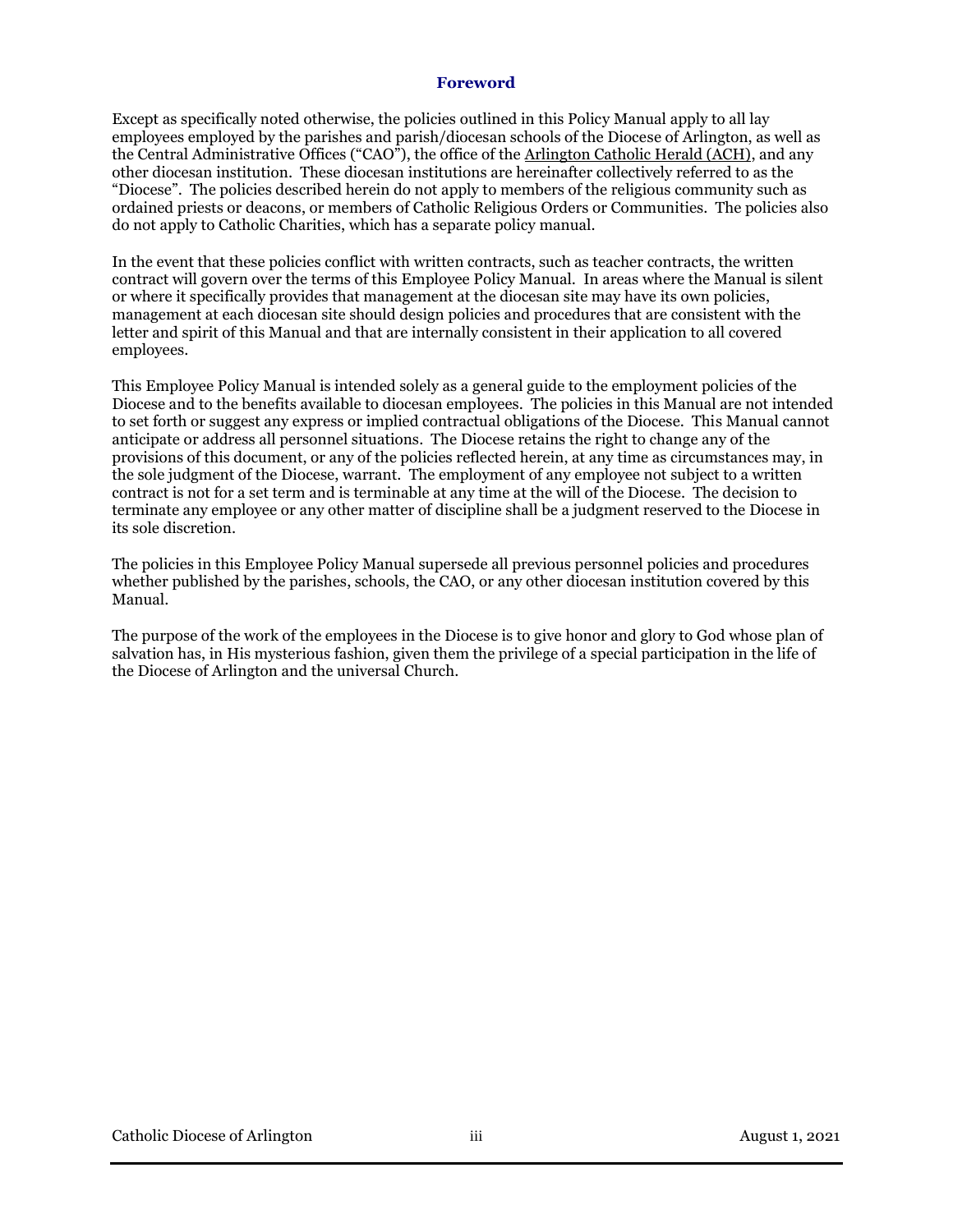#### **100 EMPLOYMENT POLICIES AND PROGRAMS**

#### **101 Diocesan Management**

<span id="page-5-1"></span><span id="page-5-0"></span>The Bishop of the Diocese designates individuals to manage the ministries and services of the Diocese in its various organizations and institutions.

The Bishop manages:

Department Supervisors and Office Directors in the CAO Campus Ministers Heads of Schools and Principals of diocesan high schools Regional schools Diocesan facilities

Pastors and Administrators in parishes are the managers of:

Parish staff Principals of diocesan parish elementary schools Campus Ministers who serve on parish staff

The Superintendent of Catholic Schools also manages the Principals of diocesan high schools and parish elementary schools as well as the Directors of preschools.

Principals of Catholic Schools manage school faculty and staff.

Office directors in the CAO manage exempt and non-exempt staff within their offices.

In this Manual, "Diocese" refers to all members of management at parishes and parish/diocesan schools of the Diocese of Arlington, as well as the Central Administrative Offices ("CAO"), the office of the Arlington Catholic Herald (ACH), and any other diocesan institution. "Diocesan site management" refers to members of the management hierarchy with decision-making authority at a diocesan site. "Supervisor" refers only to the immediate supervisor of the employee.

In this Manual, the decision-making authority generally resides with:

The Pastor of a Parish

The Pastor and Principal of an Elementary School

The Pastor and Preschool Director of a preschool that is not associated with an elementary school

The Head of School and Principal of a High School

The Vicar General for the CAO and Arlington Catholic Herald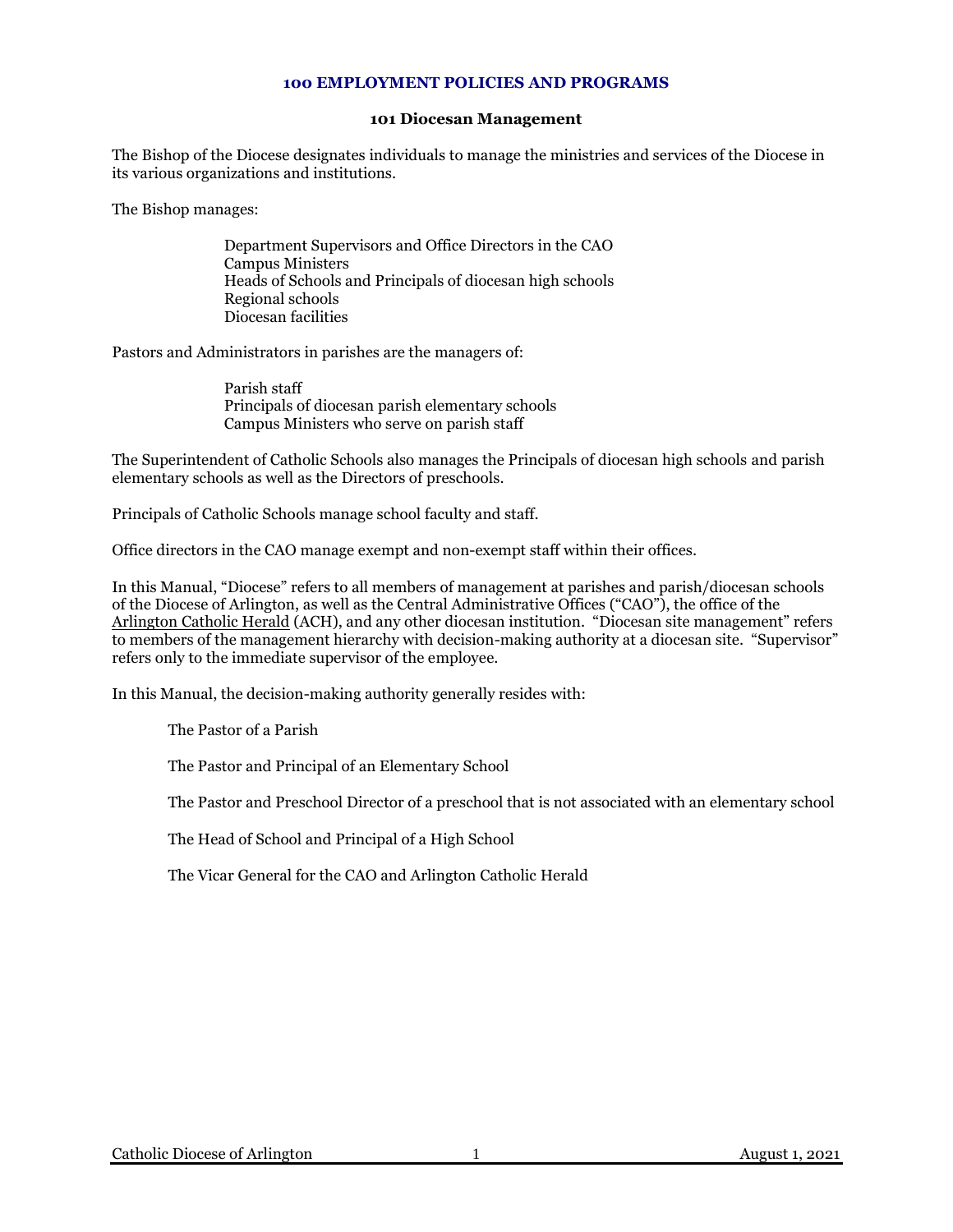# **102 Equal Employment Opportunity**

<span id="page-6-0"></span>It is the policy and practice of the Diocese to provide equal opportunity to all qualified employees and applicants for employment, as may be required by applicable law, without regard to race, color, sex, national origin, citizenship, age, disability, handicap, pregnancy, childbirth or related medical conditions, marital status, veteran status, or any other legally protected classification that applies to faith based employers. The Diocese reserves the right, however, to determine whether and under what circumstances priority should be given to Catholics for certain employment positions. The Diocese also reserves the right to determine when being Catholic is a bona fide occupational requirement of a position.

For Catholic employees, conformance with religious tenets of the Catholic faith is a condition of employment. All employees, however, are called upon to lead by example. As such, all employees are prohibited from teaching/advocating the rejection of official Church laws or doctrines and/or engaging in conduct, either in the workplace or elsewhere, including online, that is inconsistent with the moral and ethical standards of the Roman Catholic Church, which includes but is not limited to idolatry, atheism, non-respect for human life, grave scandal, and offenses against chastity and/or the dignity of marriage.

Consistent with the foregoing, it is the policy and practice of the Diocese to provide equal employment opportunity in all privileges, terms, and conditions of employment, including but not limited to, compensation, benefits, promotions/demotions, job assignment, training, discipline, and termination.

Any incident or situation that is believed to be in violation of this policy must be brought to the immediate attention of management for investigation and corrective action, when deemed appropriate. If the situation cannot be resolved through the direct supervisor and/or the concern involves direct supervision, it may be directed to a higher level of management. There is no requirement, however, to follow any formal chain of command when filing a complaint related to equal employment opportunity. Employees may address complaints at any time with the Office of Human Resources or the EthicsPoint hotline at [www.ethicspoint.com](https://urldefense.proofpoint.com/v2/url?u=http-3A__www.ethicspoint.com_&d=DwMGaQ&c=jxhwBfk-KSV6FFIot0PGng&r=vGmxa4eOhys-vGcDxq16p8NVWEnffji2tEKsiFKDDjc&m=HuFTFwjHd_WfTeiQ6eaSSZ8oJwJMs4Zk8H2qniHl_08&s=klSgcYInbxafTIdXRcN7TwhBj3ca-K2taIhz28hxETY&e=) or 1-888-293-3718.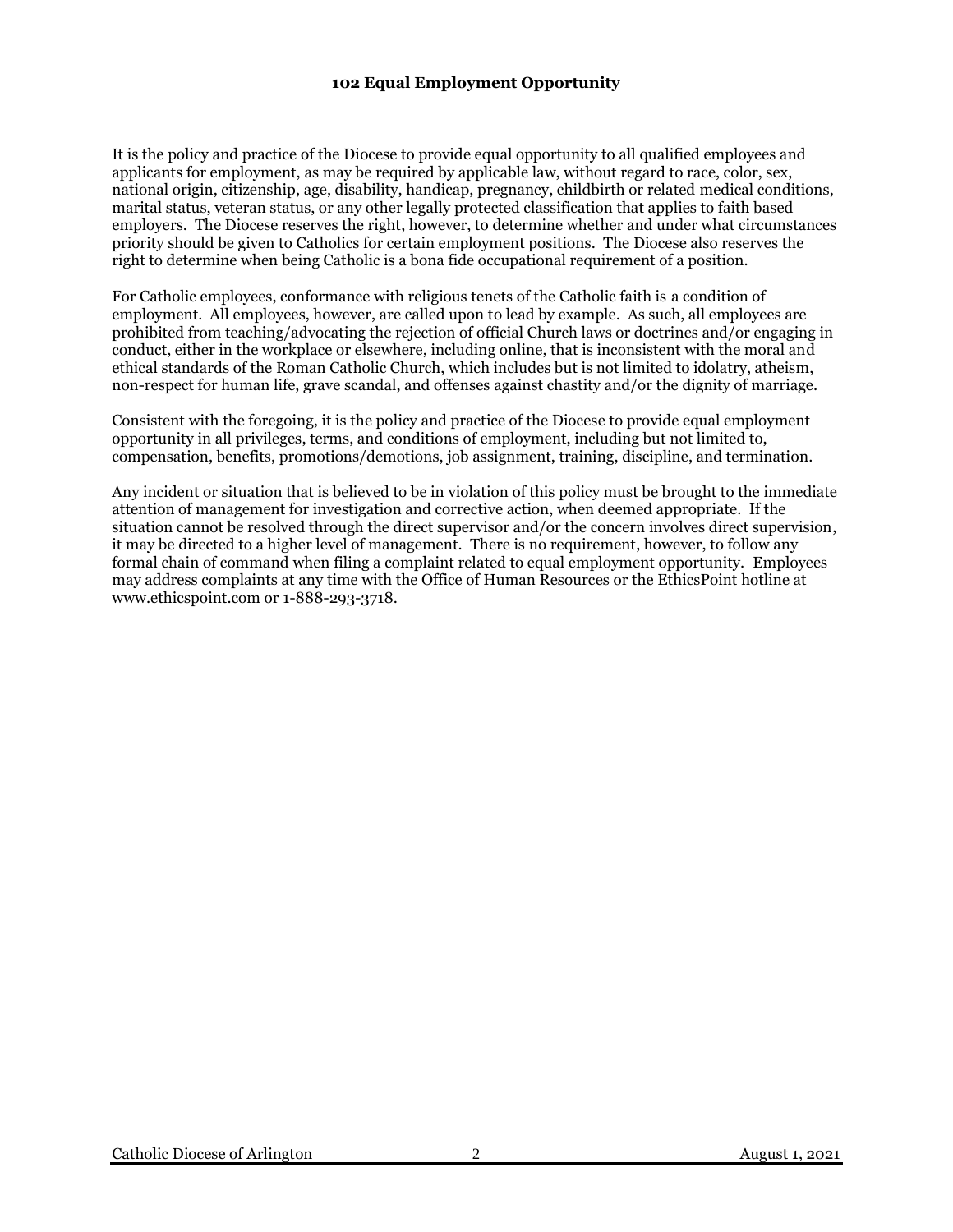# **103 Existing Employee Application for Open Positions**

<span id="page-7-0"></span>The Diocese believes in promoting from within, when and where appropriate. To keep current employees informed of appropriate job opportunities, openings at the CAO are generally posted on the diocesan web site as well as the CAO intranet. Diocesan site-management has the discretion to determine the most appropriate manner for making its openings known. The Diocese reserves the right to administratively appoint an employee to an open position without posting or interviewing for the position.

We strive to select the most suitable candidate based on the candidate's ability to meet the requirements of the job, with consideration being given to such factors as pertinent knowledge, skills, abilities, experience and/or relevant education, the work performance record, including attendance and punctuality, and the potential to perform work of a greater responsibility. Seniority may be taken into consideration. The ultimate goal is to fill the position with the most suited candidate for the position and in a manner that is consistent with the commitment to equal employment opportunity. The Diocese, therefore, reserves the right to recruit and hire outside of the Diocese to attract the most suitable candidates. The Diocese may advertise for, pursue, and interview candidates from outside of the Diocese simultaneously with internal candidates.

To be eligible to apply for an open position, an employee must meet the minimum hiring requirements for the position, be qualified to perform the essential functions of the job, with or without reasonable accommodation, be an employee in good standing in terms of the overall work record, and generally have been in his/her current position for a minimum of six months.

An employee is not required to notify his/her supervisor when submitting an application for an open position. However, if the employee becomes a finalist for the position, the employee's supervisor will be notified prior to completion of the application process for, among other things, a recommendation.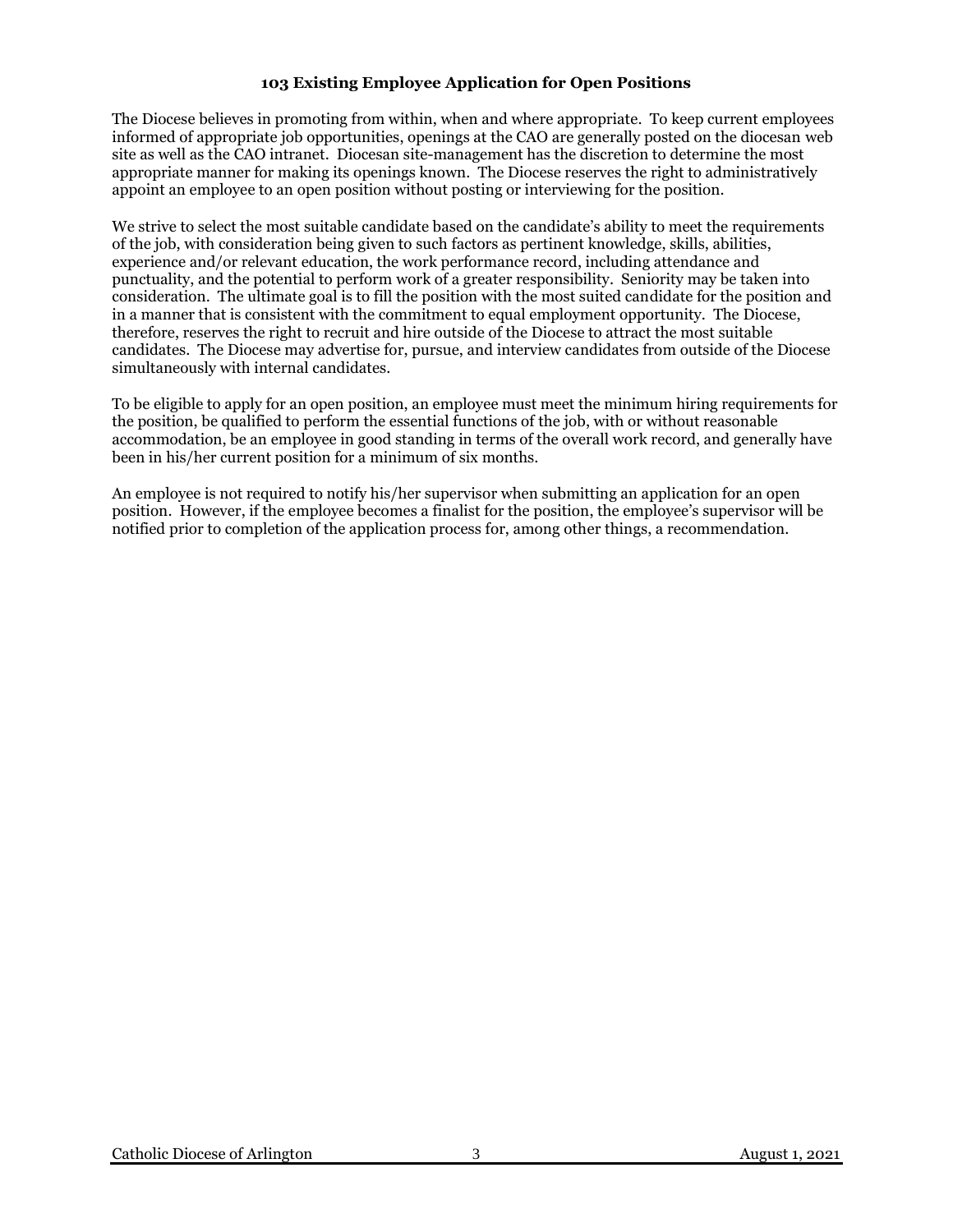## **104 Employment Referrals**

<span id="page-8-0"></span>The Diocese knows that our employees know us best and are, therefore, our best spokespeople. Employees understand the skills needed for our positions and are also likely to have friends with similar jobs or skills. An employee who can easily explain our work culture to a potential applicant helps the candidate gain a realistic view of what to expect should he/she be employed by the Diocese. Candidates who know what to expect are more apt to be satisfied with their employment decision and will likely have longer tenure. In addition, a new employee who has been referred by a friend knows on day one that he/she has an advocate in our organization. The Diocese is grateful for our employees' efforts in helping to find ideal candidates.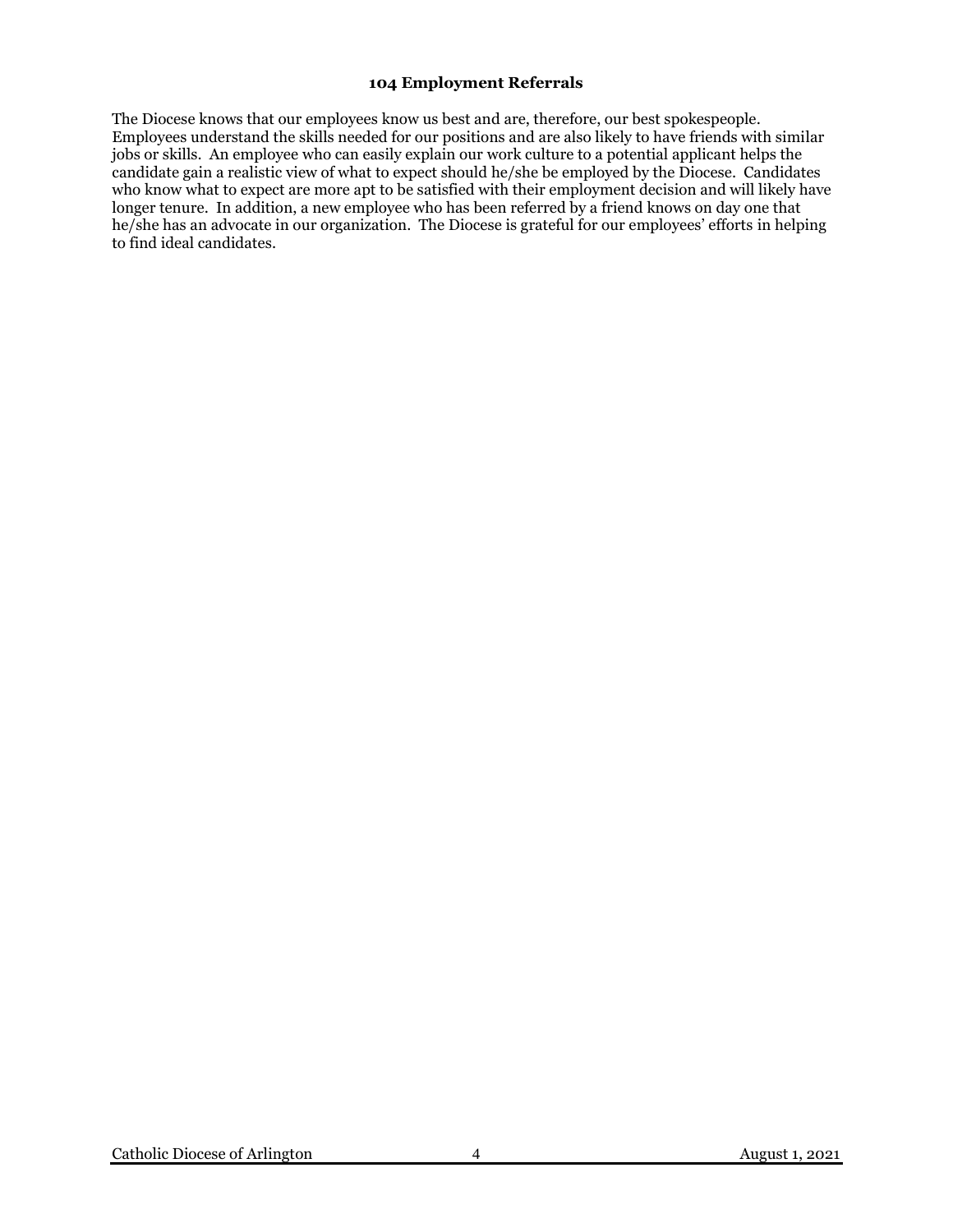# <span id="page-9-0"></span>**105 Employment of Relatives**

Generally, members of an employee's immediate family will not be considered for employment at the same diocesan site as their immediate family member. However, the Diocese may on rare occasion permit the employment of qualified relatives as long as such employment does not, in the opinion of the Diocese, create actual or perceived conflicts of interest. For purposes of this policy, "relative" includes: spouse, child, parent, sibling, grandparent, grandchild, aunt, uncle, nephew/niece, first cousin, guardian, or corresponding in-law or "step" relation or any other relative with whom the employee lives or whom the employee declares as a dependent. Sound business judgment will be exercised in the placement of related employees, generally in accordance with the following guidelines:

- Relatives are permitted to work at the same work-site, provided no direct reporting or supervisory/management relationship exists. That is, no employee is permitted to work within the "chain of command" of a relative such that one relative's work responsibilities, salary, or career progress could be influenced by the other relative.
- No relatives are permitted to work in the same department or in any other position in which the Diocese believes an inherent conflict of interest may exist. One exception to this provision is married coordinators of youth ministry who are peers.
- Co-workers who marry can continue in their current positions so long as they do not have a supervisor/subordinate relationship or do not have a work relationship where one of the employees has control over any aspect of the other employee's work responsibilities. If this situation exists, however, the two involved employees will have to decide which one will resign or accept reassignment within the organization.

The Diocese recognizes that at times, employees and their close friends or "significant others" (including, but not limited to, engaged couples, couples who are dating, and couples who are in long-term relationships) may be assigned to positions that create a co-worker or supervisor-subordinate relationship. The Diocese will, in its discretion, exercise sound judgment with respect to placement of employees in such situations in order to avoid the creation of conflict or the appearance of conflict of interest, avoid favoritism or the appearance of favoritism, and decrease the likelihood of harassment in the workplace.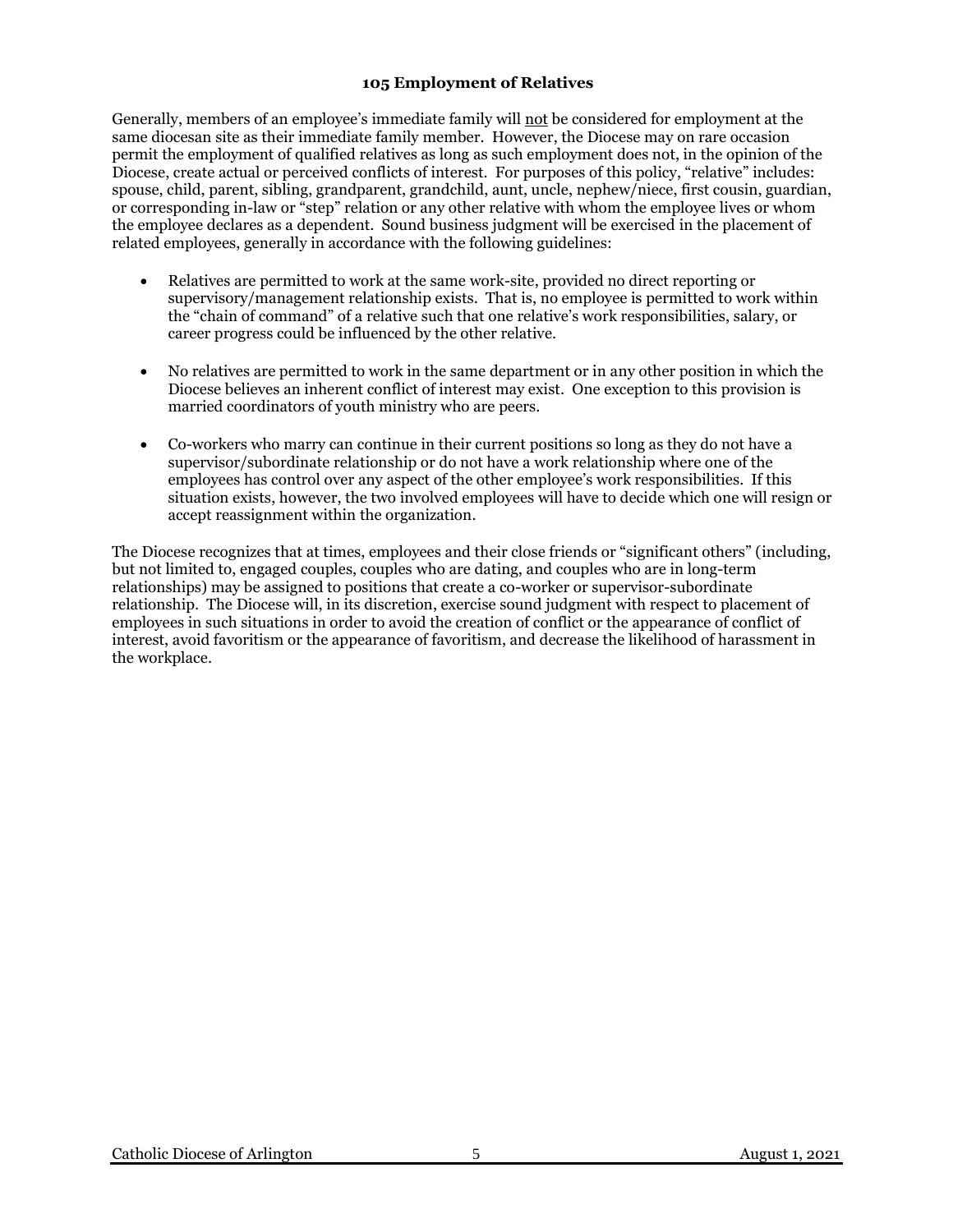# **106 Employment of Minors**

<span id="page-10-0"></span>Generally, the Diocese requires that individuals be 18 years of age or older as a condition of employment to work. Individuals under the age of 18 are prohibited from being employed in rectories or parish offices. On rare occasion (and only after the consideration of the intended job duties, work location, scheduled hours, and perceived maturity), the Diocese may hire an individual who is between 14 and 18 years of age to work outside of a rectory or parish office. In such cases, the minor is prohibited from working without the presence of at least two adults at all times. As dictated by the Virginia Department of Labor, individuals under the age of fourteen are not permitted to work.

In the state of Virginia, there are no employment restrictions, including hours of work, for individuals 16 years of age or older.

Individuals between the ages of 14 and 15, however, are subject to certain employment requirements and restrictions as follows:

# **Child Employment Certificates**

In Virginia, individuals between the ages of 14 and 15 must obtain an employment certificate (work permit) from a public or private high school in order to work.

# **Hours of Work**

### **Individuals between the ages of 14 and 15 may not work:**

- during school hours unless they are enrolled in a school work-training program
- more than forty hours in any one week when school is not in session
- more than eighteen hours in any one week when school is in session.
- more than eight hours in any one day when school is not in session.
- more than three hours in any one day when school is in session.
- before  $7$  a.m. or after  $7$  p.m., except that from June 1 through Labor Day, the teenager may work until 9 p.m.
- more than five hours of continuous work without a 30 minute rest or meal period

Note: According to 16 VAC 15-40-10, "school hours" means those periods when the school attended by the minor is in regular session, and does not include hours before and after school, Saturdays and Sundays, holidays, or school vacations, including summer vacations. If the minor does not attend school, "school hours" shall mean the school hours of the school district in which the minor is currently living.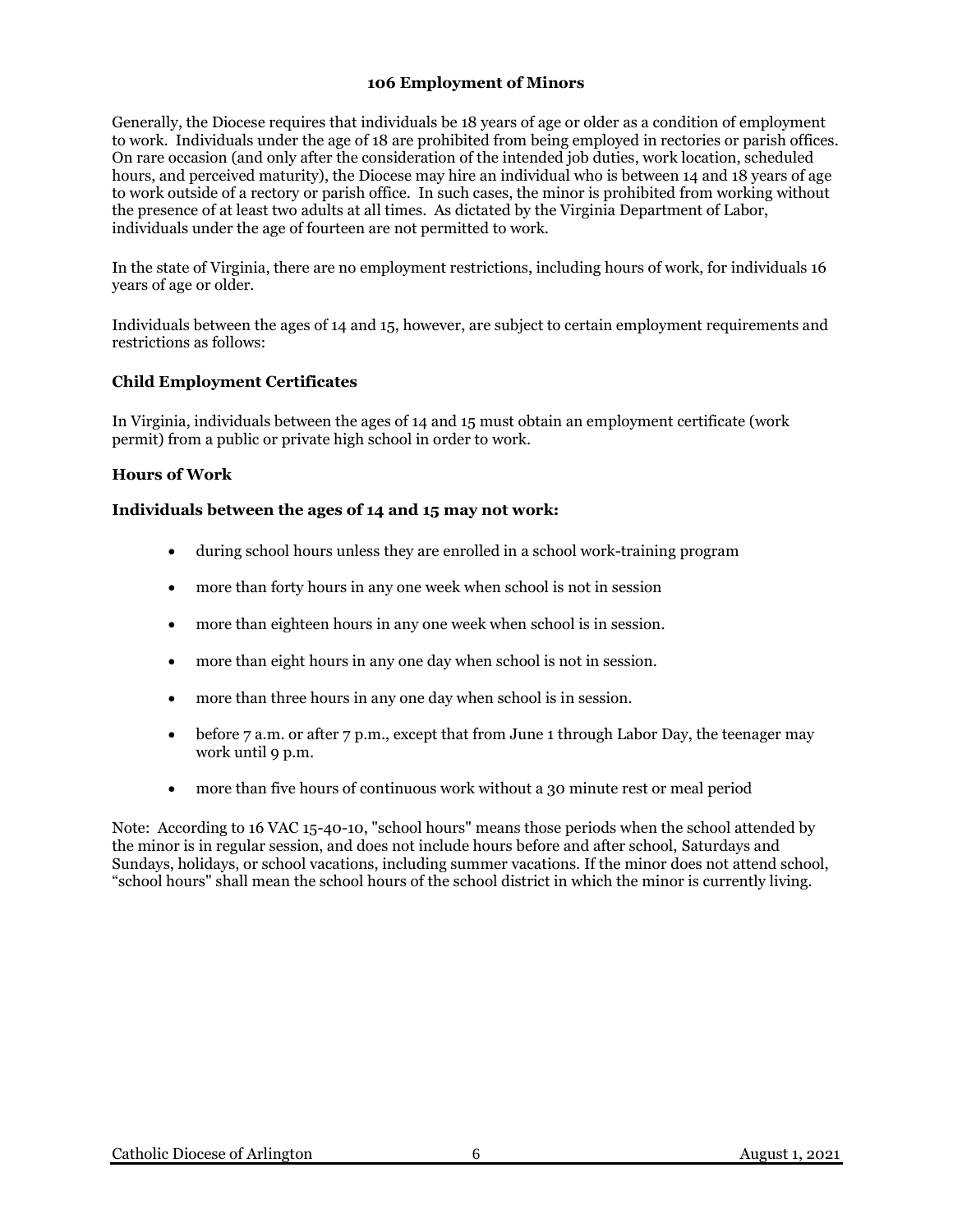# **107 Requirements for Initial and Continued Employment**

<span id="page-11-0"></span>Generally, each job applicant is required to complete the following steps before employment may be approved:

- 1. complete in full and submit an approved employment application form
- 2. participate in a personal interview
- 3. complete any written tests required by state or federal law, or the Diocese, or other diocesan site policy
- 4. submit to any pre-employment testing (or medical exam after conditional offer of employment) which may be required as a condition of employment
- 5. complete in full and submit all Diocese of Arlington background check forms

Employment may be conditioned upon favorable reference checks, verification of previous employment, acceptable results of the background check, and acceptable results on a physical examination and drug testing. These tests will be conducted after a conditional offer of employment. The Diocese complies with the requirements of the Fair Credit Reporting Act.

Individuals offered employment are provided with the requirements for passing the initial background check and are required to certify that they meet such requirements. Generally, employment may not begin without receipt of the background check results and approval from the Office of Child Protection and Safety. On occasion, the Office of Child Protection and Safety may allow employment to begin prior to the receipt of all background check results. If results are received after an individual has been hired and prove that the individual does not comply with the requirements, the employee will be subject to appropriate action, up to and including termination from employment. Background check updates are performed on active employees on a routine basis. If updated results reflect that the employee no longer meets requirements, the employee will be subject to appropriate action, up to and including termination of employment.

The Diocese is committed to complying with the requirements for hire as set forth by the Immigration Reform and Control Act of 1986. As such, only qualified individuals who are authorized and eligible to work in the United States will be hired. Newly hired employees are required by law to submit within three days of hire specific, original documents (as stipulated by the Department of Homeland Security) verifying their identity and legal right to work in the United States and to complete the DHS Form I-9. Employees who fail to provide the required documents within the three-day time period will be disqualified from further employment. Any employee whose work authorization is subject to expiration is required to renew the work authorization documents before they expire and complete a new Form I-9 in order to maintain employment.

Any prospective employee found to have provided any false information either verbally or on applications, tests, or a physical examination will be automatically disqualified from being hired. If falsification is discovered after an individual has been hired, the employee will be subject to appropriate discipline, up to and including immediate termination from employment.

All employees regardless of duties are required to read and comply with the Diocese of Arlington "Policy on the Protection of Children/Young People and Prevention of Sexual Misconduct and/or Child Abuse." Additional obligations relating to this policy are reflected in the Standards of Conduct and Corrective Action section of this Manual.

Only the Bishop, the Vicar General, the Pastor/Administrator of a Parish, the Superintendent of Catholic Schools, the Head of School/Principal of a diocesan High School, or the Director of Human Resources has the authority to enter into any agreement with any employee for employment for any specified period or to make any arrangement contrary to any other provision of this Manual. No other supervisor, manager, or director has this authority.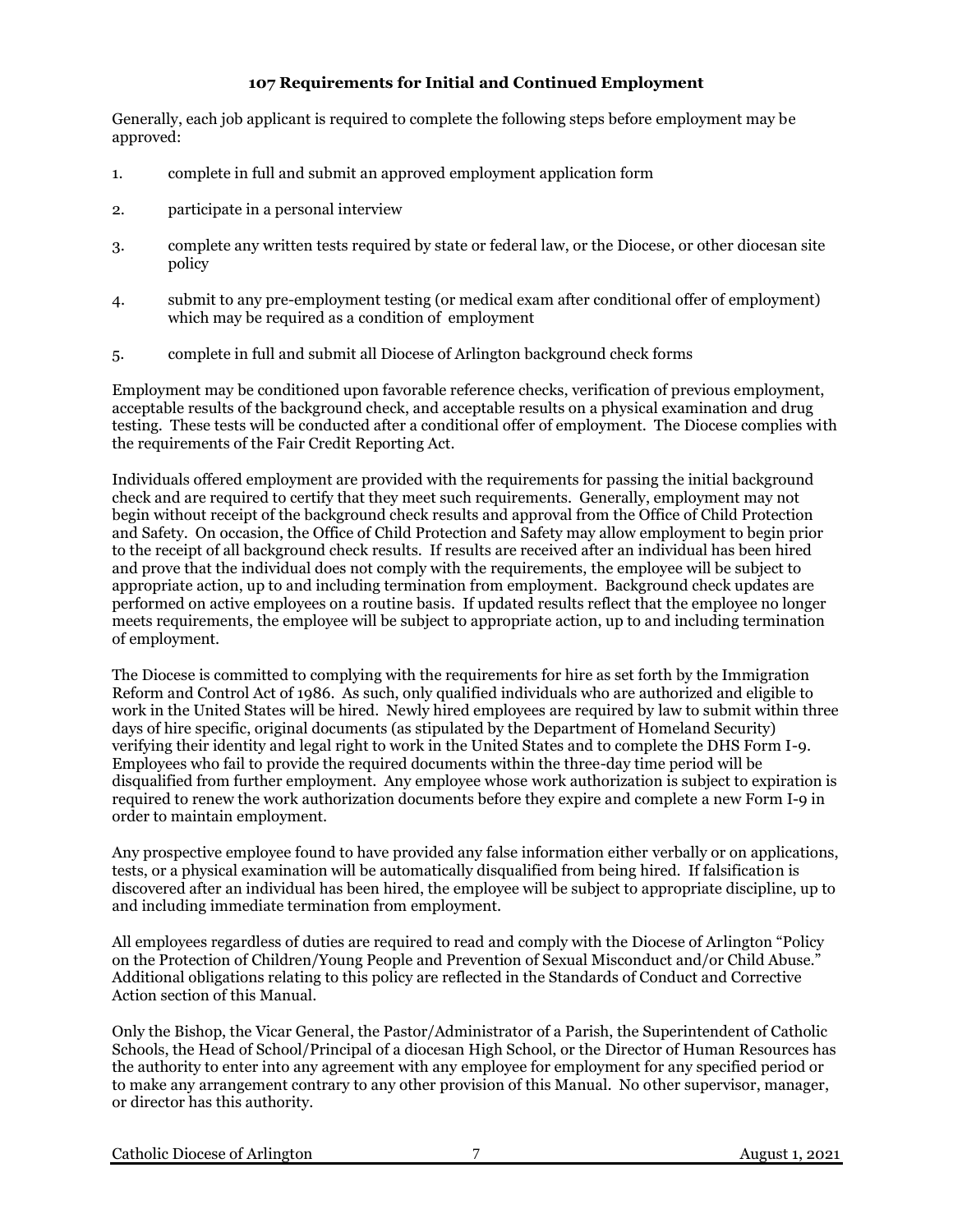Any employment agreement shall not be enforceable unless it is on an approved form and signed by a person in one of the authorized positions stated above.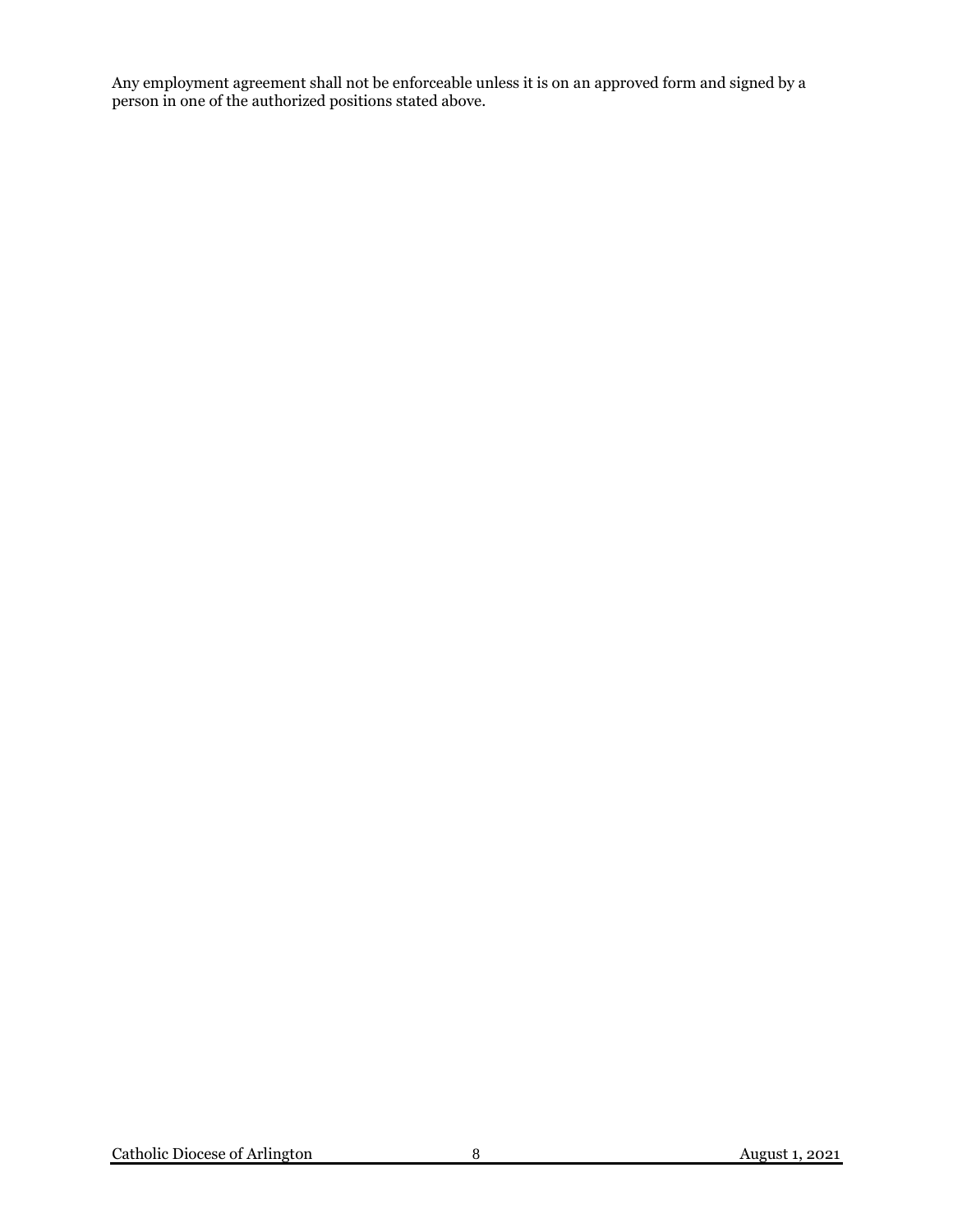## **108 Rehires**

<span id="page-13-0"></span>The Diocese permits the re-employment of a qualified individual when business needs dictate and:

- the former employee was previously laid off and possessed a satisfactory work performance record; or
- the former employee voluntarily resigned with proper notice and possessed a satisfactory work performance record.

# **Required Steps for Employment of Rehires**

Other than the exclusion of completing and submitting the diocesan background check forms, individuals considered for rehire within six months of prior diocesan employment are required to complete all steps required of new hires as outlined under "Requirements for Initial and Continued Employment". Individuals considered for rehire after six months of prior diocesan employment are required to complete all steps required of new hires as outlined under "Requirements for Initial and Continued Employment", including all diocesan background check forms.

# **Seniority for Leave Purposes**

Individuals rehired within one year of prior diocesan employment receive credit for their previous service. Such credit is applied in determining the appropriate level of leave accrual.

Individuals rehired one year or more after the end of their prior diocesan employment do not receive credit for their previous service and are, therefore, treated as new hires for purposes of leave accrual.

# **Seniority for Group Insurance Benefit Purposes**

Rehired individuals, regardless of the length of absence, do not maintain their original seniority date for the purpose of health and welfare insurance benefits, and are, therefore, subject to the same eligibility and enrollment requirements as new hires.

# **Impact of Rehire on Continuation of Pension Payments and Benefits**

Individuals receiving pension payments who are rehired and regularly scheduled to work fewer than 20 hours per week, may continue to receive pension payments. Pension payments cease, however, for individuals who are rehired and working 20 hours or greater per week. Pension benefits for these individuals are recalculated and paid based on the date they cease working or reduce their regularly scheduled hours to fewer than 20 hours per week.

The right to a benefit under the Pension Plan depends on the employee's length of service, otherwise known as "vesting". Service generally includes the entire period of continuous eligible employment. Vesting is impacted by changes in employment status, changes in hours worked, and breaks in service. See the Retirement Plan section for details.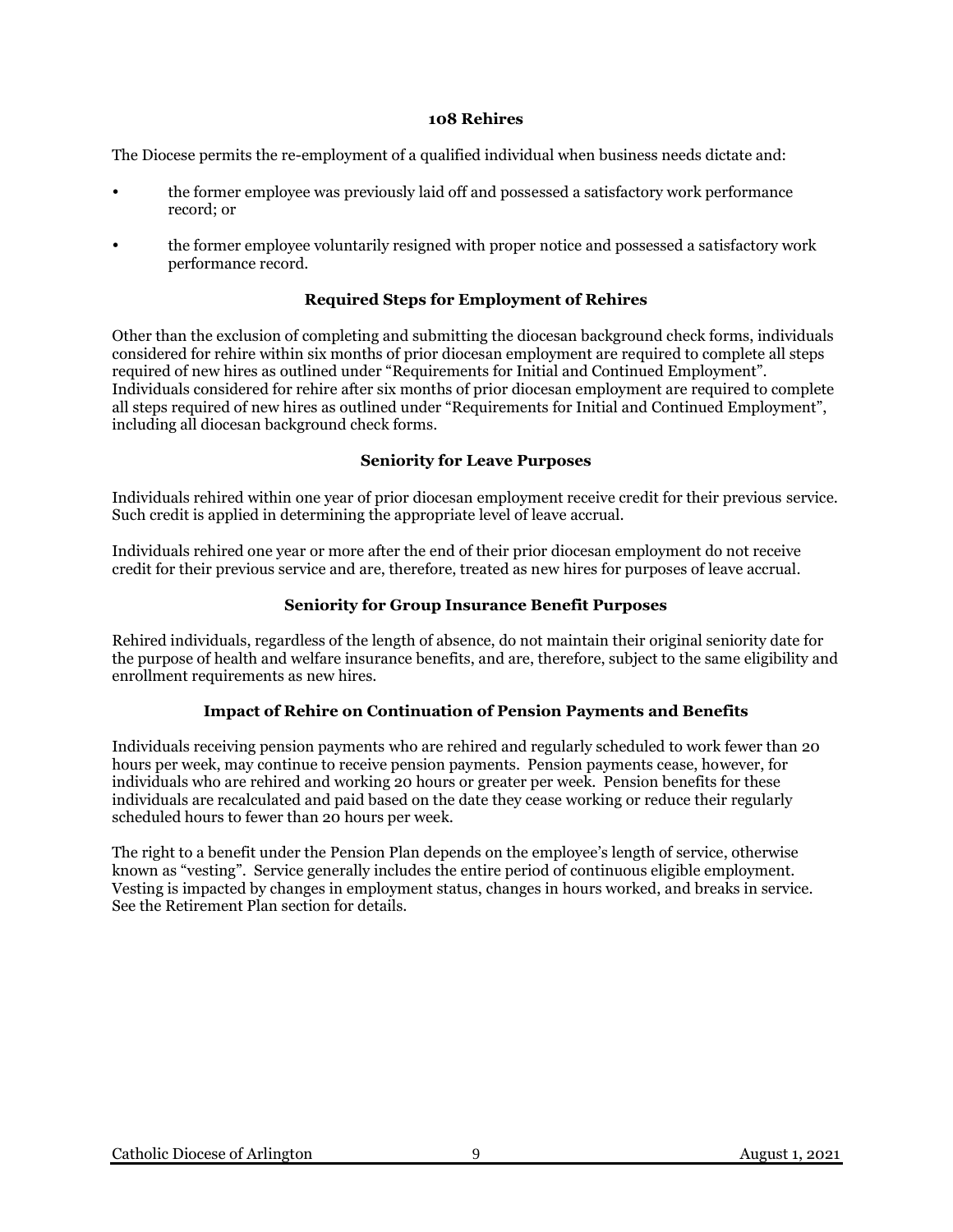#### **109 Introductory Evaluation Period**

<span id="page-14-0"></span>Generally, the first 90 days of employment is considered an introductory evaluation period. The evaluation period is a "get acquainted" time. It allows an employee to learn about his/her new job, while the Diocese learns more about the employee's knowledge, skills, abilities, and interests. At the conclusion of this period, if the Diocese believes that continued employment is not within the best interest of the Diocese, the employee may be asked to resign or be terminated without notice. This provision does not alter the employment at-will relationship that exists between the employee and the Diocese. The Diocese and employee retain the right to end the employment relationship at any time, for any reason, with or without cause or notice.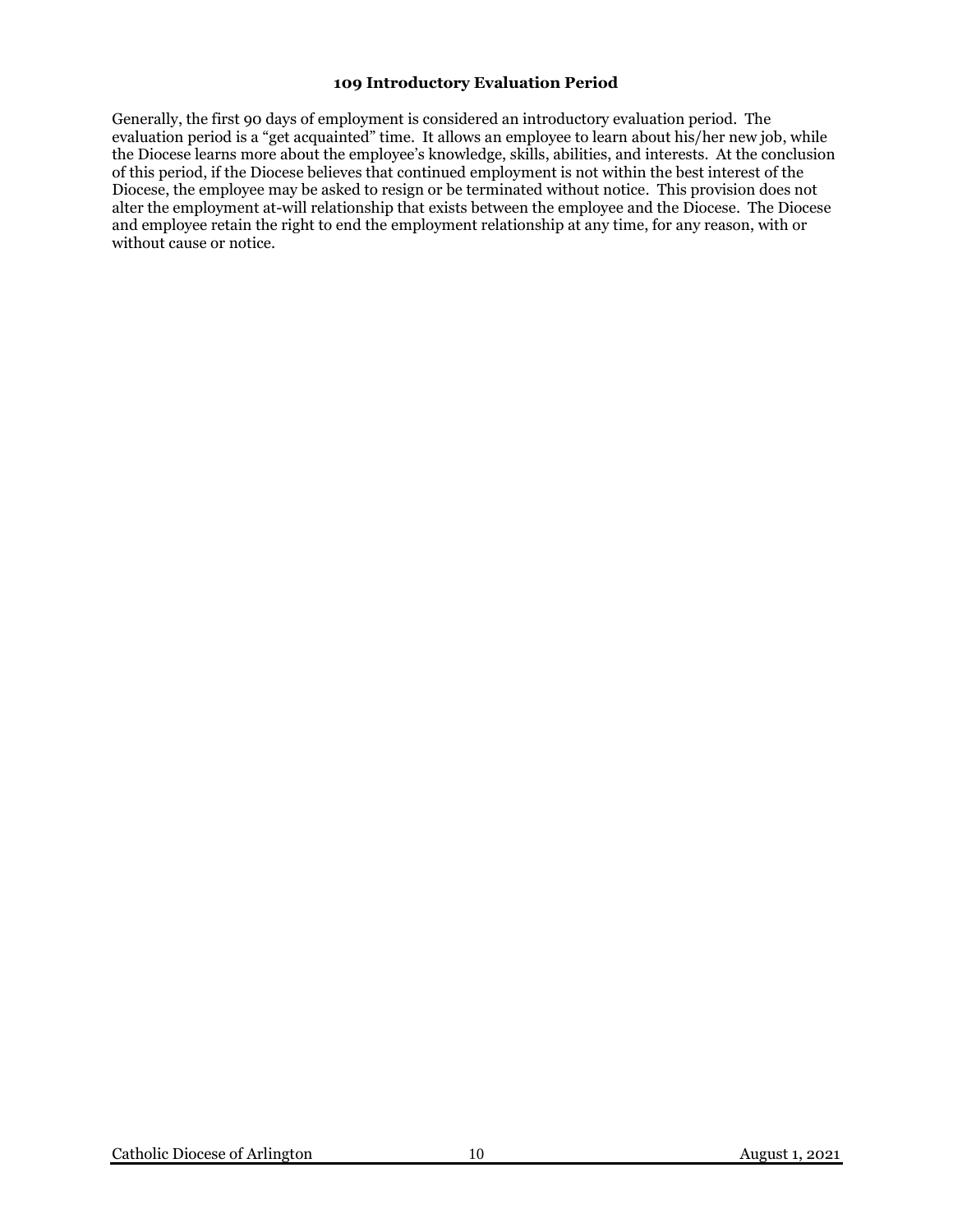#### **110 Employment at Multiple Diocesan Sites**

<span id="page-15-0"></span>An employee, exempt or non-exempt, who is employed at one diocesan site, must first receive the approval of his or her supervisor before applying for simultaneous employment at a second diocesan site. Generally, working at multiple diocesan sites is disfavored and therefore, rarely approved. If approved by the current supervisor, the hiring manager at the second site must receive the approval of the Director of Human Resources before offering to hire the employee, as key decisions must be made regarding a variety of topics, including appropriate exemption status, overtime eligibility and calculation, benefit eligibility, etc. Under no circumstances may a non-exempt employee be hired for work that regularly requires more than a combined total of 40 hours per week at two or more sites.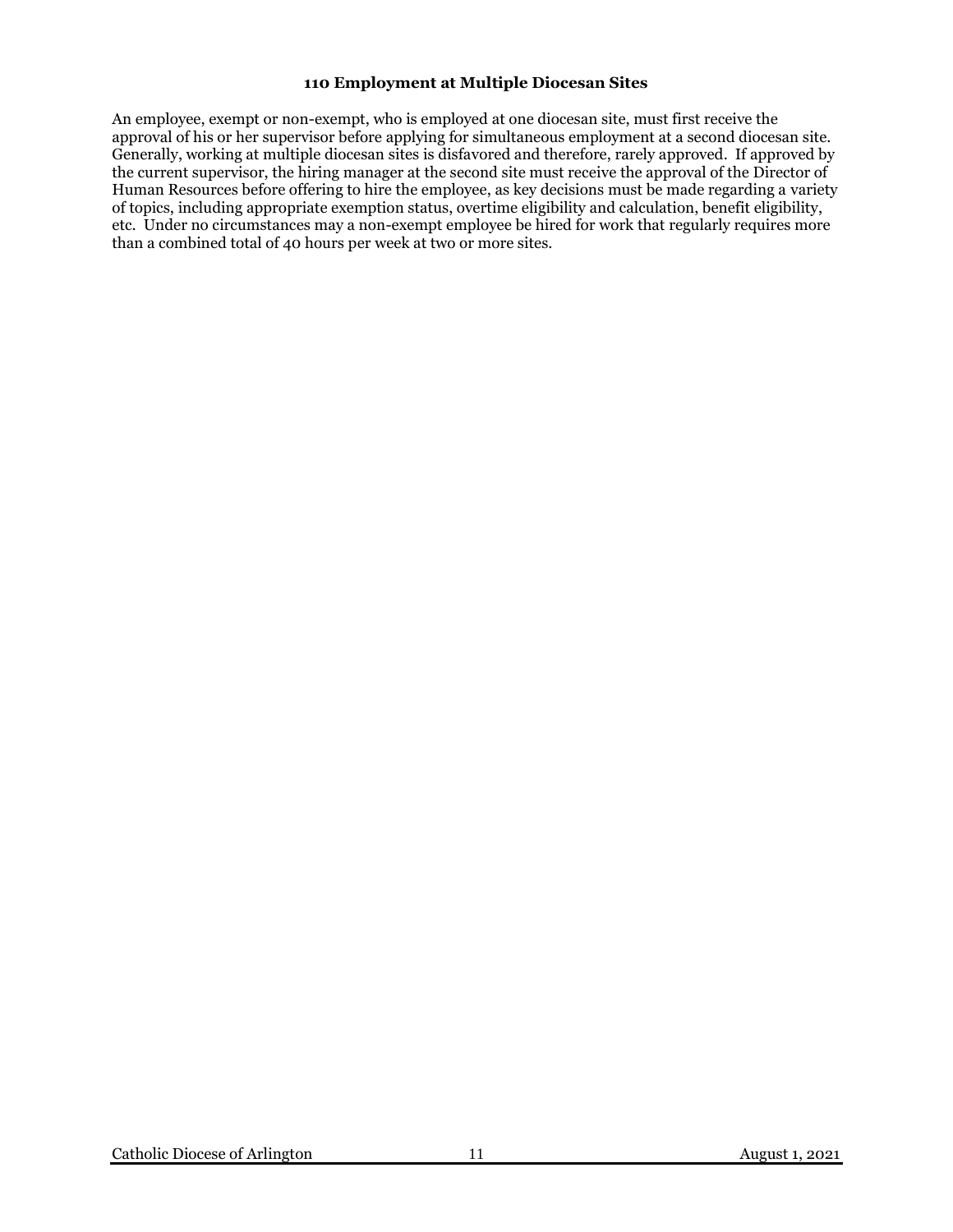# **111 Outside Employment**

<span id="page-16-0"></span>The Diocese reserves the right, in its discretion, to determine whether outside employment interferes and/or is inconsistent with the job responsibilities of an employee. Among the reasons that outside employment may be found to be inconsistent or in interference with job responsibilities (and subject to disapproval by the employee's supervisor and/or the Vicar General) are the following:

- 1. The nature, extent, or scheduling of the outside employment is likely to interfere with the employee's ability to provide effective service to the Diocese on a regular basis; or
- 2. The nature, character, or activity of the outside employer, or of its customers, clients, associates, or affiliates, presents or is likely to present or create a conflict of interest (or the appearance of a conflict of interest) with the employee's position and duties at the Diocese; or
- 3. The nature, character or activity of the outside employment is antithetical to the belief structure and/or teachings of the Catholic Church.

Any employee who believes his/her outside employment may raise these outside employment issues must discuss the outside employment with his/her supervisor and/or diocesan site management and receive approval before beginning or continuing such outside employment.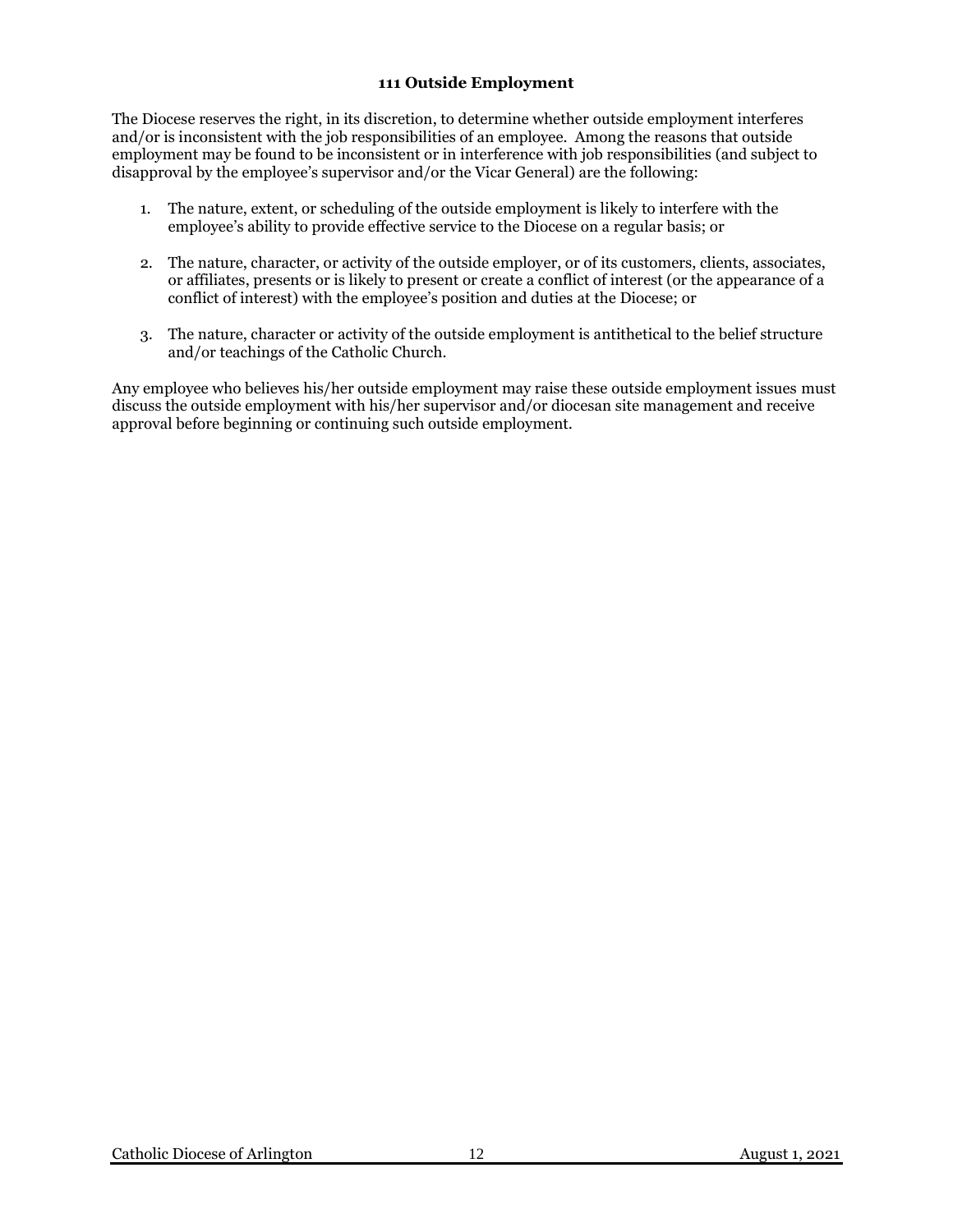## **112 Telecommuting**

<span id="page-17-0"></span>Telecommuting is defined as a work arrangement that allows an employee to work at home, on the road, or from a satellite location for all or part of the workweek. It may be an informal arrangement, such as working from home for a short-term project or a more formal arrangement to work at an alternative site on a routine basis. Telecommuting is a voluntary work alternative that may be appropriate for some positions and employees. Telecommuting is not an entitlement; is not a diocesan-wide benefit; and in no way changes the terms and conditions of employment.

All informal and formal telecommuting arrangements are made on a case-by-case basis, focusing primarily on the needs and resources of the Diocese. Formal telecommuting requests for employees of the CAO must be reviewed and approved in advance by the respective Director and Executive Staff Member. Diocesan site management has the discretion to allow telecommuting arrangements as it deems appropriate. In reviewing the suitability of a telecommuting arrangement, particular attention will be given to:

- 1. employee performance
- 2. nature of the job responsibilities
- 3. equipment needs
- 4. infrastructure requirements and/or limitations
- 5. tax and other legal implications
- 6. methods for productivity measurement
- 7. work distribution guidelines

All telecommuting arrangements will be made on a trial basis and may be discontinued at any time at the request of the employee or the Diocese. Every effort will be made to provide 30 days' notice of such a change to accommodate commuting, childcare, and other problems that may arise from such a change. There may be instances, however, when no notice is possible.

Employees approved for telecommuting are required to establish an appropriate work environment at the location where the work will be performed and may be responsible for the associated costs related to telecommuting equipment, supplies, and/or telecommunications access. Telecommunication and other technology arrangements must be reviewed in advance by the IT Department or equivalent role at a diocesan site.

Employees with small children who work from home may be asked to provide proof of child-care arrangements.

Telecommuting employees are generally covered by Workers' Compensation if injured in the course of performing official duties at the location where the work will be performed. However, telecommuting employees are liable for any injuries sustained by visitors to their work-site.

Consistent with the expectations of information asset security for employees working from a diocesan site, telecommuting employees are expected to ensure the protection of confidential and sensitive information accessible from the work-site.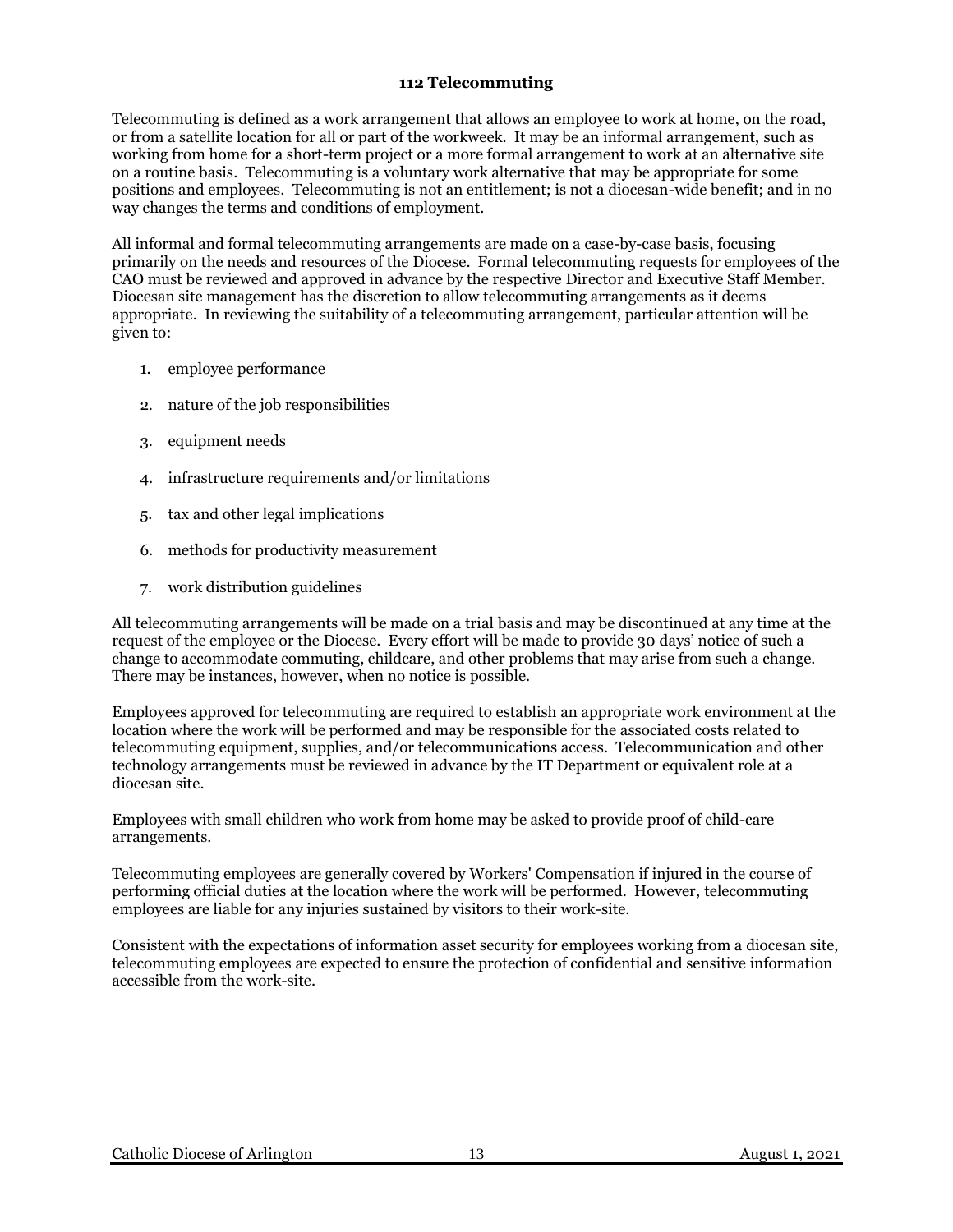## **113 Requests for Reasonable Accommodation**

<span id="page-18-0"></span>The Diocese complies in all respects with the Americans with Disabilities Act ("ADA") and applicable state and local laws, including the Virginia Human Rights Act, providing legal protection to:

- individuals with disabilities who can perform the essential functions of the job, with or without reasonable accommodation
- individuals who are pregnant or who have medical conditions related to pregnancy or childbirth, including lactation, who can perform the essential functions of the job, with or without reasonable accommodation
- individuals with perceived disabilities who can perform the essential functions of the job
- individuals who have an association with an individual with a disability, who can perform the essential functions of the job

Reasonable accommodation will be provided in accordance with these laws to qualified individuals who have made their need for accommodation known, and where such accommodation does not constitute an undue business hardship. In general, an accommodation is a change in the work environment or in the way things are customarily done that would enable an individual with a disability or medical condition to enjoy equal employment opportunities.

It is the policy of the Diocese to, without limitation:

- 1. ensure that qualified individuals with disabilities are treated in a nondiscriminatory manner in the pre-employment process
- 2. ensure that employees with disabilities are treated in a nondiscriminatory manner in all terms, conditions, and privileges of employment
- 3. ensure that qualified individuals who are pregnant or who have medical conditions related to pregnancy or childbirth, including lactation, are treated in a nondiscriminatory manner in the pre-employment process and in all terms, conditions, and privileges of employment
- 4. request medical examinations, such as medical opinions or fitness-for-duty exams:
	- a. to applicants only after a conditional offer of employment has been extended, and
	- b. to employees only when justified by business necessity
- 5. keep all medical-related information confidential in accordance with the requirements of the ADA and the Health Insurance Portability and Accountability Act
- 6. provide qualified employees with reasonable accommodation of essential job functions, except where such an accommodation would create an undue hardship.
- 7. prohibit adverse action against an employee, including denying employment or promotion or requiring use of leave if another reasonable accommodation can be provided, for making a request for reasonable accommodation.

A qualified employee who believes that reasonable accommodation is necessary in order to perform the essential functions of the job should contact his/her supervisor to begin the consideration process. The request is the first step in an informal, interactive process between the employee and his/her supervisor. The purpose of the process is to clarify what the employee needs and identify appropriate reasonable accommodation. Questions may be asked concerning the nature of the condition and functional limitations as well as the problems posed by the workplace. Employees will be encouraged to make suggestions for possible accommodation. For employees who are pregnant or who have medical conditions related to pregnancy or childbirth, examples of reasonable accommodations may include more frequent or longer bathroom breaks, breaks to express breast milk, access to a private location other than

Catholic Diocese of Arlington 14 August 1, 2021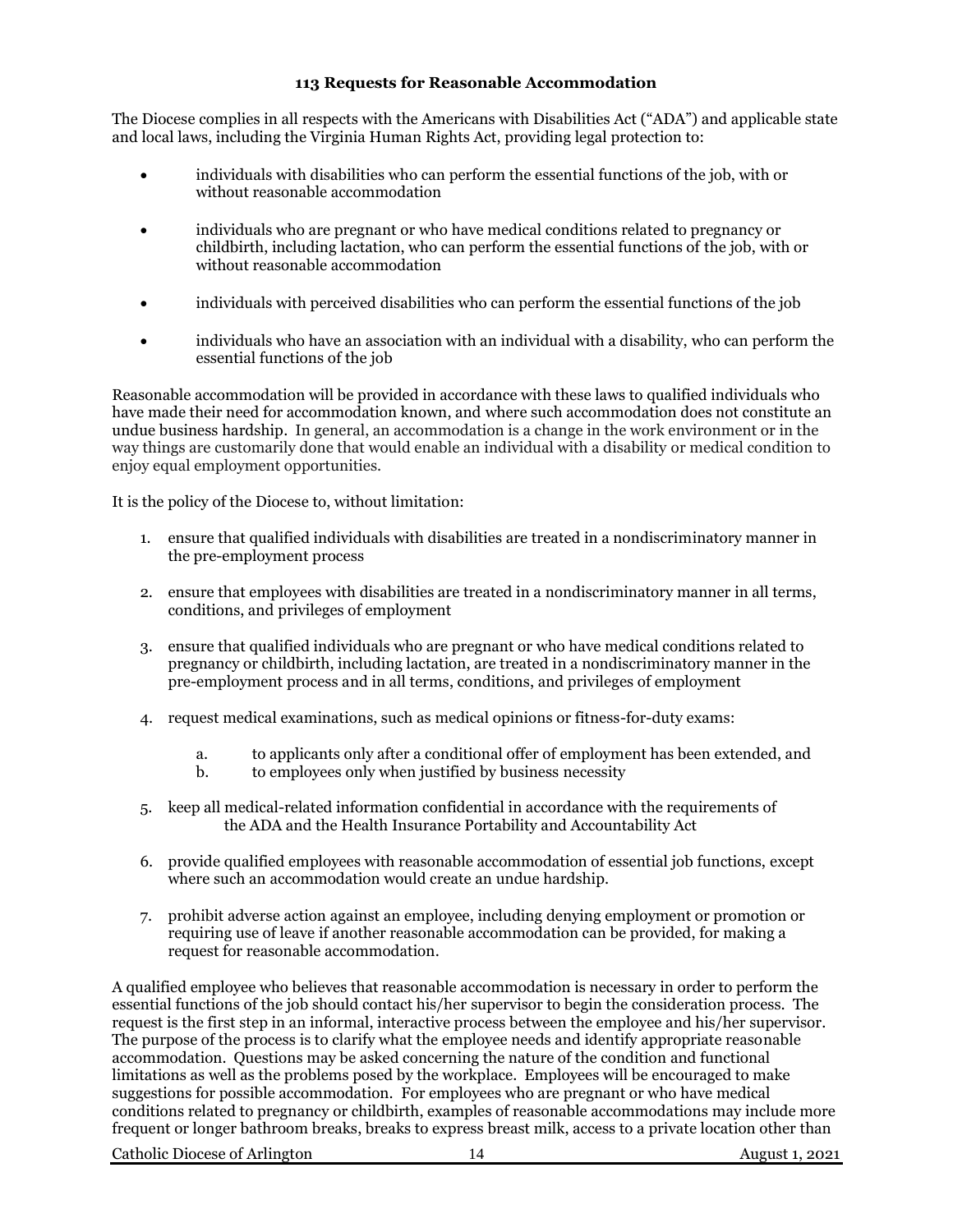a bathroom for the expression of breast milk, acquisition or modification of equipment or access to or modification of employee seating, a temporary transfer to a less strenuous or hazardous position, assistance with manual labor, job restructuring, a modified work schedule, light duty assignments, and leave to recover from childbirth. The Diocese reserves the right to request reasonable documentation of a condition and functional limitations from appropriate healthcare or rehabilitation professionals.

The supervisor and appropriate management representatives identified as having a need to know, including Human Resources, will determine the feasibility of the requested accommodation, considering various factors, including, but not limited to, the nature and cost of the accommodation, the facility's overall financial resources and organization, and the accommodation's impact on the operation of the facility, including its impact on the ability of other employees to perform their duties and on the facility's ability to conduct business.

The Diocese reserves the right to not honor the employee's preferred accommodation as long as another effective accommodation exists. The Diocese will not require a qualified individual with a disability to accept an accommodation. If, however, an individual needs a reasonable accommodation to perform an essential function of the job and refuses to accept an accommodation, he/she may not be qualified to remain in the job.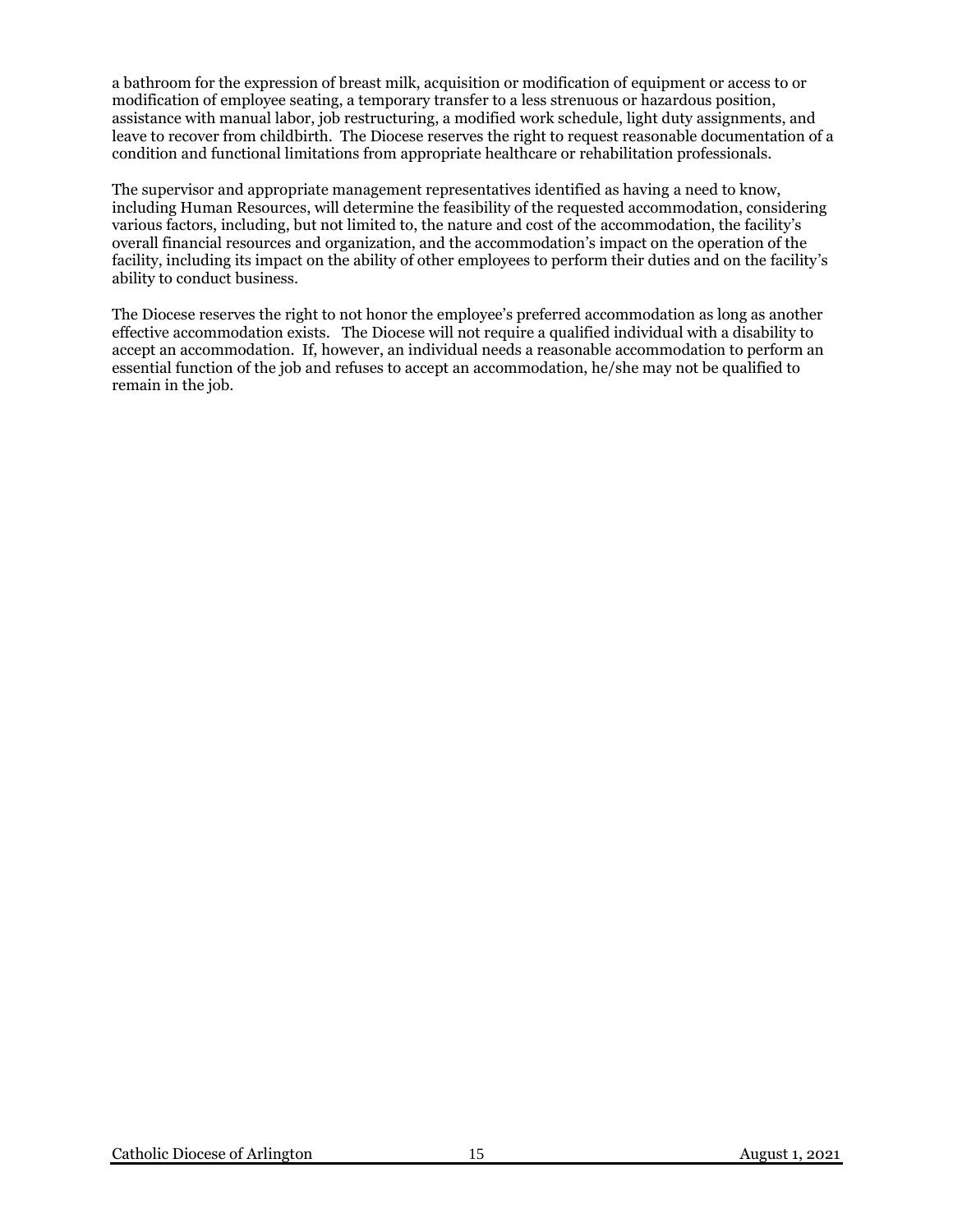## **114 Maintenance and Access of Personnel Information and Files**

<span id="page-20-0"></span>In order to ensure that all employment records are accurate and current, allowing proper administration of pay and employment benefits, employees must notify their supervisor and the Human Resources Office promptly (as soon as possible, but no later than 30 days from the date of change) of any changes of name, home address, telephone number(s), marital status, dependents, beneficiary designations, and emergency contact information. Changes in these categories may affect income tax and/or benefit status.

Employees are responsible for notifying the Employee Benefits Office of the need for benefit continuation and/or conversion rights in the event of a divorce, legal separation, addition of a dependent, or a dependent ceasing to be eligible for coverage. All changes must be submitted in writing, signed and dated by the employee. In addition, changes affecting benefits must be dated and received by the Employee Benefits Office no later than 30 days from the date of such changes.

The diocesan sites maintain personnel files on each employee. These files contain documentation regarding all aspects of the employee's tenure, including performance appraisals, change of status, pay and job records, tax forms, and counseling notices. The personnel file is the sole property of the Diocese. However, upon receiving a proper written request from a current employee, the supervisor or designated Human Resources representative will provide the employee with an opportunity to review his/her personnel file in the presence of a Human Resource or equivalent representative during normal business hours. Employees are not permitted to remove or copy any item in their personnel files.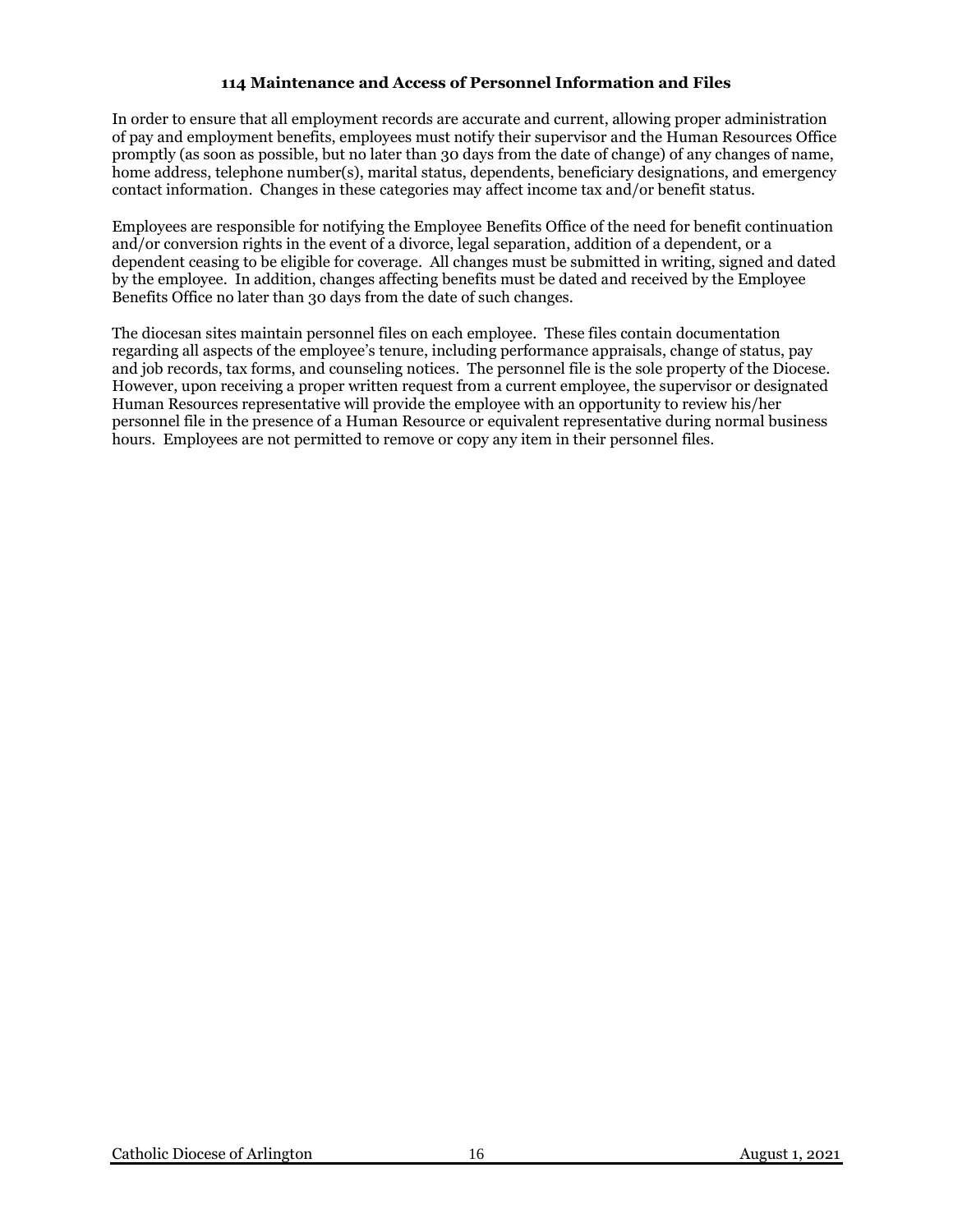# **115 Position Descriptions**

<span id="page-21-0"></span>The Diocese encourages, but does not require, every work location to develop position descriptions for its employees. Position descriptions aid in recruitment, staffing, wage and salary administration and training. Position descriptions also help employees and their supervisors communicate job responsibilities and expectations.

It is normal for position descriptions to evolve. Thus, a job task may become part of an employee's responsibilities before it is formally added to the written position description. Also, from time to time, employees may be asked to perform duties and handle responsibilities that are not part of their normal job. If, over the months, the new duties and responsibilities remain a significant part of the position, the position description may be changed.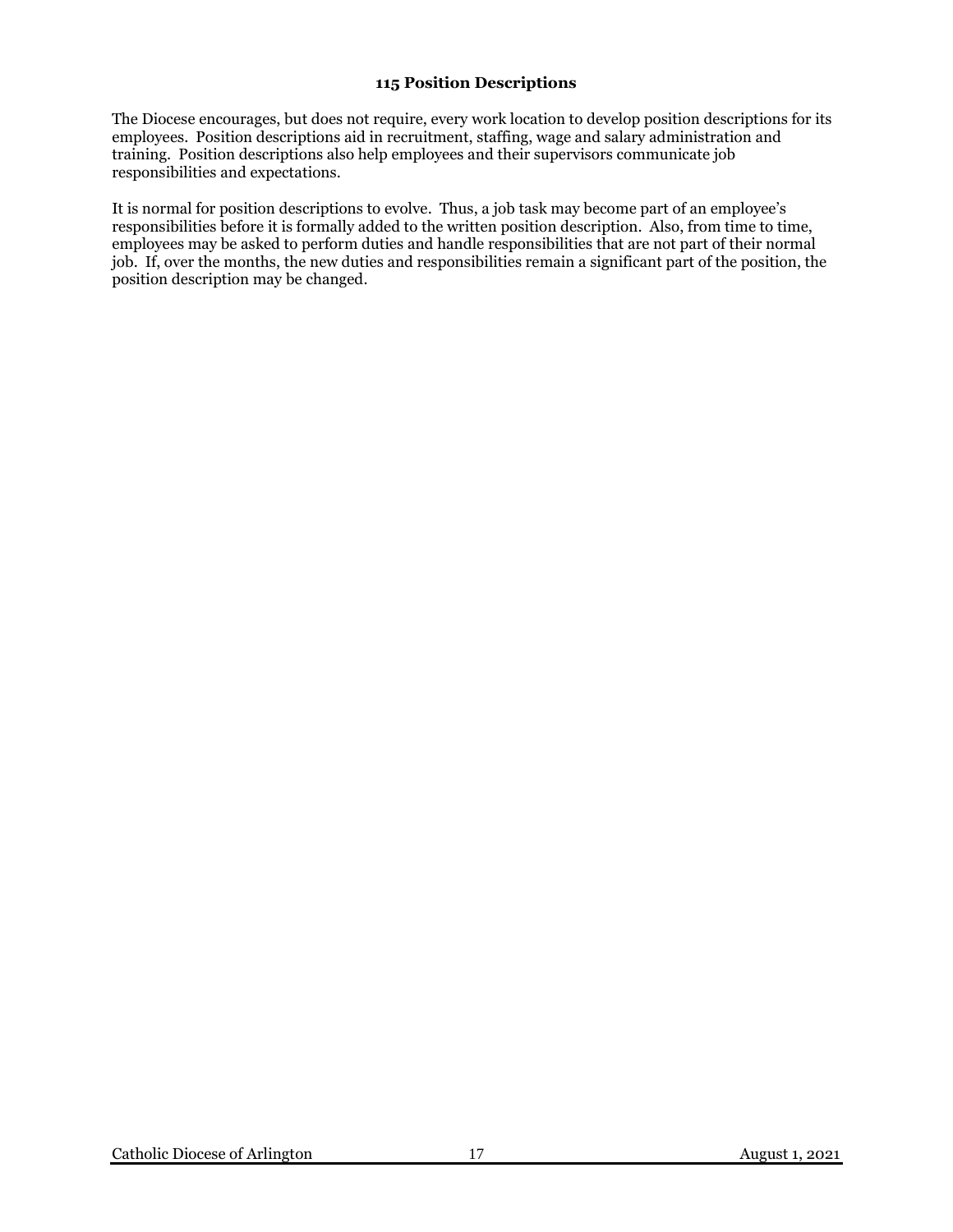# **116 Termination of Employment**

<span id="page-22-0"></span>Except where dictated otherwise by contract, all employment relationships with the Diocese are on an atwill basis. The Diocese hopes that its relationships with employees will be long-term and mutually rewarding. However, non-contracted employees and the Diocese reserve the right to terminate the employment relationship at any time, with or without cause or notice.

Non-contracted employees wishing to voluntarily terminate employment are strongly encouraged to notify their supervisor at least two weeks before the intended effective date. Such notice must be provided in writing. Failure to do so may prohibit the individual from future consideration for re-employment. The Diocese reserves the right, however, to accept an employee's resignation immediately after it is given, or at some point prior to the intended effective date. The Diocese is not obligated to continue a noncontracted employee's compensation beyond the final day of work, regardless of the employee's intended final day of work.

If a contracted employee resigns before completing the contracted term or otherwise fails or refuses without valid justification to perform the duties of his/her position under the contract, he/she can be held liable for any actual and/or consequential damages, as well as any costs or expenses, including reasonable attorney fees from the date of the breach in contract. In the event that the employment of a contracted employee is terminated early, a reconciliation of the employee's compensation is performed in order to determine the amount of payment that is due to, or from, the exiting employee.

The Diocese encourages employees voluntarily separating from employment to participate in an exit interview. The interview allows employees an opportunity to discuss their work-related experiences, to ensure that all necessary forms are completed, to obtain or provide information related to final pay and benefits, and to collect all diocesan property in the employees' possession. Interviews are generally conducted by the direct supervisor or by the Human Resources Office. Regardless of the reason for separation or timing of the exit interview, employees must return all diocesan property in their control on or before their last day of employment.

Except where otherwise required by federal or state law, final paychecks for regular wages are issued in accordance with the regularly scheduled pay date calendar. Commission eligible employees who terminate employment are paid for commissions earned (pursuant to the commission policy) through the final day of the termination month. In order to receive accrued bonus monies, employees must work and complete the entire bonus measurement period and be active on the date of final payout. Final incentive payments, bonus and commission, are issued on the next regularly scheduled incentive pay date.

Medical, dental, vision, and life insurance coverage ends on the last day of the month of termination. Unless otherwise requested in writing, 403(b) contributions continue to be deducted from all remaining paychecks. See the "Benefits" section for greater details, including the availability of continuation of medical insurance coverage.

Employees are not paid for accrued but unused sick leave at the time of termination. Generally, annual leave is paid bi-weekly until it is exhausted. See the "Annual Leave" section for greater details.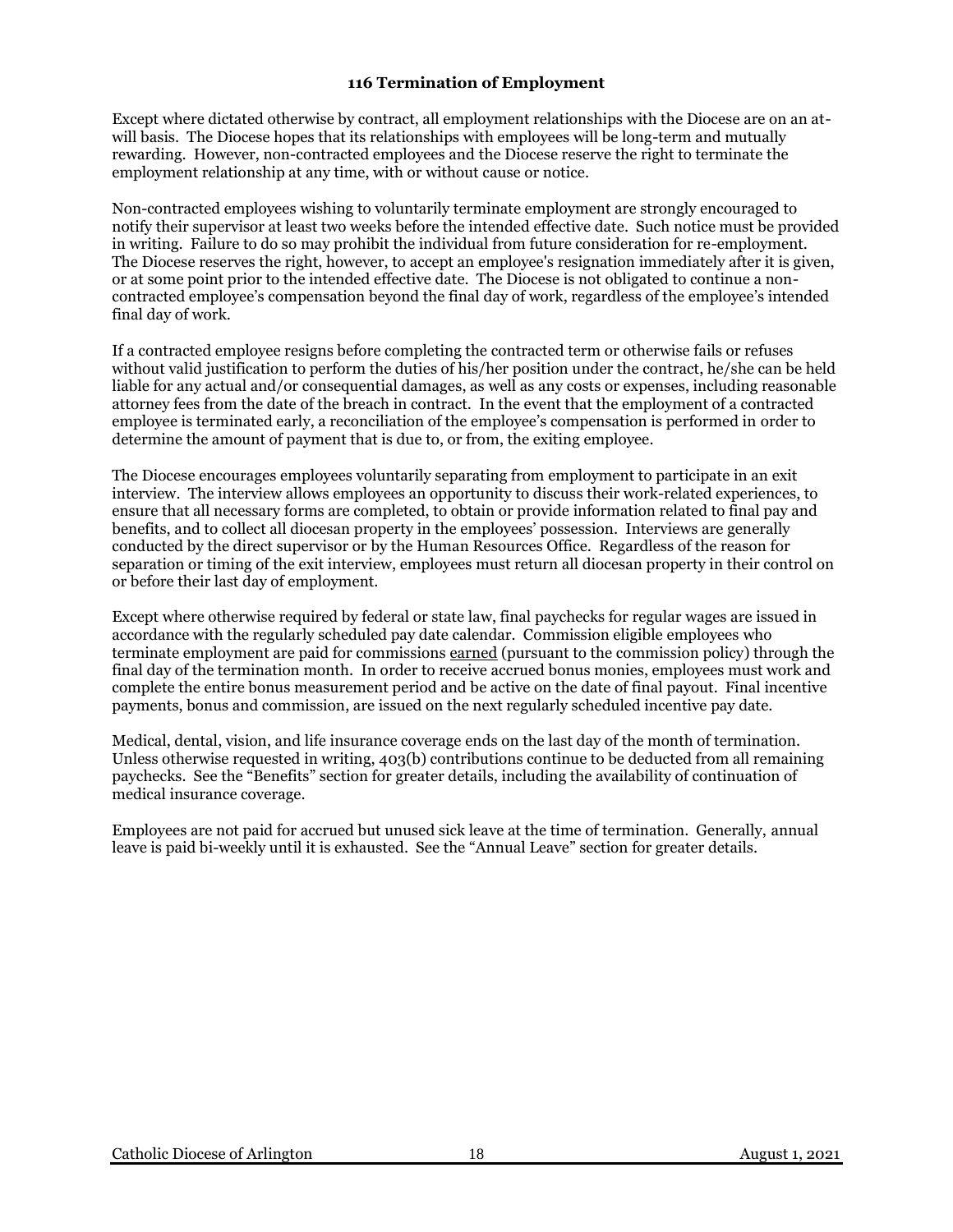#### **200 COMPENSATION POLICIES**

# **201 Definitions and Classifications of Employment**

<span id="page-23-1"></span><span id="page-23-0"></span>For purposes of salary administration and eligibility for overtime payments and benefits, individuals are classified as follows:

# **BY CLERICAL/LAY STATUS:**

**Clerics and Religious:** Individuals who are 1) diocesan priests, or 2) seminarians who have been ordained transitional deacons, or 3) members of religious communities who work for a diocesan entity and whose service and ministry are provided in agreement with their communities.

**Seminarians**: Individuals who have not been ordained as transitional deacons and are considered student interns for the purpose of employment definition.

**Lay Employees:** Employees who are not ordained and who are not members of religious communities. Permanent deacons may be considered lay employees to the extent they provide services which could be provided by non-ordained employees.

### **BY EXEMPTION STATUS UNDER THE FAIR LABOR STANDARDS ACT**

All employees are classified as either exempt or non-exempt, as defined by the Fair Labor Standards Act ("FLSA"). The FLSA provides specific tests to determine the appropriate status of a position. The classification of a position as exempt or non-exempt is based upon the salary, job duties, and responsibilities.

**Exempt Employees** are not compensated for working beyond 40 hours in a work-week. Exempt employees are generally paid a weekly salary that, except in limited circumstances, is not adjusted based on the quantity or quality of the work performed.

Executives, professional employees, outside sales representatives, and certain administrative and computer positions are typically exempt. In the Diocese, the following jobs are generally classified as exempt: principals, assistant principals, preschool directors, classroom teachers, school counselors, resource teachers, librarians, directors of admissions, registered nurses, directors of religious education, music directors, choir directors, directors of youth ministry, campus ministry directors, and CAO Office directors.

**Non-exempt Employees** are those who are compensated at the rate of time and one half their regular rate of pay for all hours worked beyond 40 hours in **a work-week**. The FLSA requires that overtime for eligible employees be calculated on a work-week (not a pay period) basis, regardless of the pay schedule. In addition, it strictly prohibits compensatory time off for non-exempt employees.

Most jobs are classified as non-exempt. In the Diocese, the following jobs are generally classified as nonexempt: administrative assistants, bus drivers, caseworkers, data entry clerks, musicians, security guards, receptionists, housekeepers, bookkeepers, secretaries, licensed practical nurses, child care providers, classroom aides, custodians/janitors, development office personnel, finance office personnel, and cooks/cafeteria personnel.

### **BY WORK LOCATION AND WORK SCHEDULE, MANAGEMENT CONTROL and CONTRACT**

A **diocesan site** is defined as:

the CAO and Arlington Catholic Herald, or

a diocesan High School, or

a Parish without an affiliated elementary school, or

Catholic Diocese of Arlington 19 19 August 1, 2021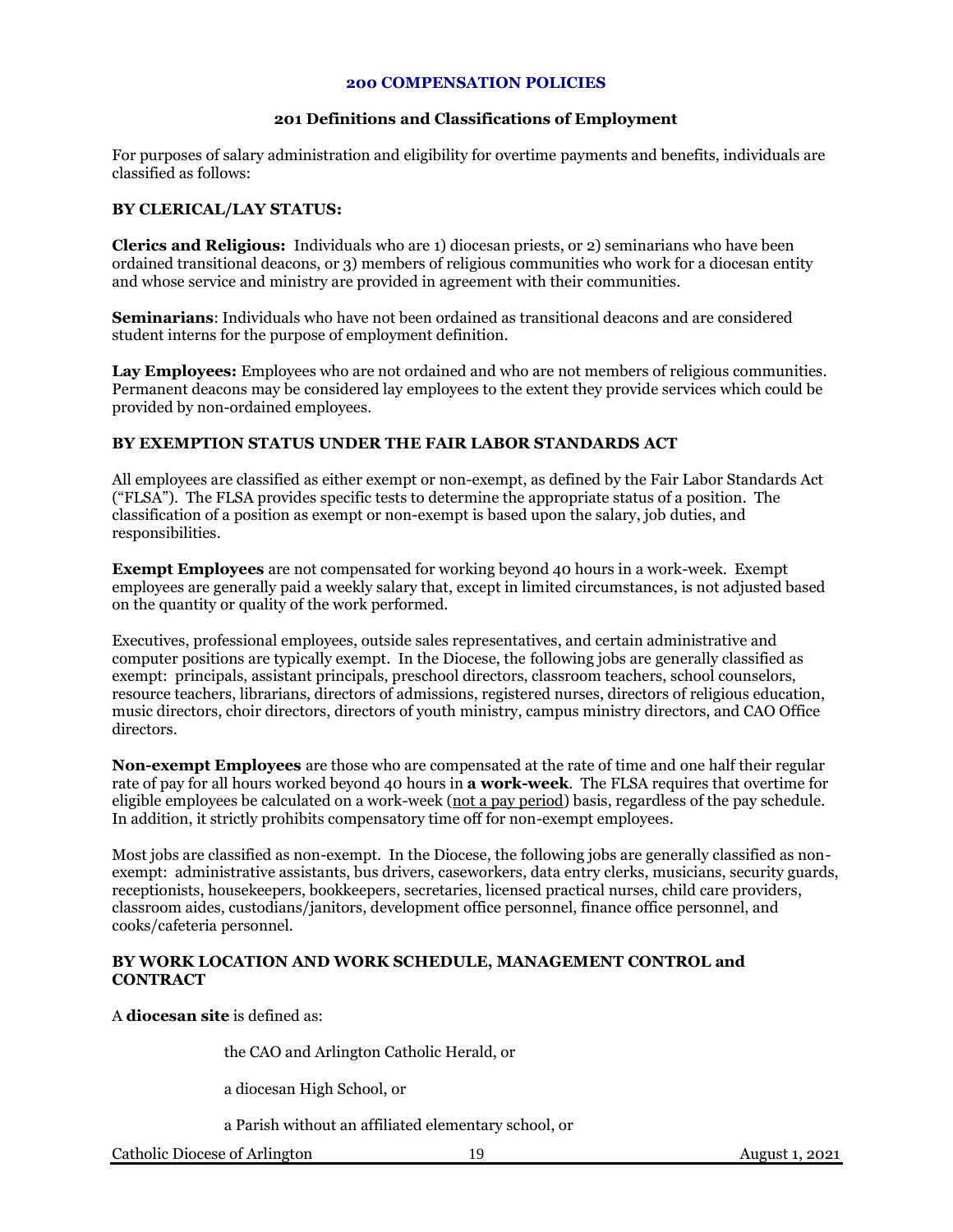**Regular, Full-Time Employees** are regularly scheduled to work at least 30 hours per week at one or more diocesan sites.

**Regular, Part-Time Employees** are regularly scheduled to work 20 or more, but less than 30 hours per week at one or more diocesan sites.

**Limited, Part-Time Employees** are regularly scheduled to work less than 20 hours per week at one or more diocesan sites.

**10 Month Employees** are regularly scheduled to work for 10 consecutive months of the calendar year. These positions are generally found in our Catholic Schools.

**12 Month Employees** are regularly scheduled to work for the entire calendar year.

**Temporary Employees** are hired to work for a finite period of time, not to exceed three months, on either a full or part-time schedule. This includes, but is not limited to, participants in a student internship program.

**Seasonal Employees** are hired to work for a specified season, not to exceed three months, on either a full or part-time schedule. This includes, but is not limited to, school coaches who only work during the season of the sport for which they coach.

**On-Call Employees** work irregular schedules on an as-needed basis.

**Non-Contracted Employees** do not have a written contract. Their employment is not for a set term and is terminable at any time at the will of the Diocese or the employee. Most jobs in the Diocese fall into this classification.

**Contracted Employees** have a written contract that specifies a set term of employment and is only terminable as defined in the contract. In the Diocese, contracts are only executed with professional educators such as heads of school, principals, assistant principals, pre-school directors, school counselors, teachers, pre-school teachers, and librarians.

**Independent Contractors** are contracted to perform specific and specialized services, of which the manner and means of performance is not subject to management control. Independent contractors are not employees of the Diocese.

**Employment Agency Workers** are individuals whose services are obtained through an employment agency for a contracted rate. These individuals are not employees of the Diocese.

**Spouse –** The Diocese only recognizes marriages between a man and a woman for health-related benefits.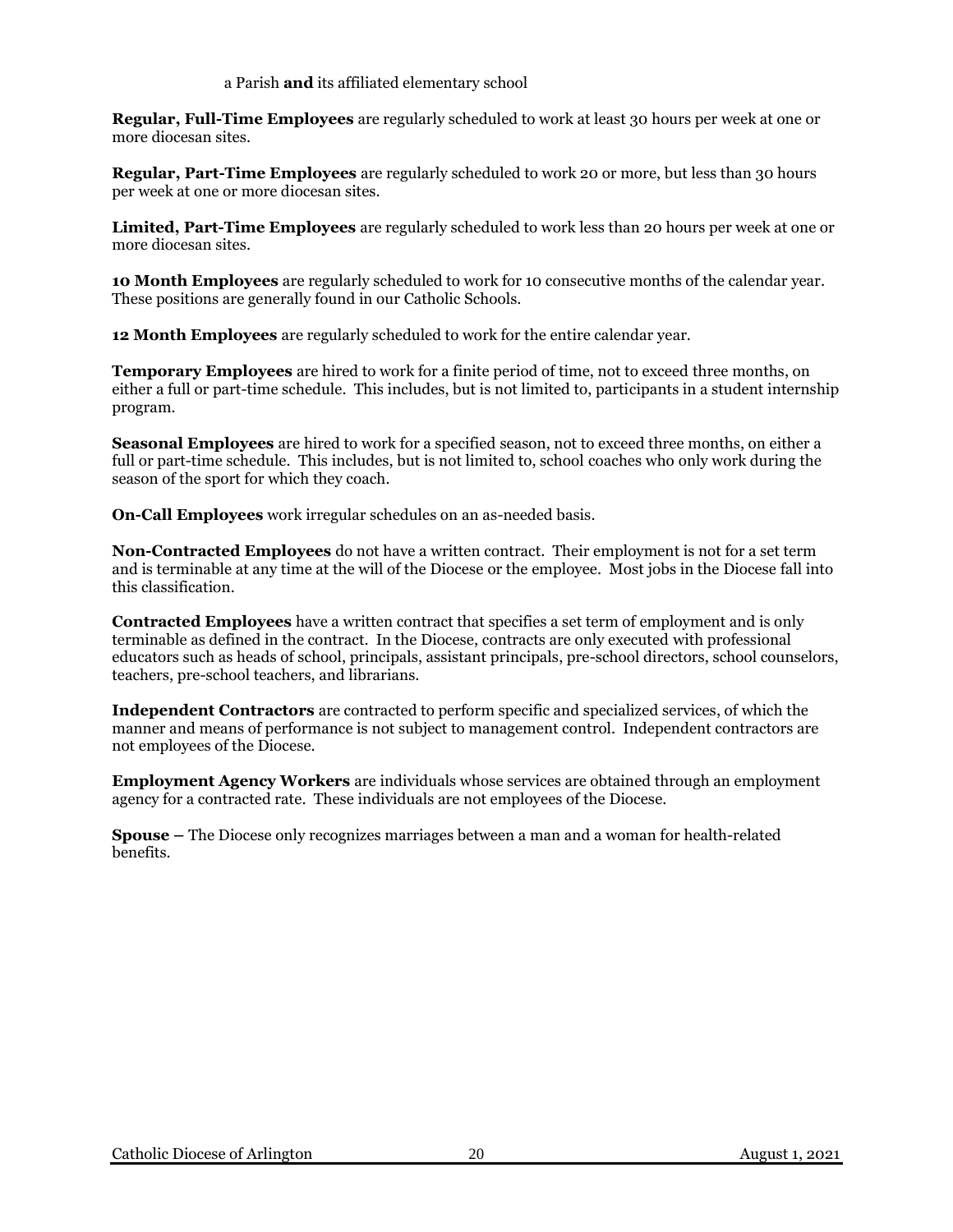#### **202 Hours of Work**

<span id="page-25-0"></span>The official payroll week for all employees begins on Saturday and ends on Friday. Generally, a regular work-day for full-time employees is eight hours. For most employees at the CAO, the regular work-week runs from 8:30am to 4:30pm, Monday through Friday. The hours of the regular work-week at other diocesan sites are determined by diocesan site management. The work schedule of each employee, exempt or non-exempt, however, is subject to the discretion of the direct supervisor. Supervisors may alter work schedules in accordance with varying business needs.

Employees, exempt and non-exempt, are expected to be at work, on time, in accordance with the standard work schedule, unless arrangements have been made in advance with the direct supervisor to use paid leave or work an alternate work schedule. Non-exempt employees are not to begin work before the scheduled start time, stop work before the scheduled end time, or deviate from the schedule in any other manner without the express and advance permission of the direct supervisor.

Except in the case of an emergency, an employee, exempt or non-exempt, who must be absent on a scheduled work-day is expected to notify the direct supervisor as soon as the need for absence is known, but no later than ½ hour in advance of the scheduled starting time and provide a reason for the absence. If an employee is unable to report to work on time, he/she is expected to notify the direct supervisor as soon as possible, but no later than the scheduled starting time and provide an expected time for arrival to work. If an employee needs to be absent during work hours, he/she must notify his/her supervisor of his/her departure time and expected time of return.

The normal work-week for regular, full-time, exempt employees consists of 30 to 40 hours per week or the number of hours it takes to accomplish the job. As with non-exempt staff, the schedule of hours for exempt employees is determined by the needs of the department to which the employee is assigned. From time to time, exempt employees may be required to work hours in excess of a normal work-day or workweek. In such situations, leave, time-off, and/or compensatory time is not earned or required.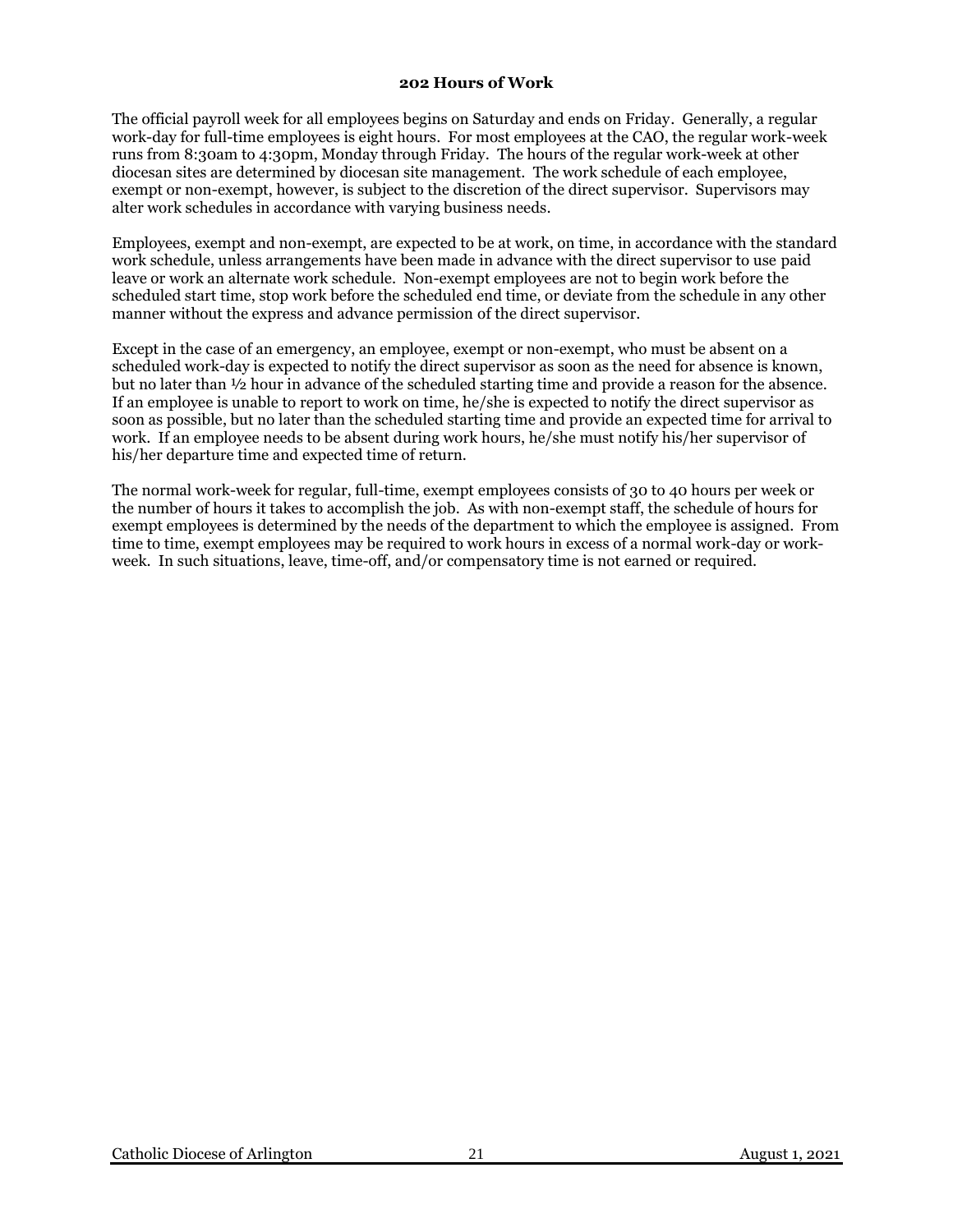# **203 Meal and Break Periods**

<span id="page-26-0"></span>All CAO full-time employees may take a paid 30-minute meal break each day. The meal break policy at sites outside of the CAO is determined by diocesan site management.

In order to meet business needs, the scheduling of meal breaks is subject to the discretion of management. Meal breaks are not to be used to offset start and stop times, and thus are not to be used at the beginning or end of the work day. Those who wish to attend daily Mass, may use their meal break to do so. In such cases, however, an additional lunch period (paid or unpaid) is not provided.

Unscheduled breaks, especially those outside of the office, can interfere with the ability to meet business needs. As such, employees are expected to make every effort to conduct personal business during their official meal break. Personal business, which should be conducted during meal breaks, includes but is not limited to, personal phone calls, cell phone usage, and smoking.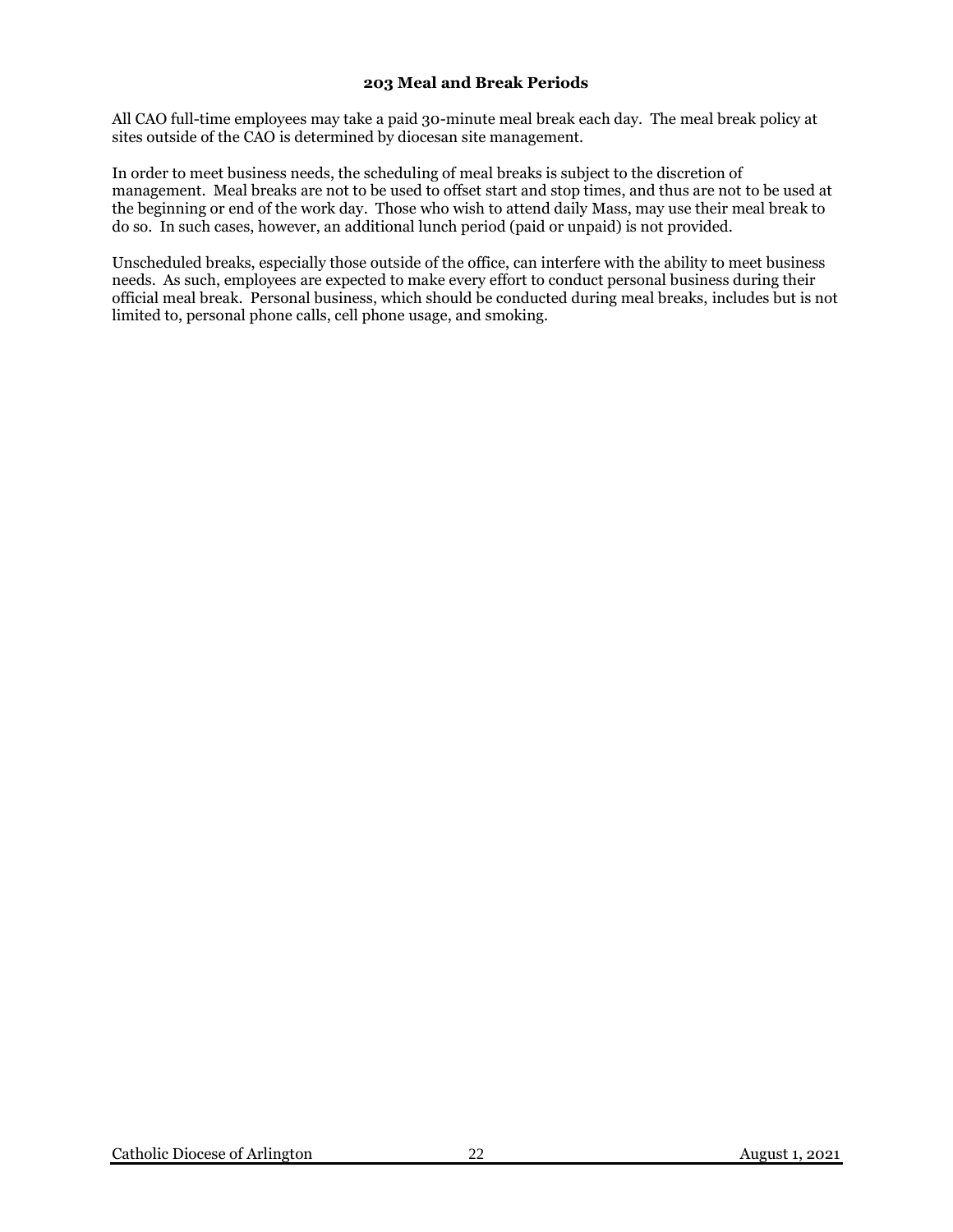# **204 Recording Work Hours**

<span id="page-27-0"></span>In order to ensure the proper calculation and timeliness of pay, non-exempt employees are required to record the actual start time and stop time as well as any absences and non-paid breaks on a daily basis on the official time and attendance document/system required by the diocesan site.

Generally, exempt employees are not required to record time worked; however, to ensure the proper tracking of leave balances, exempt employees are required to record and report absences, regardless of length. While exempt employees are generally not paid based on hours worked, diocesan site management reserves the right to require exempt employees to record time worked (in addition to absences) in whatever manner it deems appropriate.

The official time and attendance document/system must be reviewed and approved by the employee and the direct supervisor at the end of each pay-period. Actual as well as electronic signatures and emails are considered valid forms of approval. Both the employee and direct supervisor will be notified of any additions, corrections, and/or changes to the time and attendance document/system made after the initial approval of submitted hours.

Employees who fail to complete the time and attendance document/system may be subject to discipline, up to and including termination of employment. Falsification of a time document is strictly prohibited and is grounds for disciplinary action, up to and including termination.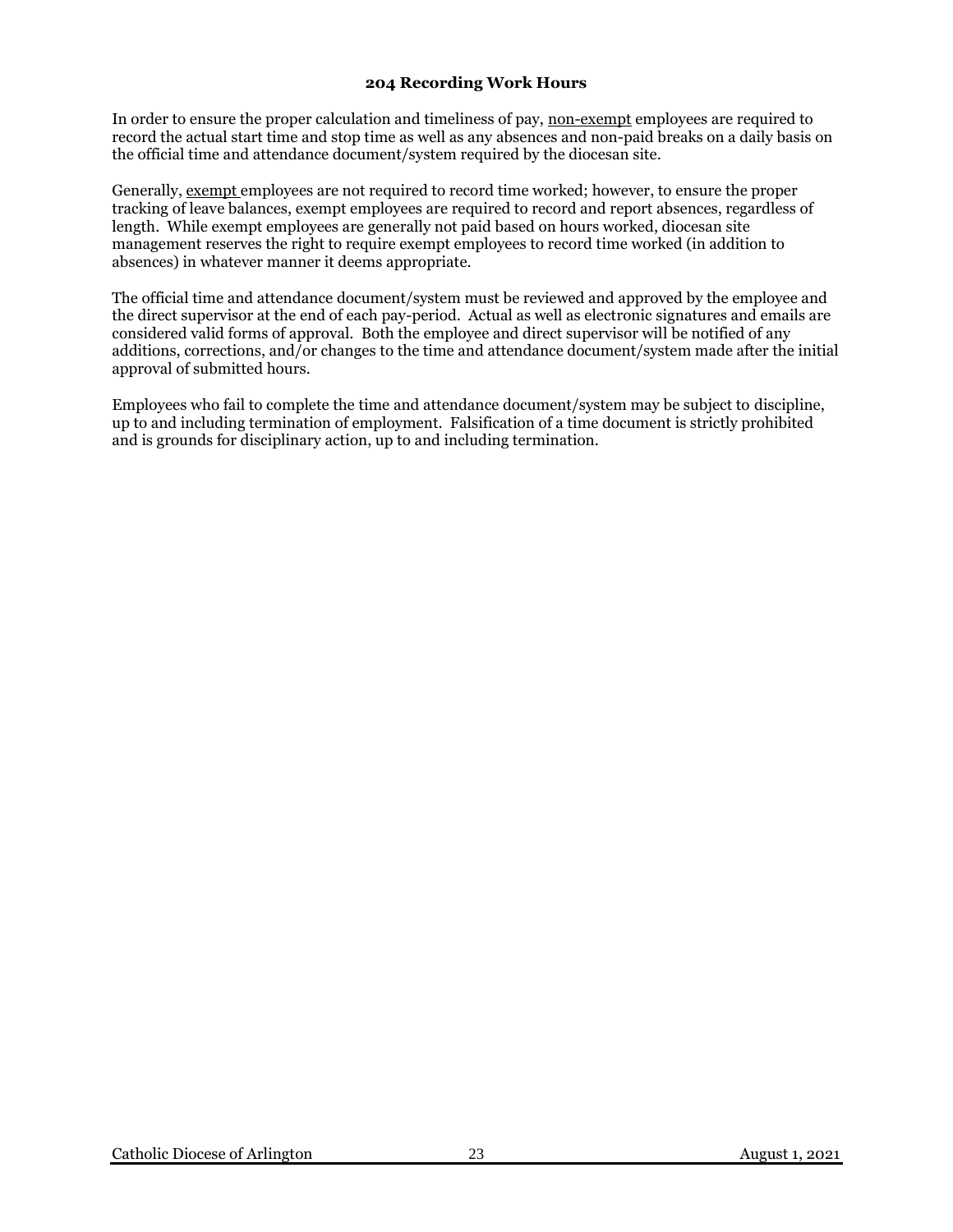## **205 Overtime**

<span id="page-28-0"></span>Non-exempt employees qualify for overtime compensation for any work-week in which more than 40 hours of work is performed. In accordance with the Fair Labor Standards Act, hours at multiple diocesan jobs and/or diocesan sites are aggregated for purposes of overtime calculation. Overtime compensation is calculated at one and one-half times the non-exempt employee's regular rate of pay and is applied to the hours worked in excess of 40. The definition of "hours worked" for overtime purposes does not include sick, vacation, holiday, or other non-work hours.

| Example:  | A non-exempt employee submits a time and attendance document as follows: |
|-----------|--------------------------------------------------------------------------|
| Saturday  | 8 work hours                                                             |
| Monday    | 8 holiday hours                                                          |
| Tuesday   | 8 work hours                                                             |
| Wednesday | 8 work hours                                                             |
| Thursday  | 8 work hours                                                             |
| Friday    | 8 work hours                                                             |
|           |                                                                          |

In the above example, the employee would not qualify for overtime compensation because he/she did not physically work more than 40 hours in the work-week. In this example, the employee would receive 8 holiday hours at the straight-time rate as well as 40 hours at the straight-time rate.

A non-exempt employee must receive authorization from the direct supervisor before performing any overtime work. Working overtime without prior authorization may subject an employee to disciplinary action.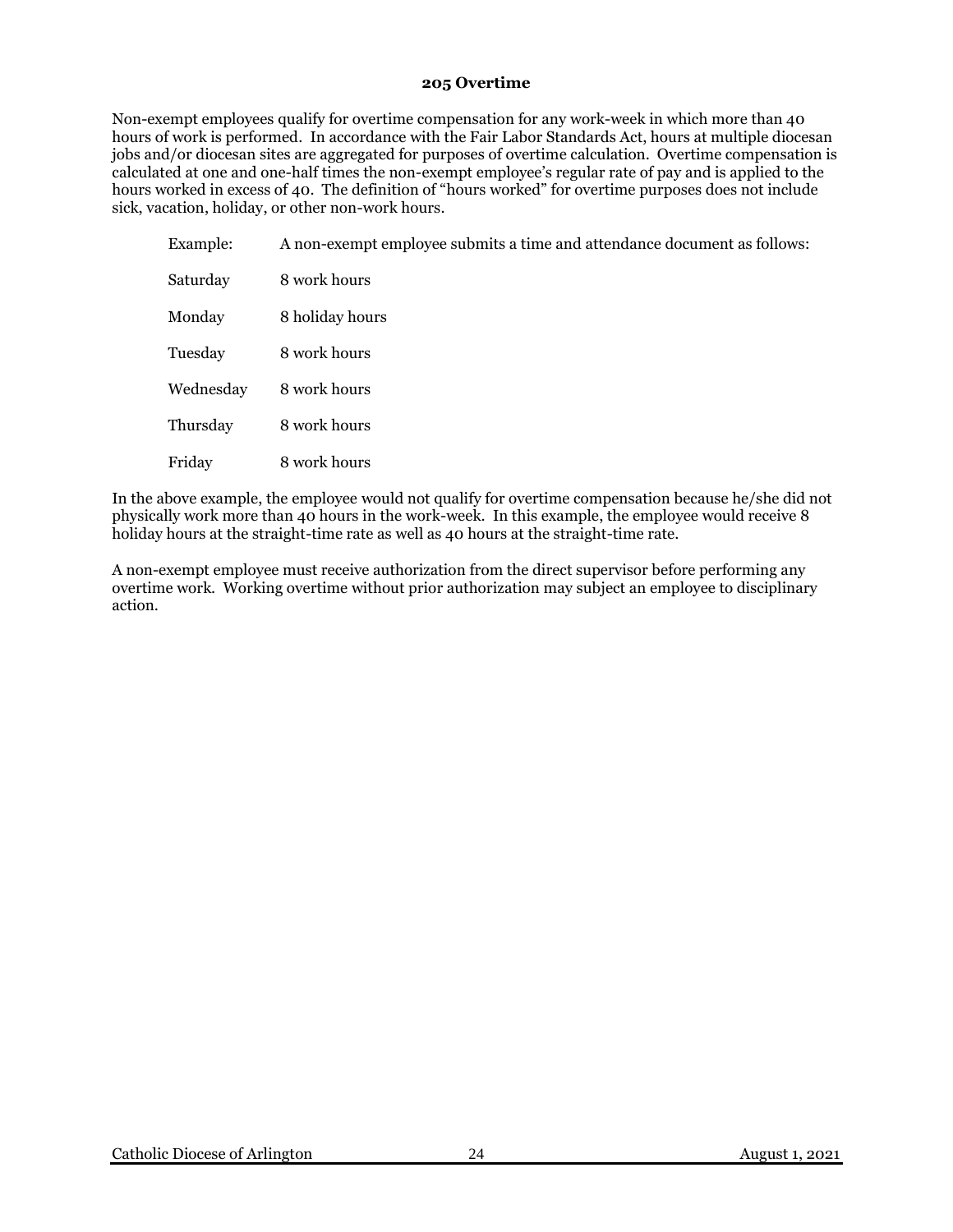<span id="page-29-0"></span>The Diocese complies with the requirements of the Portal-to-Portal Act in determining compensable travel time for non-exempt employees.

**Commuting –** Employees traveling to and from their homes to work are commuting. This holds true even if the vehicle is provided by the Diocese. Commuting is not working time and is, therefore, not compensable time. This rule applies even if the worksite and/or commuting distance changes every day.

**Travel that's all in a day's work –** The time spent traveling from job site to job site during the work day is working time and is, therefore, compensable.

**Special one-day assignments** (i.e. An employee regularly works at one location and has a special assignment in another location **and** returns home the same day.) – Other than the time that would have normally been spent commuting to the regular workplace, the time spent traveling to and from the assignment is compensable time. In other words, compensable time is calculated by subtracting the time that normally would have been spent commuting to the regular workplace from the total time (commuting time plus work time).

**Travel away from home overnight -** This travel is working time, and thus compensable, when it cuts across an employee's regular workday. It is also working time if the employee travels corresponding hours on a non-workday. For example, if an employee's normal workday is 8:30am to 4:30pm, any travel that occurs between the hours of 8:30am and 4:30pm, regardless of the day of the week, is compensable time. Time spent traveling outside of the employee's regular workday is not working time. In this example, time spent traveling before 8:30am or after 4:30pm is not work time.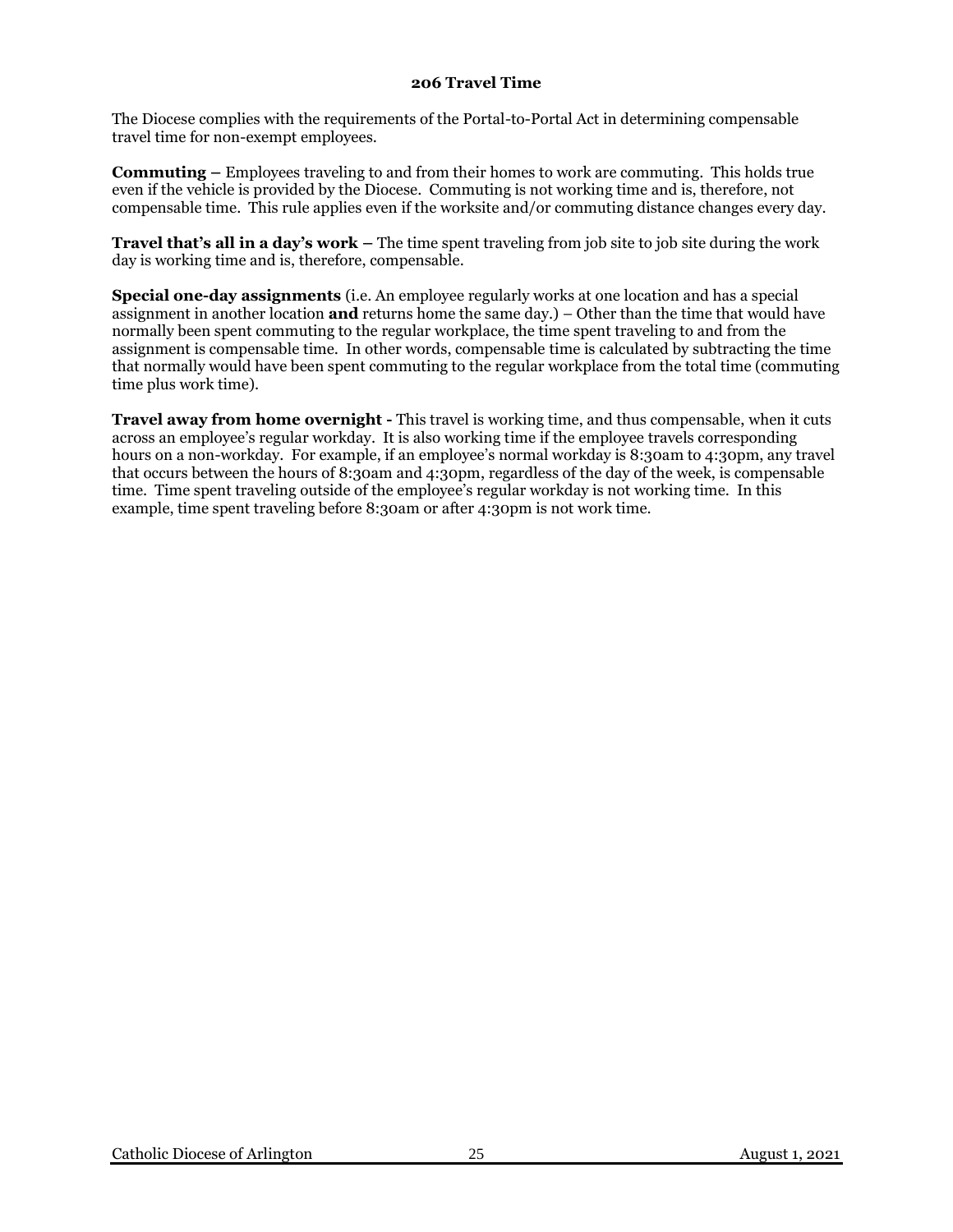# **207 Compensation for Lectures, Meetings, and Training Programs**

<span id="page-30-0"></span>Attendance at lectures, meetings, training programs and similar activities is not counted as working time for non-exempt employees when all of the following criteria are met:

- 1. attendance is outside of the employee's regular working hours;
- 2. attendance is voluntary;
- 3. the course, lecture, or meeting is not directly related to the employee's job; and
- 4. the employee does not perform any productive work during such attendance.

Involuntary attendance at lectures, meetings, training programs and similar activities is counted as working time for non-exempt employees. Attendance is "involuntary" if it is required and/or if the employee is led to believe that the present working conditions or the continuance of employment would be adversely affected by the non-attendance. Since Virtus Training is a condition of employment for all employees, Virtus Training is compensable time for non-exempt employees.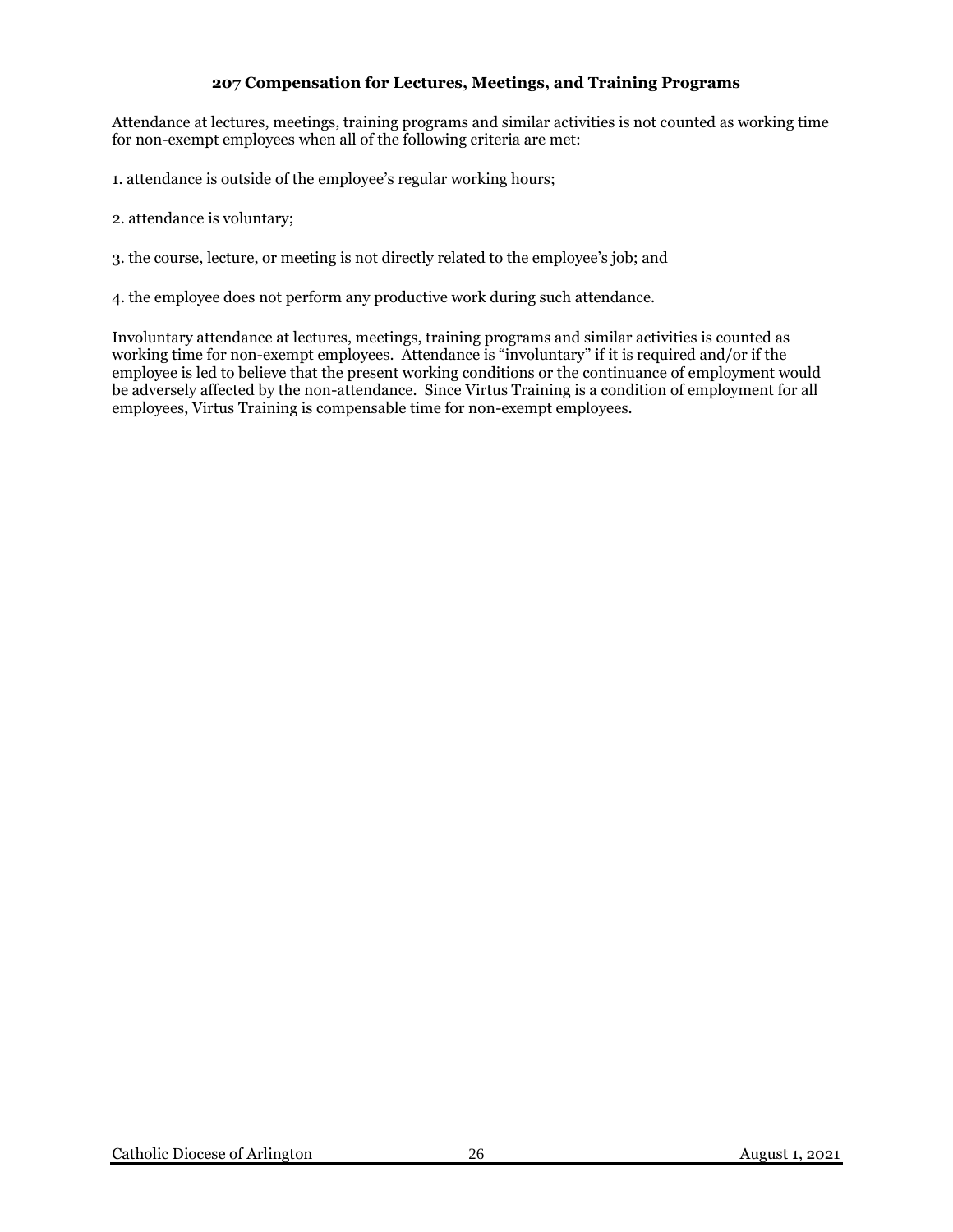## **208 Pay Practices**

<span id="page-31-0"></span>All employees are paid on a bi-weekly basis. All non-contracted employees as well as those employees with non-deferred contracts are paid for the prior two weeks of work on the Friday following the close of the pay period. Employees with deferred contracts are paid their contracted rate on the Friday following the close of the pay period. If a scheduled payday falls on a bank holiday, payment will normally be paid on the day preceding the holiday.

All required deductions, such as for federal, state, and local taxes, court-ordered garnishments, and all authorized voluntary deductions are automatically withheld from employee paychecks.

Non-exempt employees are paid for actual hours worked, diocesan-observed Holy days and holidays for which they qualify, and any absences for which leave is appropriate and available. A non-exempt employee who exhausts all of his/her accrued paid leave will not be paid for any hours of leave taken in excess of his/her leave balance.

Generally, exempt employees are paid their weekly salary for any week in which work is performed. An exempt employee who exhausts all of his/her accrued paid leave will not be paid for any full day absence taken in excess of his/her total accrued leave. Under no circumstances will any exempt employee have **unpaid** leave hours deducted from his/her paycheck in less than full day increments. The value of a full day absence for non-contracted, exempt employees as well as exempt employees with non-deferred contracts is calculated by dividing the weekly salary by the number of days that the employee is regularly scheduled to work. The value of a full day absence for exempt employees with deferred contracts is calculated by dividing the annual contracted rate by the number of contracted days.

The Arlington Catholic Schools observe an extended break during the Christmas and Easter seasons. Non-contracted, non-exempt school employees only receive pay for the diocesan-observed Holy Days / holidays that fall within these breaks. During breaks that encompass an entire work-week (and no work is performed), non-contracted, exempt school employees only receive pay for the diocesan-observed Holy Days / holidays that fall within such work-weeks. Contracted employees are paid in accordance with their contracts.

From time to time, the Arlington Catholic Schools will have planned school closures or early dismissals, unrelated to diocesan-observed Holy Days or holidays. Contracted school employees are paid for such time in accordance with their contracts. Non-contracted, non-exempt employees are not paid for such non-work time.

Non-contracted employees scheduled to work less than 12 months per year are paid over the months during which they work. The IRS does not allow for elective deferred compensation payment arrangements for these employees. In other words, these employees are not allowed to receive their payments over a 12 month period.

While contracted professional education personnel generally work less than 12 months per year, the IRS allows for payment over a 12 month period in certain circumstances. Most contracts issued by the Office of Catholic Schools stipulate payment in this fashion.

Except in unusual **and** approved circumstances, exempt and non-exempt employees may not have leave balances that are less than zero. Generally, those with negative leave balances will not be granted further paid leave until the leave balance supports such payment. In addition, the Diocese deducts negative leave balances from employees' remaining paychecks following notification of termination.

All employees are offered the opportunity to receive pay by direct deposit. There is no charge for this benefit. All employees are provided access to their pay statements and other critical payroll information via: a secure internet site that is available 24 hours a day, 7 days a week.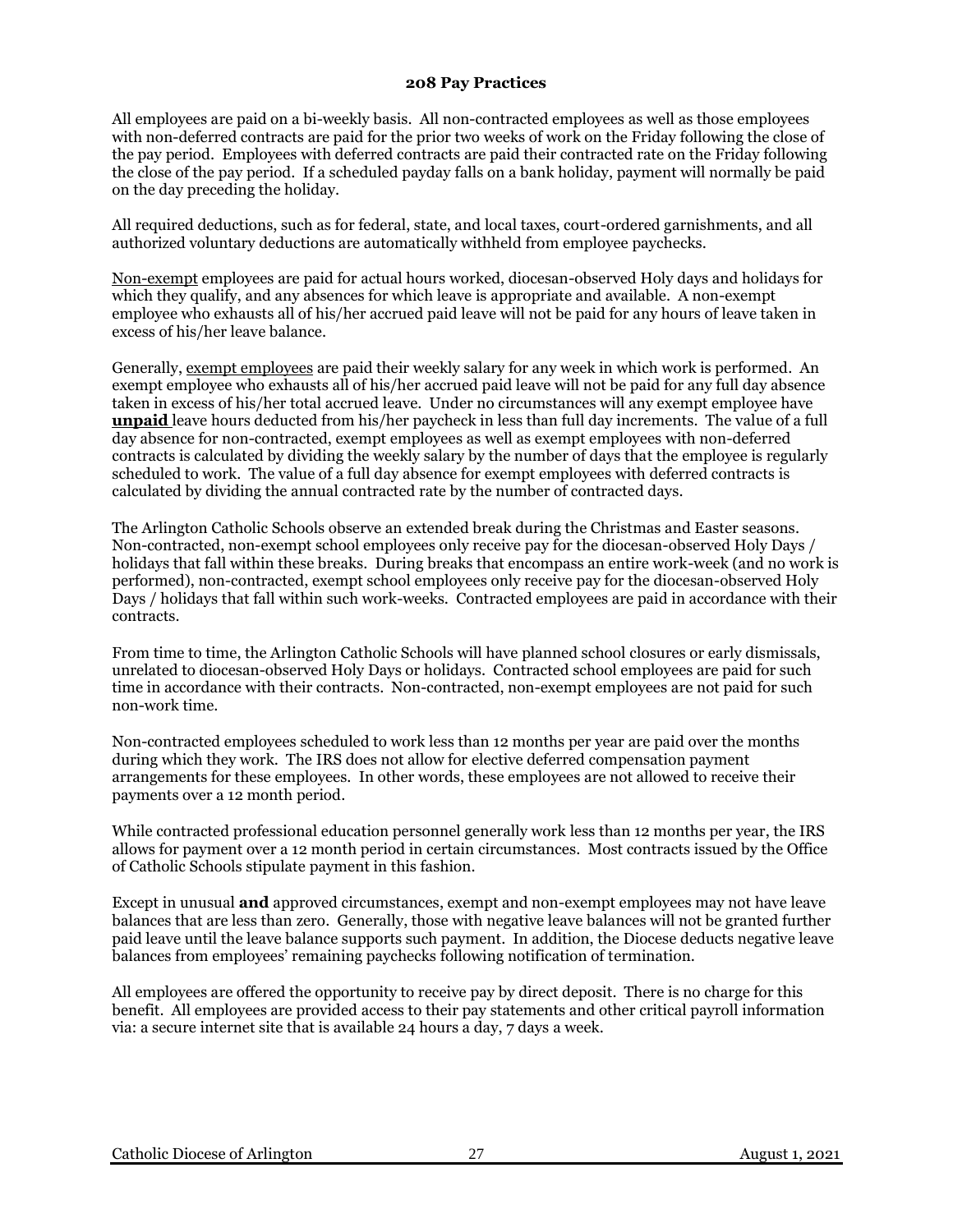While the Diocese complies with the various laws governing payment of wages, including, but not limited to, the proper deduction of wages, all employees are encouraged to review their paychecks each payday and to immediately advise their direct supervisor of any pay-related errors or concerns, including, but not limited to:

- exemption status
- calculation and/or payment of overtime
- reduction in salary
- deduction and/or tax withholdings
- compensable time

All pay-related errors and concerns will be taken seriously and will be promptly investigated. Verified errors will be resolved as quickly as possible, but no later than two pay-periods, from the identification of the problem. The Diocese prohibits any form of retaliation against any employee for filing a pay-related concern or for assisting in a related investigation.

In the event that the employment of an employee with a deferred contract is terminated early for any reason, a reconciliation of the employee's compensation will be performed in order to determine the amount of payment that is due to, or from, the exiting employee. The reconciliation is performed by multiplying the exiting employee's contracted daily rate by the number of contracted days actually worked and comparing the value to the wages actually paid to the employee for the same time period. (For reconciliation purposes, paid sick and annual leave are considered days "worked".)

Terminating employees receive their final paycheck(s) in accordance with the regular paycheck schedule.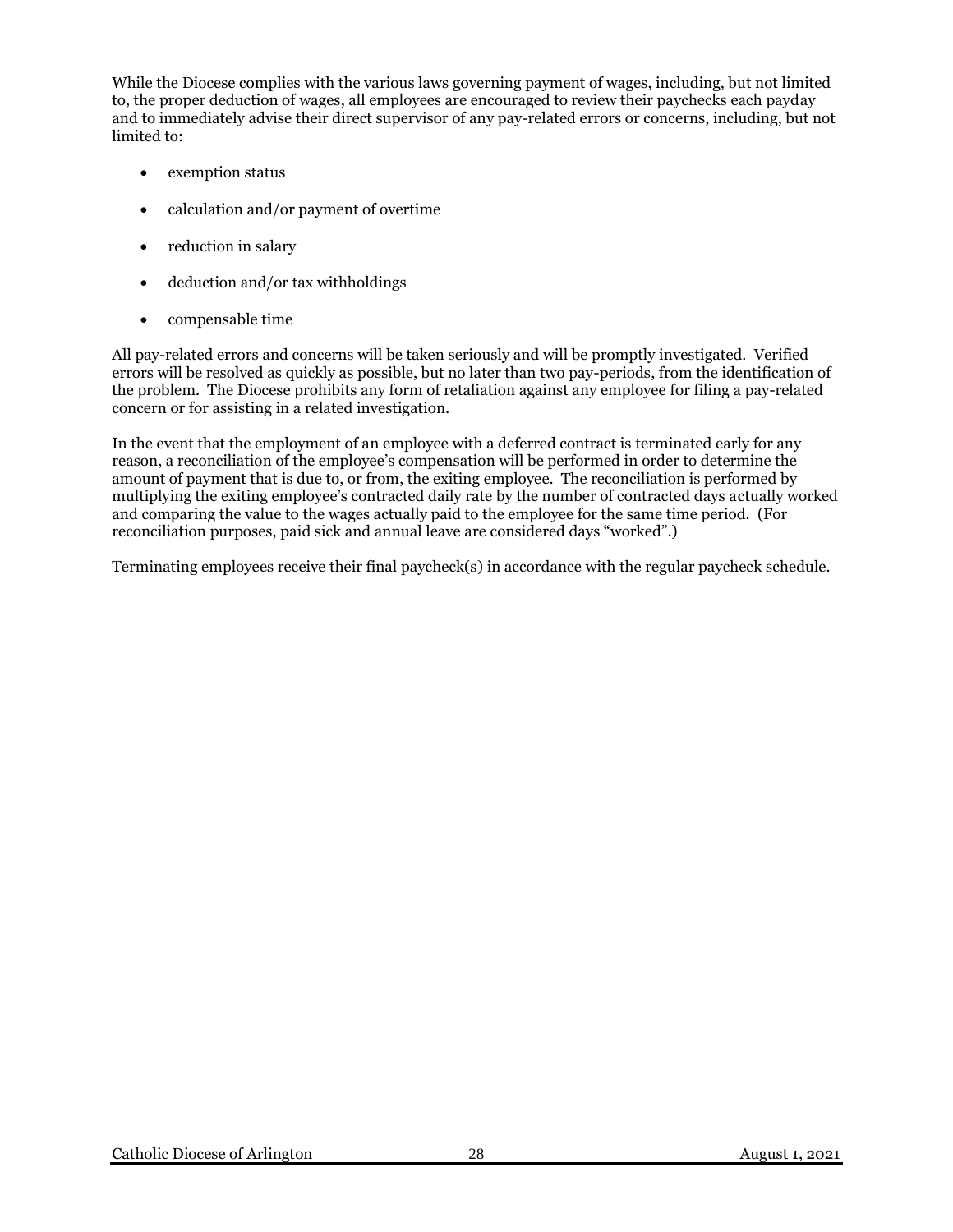#### **209 Expense Reimbursement**

<span id="page-33-0"></span>Diocesan employees are expected to receive approval from their direct supervisor in advance of incurring an expense that will be submitted for reimbursement. All expenses require proper receipts to be considered for reimbursement. The Diocese reserves the right to deny reimbursement of non-approved expenses. Terminating employees must submit all expenses for reimbursement to their direct supervisor within one week of their termination.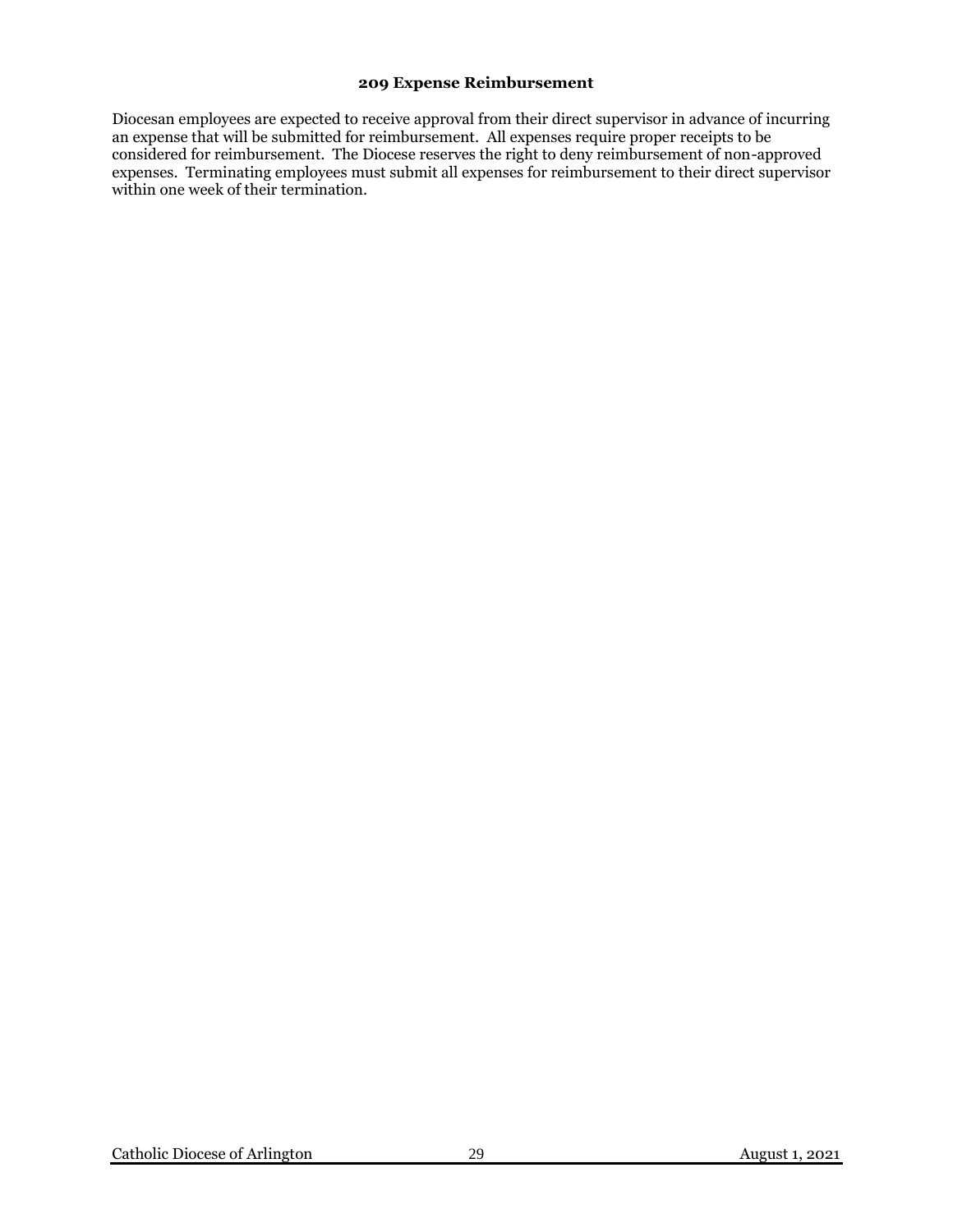<span id="page-34-0"></span>An employee who is being hired by use of a written contract will have his/her salary agreement specified within the contract document.

All other employees, part-time or full-time, exempt or non-exempt, will generally have the opportunity to discuss salary when being interviewed for the position. However, final approval of any salary for any employee must be approved by an individual in one of the following positions, depending upon the job for which the employee is hired: the Bishop, the Vicar General, the Pastor/Administrator of the Parish, the Superintendent of Catholic Schools, the Head of School/Principal of a diocesan High School, or the Director of Human Resources. In reaching a decision on appropriate salaries for individual employees, those with salary authority will take into account appropriate fiscal considerations, as well as the compensation structure, and any other specific needs or special circumstances involved in a particular position to be filled.

Salaries of CAO and Arlington Catholic Herald employees may be adjusted from time to time consistent with the terms of the CAO's compensation and performance appraisal program. Diocesan site management outside of the CAO and Arlington Catholic Herald has discretion to set the structure and timetable for its compensation and performance appraisal program for non-contracted employees.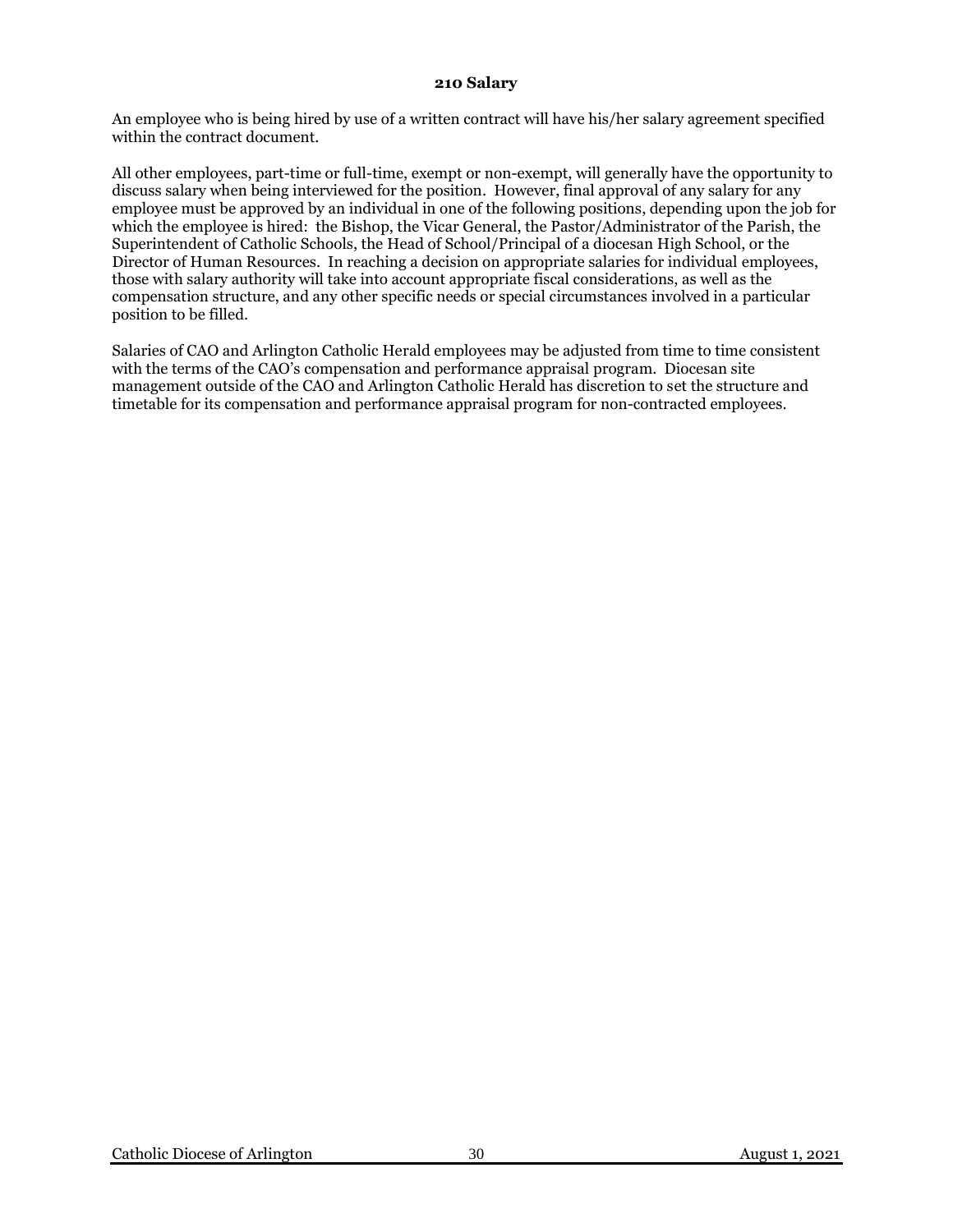### **211 Performance Evaluations**

<span id="page-35-0"></span>The Diocese believes that employees perform to the best of their abilities when they receive feedback regarding their performance, suggestions for improvement when necessary, and opportunities to discuss job-related concerns and set career goals. Consistent with this belief, management and employees are encouraged to discuss performance expectations, results, and concerns on an ongoing basis.

The Diocese endeavors to conduct employee performance evaluations on an annual basis. The frequency and format of the evaluations may vary by position, business cycles, and diocesan site. Performance evaluations will be based primarily on overall employee performance in relation to the knowledge, skills, and abilities required for the position as well as conduct, and record of attendance and tardiness.

Although there are no guaranteed or automatic compensation increases, performance evaluations are taken into consideration when compensation decisions for the next year are made.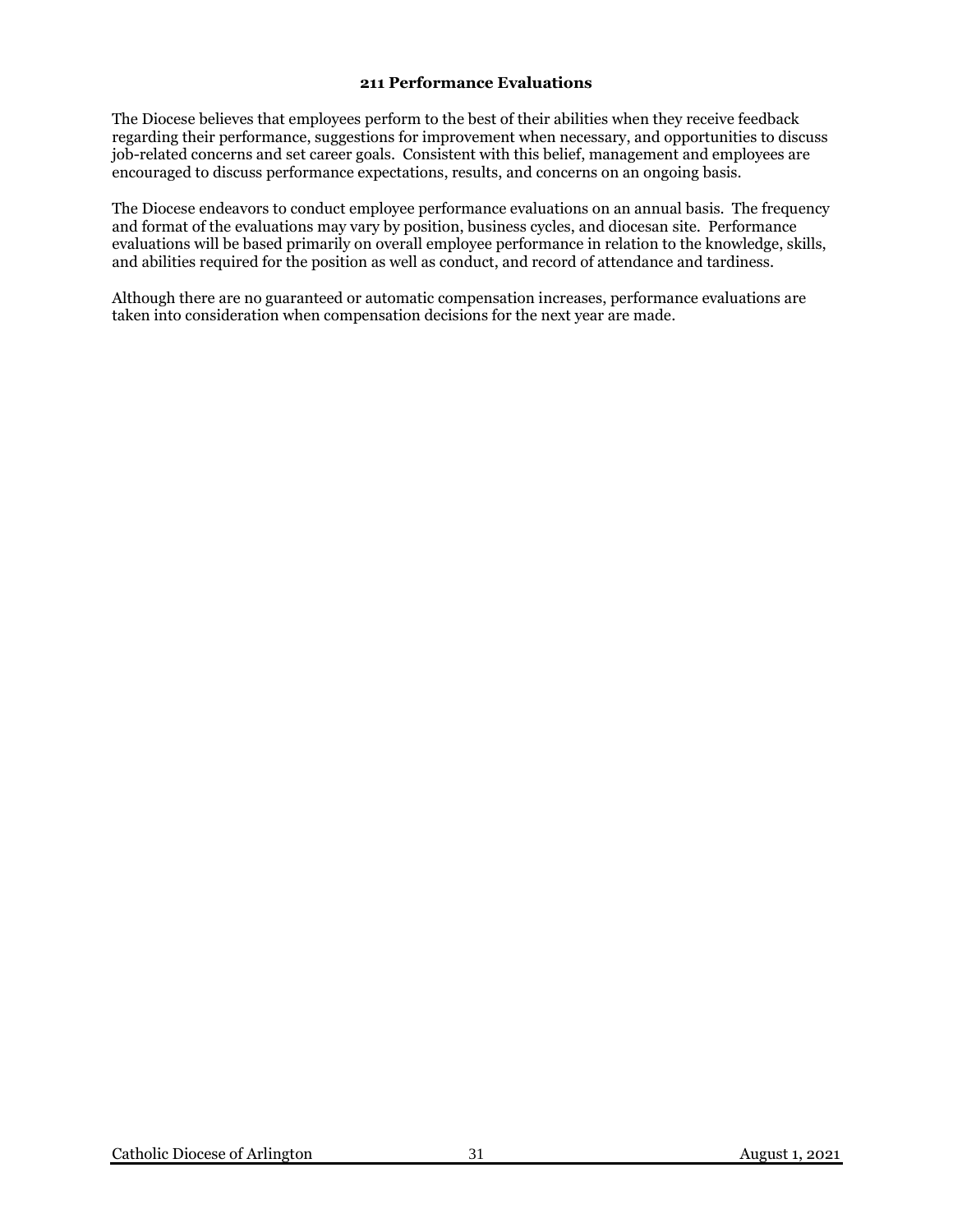#### **212 Incentive Programs**

Employees in specific sales-related positions may be eligible for commission payments in addition to their base pay. Commission programs and payment schedules vary by position, department, and diocesan site. Unless the commission program specifies otherwise, commission eligible employees who terminate employment are paid for commissions earned (pursuant to the commission policy) through the final day of the termination month. Final commission payments are paid in accordance with the regular commission pay schedule.

Employees in specific positions may be eligible for bonus payments in addition to their base pay. Bonus programs and payment schedules also vary by position, department, and diocesan site. Unless the bonus program specifies otherwise, bonus eligible employees must work the entire measurement period and be active on the date of payout in order to receive any bonus monies.

Generally, commission and bonus payments are defined by the IRS as supplemental wages and are, therefore, taxed at the required federal and state supplemental tax rate.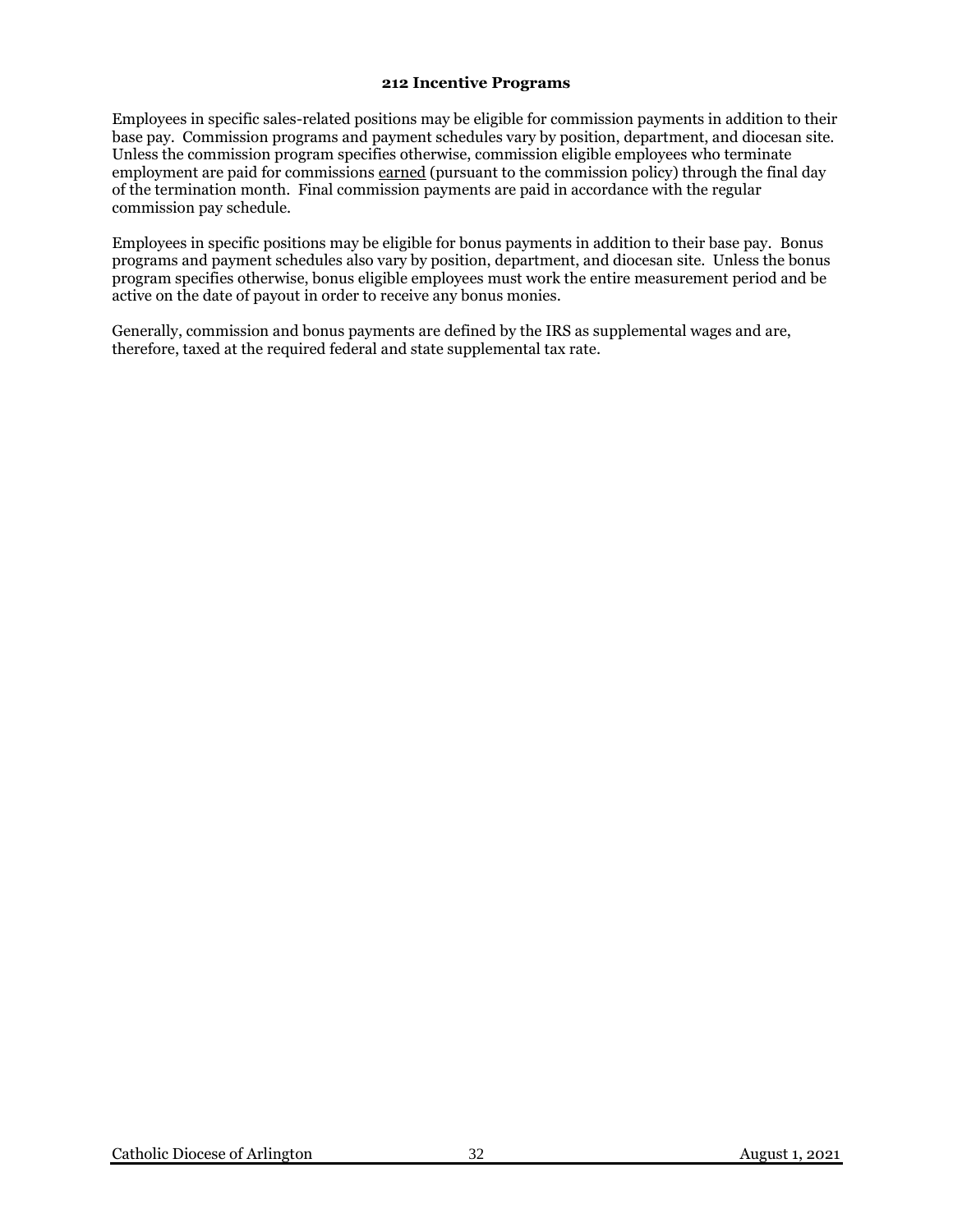## **213 Employee Volunteers**

In accordance with the Fair Labor Standards Act, a non-exempt employee will be considered a volunteer if the individual:

- 1. performs hours of service for civic, charitable, or humanitarian reasons, without promise, expectation, or receipt of compensation for services rendered;
- 2. offers services freely and without pressure or coercion; and
- 3. is not otherwise employed by the Diocese to perform the same type of services as those for which the individual proposes to volunteer.

Non-exempt employees who volunteer their time at diocesan-sponsored events will be compensated for their time spent volunteering during their normal working hours, regardless of the nature of the work. In addition, non-exempt employees will receive compensation for any time spent performing work that is similar to their normal duties, even if those activities occur during non-working hours. No compensation will be made when the volunteer activities occur after regular working hours **and** are not similar to the employee's normal duties.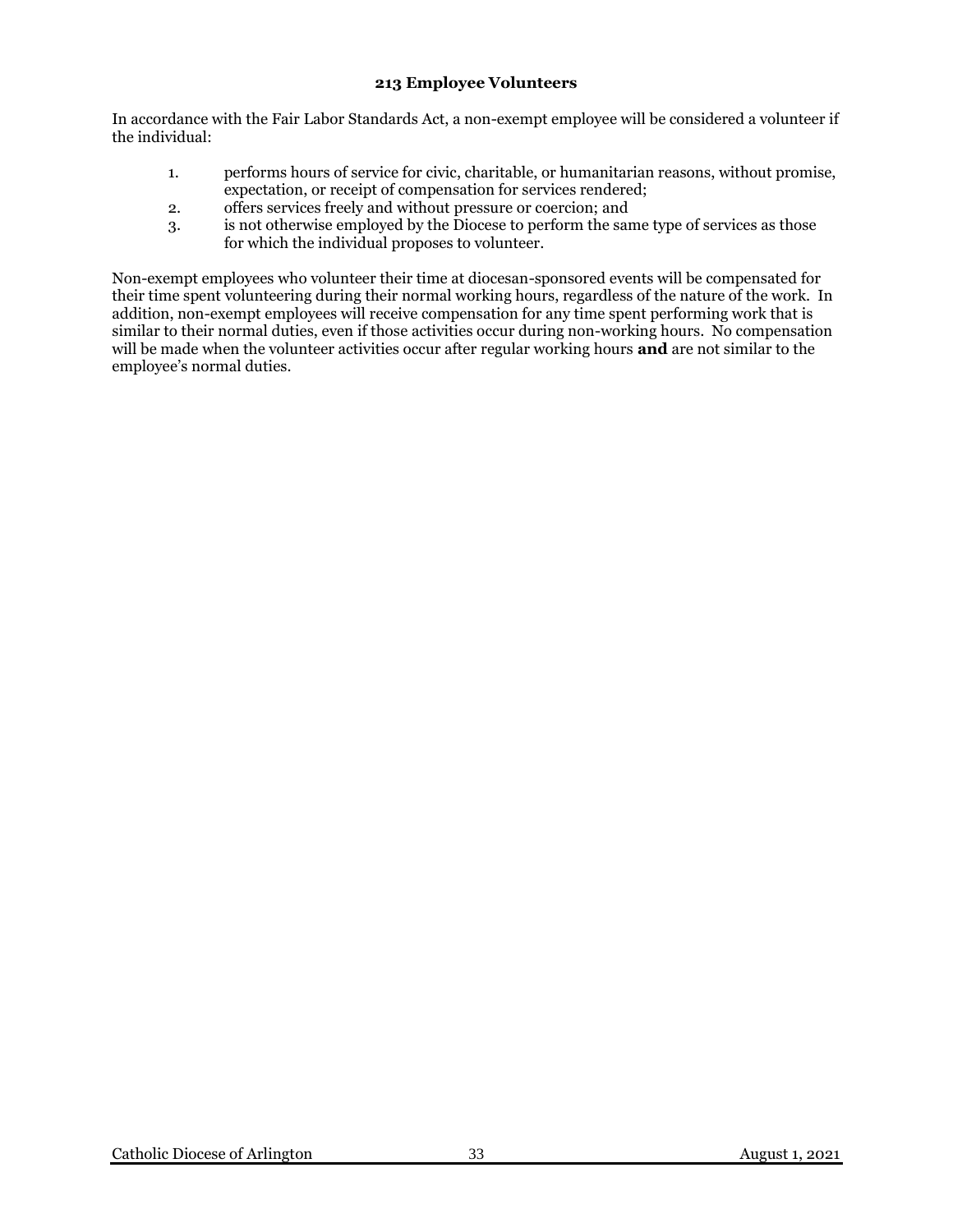#### **300 TIME-OFF BENEFITS**

#### **301 Annual Leave**

Because the Diocese recognizes the importance of time off for rest, recreation, and personal activities, annual (vacation) leave is provided to regular, 12 month employees (those scheduled to work for the entire calendar year) who are employed to work a routine schedule of 20 or more hours per week at one diocesan site. Employees classified as temporary, on-call, or seasonal, as well as those who regularly work fewer than 20 hours per week and/or do not report to work 12 months per year (includes, but is not limited to, teachers, teacher's aides, and cafeteria staff) are not eligible for annual leave.

Eligibility and accrual calculation for annual leave is determined separately based upon the employee's routine work schedule at each diocesan site. While hours at multiple diocesan jobs and sites are aggregated for purposes of overtime compensation and benefit eligibility, they are not combined for purposes of leave eligibility or accrual calculation. For example, an employee who works a regular schedule of 30 hours per week at one site and an additional 10 hours per week at another site is eligible for annual leave at the first site, but not the second. In addition, in this example, the employee's leave accrual would be based only on the 30 hours per week.

Heads of Schools, Secondary School Administrators, and 12 month Principals, Assistant Principals, Secondary Guidance Counselors and Preschool Directors receive a set annual grant of leave at the beginning of each new contract year. Those who are hired after the beginning of the new contract year receive a pro-rated grant of annual leave on their first paycheck. The annual leave year for this group of employees ends on the final paycheck of the contract year. Annual leave for these employees does not carry forward into the next contract year, may not accompany an employee to a new school or other diocesan site, and is not paid out upon completion of the contract.

All other eligible employees accrue annual leave on a bi-weekly basis, based upon their length of eligible diocesan service and actual paid hours. Eligible diocesan service is calculated based upon the date in which the employee became a regular, 12 month employee working a routine schedule of 20 or more hours per week. Eligible diocesan service is impacted by breaks in employment (see Rehire – Section 108). Employees become eligible for the higher accrual rate with the pay period in which their annual leave service date occurs. Annual leave does not accrue during periods of unpaid leave or receipt of disability/worker's compensation payments. These employees may carry forward a maximum balance of annual leave hours into their new annual leave year. Hours in excess of the allowed carryover are not carried over or paid out.

See Schedule A.

#### **Annual Leave Administration:**

- 1. Heads of Schools, Secondary School Administrators, and 12 month Principals, Assistant Principals, Secondary Guidance Counselors and Preschool Directors are not charged annual leave for the extended school breaks at Christmas and Easter.
- 2 Except in the case of an emergency, employees must request annual leave from their direct supervisor in advance. Leave requests are granted based upon work requirements, staffing needs, tenure, and/or leave availability. Whenever possible, annual leave requests will be accommodated. The Diocese, however, retains the right to decline or alter requests at its discretion.
- 3. Generally, annual leave is not granted during the first 90 days of employment for a newly hired or transferred employee, as this is a time of substantial training.
- 4. Employees, exempt and non-exempt, may take and record annual leave in quarter-hour increments.
- 5. Non-exempt employees will not be paid for time taken in excess of their leave balance.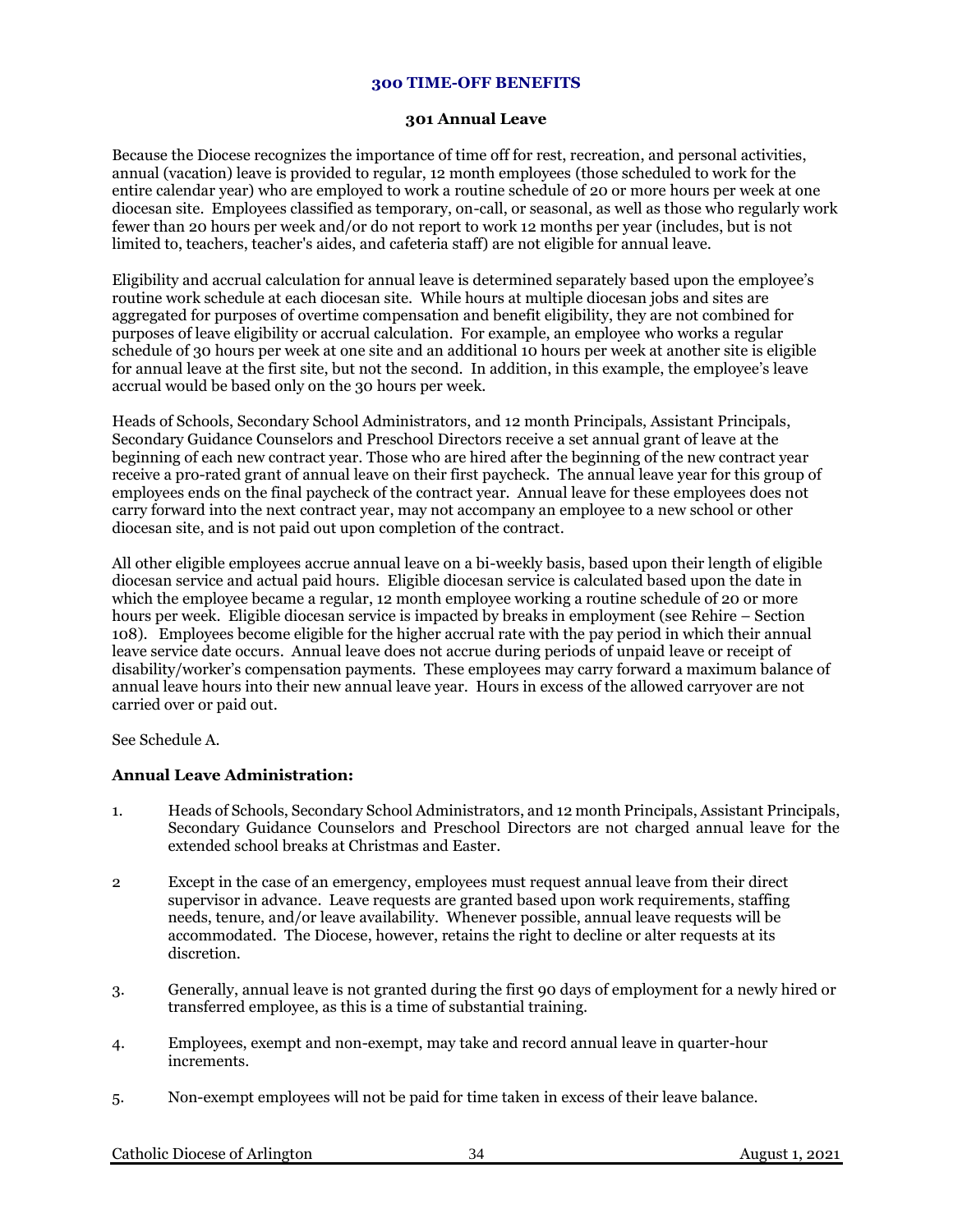- 6. Exempt employees will not be paid for full day absences taken in excess of their leave balance.
- 7. A full day's absence is recorded as the number of hours the employee would have normally been scheduled to work on such day.
- 8. Except for the payout of vacation upon change in employment status, payment of annual leave is made at the rate of pay in effect at the time of such payment.
- 9. Employees may not take annual leave that has not been accrued(earned). In other words, employees may not borrow against future leave.
- 10. All available leave must be used before leave without pay may be considered or approved.
- 11. Employees may not have an annual leave balance that is less than zero. If this unusual circumstance occurs, no further leave will be granted or paid until an appropriate leave balance is achieved to support such leave.
- 12. Negative leave balances will be deducted from an exiting or transferring employee's final paycheck(s).
- 13. As with all leave (Holiday, Holy Day, Sick, Compassionate, etc.), annual leave is not counted as time worked for overtime computation purposes.
- 14. No payments will be made in lieu of taking annual leave. In other words, active employees may not "cash out" any portion of their leave balance. Leave must be taken in order to receive payment.
- 15. Employees may not transfer all or a portion of their unused annual leave to another employee.
- 16. If a paid Holy Day or holiday falls during an approved leave, the day will be recorded as a Holy Day or holiday, rather than annual leave.
- 17. To permit fulfillment of civic and religious duties, employees will not be charged annual leave when absent from work for what is generally considered a reasonable amount of time necessary to vote in local, state, or federal elections or to participate in Mass on Holy Days of Obligation.

#### **Payment of Annual Leave at Termination, Transfer, or Status Change:**

Accrued, unused annual leave is not paid to Heads of Schools, Secondary School Administrators, or 12 month Principals, Assistant Principals, Secondary Guidance Counselors and Preschool Directors who terminate upon the end of the contract year.

Heads of Schools, Secondary School Administrators, and 12 month Principals, Assistant Principals, Secondary Guidance Counselors and Preschool Directors terminating during the contract year for reasons other than gross misconduct (as defined by the Diocesan Office of Human Resources) will receive payment for all accrued, unused annual leave. Generally payments will be made on a bi-weekly basis until the leave is exhausted. Payment of the accrued annual leave until exhausted, however, does not extend employment or benefits.

All other employees terminating employment at any time and for any reason, other than gross misconduct (as defined by the Diocesan Office of Human Resources), will receive payment for all accrued, unused annual leave. Generally, payments will be made on a bi-weekly basis until the leave is exhausted. Payment of the accrued annual leave until exhausted, however, does not extend employment or benefits.

Employees who change employment from one diocesan site to another may not carry over their annual leave balances to their new jobs. If the leave is not taken prior to the transfer, it will be paid (generally, on a bi-weekly basis until exhausted). While employees who transfer may not carry over their annual leave balance to their new jobs, they do retain seniority for purposes of annual leave accrual, provided no break in service occurs. (See Rehire)

Catholic Diocese of Arlington 35 August 1, 2021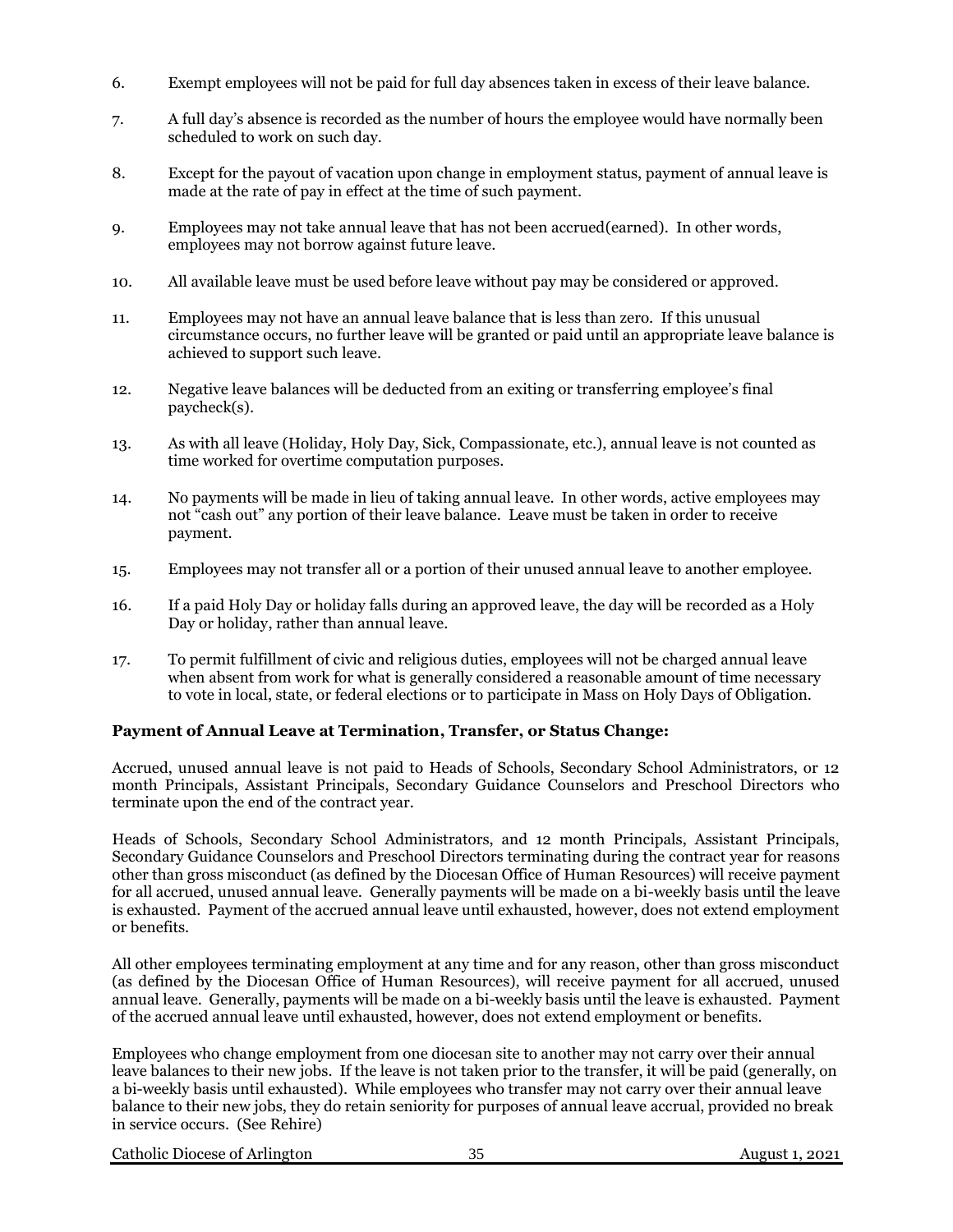Employees who have a change in status rendering them no longer eligible for annual leave will receive payment for all accrued, unused annual leave at the rate of pay in effect just prior to the change in status. Generally, payments will be made on a bi-weekly basis until the leave is exhausted.

Payment of unused annual leave is considered a supplemental payment by the IRS and is, therefore, taxed at the required supplemental federal and state tax rates.

Unless a written request is made to discontinue 403(b) deductions, and the request is received in advance of the payroll deadline, such deductions are taken from all payments, including annual leave payouts at the time of termination, transfer, or status change. Generally, no other benefit-related deductions are made from annual leave payouts.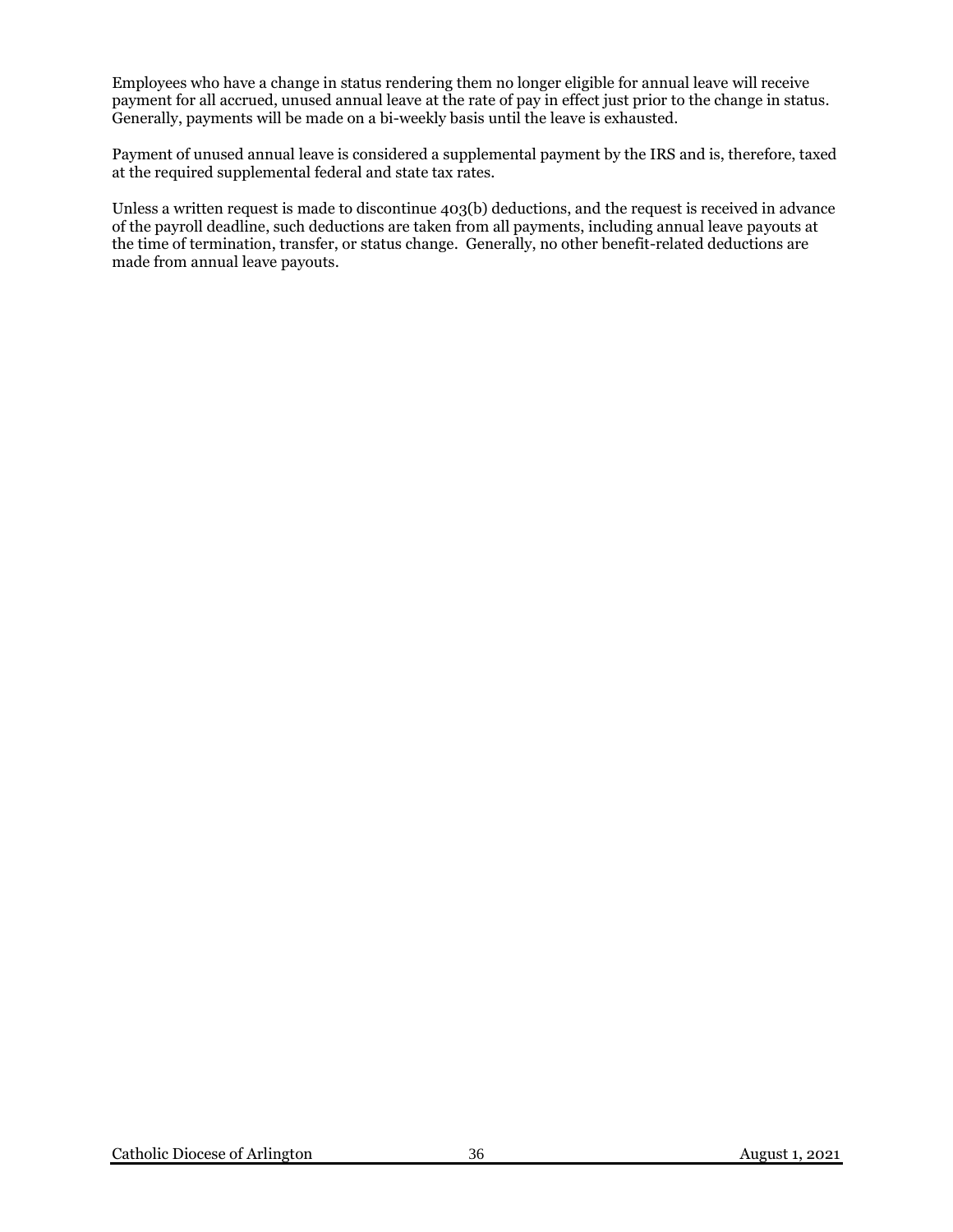#### **302 Sick Leave**

Sick leave is provided to all regular, non-contracted employees who are employed to work a routine schedule of 20 or more hours per week at one diocesan site and all regular, contracted employees who are employed to work a routine combined schedule of 20 or more hours per week at one or more diocesan schools. Employees classified as temporary, on-call, or seasonal as well as those who regularly work fewer than 20 hours per week are not eligible for sick leave.

Eligibility and accrual calculation for sick leave for non-contracted employees is determined separately based upon the employee's routine work schedule at each diocesan site. While hours at multiple diocesan jobs and sites are aggregated for purposes of overtime compensation and benefit eligibility, they are not combined for purposes of leave eligibility or accrual calculation. For example, an employee who works a regular schedule of 30 hours per week at one site and an additional 10 hours per week at another site is eligible for sick leave at the first site, but not the second. In addition, in this example, the employee's leave accrual would be based only on the 30 hours per week.

Eligible school employees receive a set annual grant of sick leave at the beginning of each new sick leave year. The amount and timing of the annual grant for school employees is based on the position and regular work schedule. Eligible school employees who are hired after the beginning of the new sick leave year receive a pro-rated grant of sick leave on their first paycheck.

Eligible non-school employees earn sick leave on a bi-weekly basis based on actual paid hours. Sick leave does not accrue during periods of unpaid leave or receipt of disability/worker's compensation payments.

Eligible employees may carry forward a maximum balance of sick leave hours into their new sick leave year. The sick leave year is based on the position and regular work schedule. Hours in excess of the allowed carryover are not carried forward into the new sick leave year or paid out.

### See Schedule B.

An employee is entitled to use accrued sick leave for the following reasons:

- if an actual illness or injury makes it difficult or unwise to be present at work (including while on short-term disability salary continuation or workers' compensation)
- if the employee has a medical or dental appointment, including COVID-19 testing or vaccination appointment
- if the employee is required to quarantine due to close contact with an individual confirmed positive for COVID-19
- if the employee is required to isolate due to contraction of COVID-19
- in order to care for an eligible sick family member
- in order to accompany an eligible family member to a medical or dental appointment, including COVID-19 testing or vaccination appointment
- in order to care for an eligible family member who is required to quarantine or isolate due to COVID-19
- in order to care for an eligible family member due to a school or day/elder care facility closing related to COVID-19

An employee may also use sick leave for purposes related to the adoption or foster care of a child. Examples include, but are not limited to, the following:

• appointments with adoption agencies, social workers, and attorneys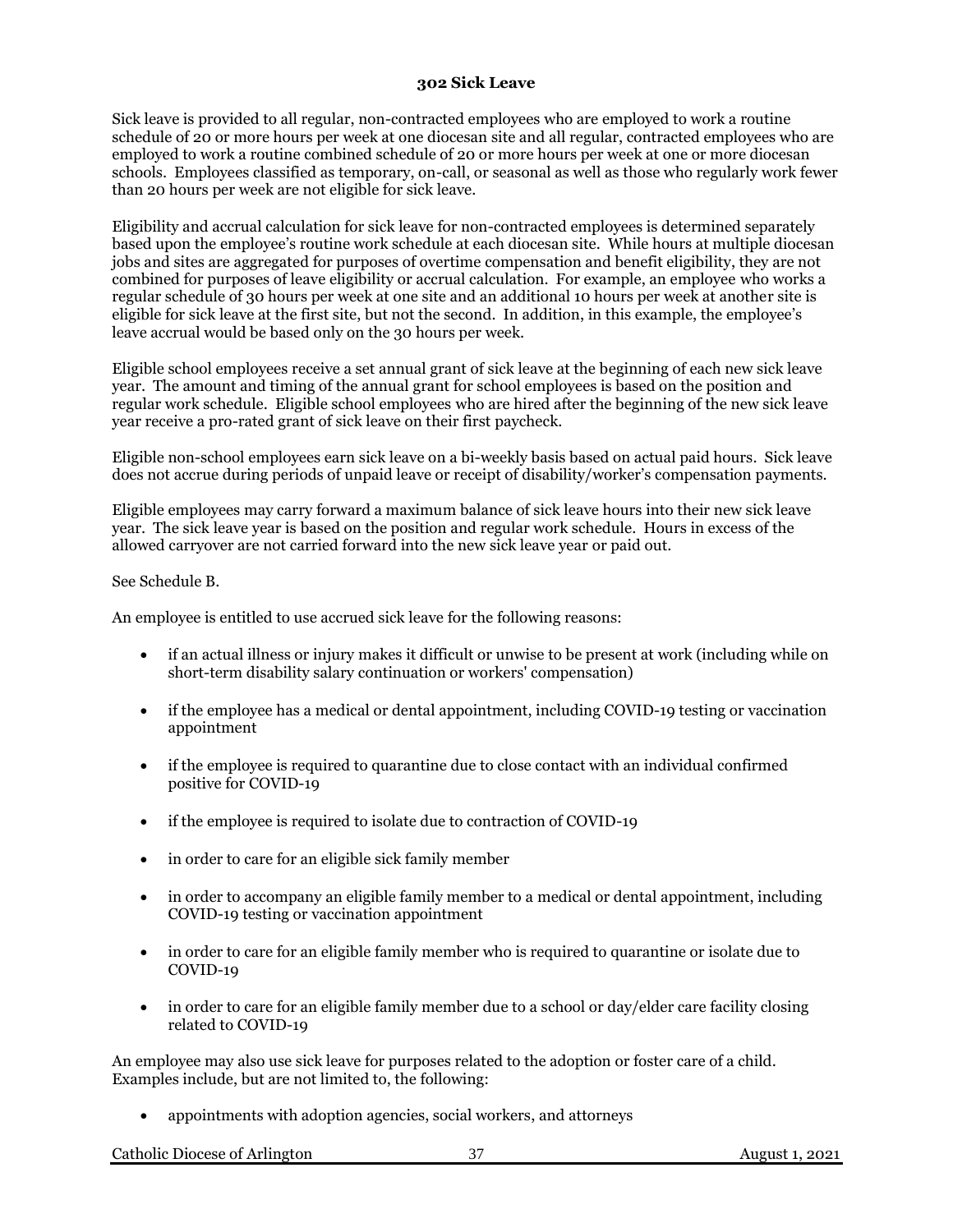- court proceedings
- required travel
- any periods of time during which adoptive/foster parents are ordered or required by an agency or by a court to take time off from work to care for the adopted/foster child
- other activities necessary to allow the adoption or placement to proceed, and
- bonding or caring for an adopted or foster child during the first 12 months of placement.

For purposes of sick leave entitlement, an eligible family member is defined as follows:

- parents or guardians
- spouse (see Definitions and Classifications of Employment Section for definition of spouse) and parents thereof
- a child of any age with a serious health condition who is incapable of self-care
- dependent children, including foster children, under the age of 26

Employees who work less than 12 months per year do not earn annual leave. On rare occasions, they may find the need to be absent from work to tend to personal matters that **cannot** be handled outside of the work day. In such cases, diocesan site management has the authority to allow the use of accrued sick leave, up to a maximum of two days per school or contract year. Diocesan site management reserves the right to deny requests for use of sick leave for personal matters that can be handled outside of the work day. Except in the case of an emergency, it is expected that the request for use of sick leave for an absence attributed to a personal matter will be made with as much advance notice as possible.

It is expected, that under normal circumstances, employees will only need to use a portion of the sick leave hours credited to him/her during the course of a year. With the exception of absences related to Family and Medical Leave, short-term disability salary continuation, long-term disability, and workers' compensation, an employee may be subject to disciplinary action up to and including termination for excessive absenteeism, regardless of his/her sick leave balance.

## **Sick Leave Administration:**

- 1. Except in the case of an emergency, an employee who must be absent under the provisions of this policy must notify his/her direct supervisor as soon as the need is known, but no later than ½ hour in advance of the scheduled starting.
- 2. When scheduling a sick leave eligible appointment, employees are asked to be sensitive to the impact on workplace operations. When possible, employees are encouraged to inquire about the availability of appointments that fall outside of their normal work schedule or at times that will have the least amount of impact on workplace operations. Where feasible, employees are asked to report to work as normally scheduled for any day in which a sick leave eligible appointment is cancelled or a full day of absence is not required.
- 3. The Diocese reserves the right to request a medical certificate for any absence, regardless of the duration of absence.
- 4. Employees absent due to their own illness or injury for more than seven consecutive days are required to provide a doctor's release before returning to work.
- 5. In order to continue to receive sick pay after seven consecutive days of absence, any employee who is absent due to his or her own illness or injury (including employees regularly scheduled to work fewer than 30 hours weekly) must submit a claim under the Diocese's Short-Term Salary

Catholic Diocese of Arlington 38 August 1, 2021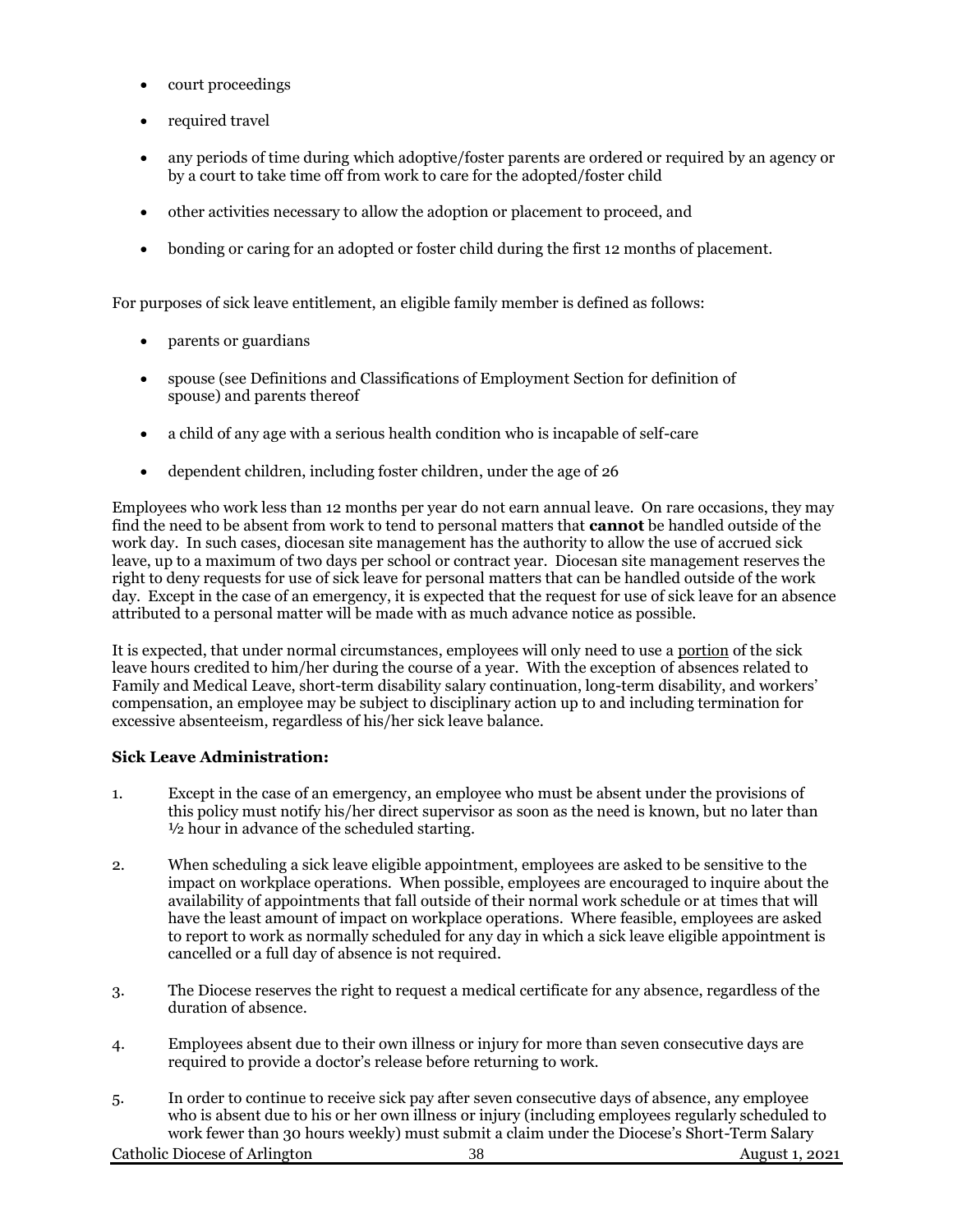Continuation (STD) program on the eighth consecutive day or earlier, and must comply with all subsequent requests for authorization to release medical information.

- 6. Sick leave may not be used once an employee has been approved for Long-Term Disability.
- 7. Employees, exempt and non-exempt, may take and record sick leave in quarter-hour increments.
- 8. Non-exempt employees will not be paid for sick leave taken in excess of their leave balance(s).
- 9. Exempt employees will not be paid for full day absences in excess of their leave balance(s). Note: the daily rate, and thus reduction in salary for an applicable full day absence for a contracted employee, is calculated in accordance with the contract.
- 10. A full day's absence is recorded as the number of hours the employee would have normally been scheduled to work on such day.
- 11. Payment for sick leave is made at the rate of pay in effect at the time of such payment.
- 12. All available leave (sick and annual) must be used before leave without pay may be considered or approved.
- 13. Employees may not have a sick leave balance that is less than zero. If this unusual circumstance occurs, no further leave will be paid until an appropriate leave balance is achieved to support such leave.
- 14. Negative leave balances will be deducted from an exiting or transferring employee's final paycheck(s).
- 15. As with all leave (Holiday, Holy Day, Annual, Compassionate, etc.), sick leave is not counted as time worked for overtime computation purposes.
- 16. No payments will be made in lieu of taking sick leave. In other words, active employees may not "cash out" any portion of their leave balance. Leave must be taken in order to receive payment.
- 17. Employees may not transfer all or a portion of their unused sick leave to another employee.

## **Payment of Sick Leave at Termination, Transfer, or Status Change:**

Employees terminating employment for any reason do not receive payment for unused sick leave.

Employees who transfer from one diocesan site to another, without any break in service, carry over their sick leave balance to their new jobs, provided the work schedule at the new job makes them eligible for such leave.

Employees who have a change in status rendering them no longer eligible for sick leave forfeit their sick leave balance and are no longer eligible to receive paid leave for sick-related absences.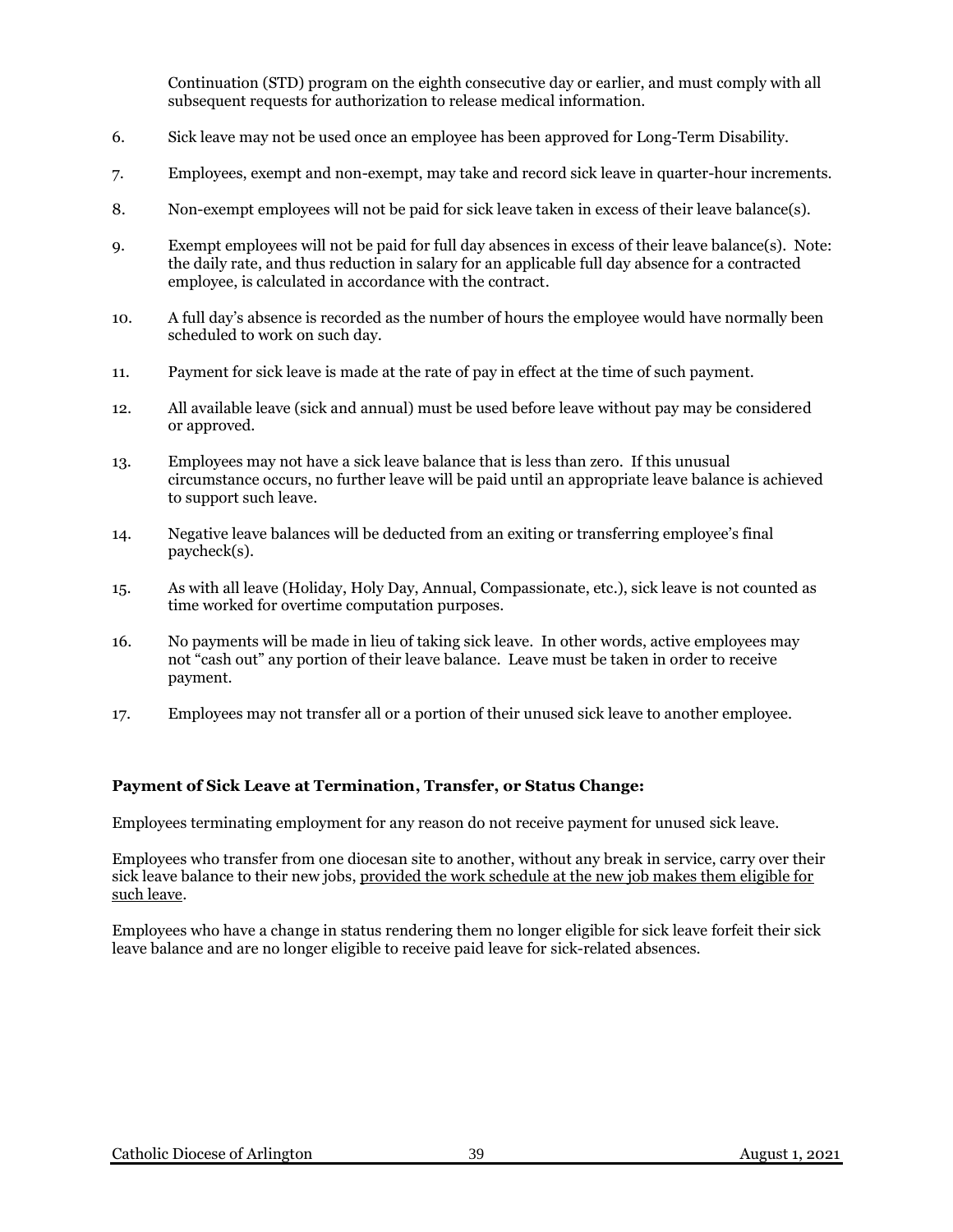## **303 Holy Days and Holidays**

Active, non-contracted, regular employees employed to work a routine schedule of twenty or more hours per week at one diocesan site are eligible for payment of diocesan-observed Holy Days and holidays in accordance with the policy as outlined below. Contracted employees are paid in accordance with the terms of their contract. Employees classified as temporary, on-call, or seasonal as well as those who regularly work fewer than twenty hours per week do not receive compensation for observed Holy Days and holidays. Because of the nature of the school environment, diocesan-observed holidays for employees of our Catholic Schools may differ. In addition, diocesan site management retains the right to substitute another holiday for the Columbus Day or Veteran's Day holiday.

### See Schedule C.

Eligibility for the payment of Holy Days / holidays for a non-contracted employee is determined separately based upon the employee's average work schedule at each diocesan site. While hours at multiple diocesan jobs and sites are aggregated for purposes of overtime compensation and benefit eligibility, they are not combined for purposes of leave eligibility. For example, an employee who works a regular schedule of 30 hours per week at one site and an additional 10 hours per week at another site is eligible for Holy Day / holiday leave at the first site, but not the second. In addition, in this example, the employee's payment would be based only on the 30 hours per week.

If a Holy Day or holiday (except December 24 and December 26) falls on a weekend, the Diocese will follow the practice of the federal government in determining the appropriate date of observance. If the Solemnity of Mary (January 1) falls on a Saturday or Sunday, it will be observed on the same day that the federal government observes New Year's Day. If December 24 or 26 falls on a weekend, the holiday will not be granted that year. Likewise, December 26th will not be an observed holiday when it falls on the same date of observation as Christmas Day.

In addition to the diocesan-observed Holy Days and holidays, the Arlington Diocese Catholic Schools observe an extended break during Christmas and Easter. During these extended breaks, contracted employees are paid in accordance with the terms of their contract. Non-exempt school employees receive pay only for the diocesan-observed Holy Days and holidays that fall within these breaks. During breaks that encompass an entire work-week, where no work is performed, non-contracted exempt school employees receive pay only for the diocesan-observed Holy Days and holidays that fall within such workweeks. Non-contracted exempt employees receive their regular salary for any week in which work is performed.

## **Holy Day / Holiday Administration:**

- 1. Eligible employees qualify for Holy Day / holiday pay provided they have an **active status** and worked the last regularly scheduled day before and after the Holy Day / holiday. A **pre-approved** vacation day or **excused** sick day is considered a day worked for purposes of eligibility for active employees.
- 2. Employees taking family medical leave consecutively, as well as those on disability, workers' compensation, or personal leave are not considered active, even if they are receiving sick leave, annual leave, or other income replacement during their absence. As such, these employees are not eligible for Holy Day / holiday pay during their absence.
- 3. If a Holy Day / holiday falls during a period in which an eligible employee is on **paid** leave (i.e. receiving sick and/or annual leave payments), the employee is eligible for the Holy Day / holiday and is not charged with annual or sick leave for that day.
- 4. Eligible employees will only be paid for diocesan-observed Holy Days / holidays when the Holy Day / holiday falls on their regularly scheduled work day.
- 5. If a location does not observe a holiday (i.e. the location is open), employees are not eligible for holiday pay. Employees absent from work on such a day would be required to take available leave.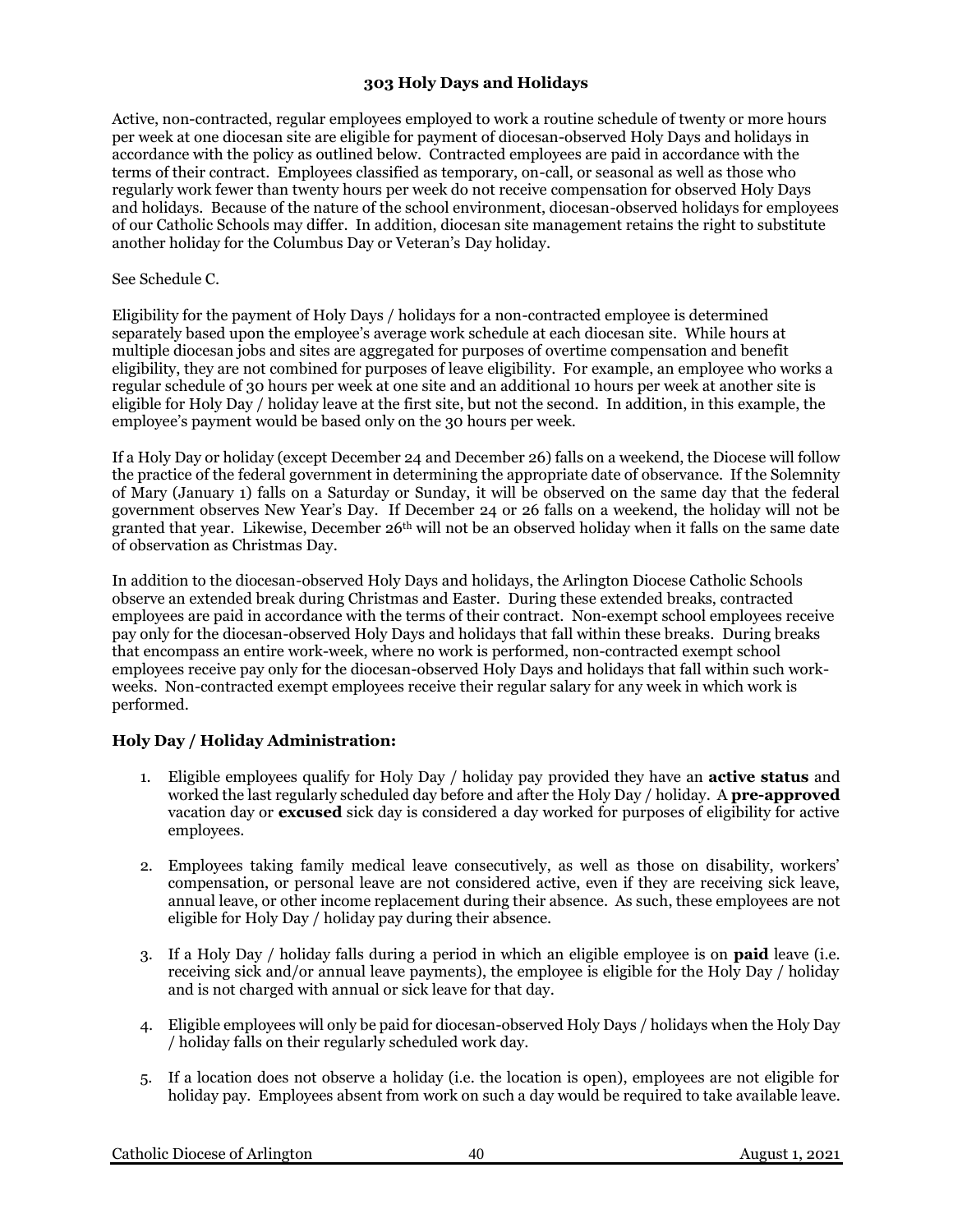- 6. Employees who work less than 12 months of the year will not be paid for Holy Days / holidays that occur during the time when they are not scheduled to work. For example, most school employees will not be eligible for holiday pay for July 4<sup>th</sup>.
- 7. Holy Day / holiday pay is recorded and calculated based on the number of hours the employee would have normally been scheduled to work on such day and at the rate of pay in effect at the time of the payment. Holy Day / holiday pay is the same compensation the employee would have received had the employee worked his or her regular schedule that day.
- 8. As with all leave (Annual, Sick, Compassionate, etc.), Holy Day / holiday pay is not counted as time worked for overtime computation purposes.
- 9. On rare occasion, employees may be required to work on a holiday that is observed by their work location:

When this occurs, eligible non-exempt employees are paid for the actual hours worked on the holiday. Every effort is made to provide these non-exempt employees with another paid day off **during the same work-week**. If this is impossible, these non-exempt employees receive an additional average day's hours, paid at straight time (i.e. holiday hours are not included as hours worked for overtime purposes). Under no circumstances are non-exempt employees allowed to have a "substitute" holiday outside of the same work-week in which the holiday occurred.

When this occurs, eligible exempt employees are provided the opportunity to take a "substitute" holiday within thirty days of the holiday.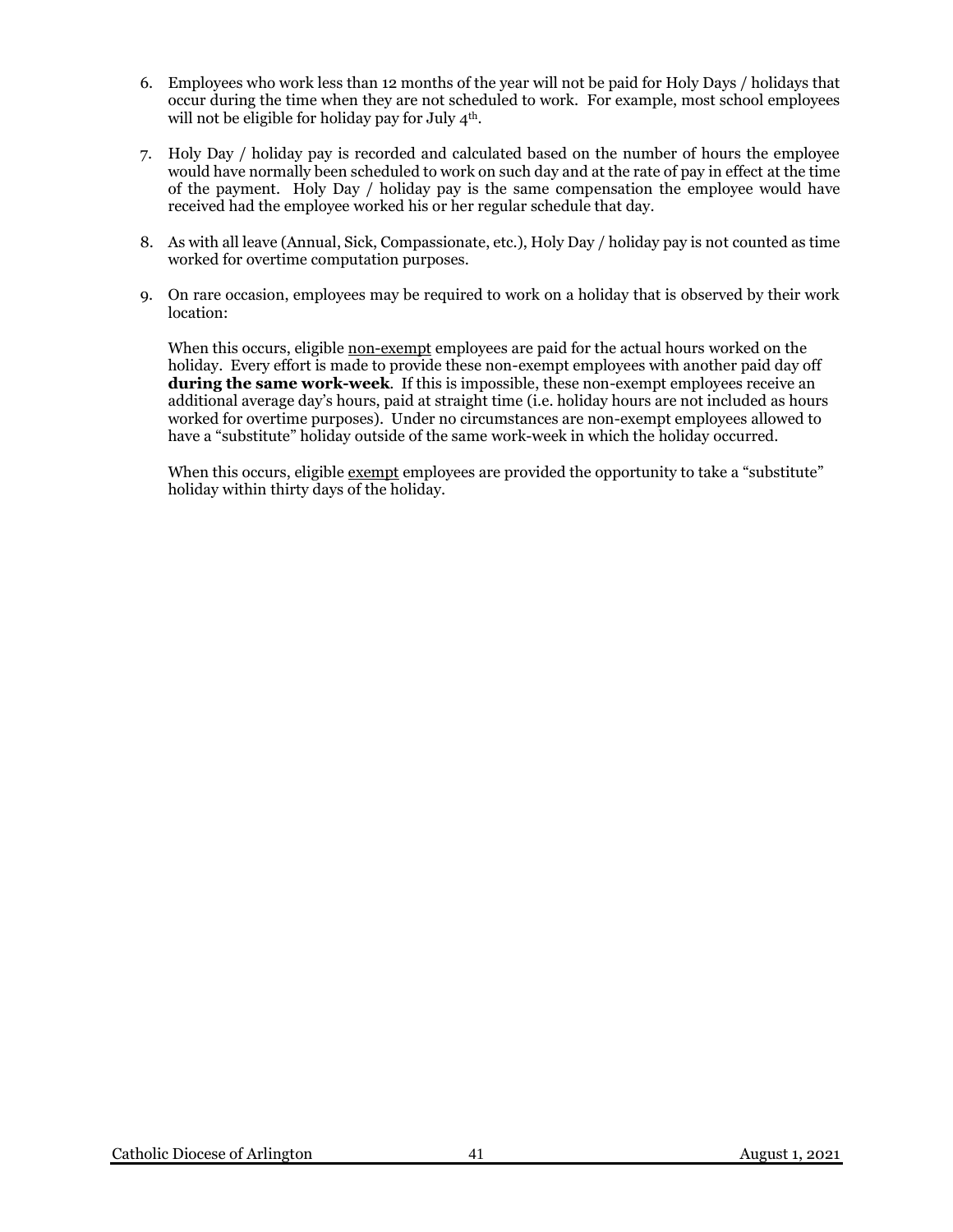### **304 Compassionate Leave**

In the event of death of a family member, time off from work with pay may be granted, up to a maximum of three days, to non-contracted employees who are employed to work a routine schedule of 20 or more hours per week at one diocesan site as well as contracted employees who are employed to work a routine combined schedule of 20 or more hours per week at one or more diocesan schools. Employees classified as temporary, on-call, or seasonal as well as those who regularly work fewer than 20 hours per week are not eligible for payment for compassionate leave. For purposes of this policy, family is defined as:

- spouse
- parents or guardians
- parents of spouse
- children
- daughters-in-law and sons-in-law
- siblings
- brothers-in-law and sisters-in-law
- grandparents
- grandparents of spouse
- grandchildren

Eligibility for compassionate leave of non-contracted employees is determined separately based upon the employee's average work schedule at each diocesan site. While hours at multiple diocesan jobs and sites are aggregated for purposes of overtime compensation and benefit eligibility, they are not combined for purposes of leave eligibility for non-contracted employees. For example, a non-contracted employee who works a regular schedule of 30 hours per week at one site and an additional 10 hours per week at another site is eligible for compassionate leave at the first site, but not the second. In addition, in this example, the employee's payment would be based only on the 30 hours per week.

An employee's supervisor may grant an employee time off to attend the funeral of someone who does not meet the above definition of immediate family member. In such cases, however, the time off is charged to annual leave. If the employee is not eligible for annual leave or has exhausted his/her leave balance, the time off will be without pay.

Eligible, non-exempt employees will be paid compassionate leave at straight time (i.e. compassionate leave hours are not included as hours worked for overtime purposes) based on an average day's hours and at the rate of pay in effect at the time of payment. Payment for a full day's absence for a contracted employee is made in accordance with the contract.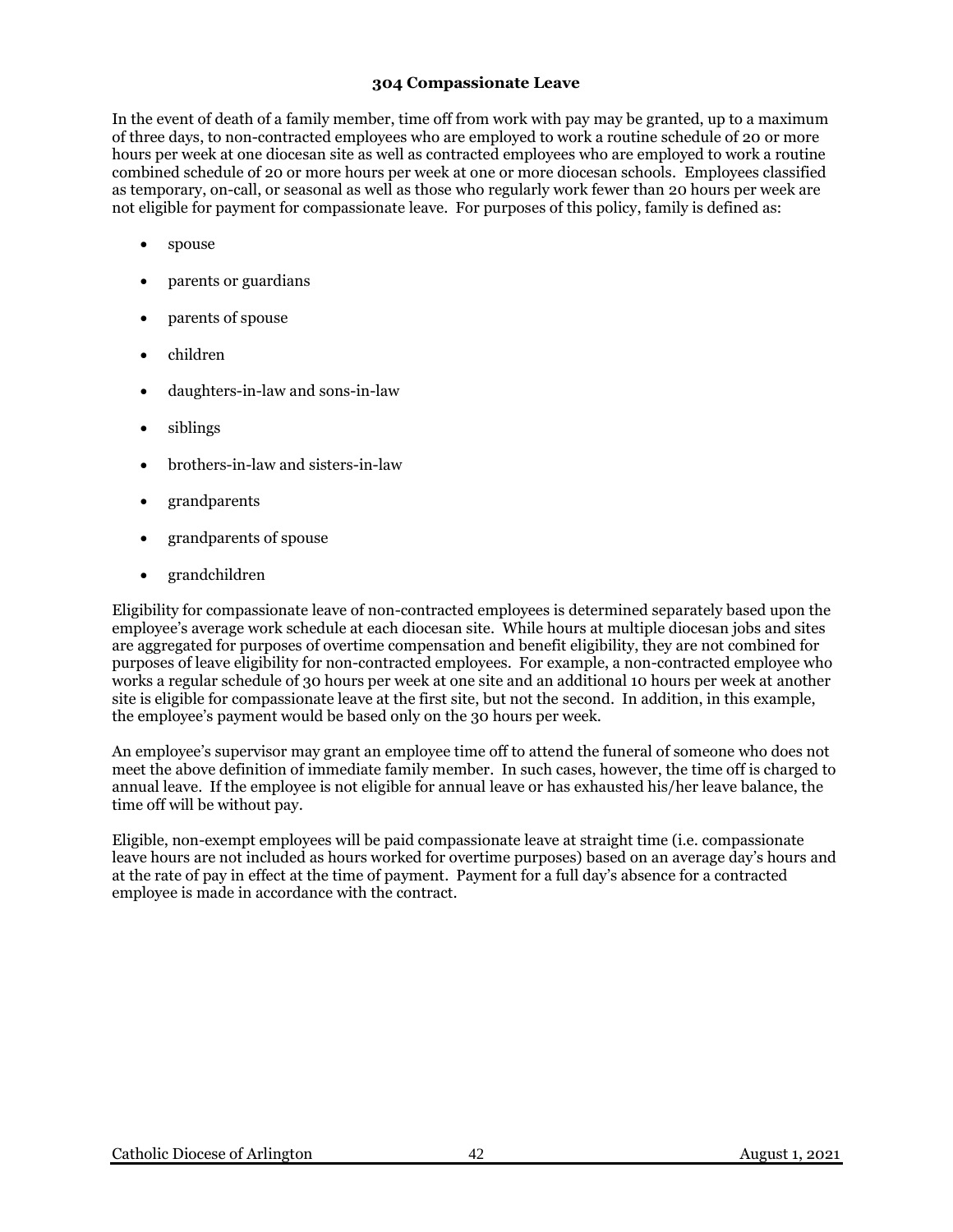## **305 Inclement Weather**

Diocesan site management follows different authorities for weather delay and weather cancellation decisions. With limited exceptions, parishes and schools follow the decisions of the local government and public school officials in the city or county within which they are located. The CAO follows the decisions of the federal government. Each employee should be familiar with the governing authority for his/her diocesan site and, on days when the travel conditions are impaired, the employee should listen to one of the local radio or television stations or search the internet for instructions.

Time off and payments for weather-related delays are handled as follows:

## • **Delayed Arrival – With Option for Unscheduled Leave or Unscheduled Telework**

Regular, non-contracted employees who are employed to work a routine schedule of 20 or more hours per week at one diocesan site as well as contracted employees who are employed to work a routine combined schedule of 20 or more hours per week at one or more diocesan schools will receive inclement weather hours for the hours missed between the employee's regularly scheduled arrival time and the employee's actual reporting time, up to the granted arrival time.

- o Employees reporting to work earlier than the granted arrival time are not entitled to leave work earlier than their normally scheduled departure time or to receive compensatory time off.
- o Employees reporting to work after the late arrival time period or who do not report for work at all must use annual leave to cover the excess time. If the employee is not eligible for annual leave or does not have enough leave to cover the absence, the time off will be without pay.

Employees with *approved telework agreements* may use the option of unscheduled telework instead of reporting to their regular worksite, in which case they will not receive inclement weather hours. Instead, they will be responsible for accounting for their entire workday by performing telework, taking annual leave, or a combination thereof.

## • **Early Departure**

Regular, non-contracted employees who are employed to work a routine schedule of 20 or more hours per week at one diocesan site as well as contracted employees who are employed to work a routine combined schedule of 20 or more hours per week at one or more diocesan schools will receive inclement weather hours for the hours missed between the granted departure time and the employee's regularly scheduled departure time (unless an approved telework agreement is in effect).

- o Employees remaining at the worksite beyond the granted departure time are not entitled to adjust their work schedules on a different day or to receive compensatory time off.
- $\circ$  Employees who leave the worksite in advance of the granted departure time must use annual leave to cover the excess time. If the employee is not eligible for annual leave or does not have enough leave to cover the excess time, the time off will be without pay.

Employees with *approved telework agreements* will receive inclement weather hours for the amount of time required to commute home, up to their regularly scheduled departure time. They are expected to complete the remaining time, if any, in their workday by either teleworking or taking unscheduled annual leave. Employees who arrive home after their normal workday has concluded will not be required or expected to work.

Employees who are already performing telework when an early departure announcement is made are expected to continue teleworking for the remainder of their workday or take unscheduled annual leave.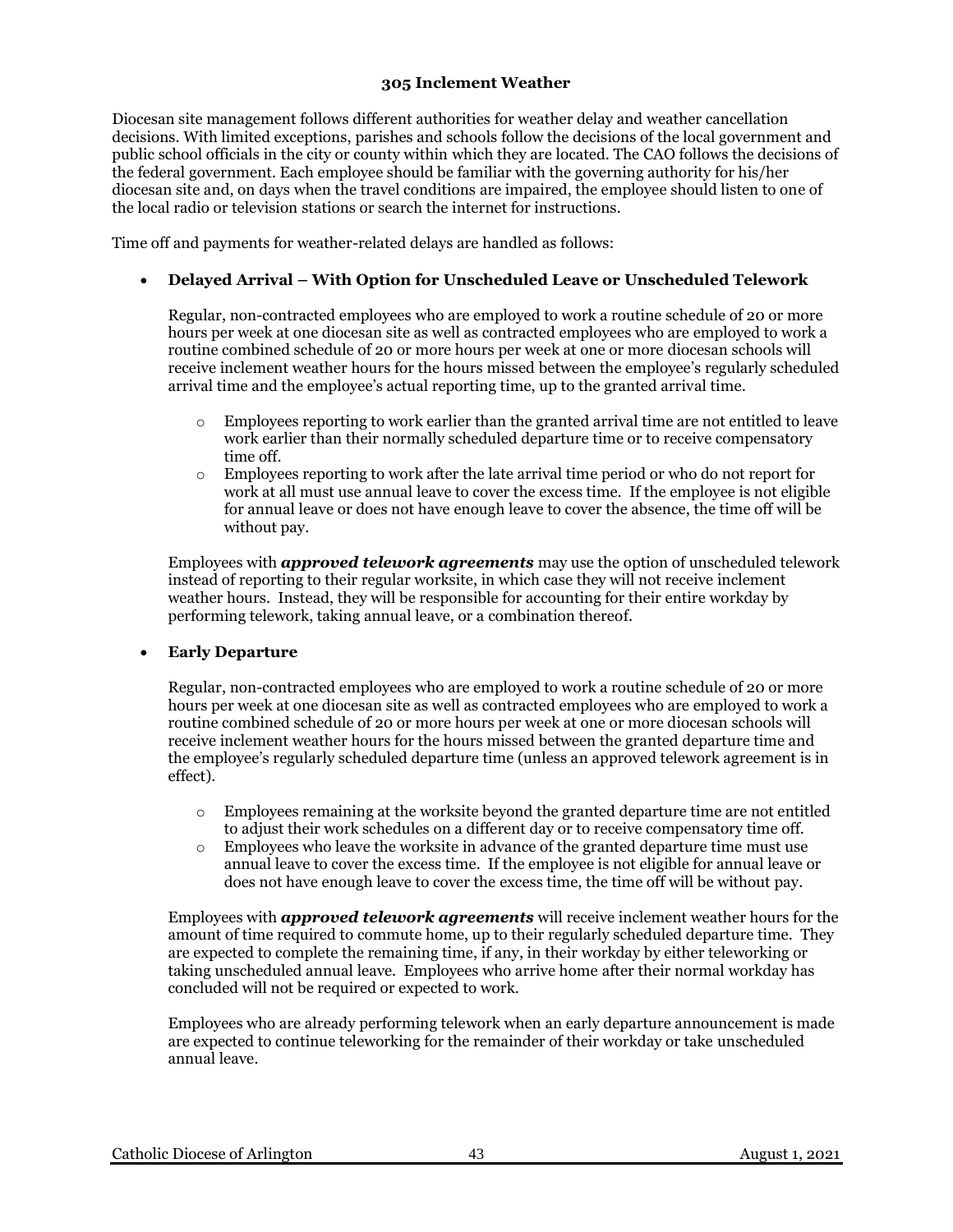## • **Open with Option for Unscheduled Leave or Unscheduled Telework**

Employees may arrive late or choose to stay home. Regular, non-contracted employees who are employed to work a routine schedule of 20 or more hours per week at one diocesan site as well as contracted employees who are employed to work a routine combined schedule of 20 or more hours per week at one or more diocesan schools must use annual leave to cover the period of absence. If the employee is not eligible for annual leave or does not have enough leave to cover the absence, the time off will be without pay.

Employees with *approved telework agreements* may use the option of unscheduled telework instead of reporting to their regular worksite. They will be responsible for accounting for their entire workday by performing telework, taking annual leave, or a combination thereof.

## • **Closure**

Non-essential employees should stay home. Essential employees must report to work on time unless otherwise instructed by their direct supervisor.

Non-essential active, regular, non-contracted employees who are employed to work a routine schedule of 20 or more hours per week at one diocesan site as well as contracted employees who are employed to work a routine combined schedule of 20 or more hours per week at one or more diocesan schools will receive inclement weather hours for the day unless covered by one of the following exceptions:

- 1. The employee is a non-exempt school employee who works less than 12 months per year and will be required to make up the missed hours later in the school year. For example, hours will be made up if the decision is made to extend school hours or the school year, scheduled half-days are changed to full-days, planned holidays are changed to required school days, etc. In these situations, the employee will "make up" the missed pay later in the school year when the employee receives pay for working the extended hours.
- 2. The closure falls on a day that the employee would not have normally been expected to be at work had the facility been open. If the closure occurs on the employee's regularly scheduled day off or on a day of pre-planned vacation or pre-planned sick leave, the employee is not entitled to administrative leave pay. In addition, such employees will not receive an additional day off.
- 3. The employee is in an inactive status due to short-term disability, workers' compensation, family medical leave, or personal leave of absence. Such employees are considered inactive, even if they are receiving sick leave, annual leave, or other income replacement during their absence. Consequently, such employees are not eligible for administrative leave.
- 4. The employee has an *approved telework agreement.* Such employees will be responsible for accounting for their entire workday by performing telework, taking annual leave, or a combination thereof.

Essential employees may be required to work on a day designated as an inclement weather day for their location. When this occurs, eligible non-exempt employees will be paid for their actual hours worked or their normal compensation for that day, whichever is greater. For non-exempt employees, these non-work hours are paid at straight time (i.e. inclement weather hours are not included as hours worked for overtime purposes) based on an average day's hours and at the rate of pay in effect at the time of payment.

Inclement weather leave is not a holiday. As such, eligible employees who are required to work on a day designated as an inclement weather day for their location are not provided with additional compensation or another day of paid leave.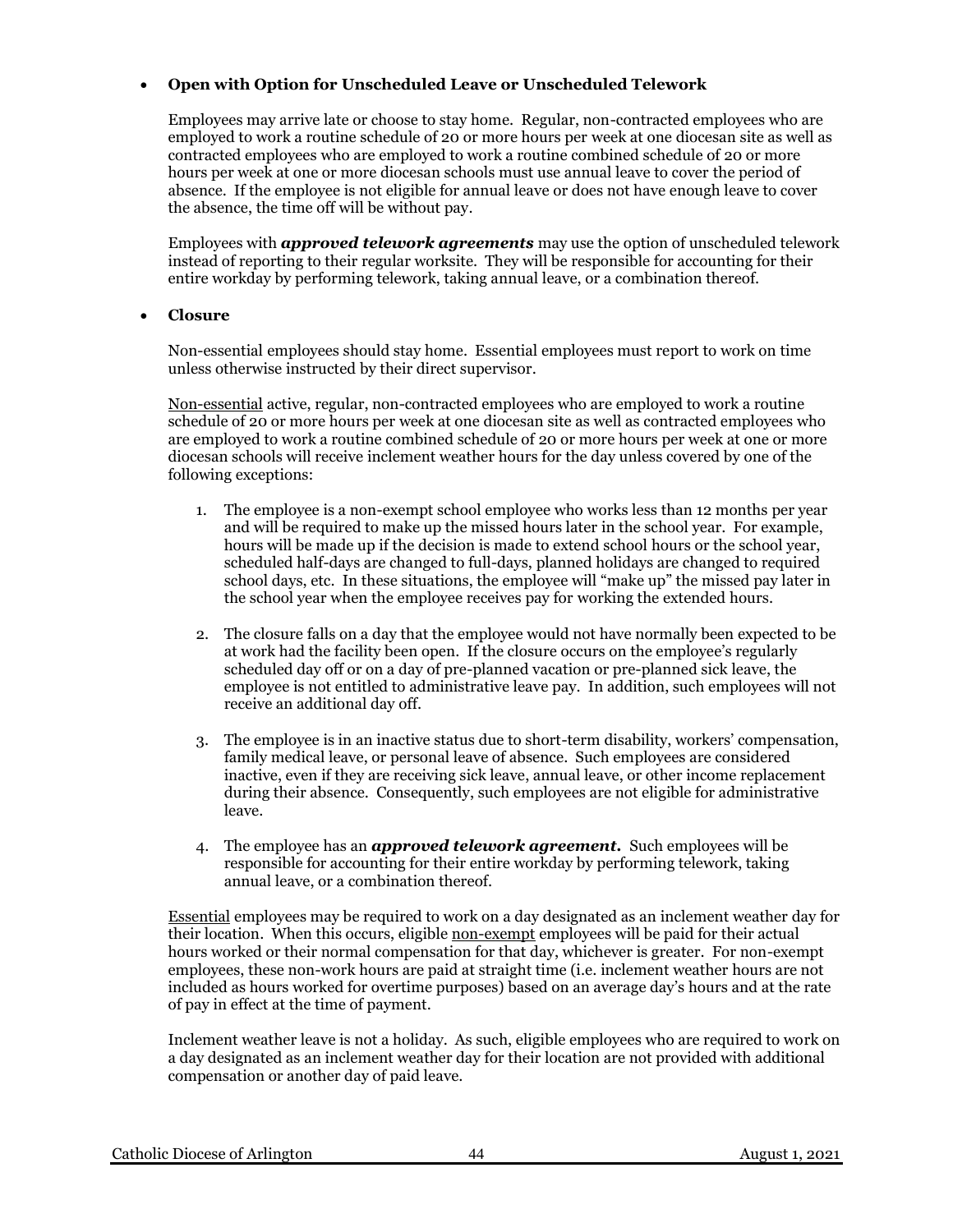## **306 Presidential Inauguration Leave**

Given the proximity of our Diocese to the nation's capital and the significant commuting delays and travel disruptions anticipated with a Presidential Inauguration, some diocesan locations will be closed when the Inauguration falls on a week day. Diocesan site management follows different authorities for inauguration day closure decisions:

- Diocesan parishes follow the decisions of the government or public school system that they regularly follow for inclement weather decisions.
- Diocesan schools follow the decisions of the public school system that they regularly follow for inclement weather decisions.

Offices of the Chancery will be closed. However, employees with approved telework agreements are expected to account for their entire workday by performing telework, taking annual leave, or a combination thereof.

Payments for closings due to the Presidential Inauguration are handled as follows:

- Contracted employees are paid in accordance with the terms of their contract.
- Employees classified as temporary, on-call, or seasonal as well as those who regularly work fewer than 20 hours per week do not receive compensation for inaugural closings.
- Active, regular, non-contracted employees who are employed to work a routine schedule of 20 or more hours per week at one diocesan site are eligible for administrative pay for observed closings due to the Presidential Inauguration in accordance with the guidelines below.

### **Administrative Pay Administration:**

- 1. Eligible employees qualify for administrative pay provided they have an **active status** and worked the last regularly scheduled day before and after the observed closing. A **pre-approved** vacation day or **excused** sick day is considered a day worked for purposes of eligibility for active employees.
- 2. Employees taking family medical leave consecutively, as well as those on disability, workers' compensation, or personal leave are not considered active, even if they are receiving sick leave, annual leave, or other income replacement during their absence. As such, these employees are not eligible for administrative pay for the observed closing.
- 3. If the observed closing falls during a period in which an eligible employee is on paid leave (i.e. receiving sick and/or annual leave payments), the employee is eligible for the administrative pay and is not charged with annual or sick leave for that day.
- 4. Eligible employees will only be paid for the observed closing when the day falls on their regularly scheduled work day.
- 5. Administrative pay is recorded and calculated based on the number of hours the employee would have normally been scheduled to work on such day and at the rate of pay in effect at the time of payment. Administrative pay is the same compensation the employee would have received had the employee worked his or her regular schedule that day.
- 6. Administrative leave is not counted as time worked for overtime computation purposes.
- 7. On rare occasion, employees may be required to work on a day designated as an administrative leave day for their location. When this occurs, eligible non-exempt employees will be paid for their actual hours worked or their normal compensation for that day, whichever is greater. For non-exempt employees, non-work hours are paid at straight time (i.e. administrative leave hours are not included as hours worked for overtime purposes) based on an average day's hours and at the rate of pay in effect at the time of payment.

Catholic Diocese of Arlington 45 August 1, 2021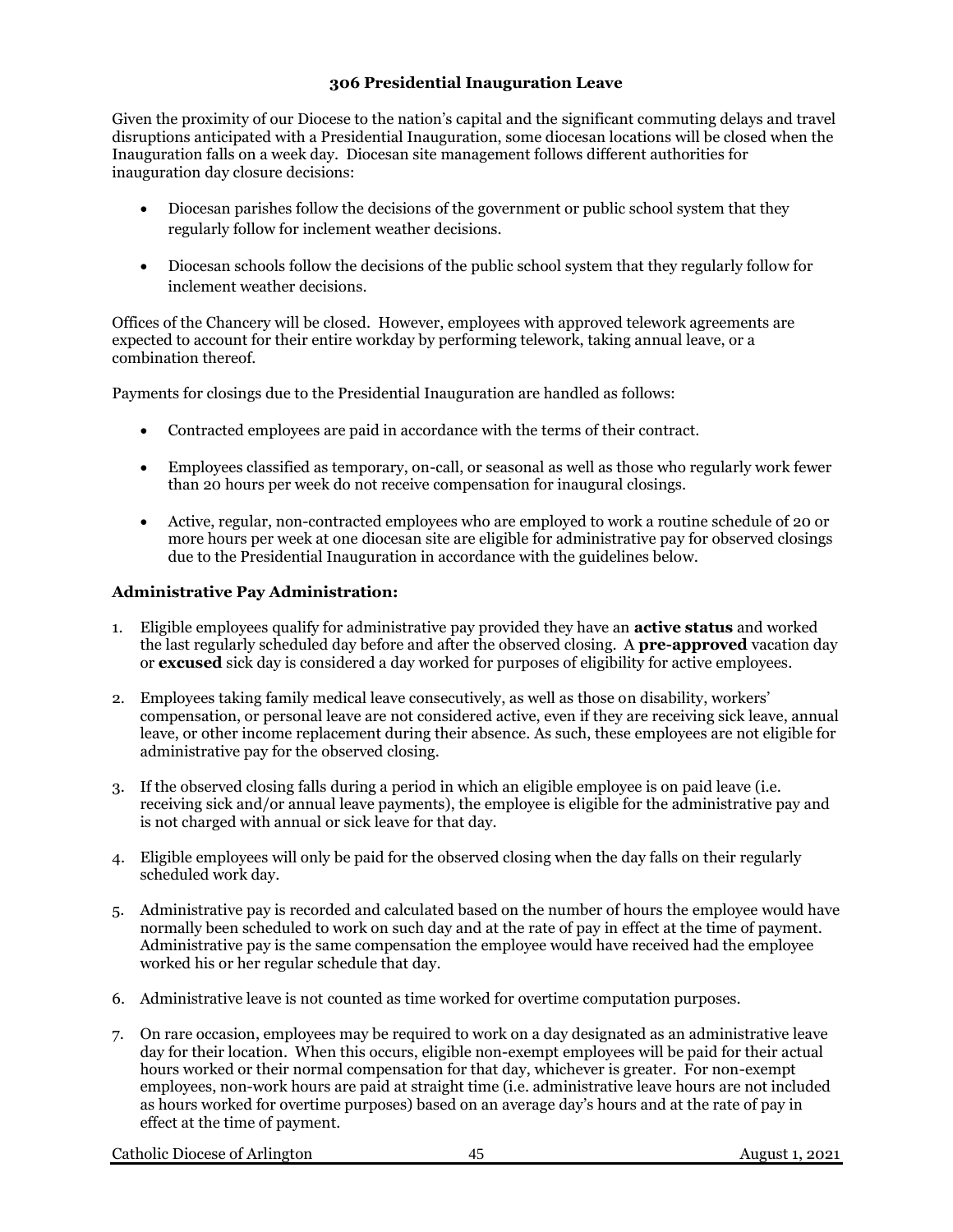Administrative leave is not a holiday. As such, eligible employees who are required to work on a day designated as administrative leave for their location are not provided with additional compensation or another day of paid leave.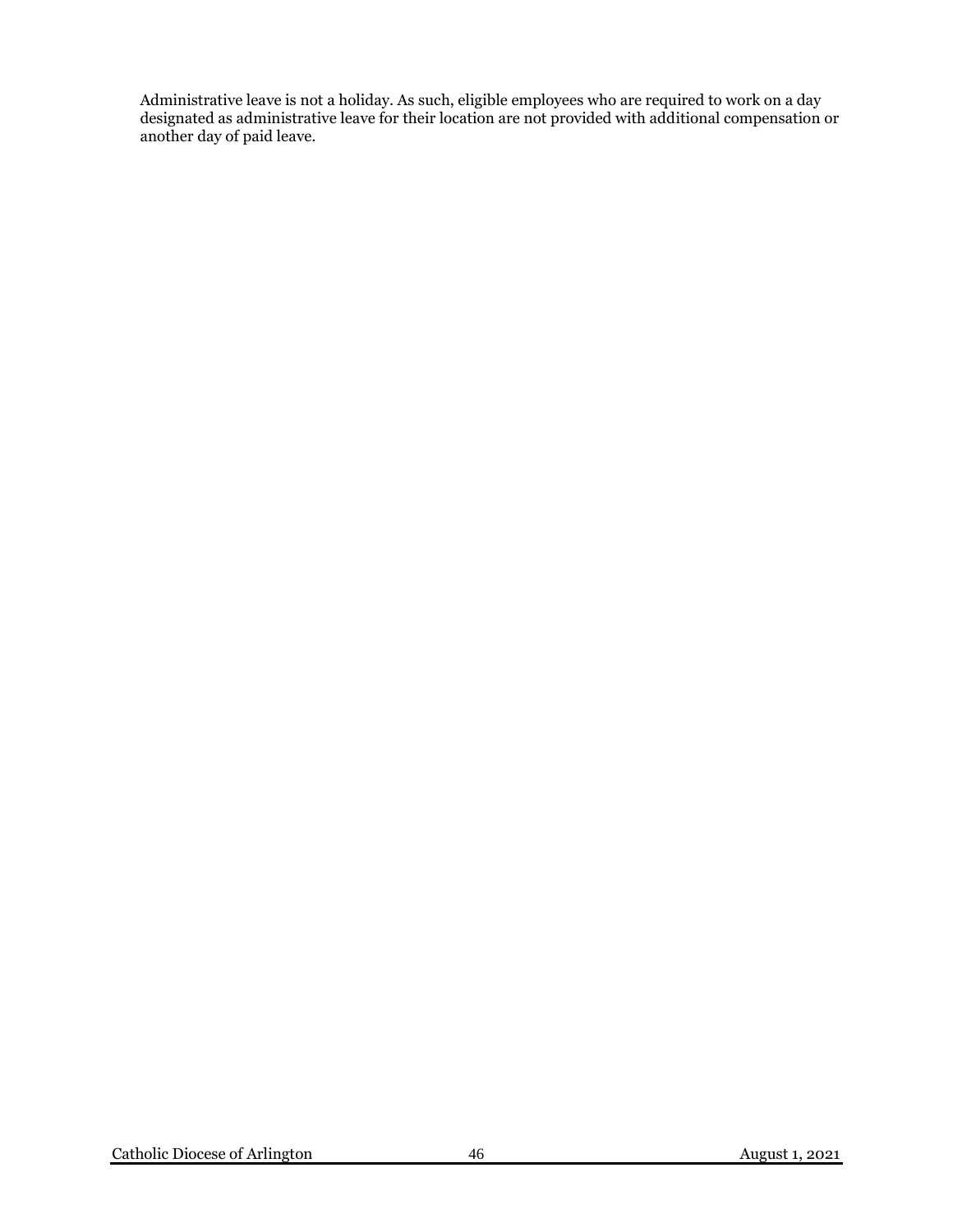### **307 Jury and Witness Duty**

The Diocese recognizes jury and witness duty as a civic obligation. As such, employees who are summoned to serve as jurors or witnesses will be excused from work to perform this duty and will not receive any adverse personnel action as a result of such service. To qualify for an approved absence, employees must submit a copy of the court summons to the direct supervisor and provide reasonable advance notice of the need for absence.

Employees on approved jury or witness duty are expected to report to work as normally scheduled for any day in which jury or witness duty is cancelled or a full day of duty is not required. In addition, unless the direct supervisor approves otherwise, such employees are expected to report to work as scheduled to perform responsibilities that take place outside of the jury / witness duty time schedule. For example, a Director of Youth Ministry on approved jury / witness duty leave would generally be expected to participate in evening and weekend activities that are a regular part of the job.

Employees approved for more than one week of continuous jury / witness duty are expected to communicate with their direct supervisor on a weekly basis. This ensures that the employee and supervisor are able to exchange information and discuss upcoming activities that may require the employee's participation.

The Diocese is not required by law to pay employees for absences due to jury or witness duty. However, if appropriate documentation and notice has been provided, regular, full-time and regular, part-time employees subpoenaed by the courts for jury duty, or witness duty where the employee is not a party to the litigation, will receive their normal compensation for that day. For non-exempt employees, these hours are paid at straight time (i.e. jury/witness duty hours are not included as hours worked for overtime purposes) based on an average day's hours and at the rate of pay in effect at the time of payment. In the event that paid leave is granted, the employee is required to reimburse the Diocese an amount equal to the daily stipend paid by the court for his/her services, exclusive of transportation costs.

While employees will be granted time off to appear in court as a witness, the Diocese will not provide payment for time spent for court appearances in civil or criminal matters where the employee is a party to the litigation. In such cases, employees have the option of using available annual leave.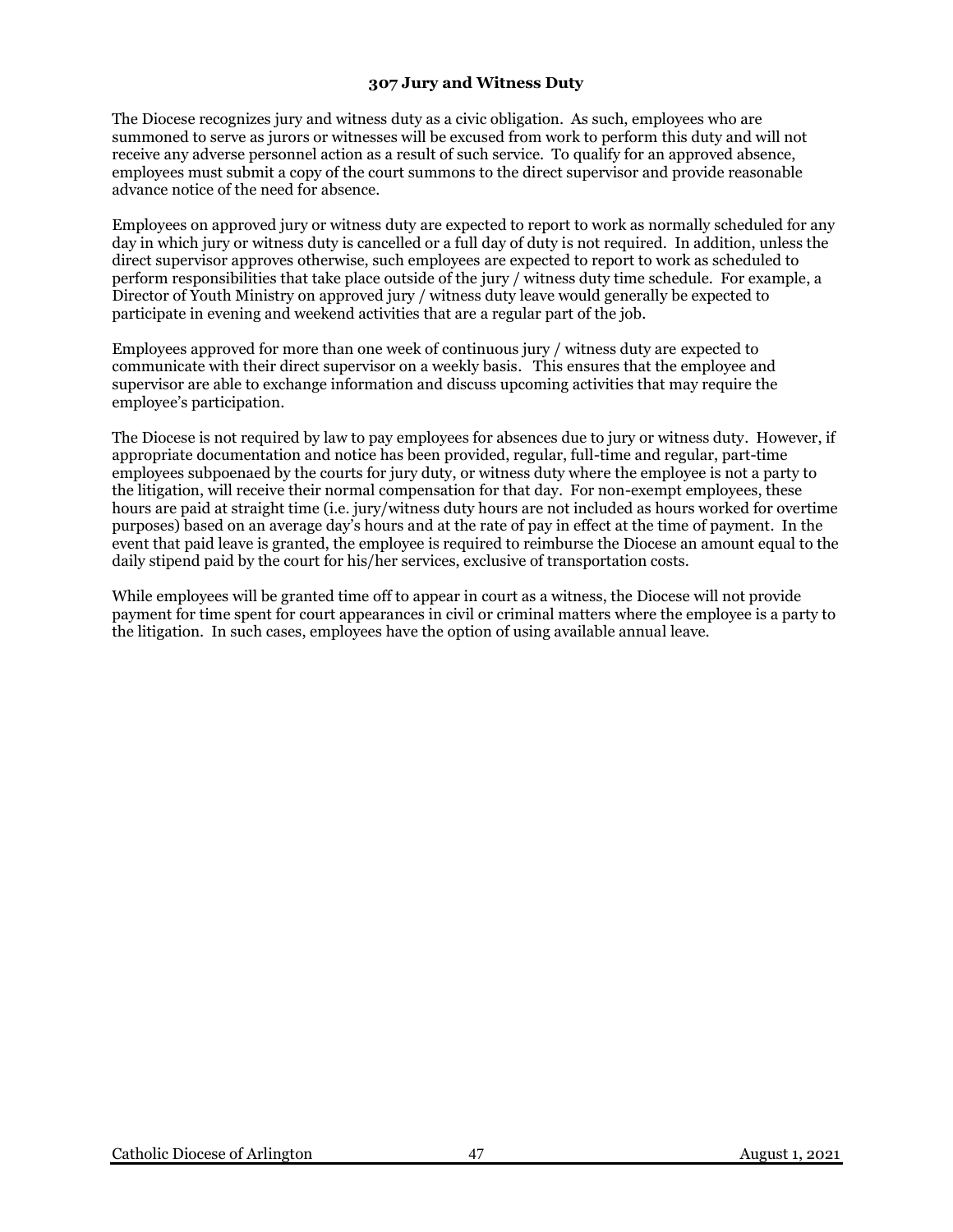## **308 Military Leave**

Leave and benefits are provided in full compliance with the Uniformed Services Employment and Re-Employment Rights Act (USERRA). In most instances, USERRA requires employees to provide advance notice of their military service obligations and a copy of their military orders for duty. This information should be provided to the employee's supervisor.

The Diocese will pay the difference, if any, between the employee's regular salary, or regular weekly pay (not including overtime), and any compensation received by the employee from the military/government for military service, up to a maximum of fifteen calendar days per year. In order to be eligible for this pay, the employee must provide verification of the dates of service performed and military pay received.

Utilization of military leave does not affect an employee's accrual of annual leave.

With some exceptions, USERRA requires employers to re-employ honorably discharged veterans whose military absences have not exceeded five years duration to their previous positions or to equivalent positions with equivalent pay/benefits. Returning veterans generally are required to report back to work or submit an application for reemployment within a specified period following the conclusion of military service in order to be eligible for re-employment.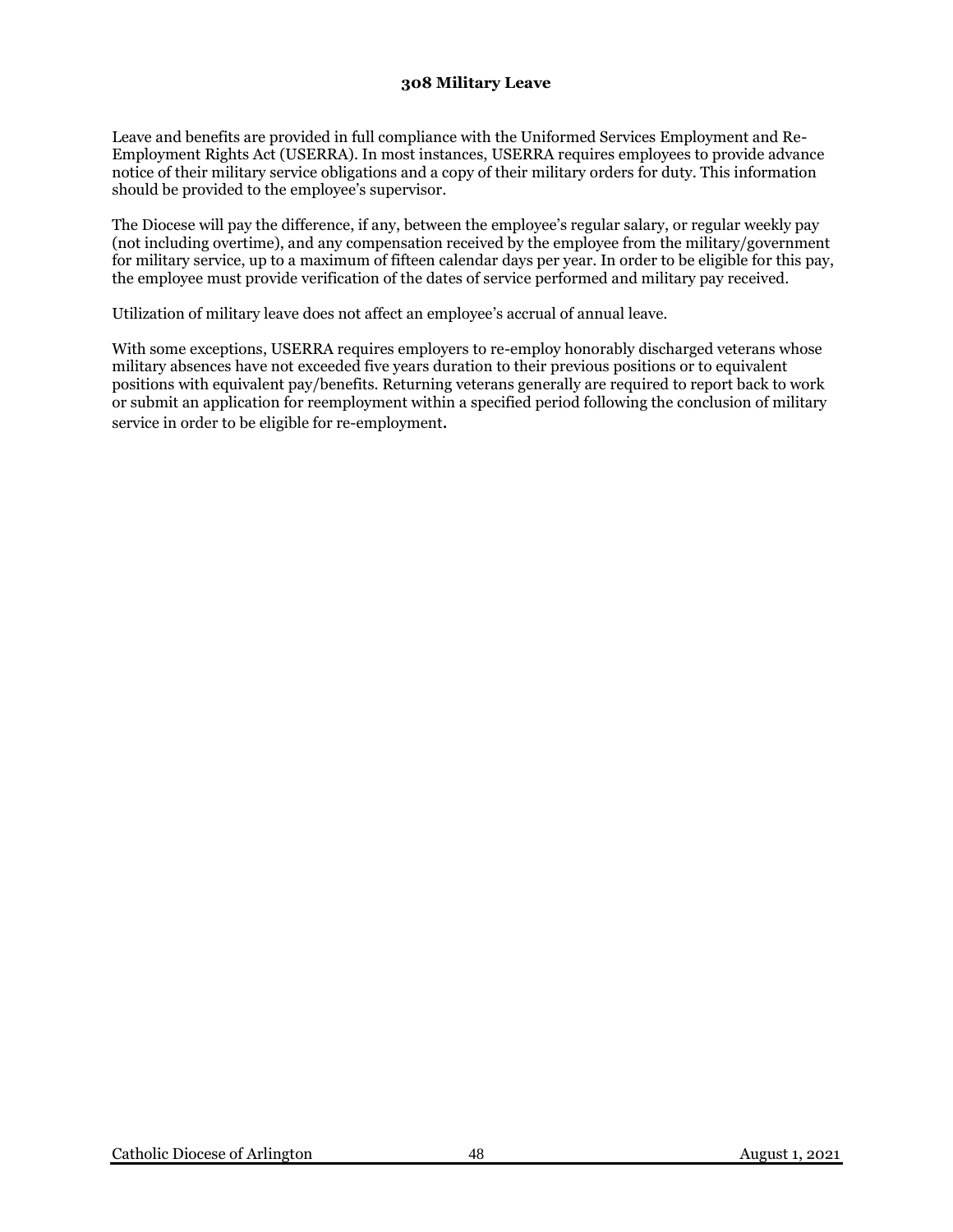## **309 Family Medical Leave**

The Diocese fully complies with the obligations of the Family and Medical Leave Act ("FMLA"), which provides eligible employees, under certain circumstances, with up to 26 work-weeks of job and benefit protected leave during a 12-month period. The reason for the leave request dictates the maximum number of weeks of protected leave.

The Family and Medical Leave Act provides eligible employees with job and benefits protection only. It does not provide income protection. However, if an eligible employee has accrued paid time-off leave and/or qualifies for other income, such as disability or workers' compensation, then some or all of the protected leave may be paid.

To be eligible for Family Medical Leave, an employee must have been employed by the Diocese for at least 12 months and have worked at least 1,250 hours during the 12-month period immediately before the leave would begin. For example, an employee with one year of service who worked on average slightly more than 24 hours a week during the entire prior year would meet the tenure and service hours requirement of the FMLA.

Protected leave will be granted to eligible employees for **up to 12 weeks** for the following reasons:

- Due to the birth or adoption of a child and in order to care for the child;
- Due to the placement of a child for adoption or foster care;
- To care for a spouse, child, or parent with a serious health condition;
- Due to the employee's own serious health condition making the employee unable to perform the essential job functions; or
- When the absence of a spouse, parent, or child who is on or has been called to active duty in the Armed Forces causes a situation in which the employee must take leave for a qualifying exigency.

Eligible employees who are spouses, children, parents, or next of kin to a service member who incurred a serious injury or illness while on active duty in the Armed Forces will be granted **up to 26 weeks** of protected leave for the following reason:

• In order to care for a member of the Armed Forces, including a member of the National Guard or Reserves, who is undergoing medical treatment, recuperation or therapy, is otherwise in outpatient status, or is otherwise on the temporary disability retired list for a serious injury or illness.

A "serious health condition" may include an illness, injury, impairment, or physical or mental condition that involves (1) inpatient care in a hospital, hospice, or residential medical care facility or (2) continuing treatment by a health care provider.

This policy is gender-neutral. Both women and men are entitled to take family or medical leave if otherwise eligible.

Leave requests under the FMLA must be made to the direct supervisor **and** the CAO Human Resource Office as follows:

- Where the necessity for leave is foreseeable due to the expected birth or placement of a child, the employee must provide at least 30 days' notice of his/her intention to take leave.
- If the date of birth or placement requires leave to begin in less than 30 days, the employee must provide such notice as soon as practicable.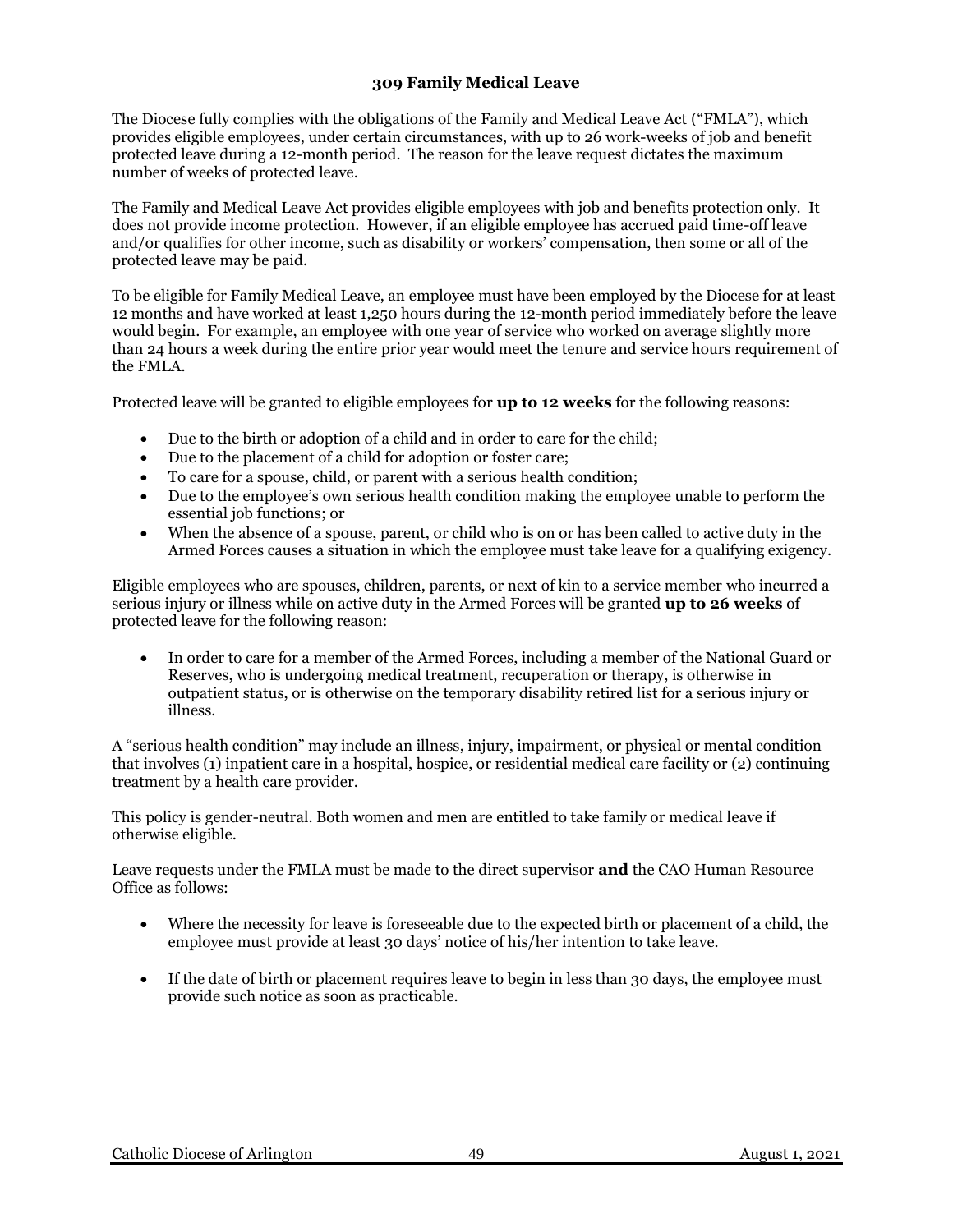- Where the necessity for leave (1) is due to a family member's or the employee's own serious health condition and (2) is foreseeable based on planned medical treatment, the employee must give at least 30 days' notice (or notice as soon as practicable, if treatment starts in less than 30 days). The employee should make a reasonable effort to schedule the treatment so as not to unduly disrupt the operations of his/her diocesan site, subject to the approval of the health care provider.
- Where the need for leave is unforeseeable, notice must be provided as soon as practicable. It is expected that the employee will give notice within no more than two working days of learning of the need for leave, except in extraordinary circumstances.

In most cases, a certification by a health care provider will be required in order to document the health condition of the employee or family member on which the leave is based and must be provided in a timely manner. Additional re-certification may also be required. Failure to provide certification may result in a denial or delay of leave. The approval and/or continuation of a disability or workers' compensation claim may serve as certification of an employee's serious condition for the use of FMLA leave.

The Diocese reserves the right to assign family medical leave status to an employee within the provisions of the Act and with due notice.

Employees approved for family medical leave must exhaust all available paid leave (sick, annual, worker's comp, disability) before the unpaid segment of family medical leave will begin. Once all paid leave is exhausted, the balance of the approved leave is unpaid. Salary continuation, disability, and worker's compensation leave is considered paid sick leave for purposes of family medical leave substitution. As such, the number of days spent on salary continuation, disability, or worker's compensation, whether compensable or not, will be applied to the total number of approved weeks of leave.

Employees may take family medical leave in consecutive weeks, may use the leave intermittently, or under certain circumstances may use the leave to reduce the work week or work day. Generally, where family medical leave is to be taken following the birth or placement of a child for adoption or foster care, the leave may not be taken intermittently or on a reduced leave schedule without the approval of diocesan management. But, where family medical leave is taken to care for a sick family member or due to the employee's own serious health condition, leave may be taken intermittently or on a reduced schedule when medically necessary. Leave for the birth, adoption, or foster care of a child must be taken within one year of the birth or placement of the child.

Generally, the 12-month family medical leave (FML) period begins on the first day of work absence. Official work breaks of one week or greater, where business activity is temporarily ceased and employees are generally not expected to report to work (i.e. the summer, Christmas, and Easter breaks for school employees), are not counted against FML entitlement. When an employee takes a full week of FML and a diocesan-observed holiday falls within the week, the entire week is counted towards the FML entitlement. When an employee uses FML intermittently and in increments of less than one week, however, an intervening holiday doesn't count against the leave entitlement unless he/she was otherwise scheduled and expected to work on the holiday.

Employees granted family medical leave retain tenure during their approved absence, but do not accrue paid time off benefits during periods of unpaid leave or receipt of disability/workers' compensation payments. Employee benefits in place at the time of absence continue as if the employee was not on leave. Employees, however, continue to be responsible for the payment of any employee premiums during the period of absence. Employees failing to return at the end of the approved leave will be responsible for any premiums paid on the employees' behalf during the leave, as stipulated by law.

With limited exceptions, an eligible employee who takes family medical leave and returns to work on or before the expiration of the approved leave period is entitled to be restored to his/her previous position or to an equivalent position with equivalent pay, benefits, and other terms and conditions of employment. No such entitlement applies after the expiration of the leave period. (Special rules apply to teachers whose FMLA leave expires near the end of the school semester.)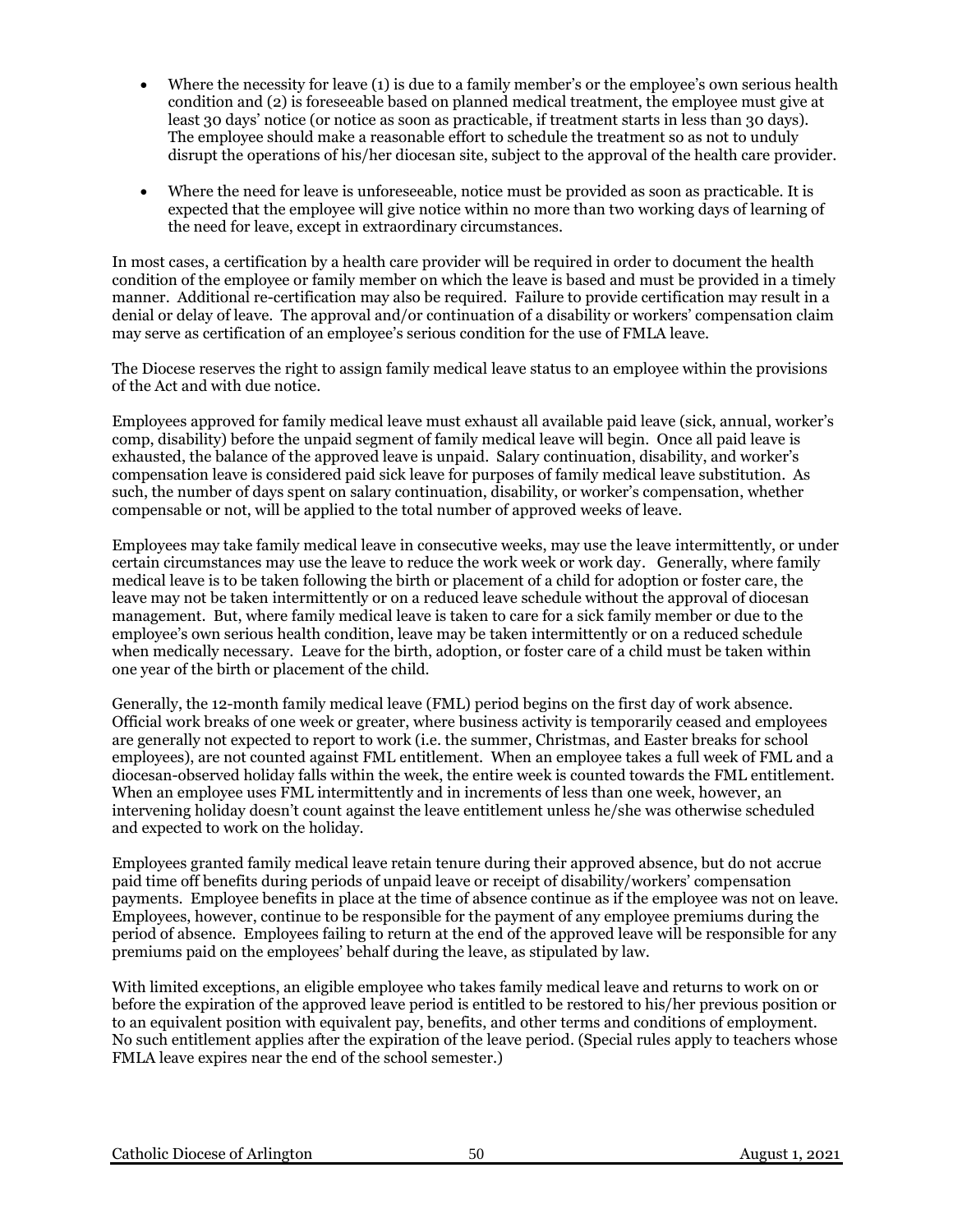The Diocese expects employees who take leave for their own serious medical condition to return to work when their physicians determine that they are able to perform the essential functions of their positions, with or without reasonable accommodation.

In order to consider the reasonableness of any accommodation and to provide adequate time for planning, a written physician's release must be provided to the direct supervisor and the CAO Human Resource Office at least two workdays in advance of the planned return to work date. No work may be performed until the physician's release has been provided, reviewed, and approval communicated. See Section II, Requests for Reasonable Accommodation.

Family Medical Leave provides job and benefits protection only; it does not provide pay protection. See the Short-term Disability Salary Continuation and Long-term Disability Insurance and Workers' Compensation sections for information on pay protection during these medical leaves of absence.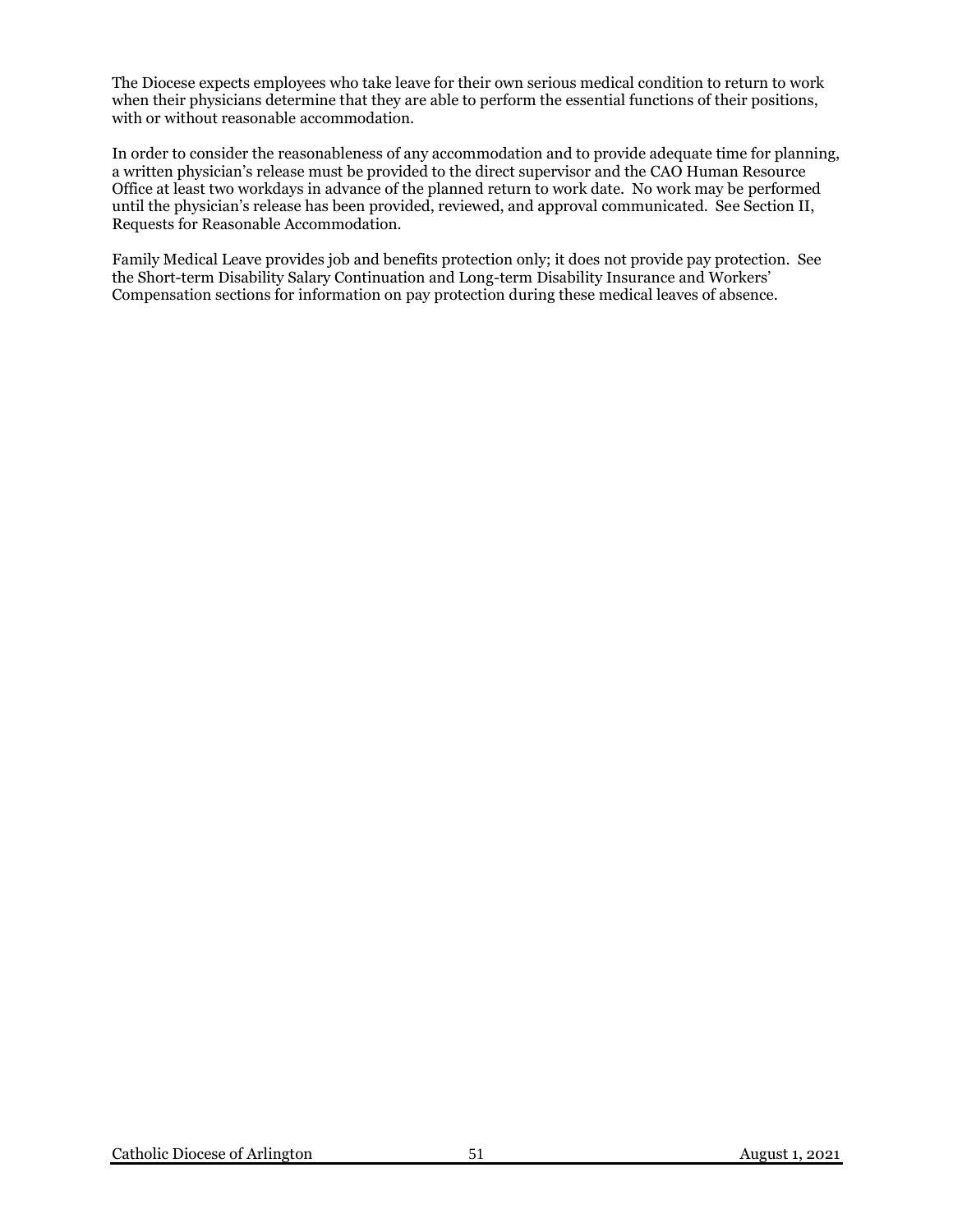#### **310 Administrative Leave**

Administrative leave is permission to be absent from work, granted in exceptional cases by the employee's supervisor. Administrative leave (other than for weather delays) may not exceed three days a year (school year for school employees) and will only be paid if all other appropriate and accrued leave and benefits have been exhausted. Eligible employees will receive their normal compensation for that day. For nonexempt employees, these hours are paid at straight time (i.e. administrative leave hours are not included as hours worked for overtime purposes) based on an average day's hours and at the rate of pay in effect at the time of payment.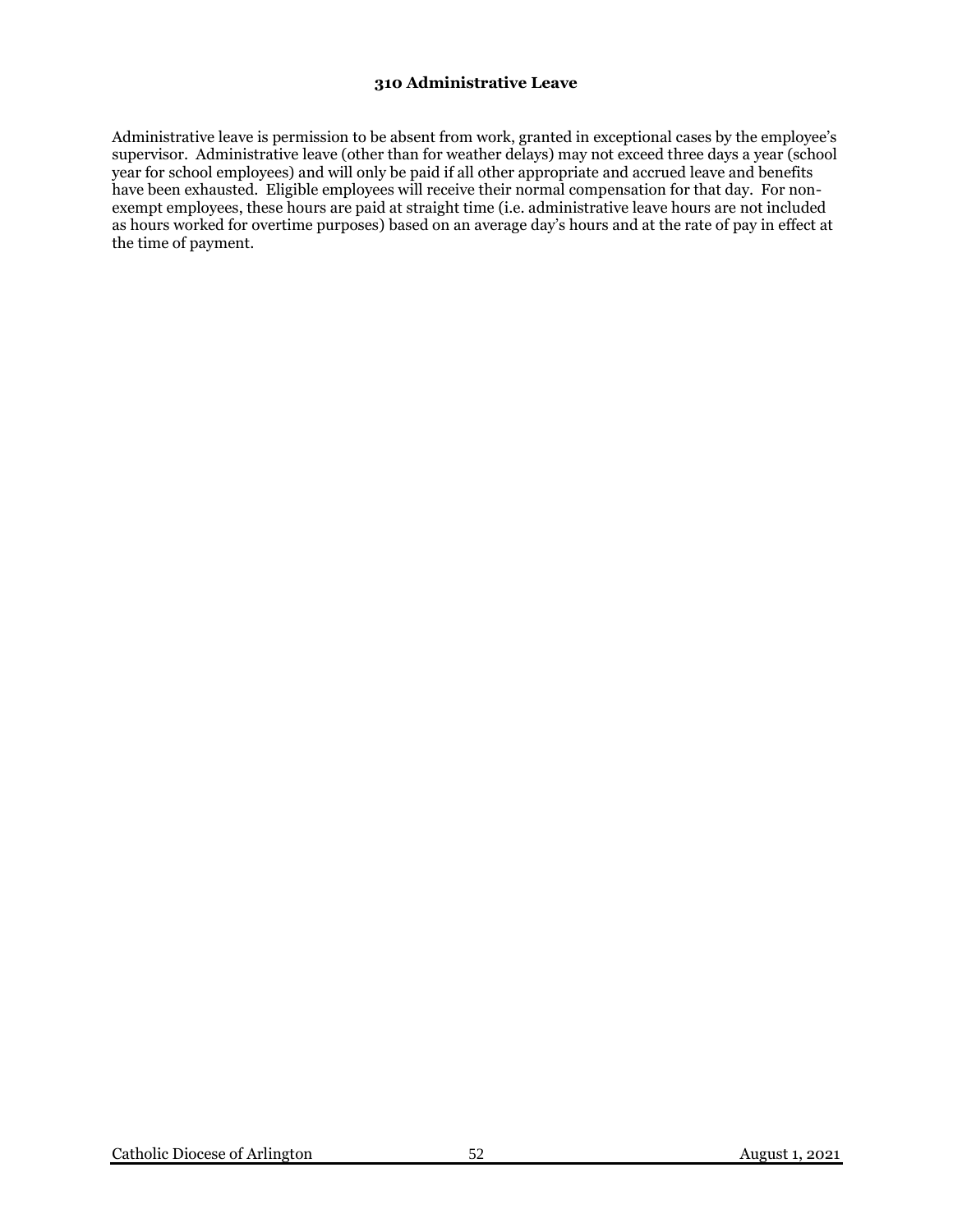#### **311 Leave Without Pay and Personal Leave of Absence**

"Leave without pay" refers specifically to requests for unpaid absences that do not qualify for disability or worker's compensation benefits and/or protection under the Family Medical Leave Act. Absences are recorded as "leave without pay" only when an employee's absence has been approved and he/she has exhausted all appropriate and available leave.

"Leave without pay" is not an employee benefit and is only granted under the most exceptional of circumstances. Application for "leave without pay" in excess of 40 consecutive work hours is the equivalent of requesting a personal leave of absence and must be submitted in writing to the direct supervisor for consideration and approval. The approval of a request for a personal leave of absence is rare. The Diocese reserves the right to grant or deny personal leaves of absence at its sole discretion. In reviewing a leave of absence request, the employee's reason for request as well as position, workload, tenure, prior performance, and impact on the organization will be taken into consideration. Generally, personal leaves of absence are granted for a maximum of twelve work weeks and only to regular, full-time employees.

An employee on an approved personal leave of absence retains tenure during the absence, provided a return to active status occurs within one year. Annual and sick leave, however, do not accrue during periods of "leave without pay". Employees who do not return to active status within one year are automatically changed to a terminated status.

An employee on a personal leave of absence is offered the opportunity to continue his/her medical, dental, vision, and life insurance coverage at full premium cost up to a maximum of twelve work-weeks. The weeks of absence under Family Medical Leave, disability, and/or workers' compensation immediately prior to the personal leave of absence, if applicable, will be counted towards this limit. If the employee declines this opportunity, the medical, dental, vision, and life insurance coverage ends on the last day of the month in which the personal leave of absence begins. Unless otherwise requested in writing, 403(b) contributions continue to be deducted from all remaining paychecks. All other benefits cease on the effective date of the personal leave of absence.

An employee who fails to return to active status within 12 work-weeks is offered the opportunity to continue medical coverage only, subject to continuation of coverage provisions in the effect at the time. Continuation of medical coverage may not exceed a combined total of 18 months.

Employees who fail to return to work after the approved period of absence will be considered to have voluntarily terminated their employment with the Diocese.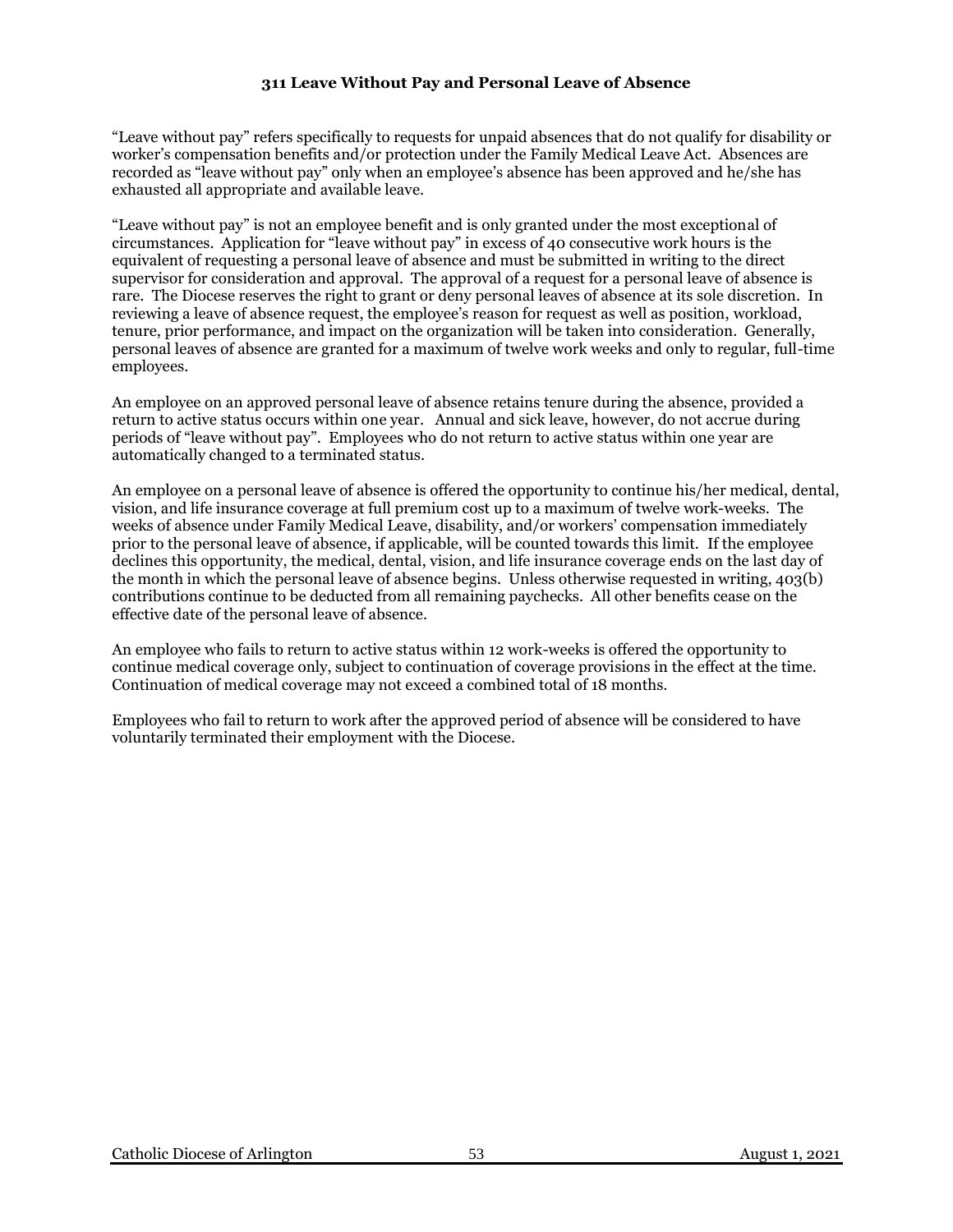## **312 Maternity and Paternity Leave**

Refer to the Short-term Disability Salary Continuation and Long-term Disability Insurance section for information on pay protection during this leave.

Refer to the Family Medical Leave and Leave Without Pay and Personal Leave of Absence sections for information on job protection during this leave.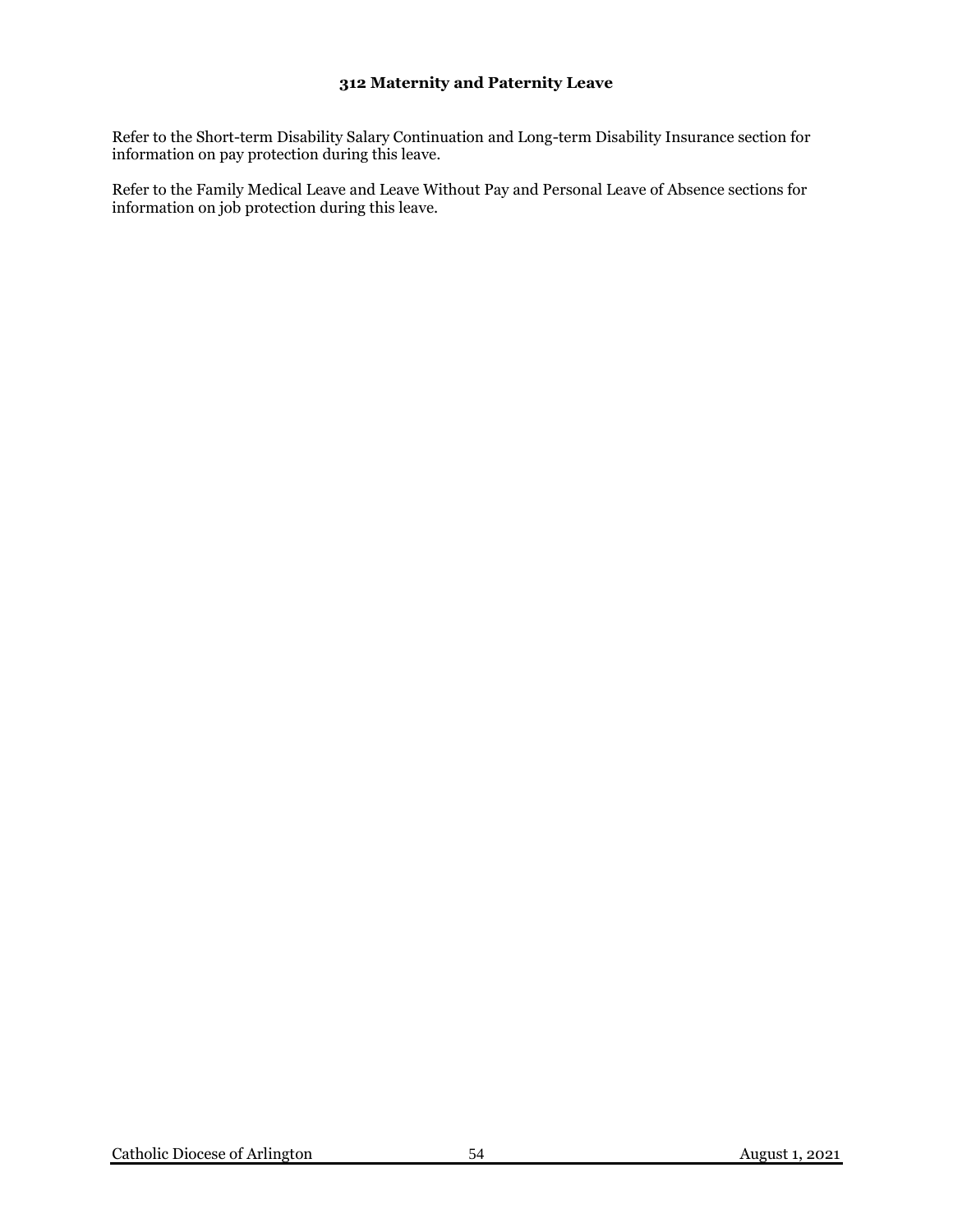### **400 GROUP BENEFITS**

# **401 Health Insurance Portability and Accountability Act (HIPAA)**

The Diocese complies in full with the medical privacy rights contained in the Health Insurance Portability and Accountability Act (HIPAA).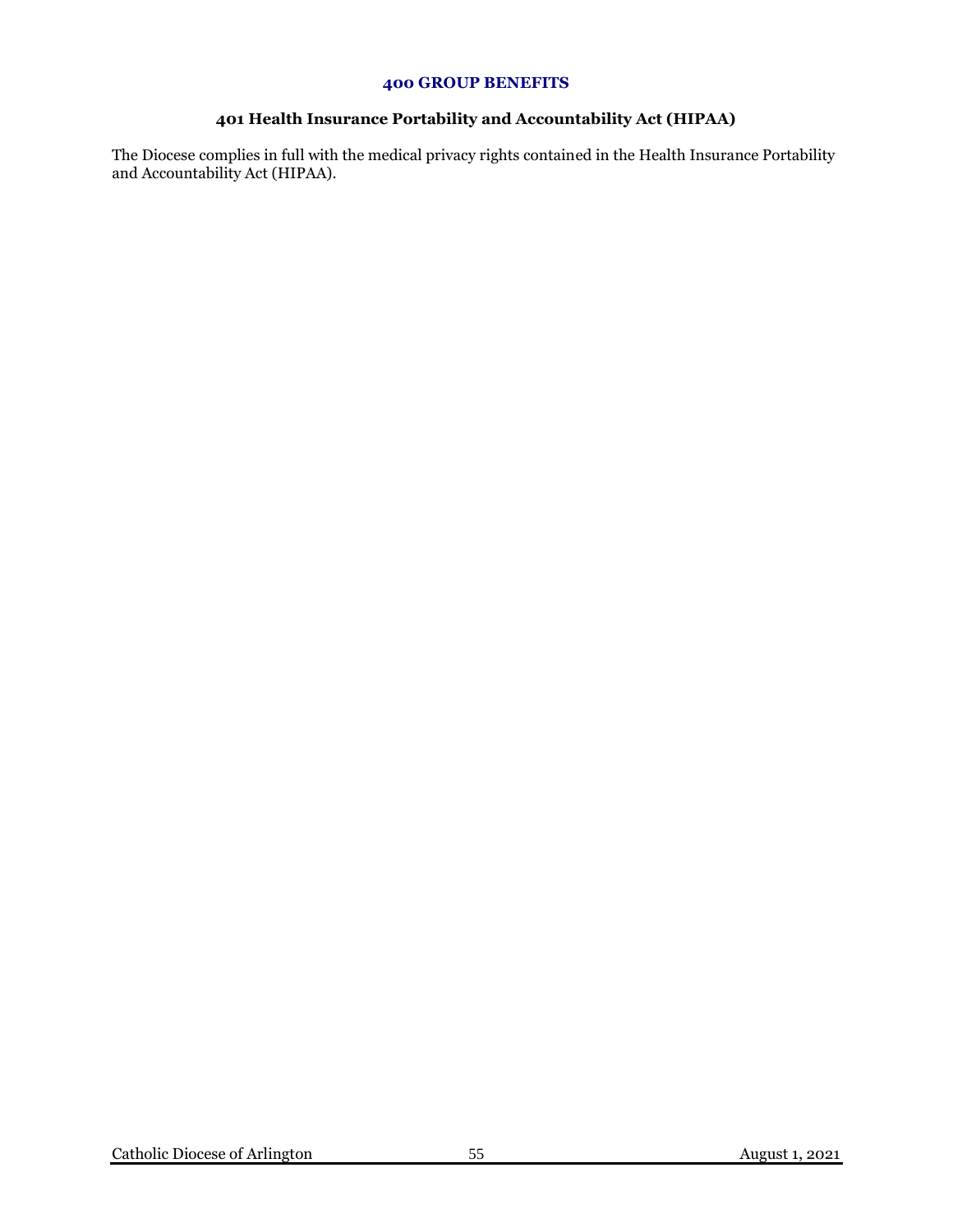### **402 Online Benefits Communication Tool - Benergy**

Benergy is an online benefits communication tool that provides group insurance information, benefit enrollment and change forms, health and wellness information, and benefit news and announcements. The site is available to all lay employees, 24 hours a day, seven days a week. Benergy is located on the web at: www.arlingtondiocese.benergy.com and may be accessed by using the log-in of: arlingtondiocese and the password of: benefits. Please note that no employee information is stored or available on the Benergy site. In addition, Benergy does not allow for the electronic submission of benefit enrollments or changes.

Employees who are newly eligible for benefits (i.e. new hires and those with employment status changes rendering them eligible for benefits) and those with qualifying life events are expected to visit the Benergy site to retrieve the appropriate information and required forms to enroll in or change their benefits. These enrollments must be made by paper submission to the Employee Benefits Office. Please note that new enrollments and/or changes requested during the annual open enrollment period must be submitted online through Dayforce; paper submission will not be accepted.

Employees are always welcome to contact the Employee Benefits Office directly. It is the employee's responsibility, however, to ensure that all benefit forms are complete, dated, and received in the Employee Benefits Office within thirty days of eligibility/qualifying event or the open enrollment deadline.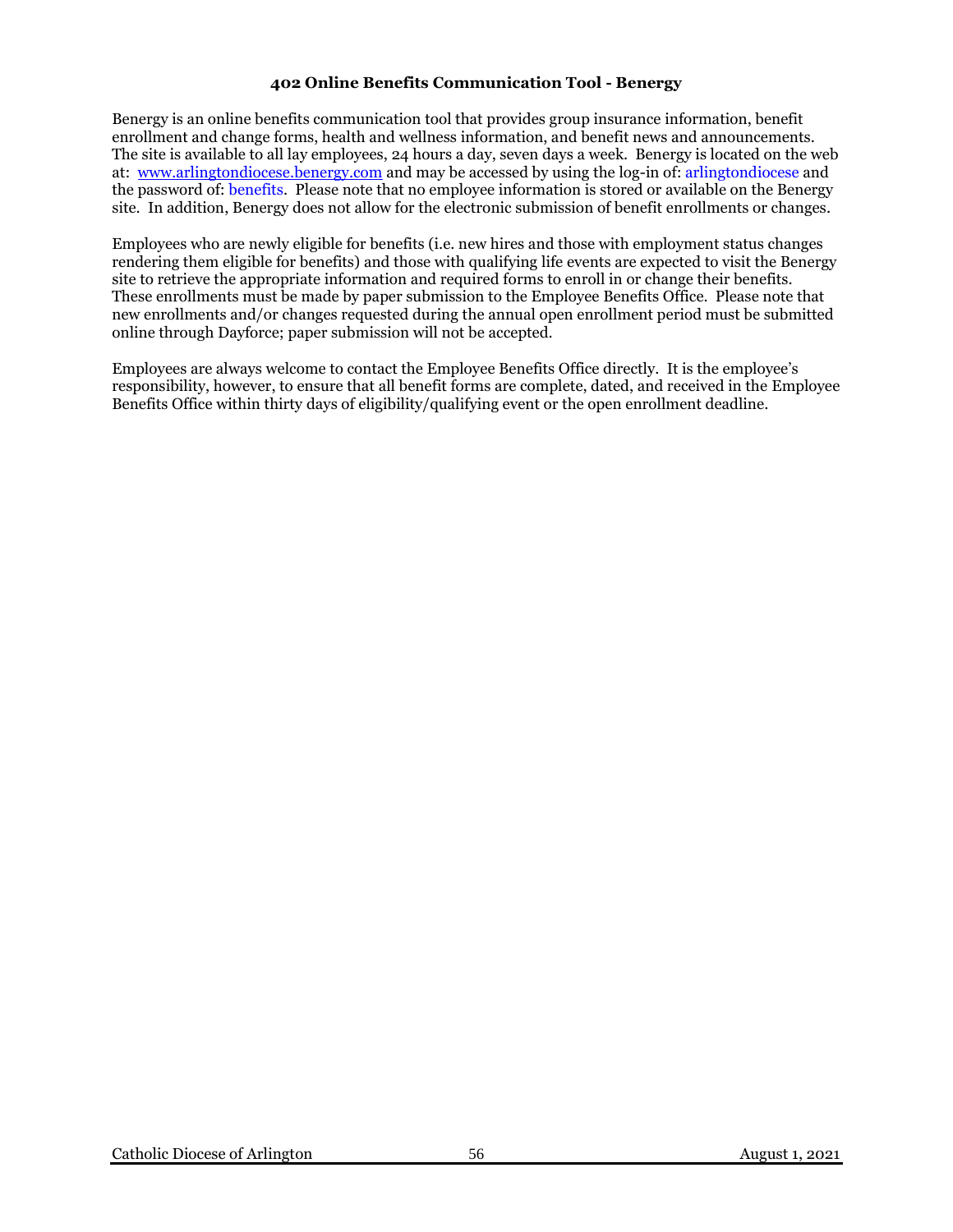## **403 Group Medical, Dental, and Vision Coverage**

The Diocese makes group medical, dental, and vision benefits available to regular employees who are employed by one or more diocesan sites to routinely work 30 or more hours per week. Employees classified as temporary, on-call or seasonal as well as those who are employed to work fewer than 30 hours per week are not eligible for group medical, dental, or vision benefits.

Eligible employees qualify to participate in the medical, dental, and/or vision plans on the first of the month following their hire/rehire date or the date of status change rendering them eligible for benefits. Contracted employees must pay particular attention to the hire date as indicated on their employment contract, as the hire date for contracted employees does not generally equal the first day of work. Newly eligible employees have 30 days from the date they are hired/rehired or otherwise become eligible for benefits to enroll themselves and their eligible dependents.

Eligible dependents for group medical, dental, and vision coverage include:

- Spouses (see Definitions and Classifications of Employment Section for definition of spouse)
- Children to the end of the month they turn 26, without regard to financial dependency or student status
- Disabled dependents, including those over the age of 26

In accordance with Section 125 of the IRS Code, eligible employees must enroll within 30 days of becoming benefit eligible. Otherwise, eligible employees are only able to make changes to their group medical, dental, and/or vision coverage, including adding or dropping dependents, at the next open enrollment period or within 30 days of experiencing a qualifying life event. The Employee Benefits Office cannot make an exception to this IRS requirement, so it is imperative that employees pay close attention to enrollment/change deadlines.

Section 125 of the IRS Code specifies the personal and employment-related changes that constitute qualifying life events. These include, but are not limited to, the birth or adoption of a child, marriage or divorce, change in individual or spousal employment, and loss or gain of other health coverage. Please access Benergy, the online benefits communication web site, at www.arlingtondiocese.benergy.com (login of: arlingtondiocese and the password of: benefits) for a complete list of qualifying life events, along with checklists to assist in making informed decisions during these times of change.

Benefits are subject to change by the Diocese or by the third party provider. The Diocese reserves the right to modify or cancel the plans and/or change eligibility criteria or premiums at any time, but makes every effort to avoid changes until annual plan renewal. The Diocese currently renews its group medical, dental, and vision plans on March 1st of each year. Employees are generally notified by mail in December of any pending plan, premium, and/or eligibility changes. Changes are also posted on Benergy, the online benefits communication web site. A specific date range during the month of January is reserved for open enrollment, with all changes taking effect on March 1st. Renewal dates are subject to change.

All medical, dental, and vision information, including benefit plan summaries, costs, and enrollment forms, are located on the online benefits communication web site, at www.arlingtondiocese.benergy.com (log-in of: arlingtondiocese and password of: benefits). Newly eligible employees, those with qualifying events, as well as those wishing to make changes during open enrollment are responsible for visiting this site to retrieve the appropriate information and required forms to enroll in or change their benefits. It is the employee's responsibility to ensure that all benefit forms are complete, dated, and received in the Employee Benefits Office within 30 days of eligibility/qualifying event or by the end date specified for open enrollment.

Employees are required to pay a portion of the premiums for medical and dental coverage and pay the entire cost of vision coverage. These insurance premiums are deducted on a pre-tax basis.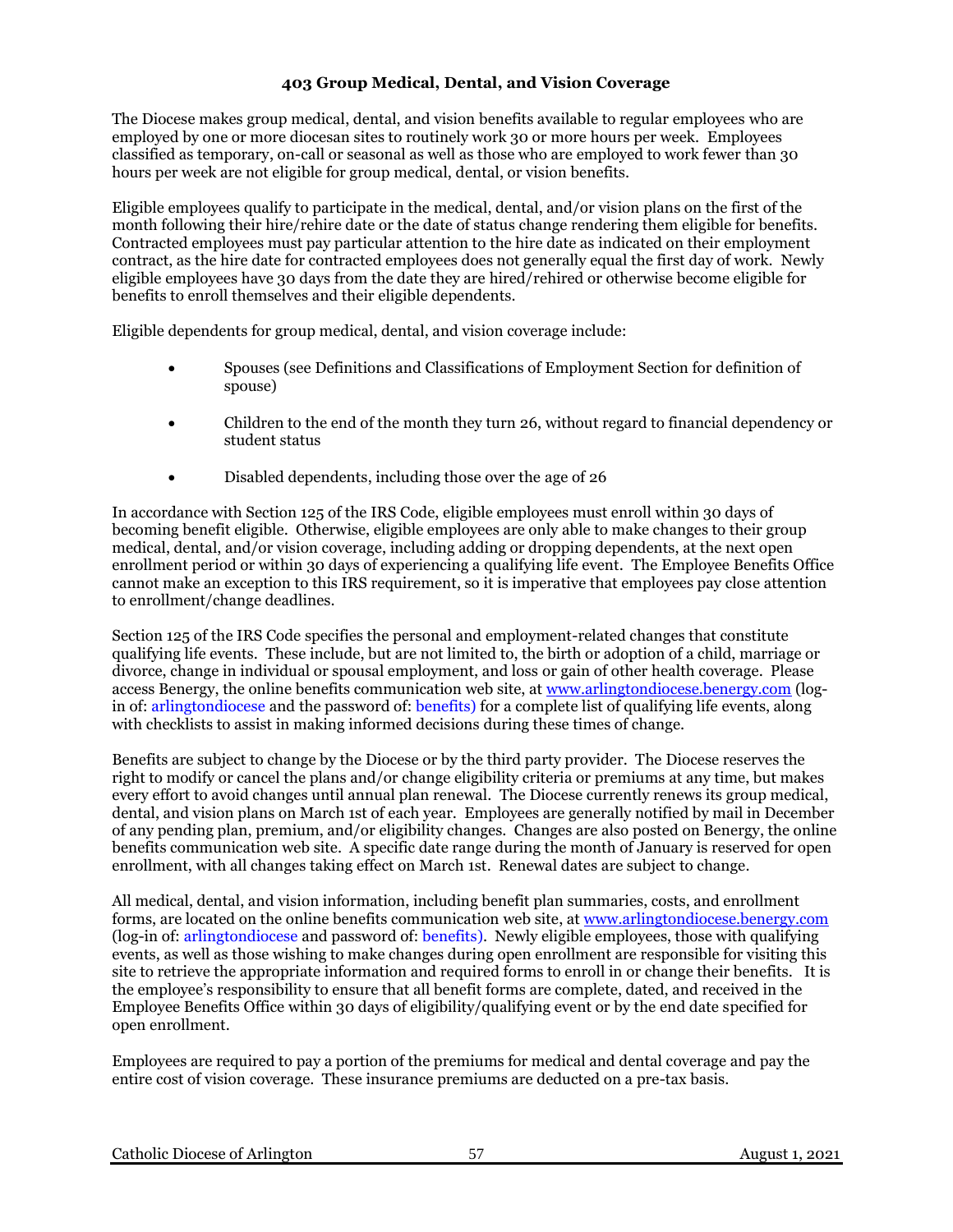For eligible employees that receive their pay over 12 months, premium deductions are taken from the first two paychecks of each month of the year. For employees that receive their pay over less than 12 months, premium deductions are slightly higher, but are not taken during the months of July or August.

Employees are responsible for submitting insurance claims and directly resolving issues that may arise with claims processing. Employees are encouraged to contact insurance carriers directly for questions regarding covered services and/or claim payments, as HIPAA limits the ability of the Employee Benefits Office to assist in such matters.

Leaves of absence, paid or unpaid, impact benefit eligibility. See the sections on Family Medical Leave, Short-Term Salary Continuation and Long-Term Disability, Workers' Compensation, and Leave Without Pay and Personal Leave of Absence for further details.

Medical, dental, and vision coverage cease on the last day of the month following termination of employment or status change rendering the employee and/or the employee's dependents ineligible for benefits.

Employees who separate from employment or have a status change rendering them and/or their dependents ineligible for benefits, for reasons other than retirement or gross misconduct (as defined by the diocesan Office of Human Resources), are offered the opportunity to continue medical coverage only, subject to continuation of coverage provisions in effect at the time. Continuation of coverage is not offered or granted to employees who are terminated for gross misconduct.

Employees retiring from the Diocese under the terms of the Lay Employees' Retirement Plan are eligible to continue their medical, dental, vision, and life insurance coverage, provided they meet the eligibility requirements as outlined on the online benefits communication web site, Benergy [\(www.arlingtondiocese.benergy.com](http://www.arlingtondiocese.benergy.com/) - log-in of: arlingtondiocese and password of: benefits). See "Retirement Plan" – Section 409.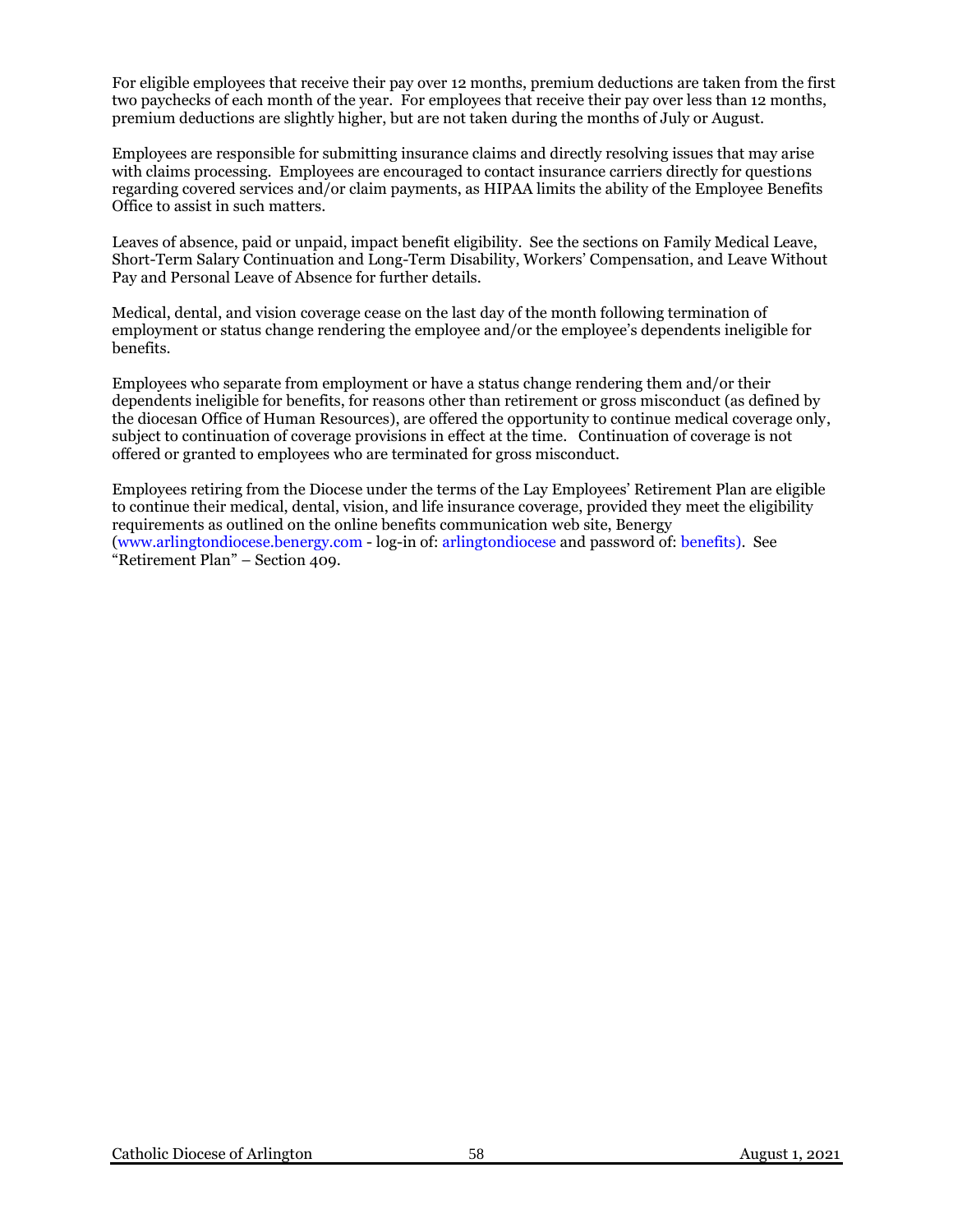#### **404 Life Insurance**

The Diocese provides basic group life insurance at no cost to regular employees who are employed by one or more diocesan sites to routinely work 30 or more hours per week. Employees classified as temporary, on-call or seasonal as well as those who are employed to work fewer than 30 hours per week are not eligible for group life insurance.

While the Diocese pays the entire cost of the premium for the basic group life insurance benefit, the IRS requires employees to pay tax on the value of the life insurance provided in excess of \$50,000. Taxes payable for this excess life insurance are deducted from each paycheck.

Eligible employees are automatically enrolled in the group life insurance benefit on the first of the month following their hire/rehire date or the date of status change rendering them eligible for benefits. While enrollment is automatic, the Employee Benefits Office requires the completion and submission of the beneficiary designation form within 30 days of eligibility.

Eligible employees also have the option at any time to purchase, at their own cost, supplemental life insurance benefits for themselves, for their spouse, or for their eligible children. Eligible employees who enroll in supplemental life insurance within 30 days of their hire/rehire date or the date of status change rendering them eligible for benefits are guaranteed coverage, up to a maximum level. Except for limited offerings during open enrollment, those who enroll in supplemental life insurance after 30 days, however, are subject to evidence of insurability restrictions imposed by the insurance carrier. Contracted employees must pay particular attention to the hire date as indicated on their employment contract, as the hire date for contracted employees does not generally equal the first day of work.

Employees may stop or decrease their supplemental life insurance coverage at any time. During open enrollment, certain limited increases in coverage are allowed.

All life insurance information, as well as the required beneficiary designation form, is located on the online benefits communication web site, Benergy, at www.arlingtondiocese.benergy.com (log-in of: arlingtondiocese and the password of: benefits). Newly eligible employees, as well as those with changes, are responsible for visiting this site to retrieve the appropriate information, required form for beneficiary designation, and enrollment/change forms for the voluntary supplemental life insurance coverage.

Supplemental life insurance premiums are based on the age(s) of the policyholder(s). Supplemental rates are age-banded, with premium increases occurring every five years, up to age 70. Supplemental life insurance premiums are recalculated monthly, based on the policyholder(s) age(s). Changes in premiums occur automatically and take effect on the first paycheck following the change in age band.

Supplemental life insurance premiums are deducted on a post-tax basis. For eligible employees that receive their pay over 12 months, premium deductions are taken from the first two paychecks of each month of the year. For employees that receive their pay over less than 12 months, premium deductions are slightly higher, but are not taken during the months of July and August.

Coverage under the group and supplemental life insurance plans ends on the last day of the month following termination of employment or status change rendering the employee and/or the employee's dependents ineligible for benefits. Affected individuals, however, are eligible to continue or convert their life insurance coverage(s). The life insurance company contacts the individual directly regarding this opportunity.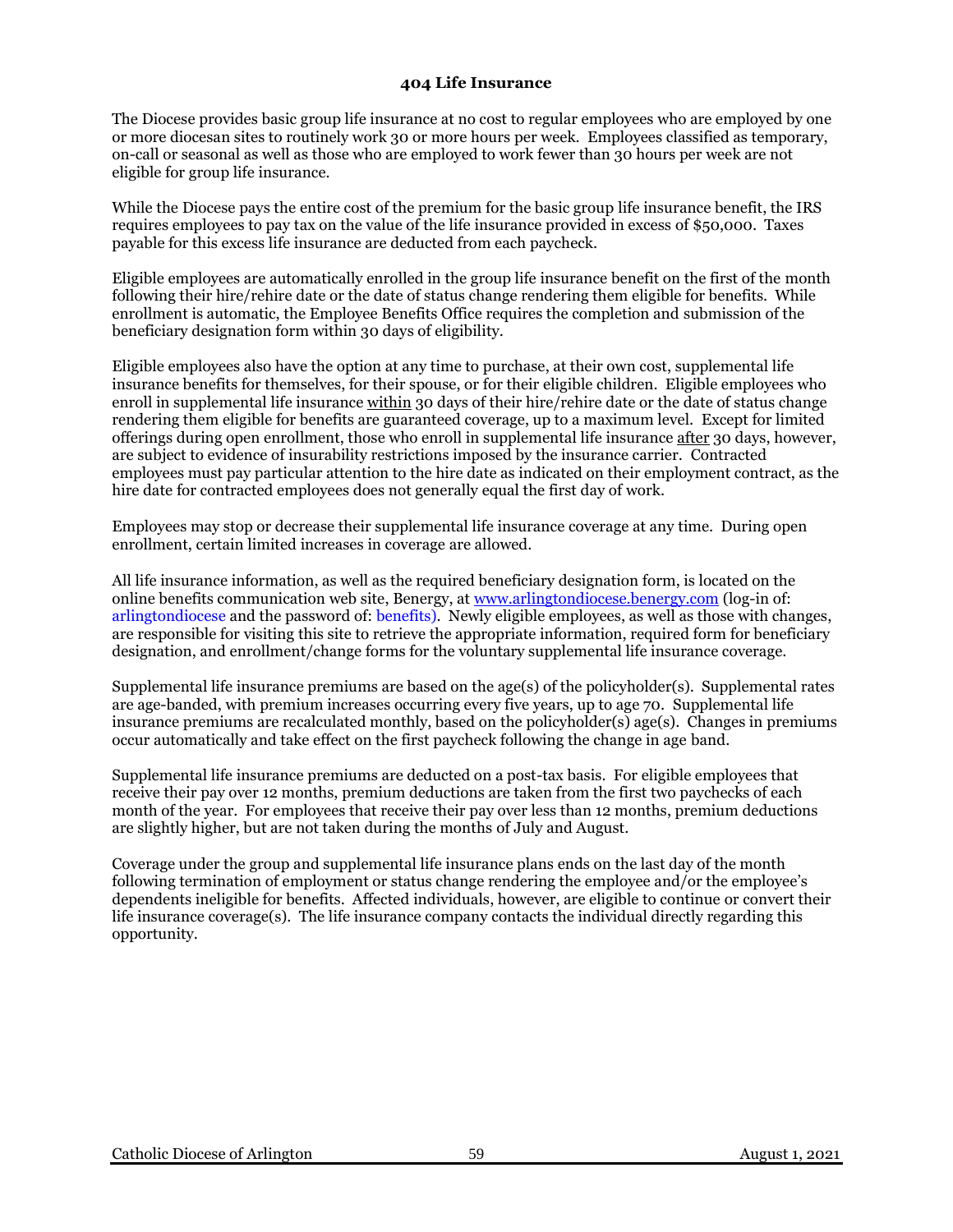### **405 Short-Term Disability Salary Continuation and Long-Term Disability Insurance**

To assist with income protection in the event of a short or long-term absence due to a non-work related illness or injury, the Diocese provides short-term disability salary continuation and long-term disability insurance coverage at no cost to regular employees who are employed by one or more diocesan sites to routinely work 30 or more hours per week. Employees classified as temporary, on-call or seasonal as well as those who regularly work fewer than 30 hours per week are not eligible for short-term disability salary continuation or long-term disability insurance coverage.

Eligible employees are automatically enrolled in the short-term disability salary continuation and longterm disability insurance benefit on the first of the month following three months of continuous regular, full-time employment. Eligible employees must be actively at work on the effective date to be covered; otherwise, coverage becomes effective on the date of return to work.

An employee on a medical absence is expected to return to work when his/her physician determines that he/she is able to perform the essential functions of the position, with or without reasonable accommodation. In order to consider the reasonableness of any accommodation and to provide adequate time for planning, a written physician's release must be provided to the direct supervisor at least two workdays in advance of the planned return to work date. No work may be performed until the release has been provided, reviewed, and approval communicated.

Short-term disability salary continuation and long-term disability insurance end on the date of termination of employment or status change rendering the employee no longer eligible for the benefit. If, however, an employee is receiving short-term disability salary continuation or long-term disability insurance benefits at the time of termination, these benefits will continue in accordance with the policy.

Short-term disability salary continuation and long-term disability insurance provide pay protection only; they do not provide job protection. See the Family Medical Leave and Leave Without Pay and Personal Leave of Absence sections for information on job protection during these medical leaves of absence.

## **Short-Term Disability Salary Continuation**

Short-term disability salary continuation is income continuation that is completely funded and paid by the diocesan site in accordance with the standard payroll schedule. While short-term salary continuation is a self-insured plan, it is administered by an outside Plan Administrator who performs claims review and determines if and/or when benefits are appropriate.

Employees, regardless of whether they are eligible for short-term disability and/or have enough leave to cover the expected absence, are required to submit a claim to the Plan Administrator as soon as the need for an extended health-related absence is known, but no later than the eighth consecutive day of absence. Failure to submit a claim prevents further payment of available sick and vacation leave. Directions for filing a claim are located on the online benefits communication web site, Benergy, at www.arlingtondiocese.benergy.com (log-in of: arlingtondiocese and password of: benefits).

If benefits are approved by the Plan Administrator, the official short-term disability period begins with the designated date of disability and may continue for a maximum of 90 calendar days (inclusive of workdays, weekends, holidays, and days where sick and/or annual leave is paid.) The "disability date", provided by the attending physician, is the date at which the employee could no longer perform the duties of his/her position, irrespective of whether or not the employee was scheduled to work at that time.

If benefits are approved by the Plan Administrator, short-term salary continuation payments begin after all accrued leave (first sick, if available, then annual, if available) is exhausted or the eighth consecutive day of approved absence occurs, whichever is later. For non-contracted employees, short-term salary continuation payments are only made for days that the employee would have otherwise been scheduled to work or eligible to receive pay. For contracted employees, short-term salary continuation payments are made through the end of the short-term disability period or the end of the school year, whichever comes first, and are not reduced during periods that contain Holy Days or holidays, as well as the Christmas and Easter breaks.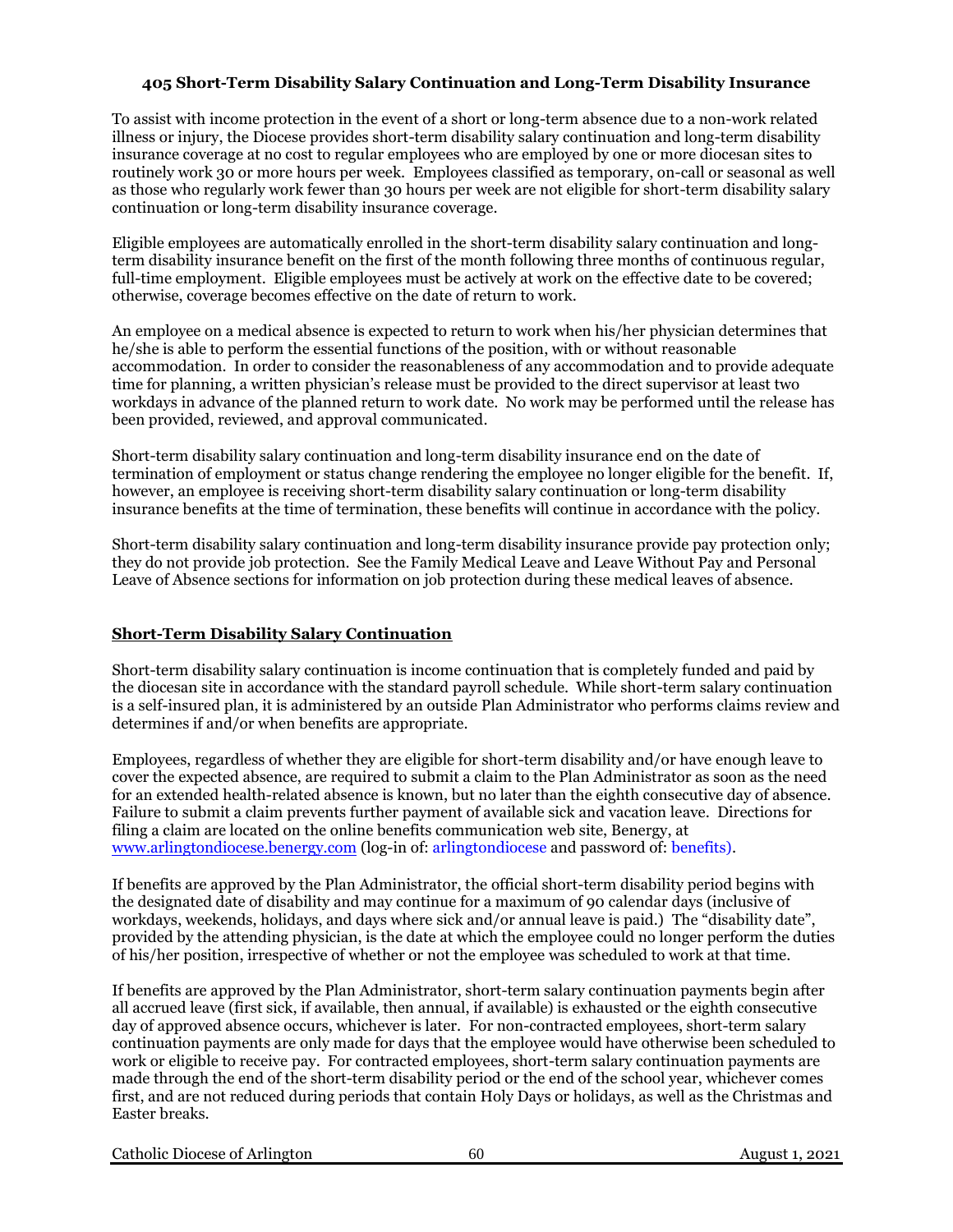Approved short-term salary continuation is paid by the diocesan site through the normal payroll process at 100 percent of the employee's covered earnings, up to a maximum of \$1,000 per week, minus other income, including but not limited to, Social Security and Retirement benefits. Covered earnings do not include earnings from overtime, bonuses, or other compensation, even if they are part of the employee's regular work schedule or compensation. In addition, covered earnings do not include earnings from positions that are classified as temporary, on-call, occasional, or seasonal.

## **Covered Earnings for Non-Exempt/Hourly Employees**

Covered earnings means your regular weekly pay, as calculated by your hourly rate(s) and regularly scheduled hours for all regular positions, up to a maximum of 40 hours per week, as well as your average weekly commissions, in effect just prior to the date your disability begins.

### **Covered Earnings for Non-Contracted Exempt/Salaried Employees**

Covered earnings means your regular weekly pay for all regular positions in effect just prior to the date your disability begins. This includes your weekly salary as well as the regular weekly pay for additional regular hourly positions that you hold (in accordance with the calculation outlined above for nonexempt/hourly employees) and your average weekly commissions.

### **Covered Earnings for Contracted Exempt/Salaried Employees Working 12 Months Per Year**

Covered earnings means your regular weekly pay for all regular positions in effect just prior to the date your disability begins. This includes your weekly salary, as calculated by dividing your annualized contract by 52 work-weeks, as well as the regular weekly pay for additional regular hourly positions that you hold (in accordance with the calculation outlined above for non-exempt/hourly employees) and your average weekly commissions.

## **Covered Earnings for Contracted Exempt/Salaried Employees Working Less Than 12 Months Per Year**

Covered earnings means your regular weekly pay for all regular positions in effect just prior to the date your disability begins. This includes your weekly salary for your contracted position, as calculated by dividing your annual contract by two times the number of contracted pay-periods, as well as the regular weekly pay for additional regular hourly positions that you hold (in accordance with the calculation outlined above for non-exempt/hourly employees) and your average weekly commissions.

An employee on short-term disability is not eligible for paid Holy Days / holidays, compassionate leave, or administrative leave for inclement weather during the short-term disability period. If a Holy Day/holiday, day of compassion, or inclement weather day occurs during an employee's disability period, the employee will receive pay for such time from his/her available sick or vacation leave. If all leave has been exhausted, the employee will receive whatever his/her pay would have been had he/she not been on disability, up to a maximum of \$1,000 per week.

An employee on short-term disability continues to accrue leave while receiving payments for sick and/or annual leave. However, once all leave is exhausted and short-term salary continuation payments begin, the leave accruals cease.

An employee on short-term disability maintains all group benefits during the short-term disability period. All deductions, including those for 403(b) and HSA, as well as the employee's share of the cost of group medical, dental, vision and supplemental life insurance benefits are taken from the bi-weekly paychecks.

Short-term salary continuation payments are considered taxable income to the employee and are included on the employee's annual W-2 statement.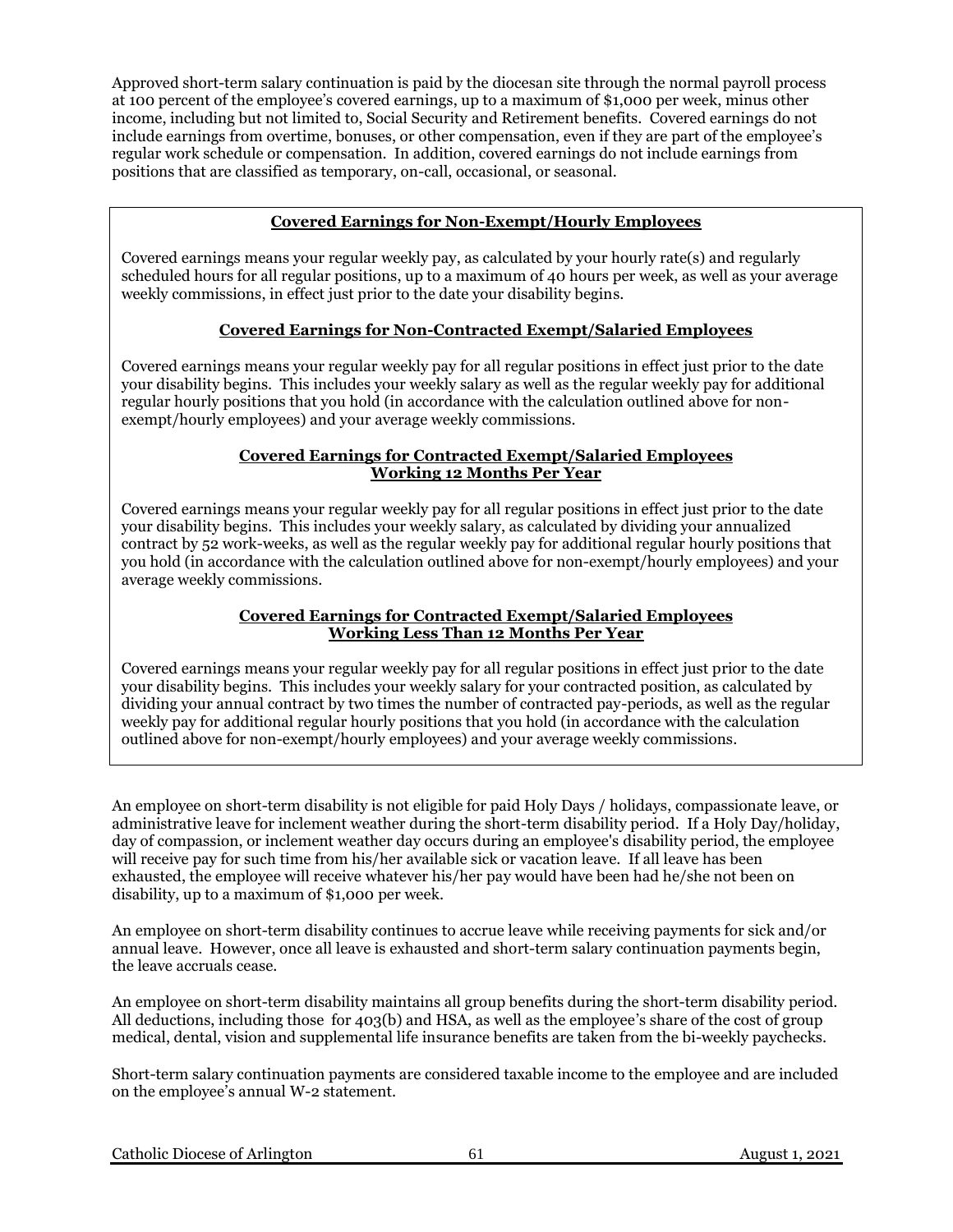## **Long-Term Disability Insurance (LTD)**

Eligible employees who are unable to return to work within 90 days of their "disability date" may be eligible for continuation of income protection under the long-term disability insurance plan (LTD). The "disability date", provided by the attending physician, is the date at which the employee could no longer perform the duties of his/her position, irrespective of whether or not the employee was scheduled to work at that time. LTD is a fully insured plan that is administered by an outside insurance carrier that also processes and issues approved payments.

LTD benefits are paid only if the employee submits a claim to the plan's insurance carrier and the claim is approved. There are limitations for pre-existing conditions. Directions for filing a LTD claim are located on the online benefits communication web site, Benergy, at www.arlingtondiocese.benergy.com (log-in of: arlingtondiocese and password of: benefits).

Approved LTD payments are made on a monthly basis in an amount equal to 60 percent of the employee's monthly covered earnings prior to the onset of the disability, up to a maximum benefit of \$12,500 per month, minus other income, including but not limited to, Social Security and Retirement benefits. Covered earnings is the average monthly pay for all regular positions as well as the average monthly commissions in effect just prior to the date the disability begins. Covered earnings do not include earnings from overtime, bonuses, or other compensation, even if they are part of the employee's regular work schedule or compensation. In addition, covered earnings do not include earnings from positions that are classified as temporary, on-call, occasional, or seasonal. The average monthly pay is calculated by summing the projected annual pay for all regular positions and dividing the total by 12 months.

LTD benefits are paid by the insurance company and are considered taxable income to the employee. A 1099 indicating the amount of LTD income is issued and mailed by the insurance carrier on an annual basis.

An individual on LTD may continue group medical, dental, vision, and supplemental life coverage at the active employee premium rate for 12 months (measured from the "date of disability"). In order to continue group medical, dental, vision, and/or supplemental life coverage, the individual must make arrangements to submit monthly premium payments to the work location. Failure to make timely payments will result in the loss of coverage. At the end of the 12-month period, medical coverage may be continued at full premium cost for an additional 18 months. Further, the insurance company will offer the affected individual with the opportunity to continue supplemental life coverage.

An individual on LTD retains group life insurance and access to the employee assistance program for a maximum of twelve months (measured from the first day of absence due to the disability). At the conclusion of the twelve month period, the insurance company offers affected individuals the opportunity to convert their group life insurance coverage.

- 403(b) contributions cannot be made while receiving LTD payments, but automatically resume if a return to work occurs.
- If an employee makes voluntary contributions to an HSA and wishes to continue doing so while receiving LTD payments, he/she may do so on a post-tax basis (provided the employee elected the continuation of medical coverage option). Pre-tax HSA contributions automatically resume if a return to work occurs.
- Once LTD begins, sick leave may no longer be used. Leave does not accrue while receiving LTD Payments.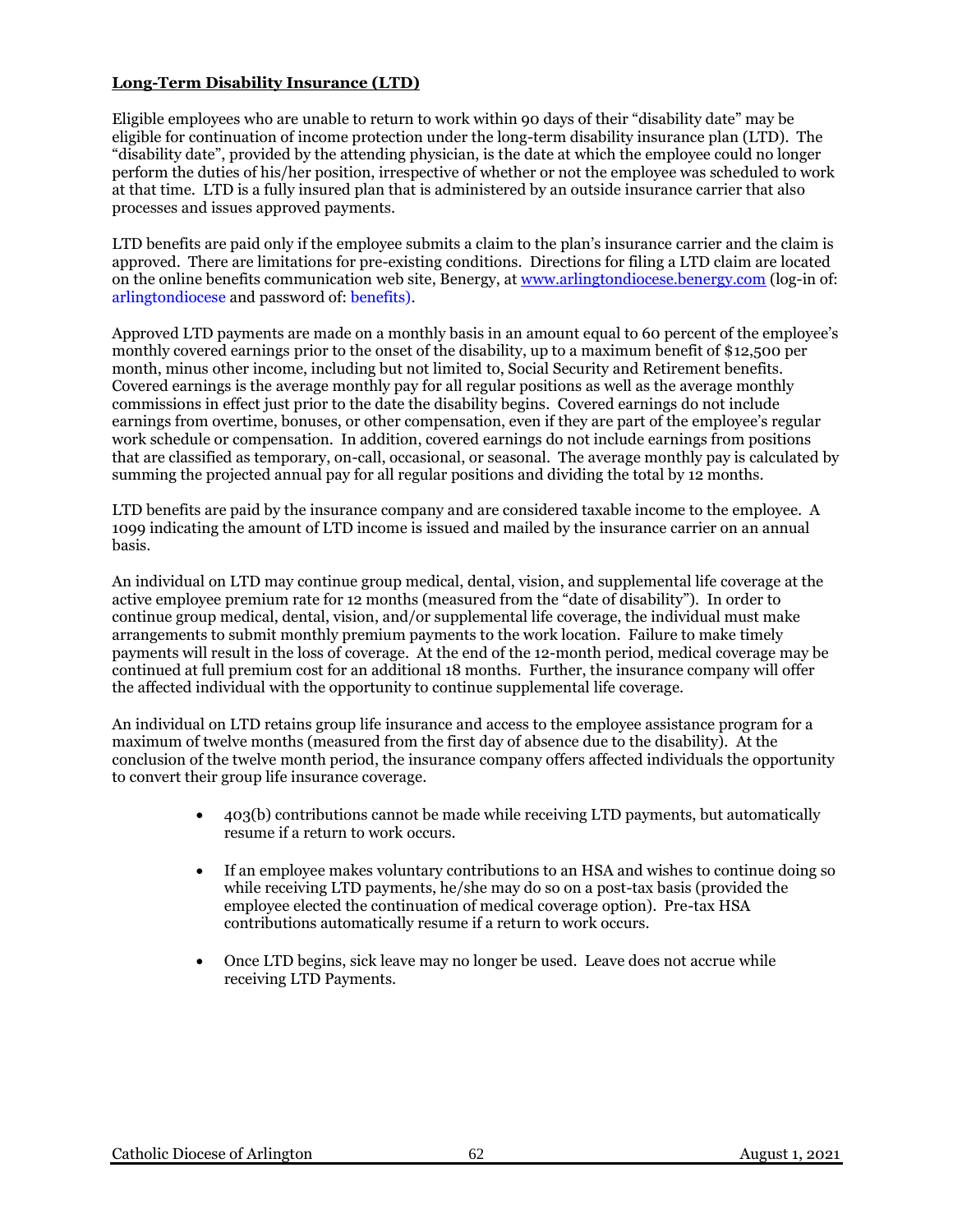### **406 Workers' Compensation**

All lay employees are covered by Workers' Compensation. In the event of a qualified injury or illness arising out of and in the course of employment, workers' compensation provides for the payment of related medical expenses and may provide partial salary continuation as well.

Employees must immediately notify their direct supervisor of a job-related injury or illness, regardless of whether medical treatment is required and even if no time is lost from work. If immediate care is needed, the employee should proceed to the nearest treatment facility and contact the direct supervisor as soon as possible following treatment. The direct supervisor must complete and submit a "First Report of Injury" form to the Office of Risk Management within 24 hours of the incident. This form is not a claim for benefits; it is used to substantiate the fact that an accident occurred and document resultant injuries, if any, should a claim be necessary. Failure to report a work-related injury or illness in a timely manner may result in the appropriate worker's compensation report not being filed in accordance with the law, which may consequently jeopardize an employee's rights to benefits.

Medical expenses related to a qualified workers' compensation injury or illness is covered at 100 percent. Documentation of those expenses must be submitted directly to the worker's compensation carrier for payment. Employees must NOT submit medical bills related to workers' compensation to their group health, dental, or vision insurance carrier.

In the state of Virginia, there is a seven-day waiting period, during which time no workers' compensation payment is made for missed work. During this waiting period, employees must use their available leave (first sick, if available, then annual, if available). If all leave is exhausted and/or insufficient to cover the waiting period, then the missed work time in excess of the leave balances is unpaid. Workers' compensation payments for lost earnings from missed work time commence with the eighth day of absence due to the qualified injury or illness and are paid directly by the workers' compensation insurance carrier. If the employee remains unable to work beyond 21 days, then workers' compensation is made retroactive to the first day of absence. Generally, the payments received from the workers' compensation carrier are not considered taxable income.

If approved, workers' compensation for missed work time is paid at two-thirds of the employee's average weekly wage. The remaining one-third of the average weekly wage must be paid from the employee's remaining leave balances (first sick, if available, then annual, if available) until such time that the leave balances are exhausted. Once the leave balances are exhausted, the remaining one-third of the average weekly wage is unpaid. Under no circumstances is an employee allowed to receive more than one-third of his/her average weekly wage from the diocesan site while receiving workers' compensation, as it is illegal for an individual on workers' compensation to receive more than 100% of his/her average weekly wage.

Individuals on workers' compensation may maintain group medical, dental, and vision insurance benefits at the employee rate for 12 months, measured from the first day of absence due to the qualified injury/illness. At the end of the 12-month period, medical coverage only may be continued at full cost for an additional 18 months.

Individuals on workers' compensation retain group life insurance and access to the employee assistance program for a maximum of 12 months, measured from the first day of absence due to the qualified injury/illness. Supplemental life insurance, however, ceases on the last day of the month following the 90th day of absence. The insurance company offers affected individuals the opportunity to continue the supplemental coverage and convert the group life insurance coverage.

a. While receiving payments for sick and/or annual leave during the first 90 days of absence, all deductions, including those for 403(b) and HSA, as well as the employee's share of the cost of group medical, dental, vision and supplemental life insurance benefits are taken from the biweekly paychecks. If, however, the bi-weekly paychecks are not sufficient to cover the employee's share of the cost of group medical, dental, vision, and/or supplemental insurance benefits, then the employee is required to make arrangements with the location to make payments directly to the diocesan site in order to continue such coverage. Failure to make timely payments will result in the loss of coverage.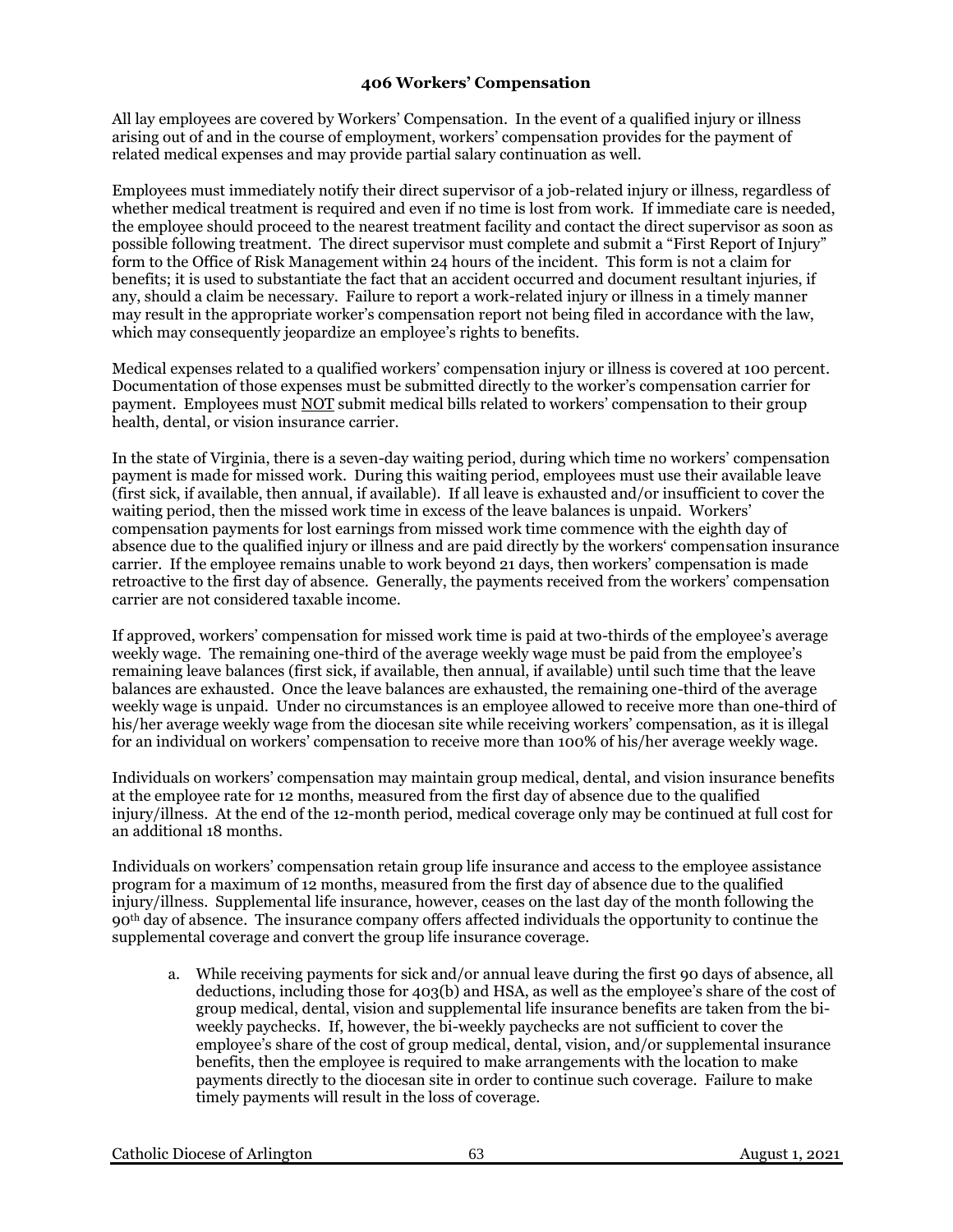- b. During the first 12 months of absence, in order to maintain group medical, dental, and vision coverage while receiving only workers' compensation payments, an employee must make arrangements to make monthly premium payments to the work location equal to the amount that would have otherwise been deducted from the employee's paycheck. Failure to make timely payments will result in the loss of coverage.
- c. After 12 months of absence, in order to maintain medical coverage only, for up to an additional 18 months, an individual must make arrangements with the Employee Benefits Office to make monthly payments to the work location equal to 100% of the premium. Failure to make timely payments will result in the loss of coverage.
- d. 403(b) contributions cannot be made while receiving only workers' compensation payments. Contributions automatically resume, however, if a return to work occurs.
- e. If an individual makes voluntary contributions to an HSA and wishes to continue doing so while receiving only workers' compensation payments, he/she may do so on a post-tax basis (provided the employee elected the continuation of medical coverage option). Pre-tax HSA contributions automatically resume if a return to work occurs.
- f. While receiving payments for sick and/or annual leave, sick and annual leave continues accruing.
- g. Sick and annual leave do not accrue while receiving workers' compensation payments only.

An employee on workers' compensation is expected to return to work as directed by his/her physician. Light duty will be considered consistent with the recommendations of the physician and the workers' compensation insurance carrier. To provide adequate time for planning, a written physician's release must be provided to the direct supervisor at least two workdays in advance of the planned return to work date. No work may be performed until the release has been provided, reviewed, and approval communicated.

Workers' compensation coverage ends on the date of termination of employment. If, however, an employee is receiving workers' compensation benefits at the time of termination, these benefits continue in accordance with the policy.

Workers' compensation coverage provides pay protection; it does not provide job and benefits protection. See the Family Medical Leave and Leave Without Pay and Personal Leave of Absence sections for information on job protection during this medical leave of absence.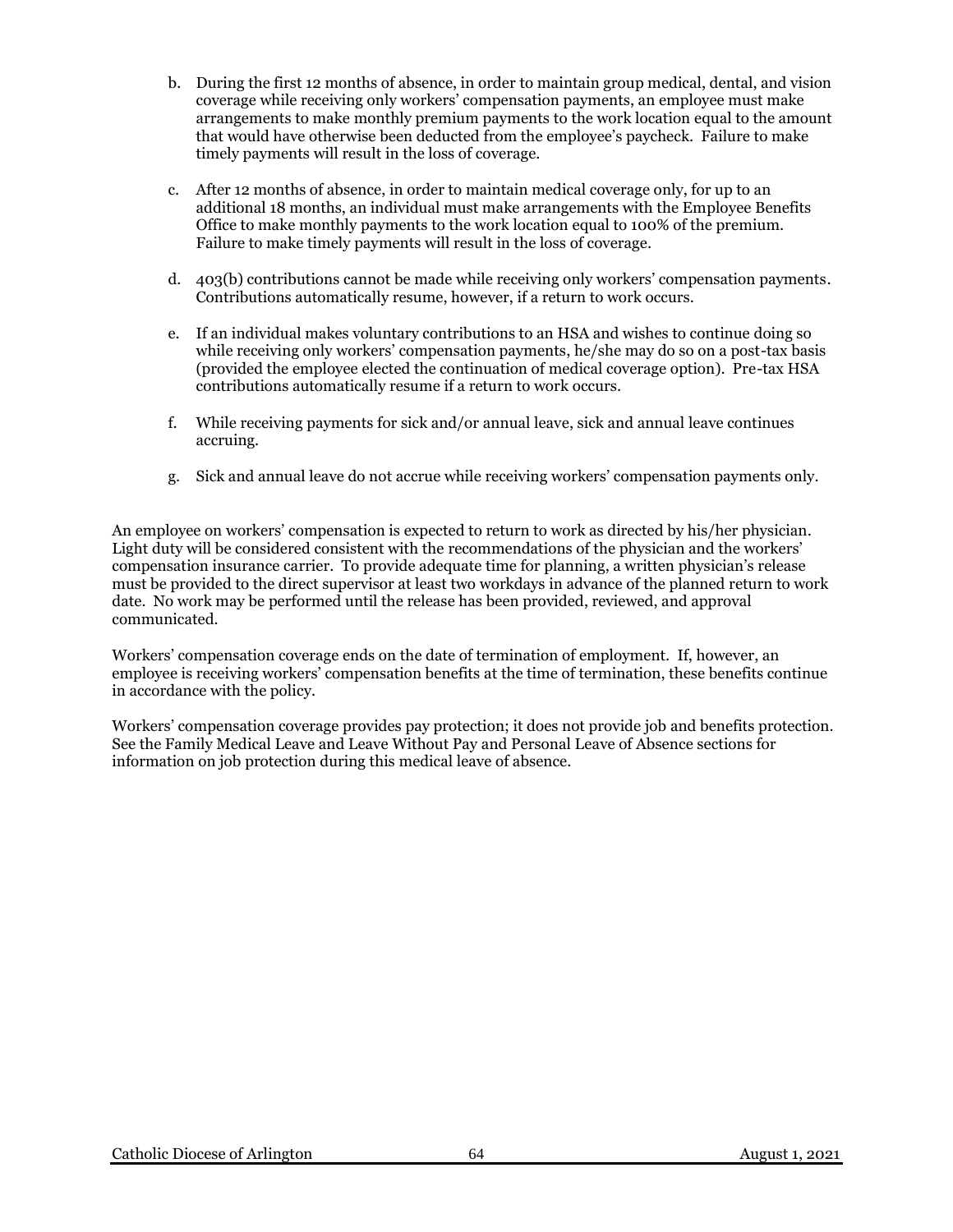### **407 Employee Life Assistance Program (LAP)**

The Diocese realizes that balancing work and personal life is a primary concern and challenge for all. In an effort to provide support in meeting such challenges, the Diocese provides a Life Assistance Program (LAP) at no cost to regular employees who are employed by one or more diocesan sites to routinely work 30 or more hours per week. Employees classified as temporary, on-call or seasonal as well as those who regularly work fewer than 30 hours per week are not eligible for the LAP benefit.

Eligible employees are automatically enrolled in the LAP benefit on the first of the month following their hire/rehire date or the date of status change rendering them eligible for benefits.

The LAP is a professional, confidential, and free program available 24 hours a day, 7 days a week, by phone and web site, to eligible employees and their dependents needing assistance with personal issues and problems that may affect their health, relationships with others, or job performance. Counseling, education, and referral services are offered for:

- personal and family problems
- work/life issues
- interpersonal difficulties
- stress management
- legal and financial concerns
- alcohol and/or drug abuse

The LAP web site is: www.cignalap.com; the confidential phone line is: 800-538-3542.

Eligible individuals may call the LAP counselor(s) at no cost for initial counseling and, if necessary, referral to another counseling service/provider, the cost of which may be covered in whole or in part by other available employee benefits, government and/or social programs.

All contact between eligible individuals and the LAP is considered private and held confidential in accordance with applicable laws. No information, including names, is shared with the Diocese.

Use of the LAP does not exempt an employee from meeting job performance requirements.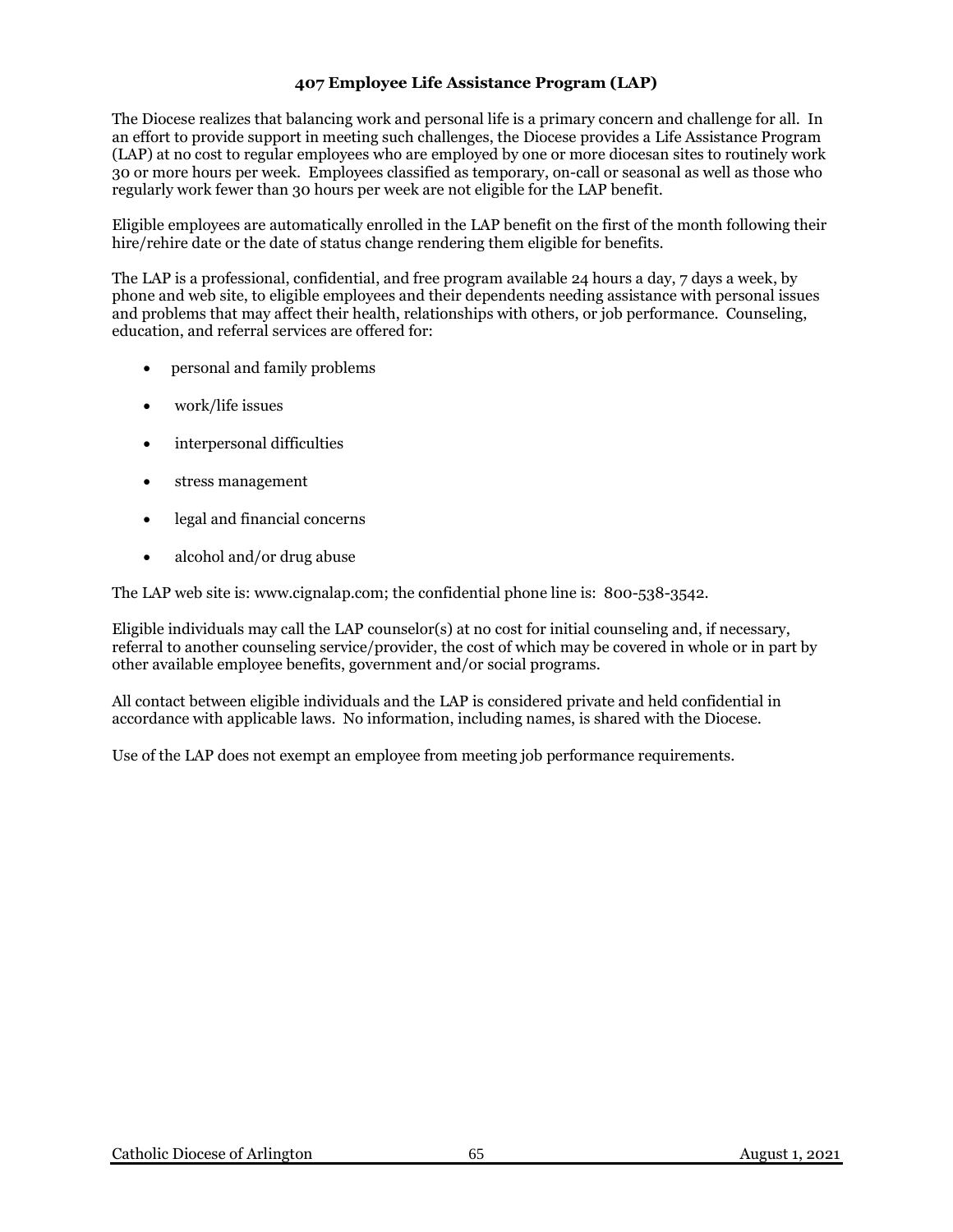## **408 Tax-Deferred Retirement Savings Plan – 403(b)**

The Diocese provides regular lay employees, employed to routinely work 20 or more hours per week at one or more diocesan sites, with the opportunity to participate in a tax-deferred, retirement savings plan, otherwise known as a 403(b) Plan. Employees classified as temporary, on-call or seasonal as well as those hired to work fewer than 20 hours per week are not eligible to participate in the 403(b) Plan.

Eligible employees are qualified to enroll in the 403(b) Plan upon date of hire/rehire date or the date of employment status change rendering them eligible for benefits.

The 403(b) Plan provides eligible employees with the opportunity to invest a portion of their wages for retirement, while deferring taxes on that portion of wages and on any income generated by those investments. Contributions to the 403(b) Plan are made through pre-tax payroll deductions (reducing federal and state taxable income) and are subject to IRS limitations. There is no employer match in this Plan.

The 403(b) Plan offers a wide range of investment options. Employees decide how their contributions are invested. The value of each employee's account at retirement depends on the amount of the employee's contributions and investment results.

All 403(b) information is located on the online benefits communication web site, Benergy, at www.arlingtondiocese.benergy.com (log-in of: arlingtondiocese and password of: benefits). Enrollment and subsequent changes are performed on-line with Prudential.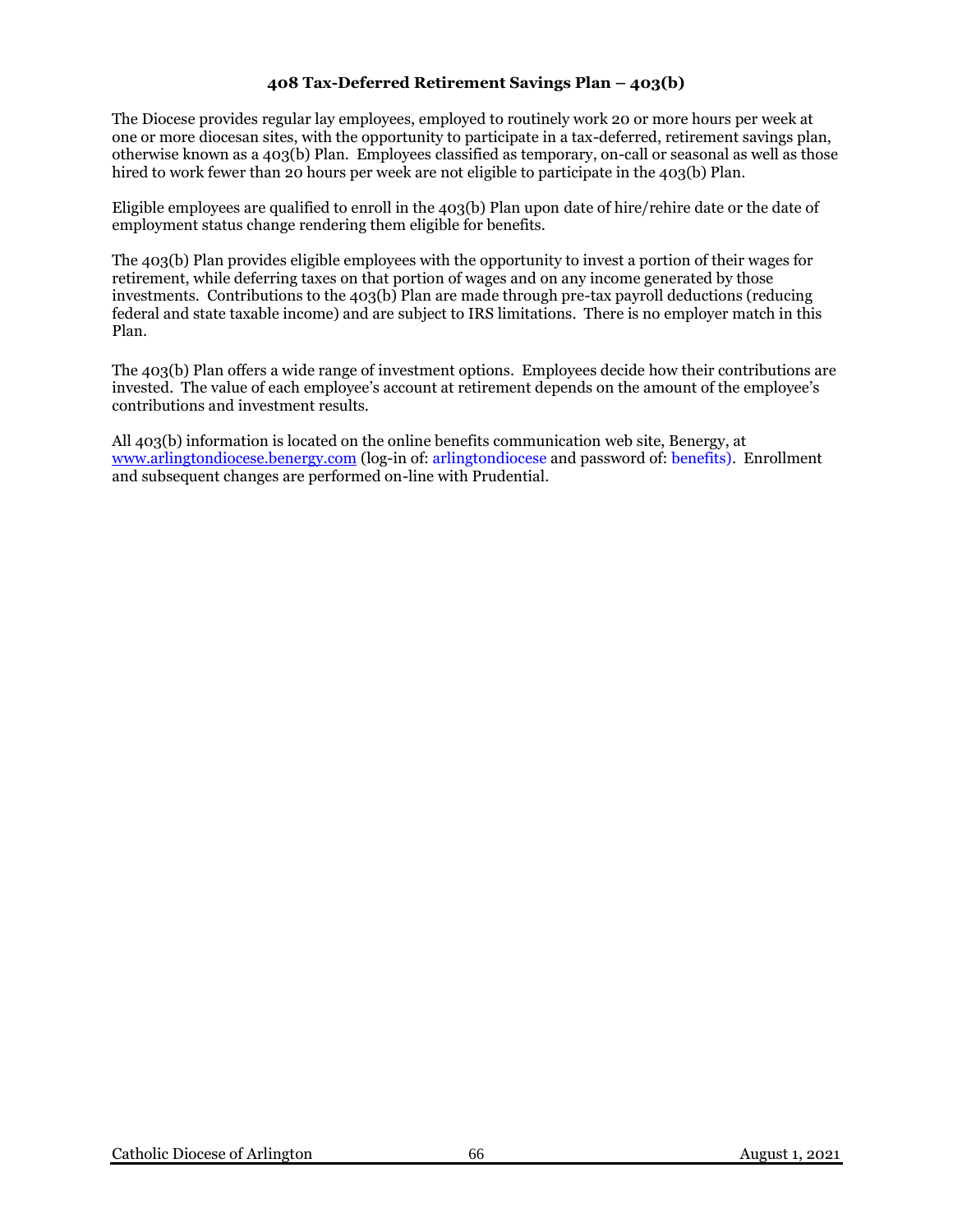#### **409 Retirement Plan**

However retirement is envisioned, one thing is certain, there will be a need for ongoing income to replace a regular paycheck. The Lay Employees' Retirement Plan, together with Social Security, the diocesansponsored Tax-Deferred Savings Plan, and other personal savings, can provide the peace of mind and financial security needed to achieve a comfortable retirement.

The Diocese provides The Lay Employees' Retirement Plan to regular lay employees who are employed to routinely work 20 or more hours per week at one or more diocesan sites. Employees classified as temporary, on-call or seasonal as well as those employed to regularly work fewer than 20 hours per week are not eligible to participate in the retirement plan. The Diocese funds the entire cost of the retirement plan; employees are not required, nor permitted, to contribute additional amounts to the plan.

Eligible employees are automatically enrolled in the retirement plan upon completion of one year of continuous eligible service. The effective date of participation in the retirement plan for rehired employees is determined by their previous amount of service as well as the length of their break in service.

The right to retirement benefits under the plan, called "vesting", depends on the employee's length of credited service. Vesting occurs after five years of credited service. Employees who terminate employment with less than five years of credited service are not entitled to retirement benefits.

The amount of a retiring employee's retirement payment is based upon the employee's years of credited service (minimum of five years), compensation, and age at retirement.

Eligible employees may retire and begin collecting their pension benefit at age 65. Although normal retirement age is 65, an eligible employee with 30 or more years of service may retire and begin collecting the pension benefit at age 60. An employee with 10 years of service may elect to retire and begin collecting the pension benefit as early as age 55, but with a reduced pension benefit. For those eligible for a reduced pension benefit, the annual benefit is reduced by 5% per year that the retirement age precedes age 65.

Retiring employees should contact the Employee Benefits Office in writing at least 90 days before their planned retirement date. For non-contracted employees, retirement is effective on the first of the month following the date of termination or status change. For contracted employees, retirement is effective on the first of the month following the contract end date or the date of status change. For example, the contracts for teachers begin and end in August each year. As such, their retirement is generally effective on September 1st .

Each year, the Diocese provides active participants with a Pension Benefit Statement that shows an estimated accrued benefit as well as an estimated retirement benefit at age 65. The statement is provided for informational purposes only and is an estimate. It is not a guarantee of the benefit and does not provide a right to receive the benefit. The benefit is dependent upon actual employment, hours worked, salary history, and the terms and conditions of the plan document. The actual benefit is not determined until the employee has made a formal request for retirement and specifies a retirement date.

If the vested retirement benefit is \$5,000 or less on the employee's date of employment separation, the exiting employee may choose a direct rollover to an Individual Retirement Account (IRA) or qualified employer plan or receive a lump sum payment in cash. Lump sum payments are subject to mandatory federal taxes at the time of distribution and may also incur additional penalties at the time of annual income tax filing. Exiting employees in this situation have 60 days to inform the Employee Benefits Office of their decision. If the exiting employee does not notify the Employee Benefits Office within 60 days of employment separation of a desire for a rollover or lump sum payment, he/she will receive an annuity at age 65.

If the vested retirement benefit is greater than \$5,000 on the employee's date of employment separation, the exiting employee must wait until he/she is eligible for retirement to begin receiving a monthly pension payment, also known as an annuity. There are seven types of annuities under the Lay Employees' Retirement Plan. Each one carries a monthly benefit. Retiring employees choose the annuity that best suits their needs. The decision must not be taken lightly, as the option chosen remains with the retiree for the rest of his/her life. Changes cannot be made afterwards.

Catholic Diocese of Arlington 67 67 August 1, 2021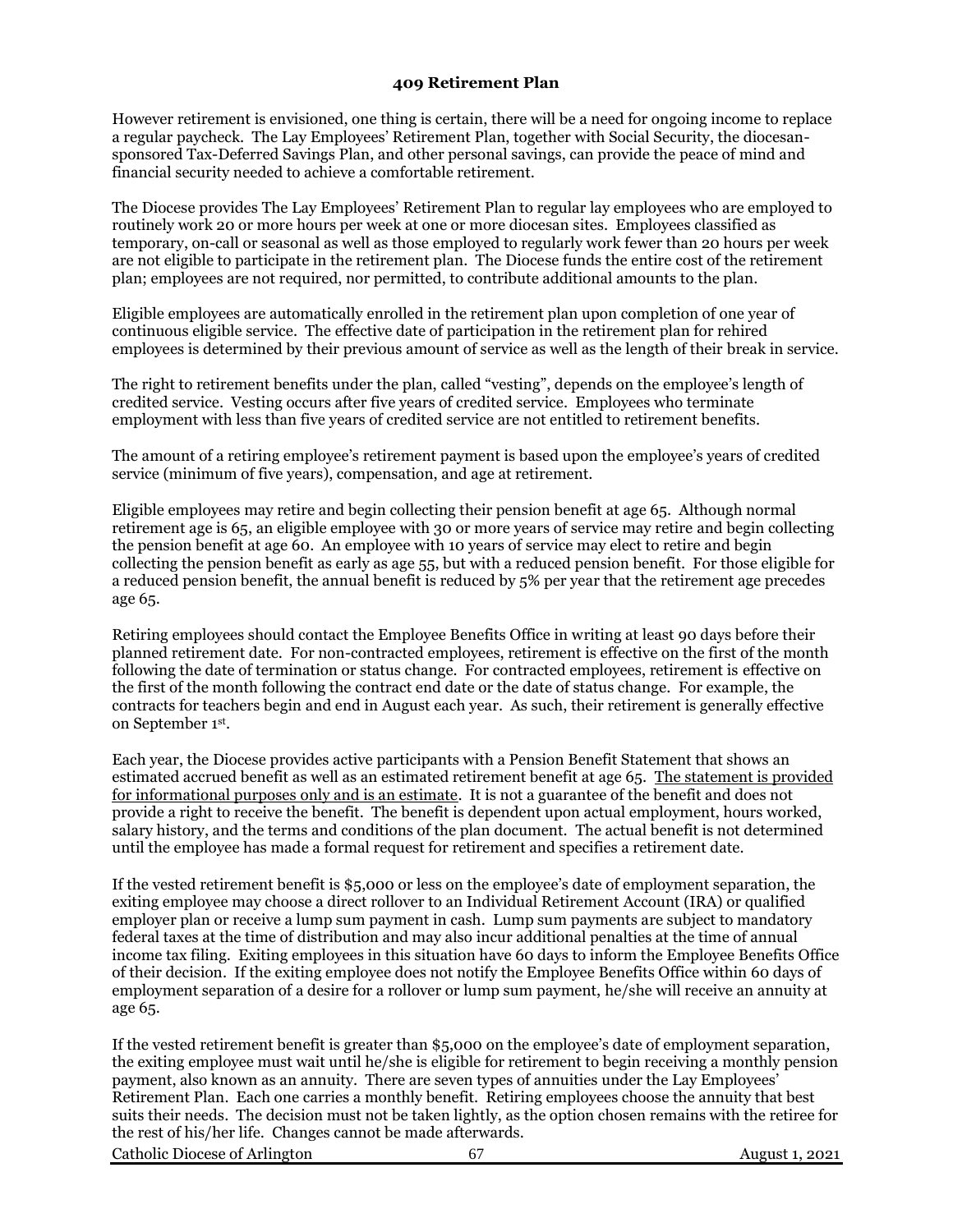The Lay Employees' Retirement Plan provides benefits to the spouse, or qualifying child(ren) if no surviving spouse exists, of an employee with at least five years of credited service who dies before retirement.

If an employee becomes disabled, he/she will continue to accrue service for the length of the disability if already vested in the Lay Employees' Retirement Plan on the date of disability.

Employees who retire directly from active diocesan employment under the terms of the Lay Employees' Retirement Plan are eligible to continue their medical, dental, and vision insurance, provided all of the following requirements are met:

- The employee receives a monthly retirement benefit.
- The employee has the insurance coverage for a minimum of 36 consecutive months preceding retirement.
- The employee agrees to pay the full cost of the elected insurance coverage's according to the procedures established by the Employee Benefits Office.

At retirement, employees have the option of continuing dependent coverage as well, provided the dependent coverage was in force for at least 12 consecutive months prior to the retirement date. Retiring employees also have the option of converting to single coverage.

When a retiree, or the retiree's spouse, reaches age 65, Medicare becomes the primary insurance carrier and the diocesan plan becomes the secondary carrier for that individual. The diocesan plan does not cover prescription drugs for retirees and their dependents over age 65. Once Medicare becomes primary for either the retiree or the spouse, the medical insurance premium is adjusted to a lower rate.

If a retiree has family coverage and predeceases his/her spouse and/or dependents, insurance for the covered dependents may continue for a period of time to allow sufficient opportunity to explore and arrange for alternate coverage. Medical coverage may be extended for a period not to exceed 18 months; dental and vision coverage may be extended for a period not to exceed 6 months. The spouse and/or dependents are responsible for paying the entire premium during this period of continued coverage.

Retirees receiving a monthly retirement benefit may also elect to continue \$10,000 of life insurance coverage, provided they agree to pay the full cost of the premium in accordance with the procedures established by the Employee Benefits Office.

A retiree may continue to work for the Diocese or be rehired by the Diocese and continue to receive all retirement benefits (pension and insurance) as long as he/she works fewer than 20 hours per week.

Retirees who return to working 20 or more hours per week have their monthly pension payment stopped. The pension payment for these individuals is recalculated and resumed at the time that they retire again or have their hours reduced to fewer than 20 per week.

Retirees who return to working between 20 and 29 hours per week are eligible to continue their elected retiree insurance benefits. The retiree insurance benefits for those who return to working 30 or more hours per week, however, cease. Instead, these individuals are once again eligible for all benefits at the active lay employee rates.

Detailed retirement plan information is located on the online benefits communication web site, Benergy, at www.arlingtondiocese.benergy.com (log-in of: arlingtondiocese and password of: benefits).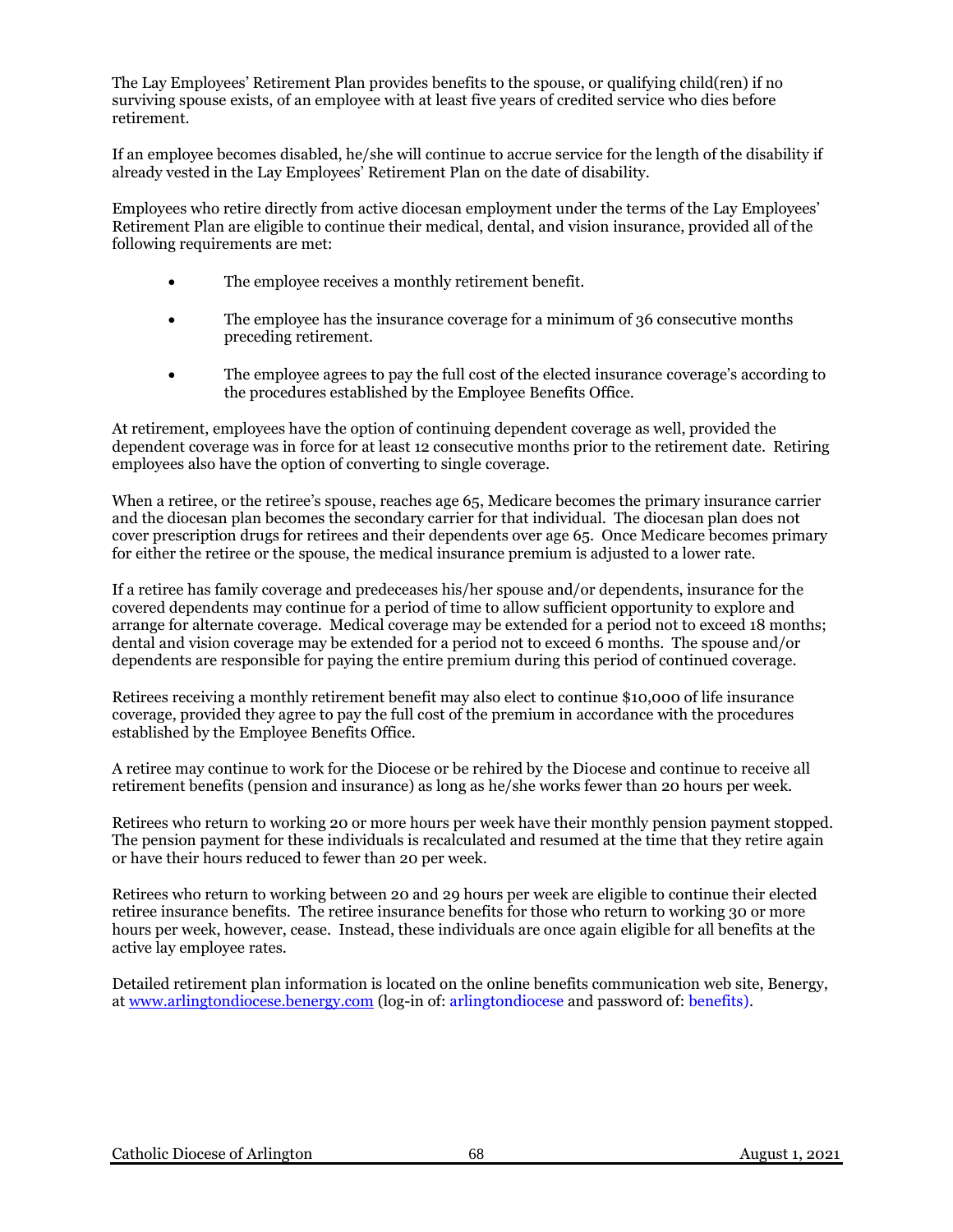### **410 Unemployment**

Operating as both a federal and state program, the goal of unemployment insurance is to provide shortterm financial assistance to qualified persons who become unemployed. The fund is financed by employers based on the amount of wages paid to employees. No contributions are made from employees' wages to finance the unemployment insurance system.

Unemployed individuals may file for unemployment benefits with their local state workforce agency. To qualify for benefits, an individual must have earned a minimum amount of compensation during two quarters of their base claim period as specified by the state. In addition to qualifying monetarily, the state requires that individuals also qualify based on reason for separation of employment. If an individual is unemployed for any reason other than lack of work, the agency requires a gathering of facts concerning the separation of employment before rendering a decision. While employers must participate in this factgathering process, the sole decision regarding benefit eligibility is made by the workforce agency. Generally, those who voluntarily separate from employment or are involuntarily terminated for misconduct are not deemed eligible for unemployment benefits.

As there is no separation of employment, unemployment benefits are not intended for and generally not granted to 10 and 11 month employees, including teachers, during their one to two month non-work period.

If an unemployment claim is approved, the qualified individual must meet weekly eligibility requirements in order to receive benefits. These requirements include the ability to perform work and be actively seeking work. In addition, all offers of suitable work must be accepted. The individual must be registered for work with the state Workforce Center, accept any Workforce Center referrals to work, report to the Workforce Center when directed to do so, and report all income from other sources.

Unemployment benefits may be reduced by the weekly amount of any pension, retirement pay, Social Security benefits, etc. received from the most recent employer of 30 days or 240 hours or more, or from any employer in the base period of the claim. Failure to report changes in pension, such as cost of living increases or the start of Social Security benefits, when filing a weekly claim may result in an overpayment of benefits which must be repaid.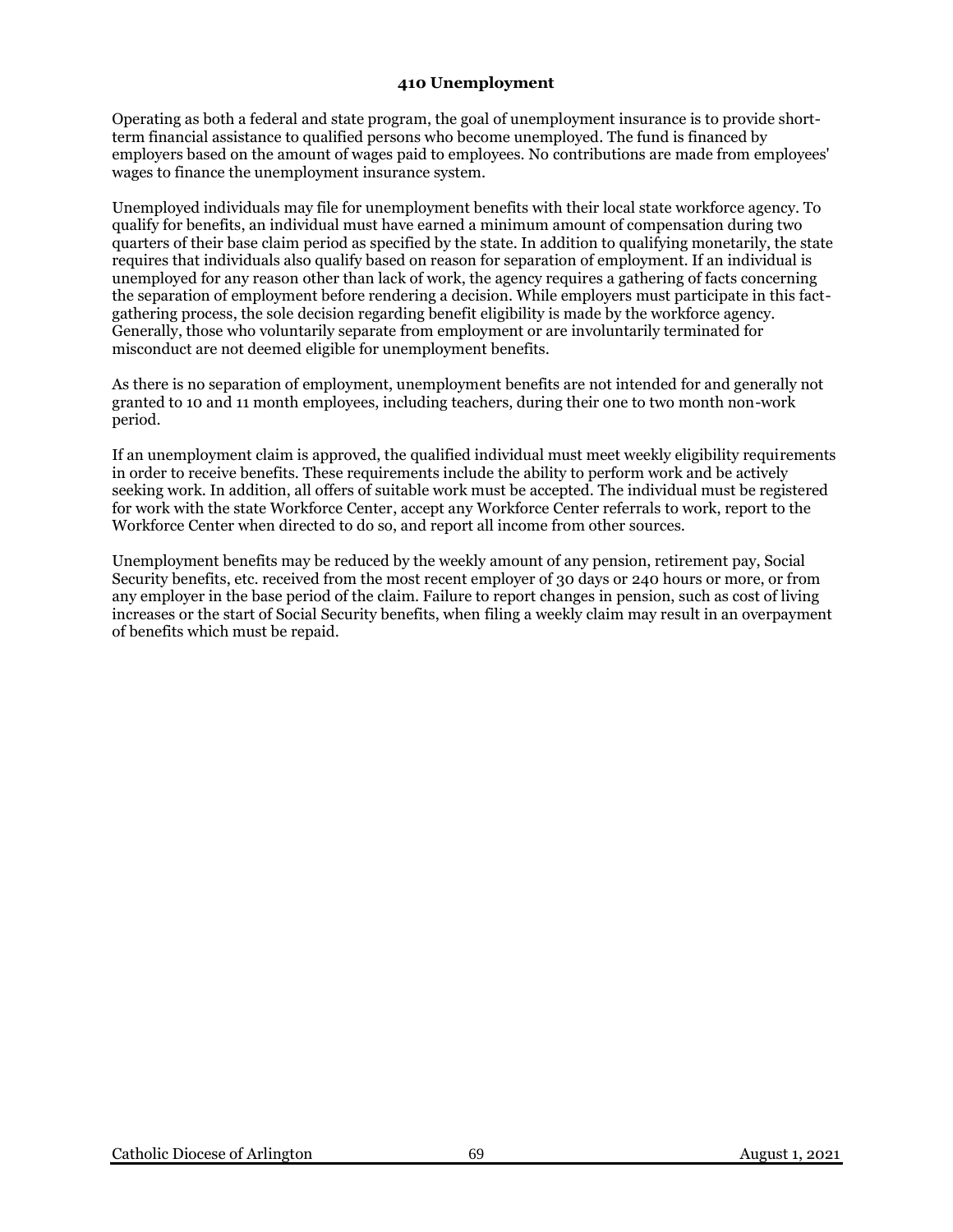## **411 Social Security and Medicare**

The Federal Insurance Contributions Act tax, otherwise known as FICA, is a payroll tax that is imposed by the federal government on all employees and employers to fund Social Security and Medicare. The required tax is deducted from employee paychecks to pay the employee portion of this protection. The diocesan site matches the deduction dollar for dollar. These federal programs provide benefits for retirees, the disabled, and children of deceased workers. The amount that one pays in payroll taxes throughout one's working career is indirectly tied to the social security benefits annuity that one receives as a retiree.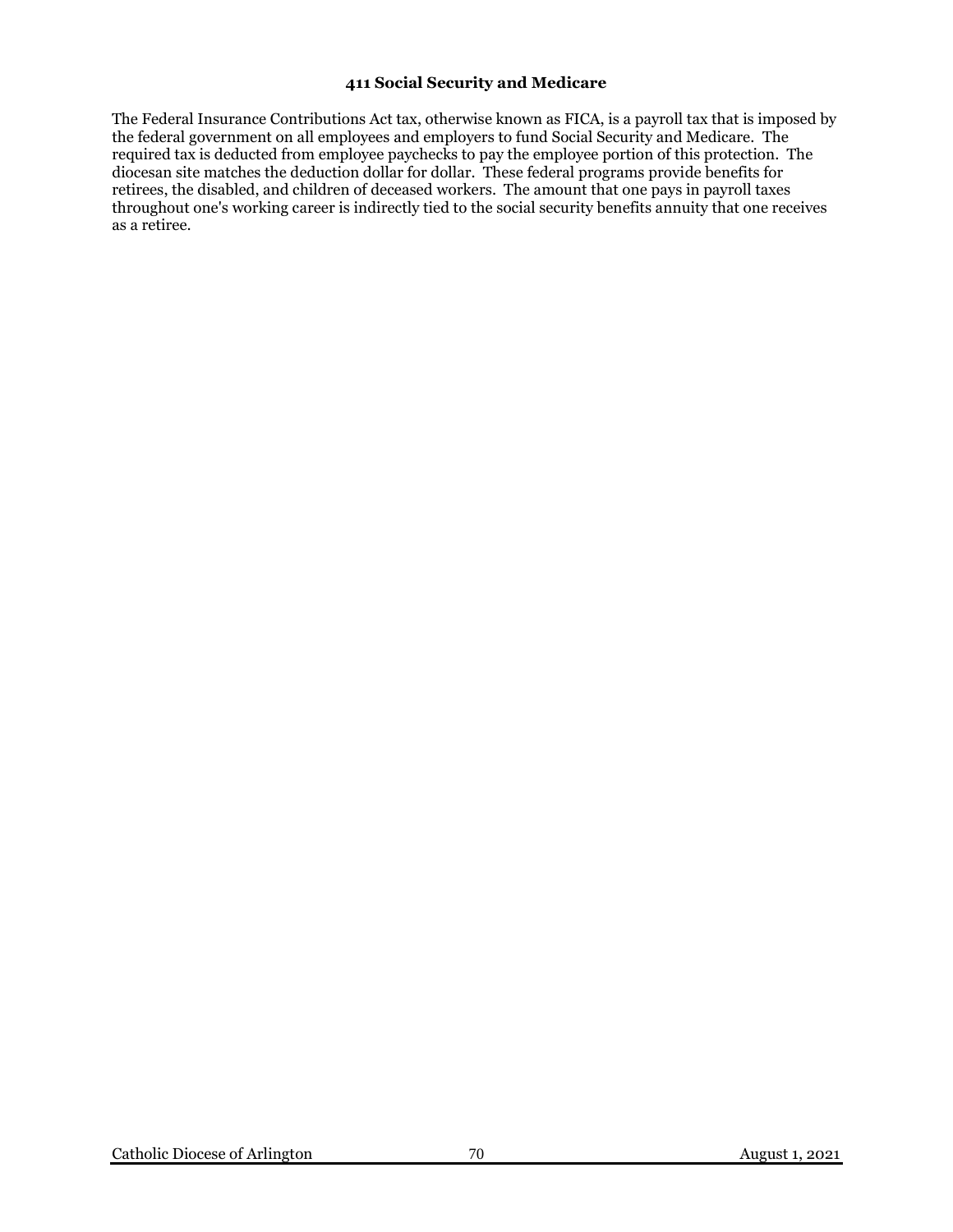## **412 Employee Professional Development Tuition Assistance Program**

The Diocese recognizes the benefits derived from the continued education of its employees. The Diocese supports the additional effort and commitment of those employees wishing to increase their knowledge, skills, and abilities by enrolling in courses for academic credit outside of the workplace. Tuition assistance for such efforts is determined by each diocesan site based on a variety of factors, including budgetary constraints, length of employment, performance history, and applicability of course to the current or potential position.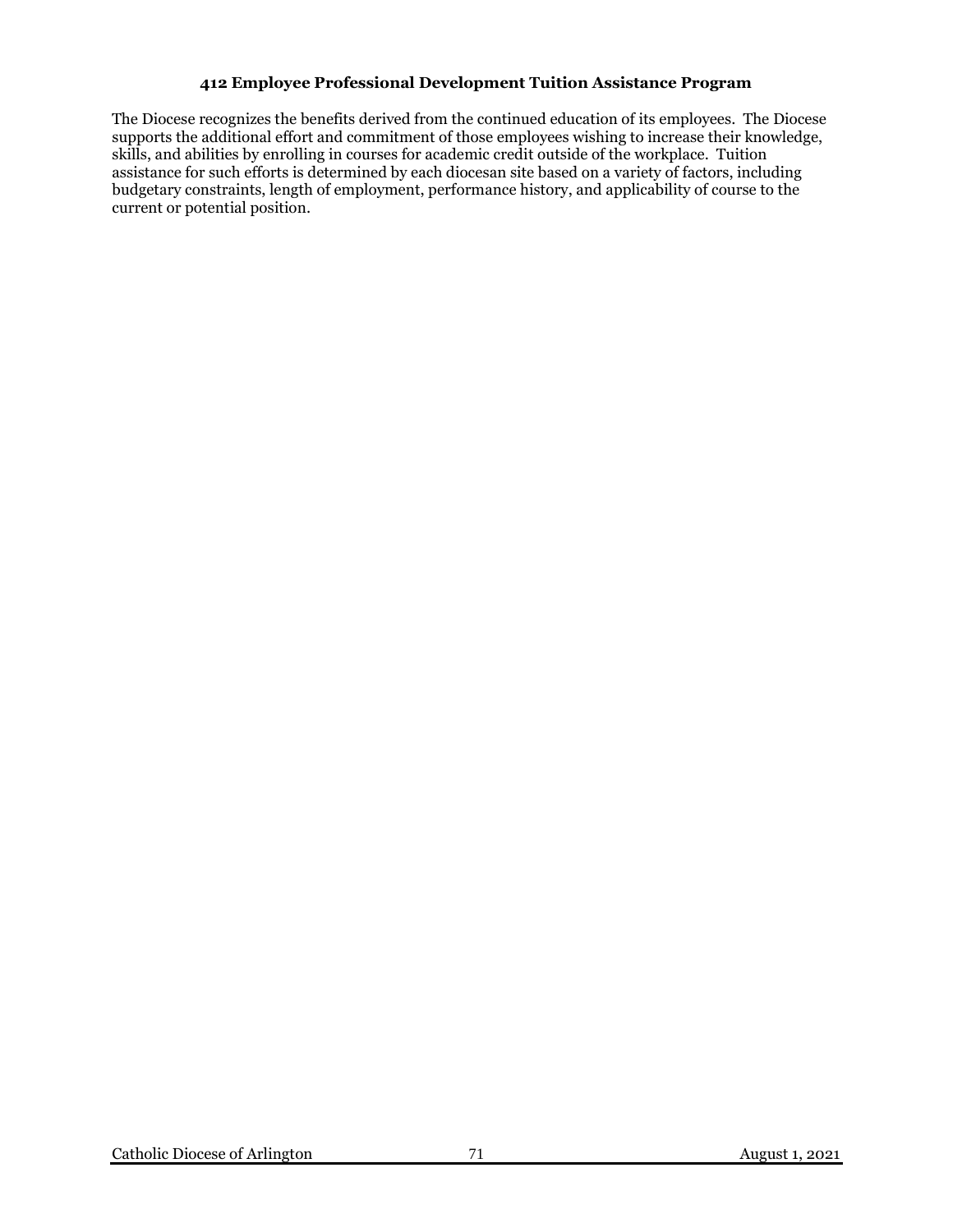#### **413 Diocesan School Tuition Assistance**

The Diocese recognizes the cost, as well as the value, of our Catholic education system and supports the effort and commitment made by those employees electing to send their children to Catholic school in the Diocese of Arlington. The availability of tuition assistance is determined by each diocesan site based on a variety of factors, including but not limited to, budgetary constraints, length of employment, and position. The diocesan site follows the IRS guidelines in determining whether tuition assistance is considered taxable income to participants. The Diocese does not permit any employee to be given Diocesan School Tuition Assistance in lieu of wages.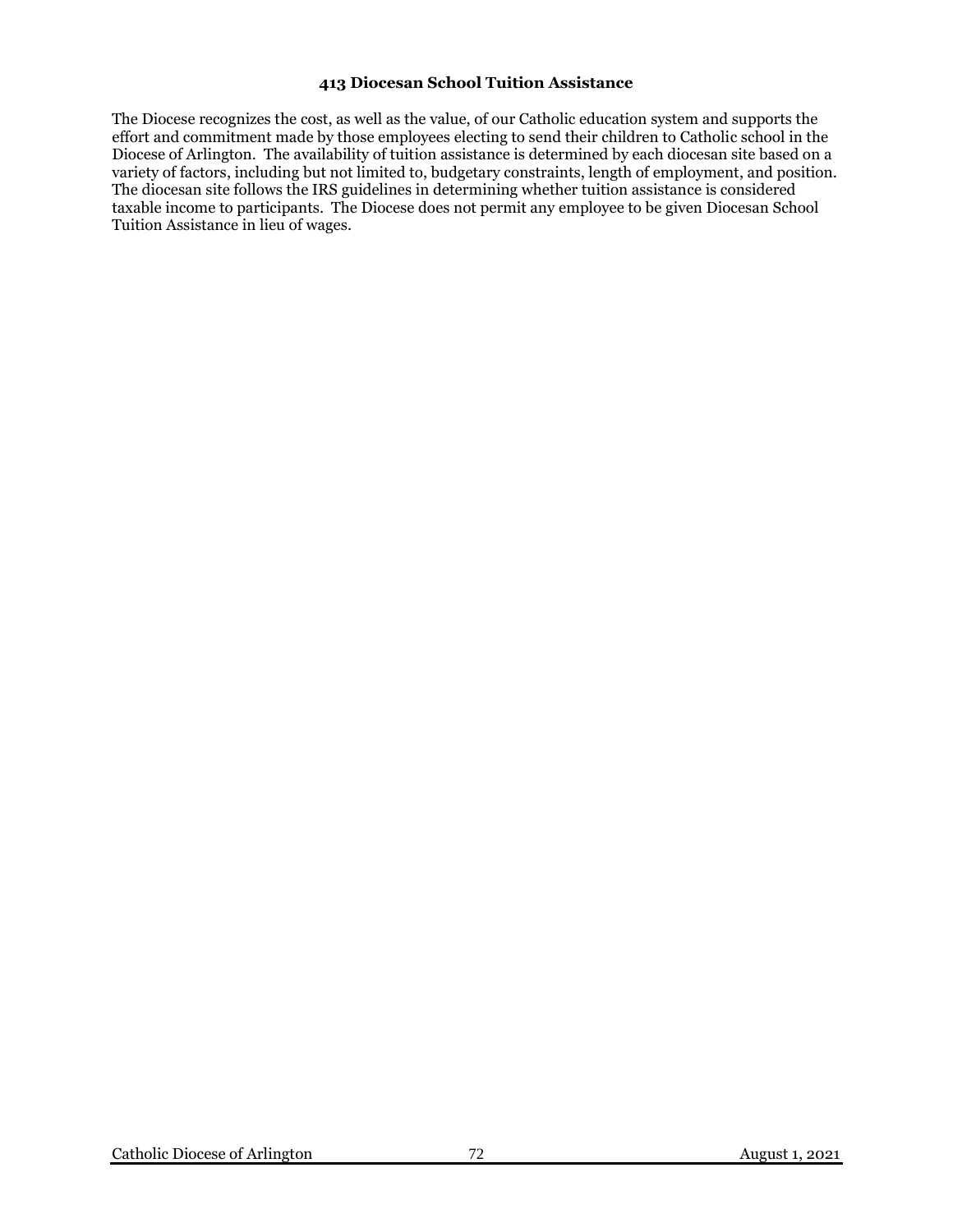# **500 SAFETY AND HEALTH**

# **501 Safety Policy**

The Diocese places great importance on the health and safety of our employees. We believe that accidents, injuries, and workplace illnesses are preventable and expect each employee to take responsibility for health and safety in the workplace. Employees must perform every task with concern and consideration for the health and safety of themselves, their fellow employees, visitors, and the communities in which we are located and/or serve. Employees must follow all operating practices, procedures, safety rules, and regulations designed to prevent injuries, illnesses, and losses. Employees are expected to take a common-sense approach to safety in performing their jobs including, but not limited to:

- performing the job in accordance with the training provided
- never endangering oneself or others by taking unnecessary chances, short-cuts, or by "playing" around"
- always being alert when around machinery, equipment, and motor vehicles
- operating equipment in accordance with the manufacturer's instructions
- in the office area, keeping the work area neat and all file drawers closed when not in use
- ensuring that personal protective clothing and equipment is worn whenever provided or required; contacting the direct supervisor or the Office of Risk Management if personal protective equipment is believed to be needed in order to safely perform a job
- being aware of hazardous materials in the workplace and familiarizing oneself with the Material Data Safety Sheet in advance of using the material. Hazardous materials are those that are explosive, flammable, oxidizing, poisonous, infectious, toxic, corrosive, reactive in combination with other substances, or radioactive
- complying with all applicable motor vehicle laws, operating regulations, and licensing and registration requirements when driving on diocesan time and/or business
- wearing a seat belt when driving on diocesan time and/or business, as either a driver or passenger
- following all laws and diocesan policy related to the use of cell phones while driving on diocesan time and/or business

All potentially dangerous or unsafe working conditions must be brought to the immediate attention of the direct supervisor for investigation and corrective action, when appropriate. The Diocese takes safety concerns very seriously. Thus, concerns may be filed anonymously, and there is no requirement to follow any formal chain of command when reporting a concern. Concerns may be filed with the Diocese's Department of Risk Management or through the EthicsPoint hotline, at [www.ethicspoint.com](http://www.ethicspoint.com/) or 1-888- 293-3718, at any time. All health and safety concerns will be taken seriously, will be investigated promptly, and will be kept confidential to the maximum extent possible. Employees found to be in violation of the safety policy will receive disciplinary action, up to and including termination.

The Diocese prohibits any form of retaliation against any employee for filing a concern under this policy or for assisting in a related investigation.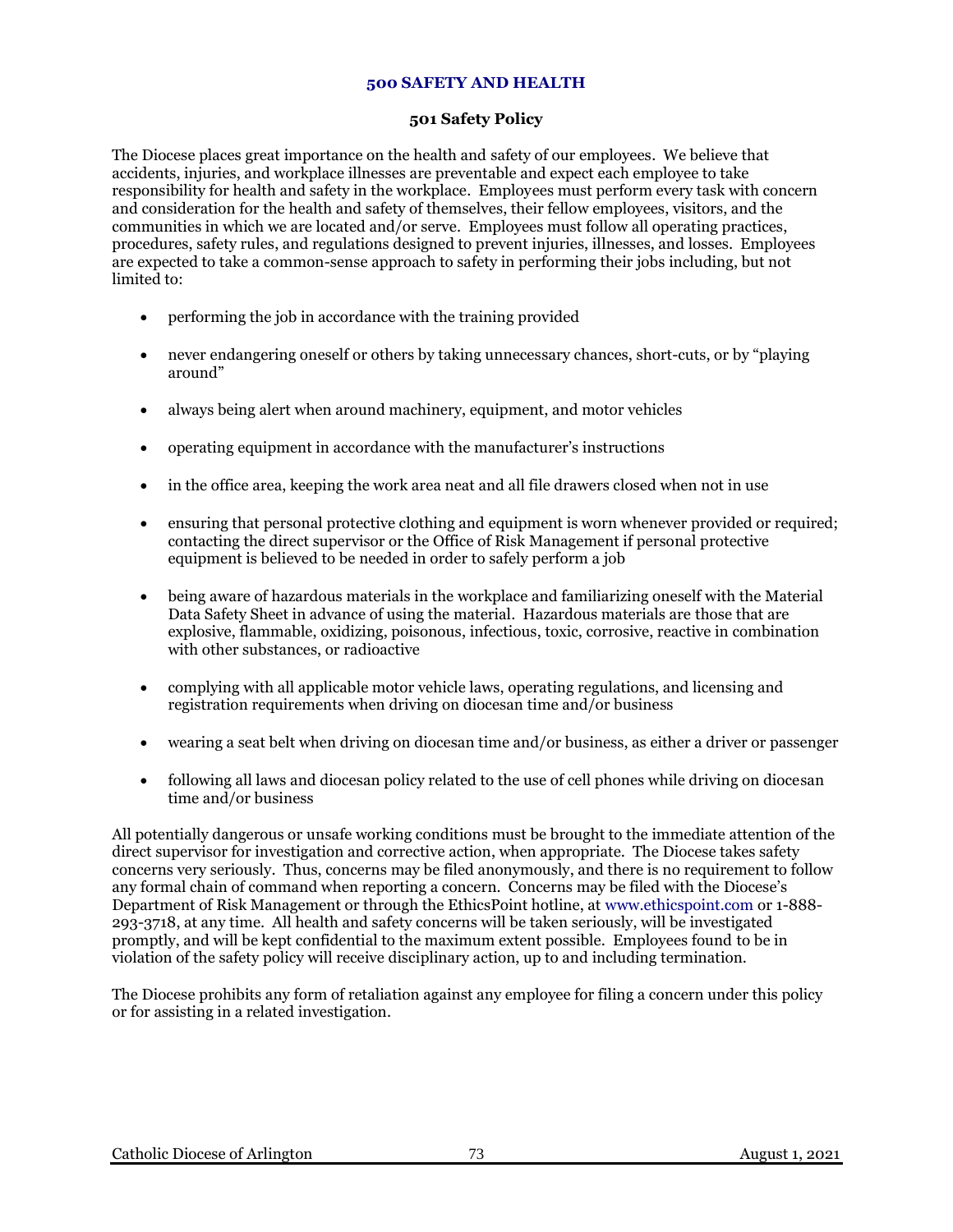# **502 Vehicle Accidents on Duty**

Employees must immediately notify their direct supervisor of any vehicle accident incurred while on diocesan time and/or business, as well as complete all required paperwork. The direct supervisor is responsible for providing detailed information regarding the accident as well as the required paperwork to the Office of Risk Management within 24 hours of notification. This includes accidents involving diocesan provided vehicles as well as those owned/leased by the employee, as the Diocese can be named in an insurance claim or suit if a personal vehicle is used for business purposes. Full factual information will be requested regarding the vehicles and parties involved, including a description of the event, license plate numbers, driver's license numbers, years, makes, and models, etc. Failure to notify the direct supervisor and/or the Office of Risk Management in a timely manner will result in disciplinary action, up to and including termination.

The insurance of the Diocese is the primary insurance for accidents involving diocesan owned/leased vehicles. For accidents involving employee owned/leased vehicles, the employee's insurance is primary, including the employee's deductible, and the insurance of the Diocese is excess.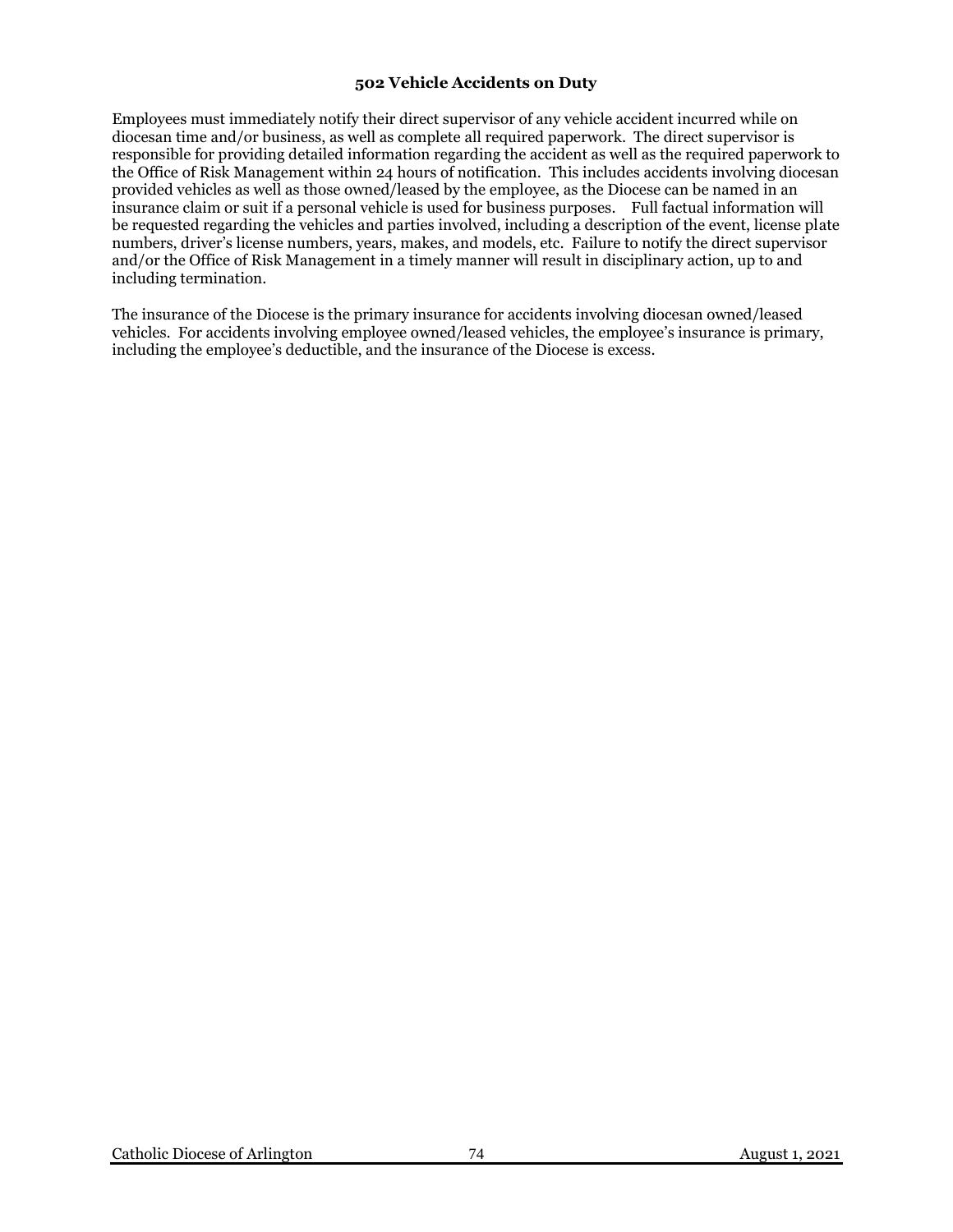#### **503 Emergencies**

While the hope is that workplace emergencies will be rare, it is important that all employees be prepared in case of a fire or other emergency. Each employee should be familiar with written evacuation plans for their diocesan site and be vigilant during drills so that in the event of an actual emergency, evacuation will be smooth and effective. In the event of a civil disturbance, such as a terrorist threat or attack, employees must follow the instructions, if any, of the jurisdiction's public safety official (fire, police, etc.). Any employee who violates clear instructions from a governing public safety official assumes responsibility for his or her own safety.

#### **Emergency Evacuation**

In case of a fire or other emergency requiring evacuation, employees must leave the building in a swift, but calm and orderly, manner and gather at the pre-determined staging area for a "head count" and further instructions.

#### Do:

- 1. If there is time, turn off all equipment before evacuating the building.
- 2. Close the door to the office.
- 3. Use the nearest stairwell.
- 4. Use handrails in the stairwell, and stay to the right of the stairwell, so that emergency personnel may ascend and descend the stairs as well.
- 5. Keep talking to a minimum.
- 6. Remain calm.
- 7. Be prepared to merge with other people evacuating the building.
- 8. Those assigned to assist special needs employees/visitors must locate and assist accordingly.
- 9. Individuals unable to use the stairs in evacuations must relocate to the pre-designated evacuation area as quickly as possible.
- 10. Check-in with the department supervisor or other designated representative for a "head count" and further instructions as soon as possible.

#### Don't:

- 1. Do not use an elevator.
- 2. Do not return for coats, purses, etc.
- 3. Do not run or create panic.
- 4. Do not use a cell phone while evacuating the building.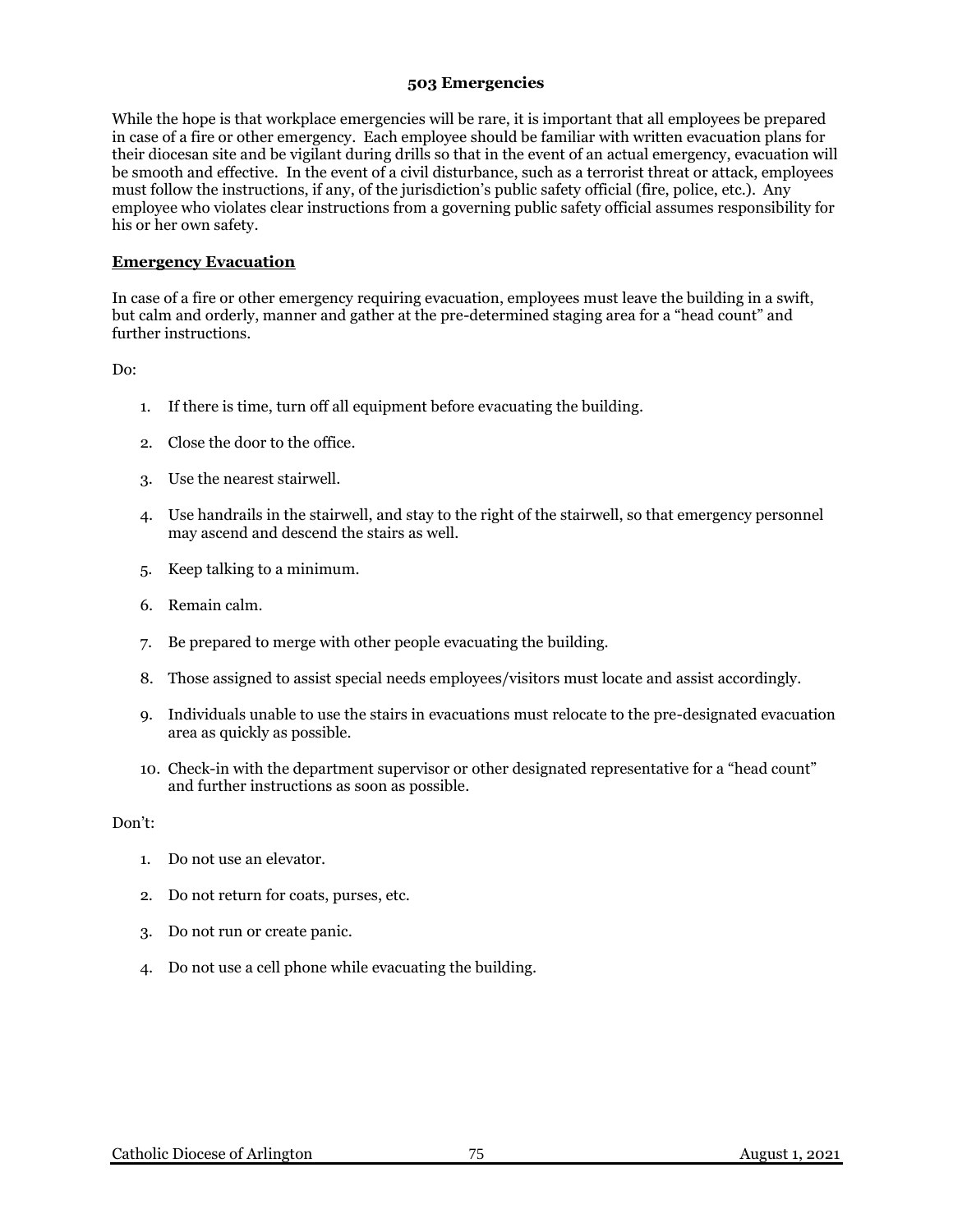# **Discovery of Fire**

In case of the discovery of a fire, use the nearest pull station and call 9-1-1. Be prepared to provide the facility/building address, the specific location of the fire, and as much detail as possible.

Do:

- 1. Alert the tenant warden or other management representative of the discovery.
- 2. Alert those in the immediate area where the fire is located to vacate the location.
- 3. To assist with the containment of the fire, close the door(s), but do NOT lock the door(s).
- 4. Proceed with the emergency evacuation procedures indicated above.
- 5. If caught in heavy smoke, take short breaths, breathe through the nose, and crawl to the nearest exit.

Don't:

- 1. Do not attempt to fight the fire.
- 2. Do not use elevators.

### **Elevator Entrapment**

In case of elevator entrapment, push the "Call" button on the control panel. Be prepared to provide the security company with the facility/building address, the floor level, and the elevator number or other identifying features.

D<sub>o</sub>:

- 1. Answer the elevator phone if it rings.
- 2. Notify the direct supervisor and building management, if possible.

Don't:

- 1. Do not try to force open the elevator doors.
- 2. Do not panic.

### **Tornado**

In the unlikely event of a tornado:

Do:

- 1. Move away from the perimeter (exterior windows) of the building.
- 2. Close the door to perimeter offices.
- 3. Go to the center of the building.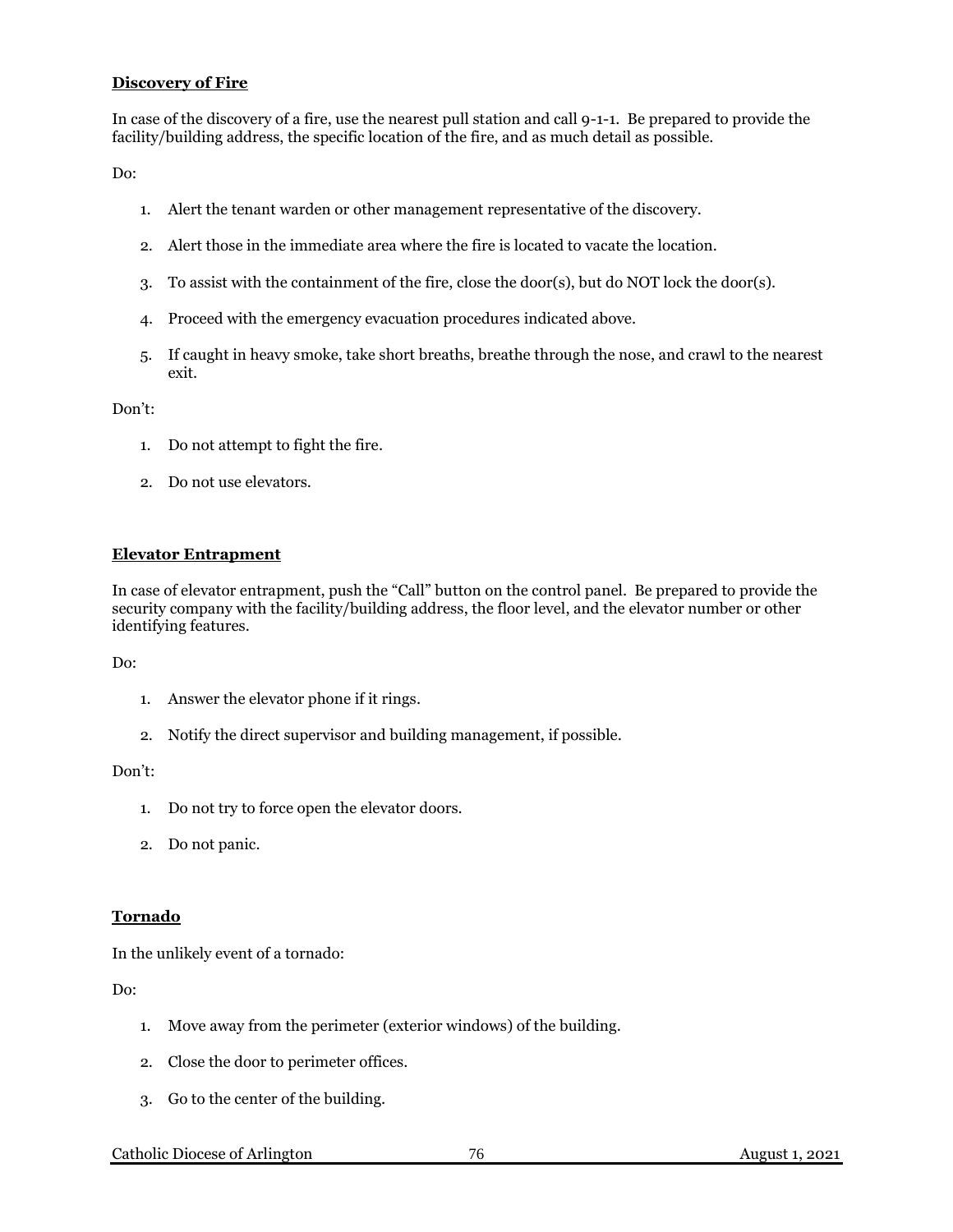- 4. Sit down and protect your head with your arms.
- 5. If caught in a perimeter office, seek protection under a desk as far away from the glass as possible.
- 6. Remain calm and encourage those around to do likewise.
- 7. Wait for additional instruction from emergency personnel.

Don't:

- 1. Do not evacuate the building.
- 2. Do not use the elevators.

### **Bomb Threat**

In the case of a bomb threat, be calm and courteous and try to obtain as much information as possible from the caller. If possible, without letting the caller know, enlist the aid of a fellow employee to notify the Police Department at 9-1-1. The employee should be prepared to provide the Police with the organization's name, the building address, the floor and suite number if applicable, and his/her phone number.

Try to keep the caller on the phone and obtain as much information as possible. At a minimum, take note of and record the following:

- 1. Telephone number from which call was received
- 2. Date of call
- 3. Time of call
- 4. Length of call
- 5. Sex of the caller
- 6. Race of the caller
- 7. Age of the caller
- 8. Tone of caller's voice (angry, loud, crying, raspy, accent, etc.)
- 9. Is the voice familiar; who does it sound like?
- 10. Background noise (traffic, music, animals, children, airplane, etc.)

Do not interrupt the caller. If possible, ask the following questions:

- 1. Where is the bomb hidden?
- 2. When is the bomb going to explode?
- 3. What does it look like?
- 4. What kind of bomb is it?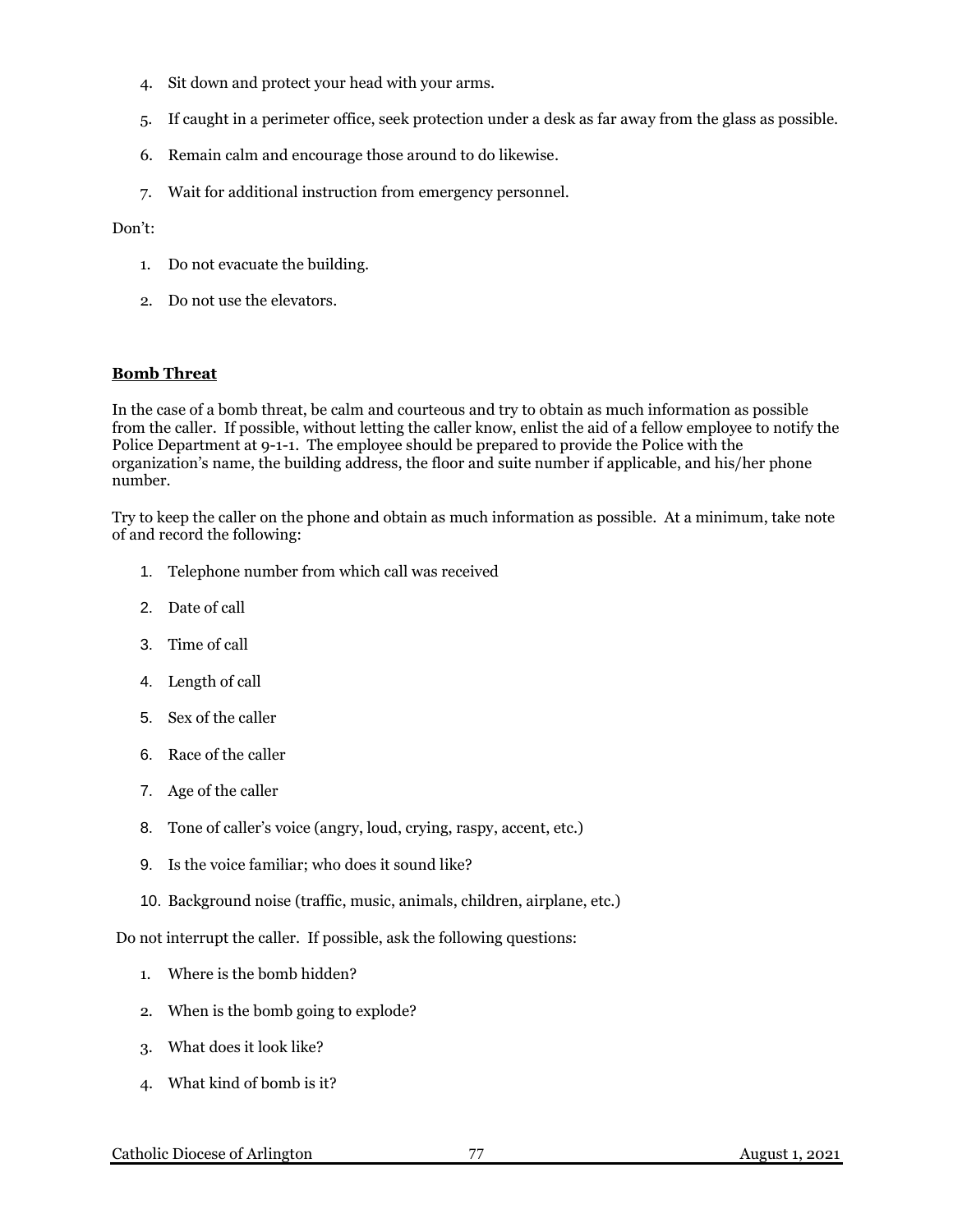- 5. What will cause it to explode?
- 6. Did you (the caller) place the bomb?
- 7. What is your name?
- 8. What is your address?

Immediately following the call, alert the tenant warden or other management representative. Follow the emergency evacuation procedures outlined above.

# **Medical Emergency**

In the case of a medical emergency, call 9-1-1. Be prepared to provide the type of injury, illness, and/or symptoms, where the accident or illness occurred, as well as the building address, floor, and suite number.

D<sub>o</sub>:

- 1. Notify the direct supervisor and building management.
- 2. Make the injured or ill person as comfortable as possible.
- 3. Have a designated person meet the emergency unit and lead them to the injured/ill person.

#### Don't:

1. Do not move the injured or ill person.

### **Encounter with an Armed or Dangerous Person**

In the case of an encounter with an armed or dangerous person, cooperation is usually the safest course of action.

Do:

- 1. Remain calm.
- 2. Keep constant eye contact.
- 3. Talk to the individual.
- 4. Call 9-1-1, if the notification can be done without endangering the safety of others.
- 5. Contact law enforcement immediately following any incident.

# Don't:

- 1. Do not attempt to challenge or disarm the individual.
- 2. Do not contact management, family, or friends until after law enforcement has been contacted. Time is of critical importance for law enforcement.

Catholic Diocese of Arlington 78 78 August 1, 2021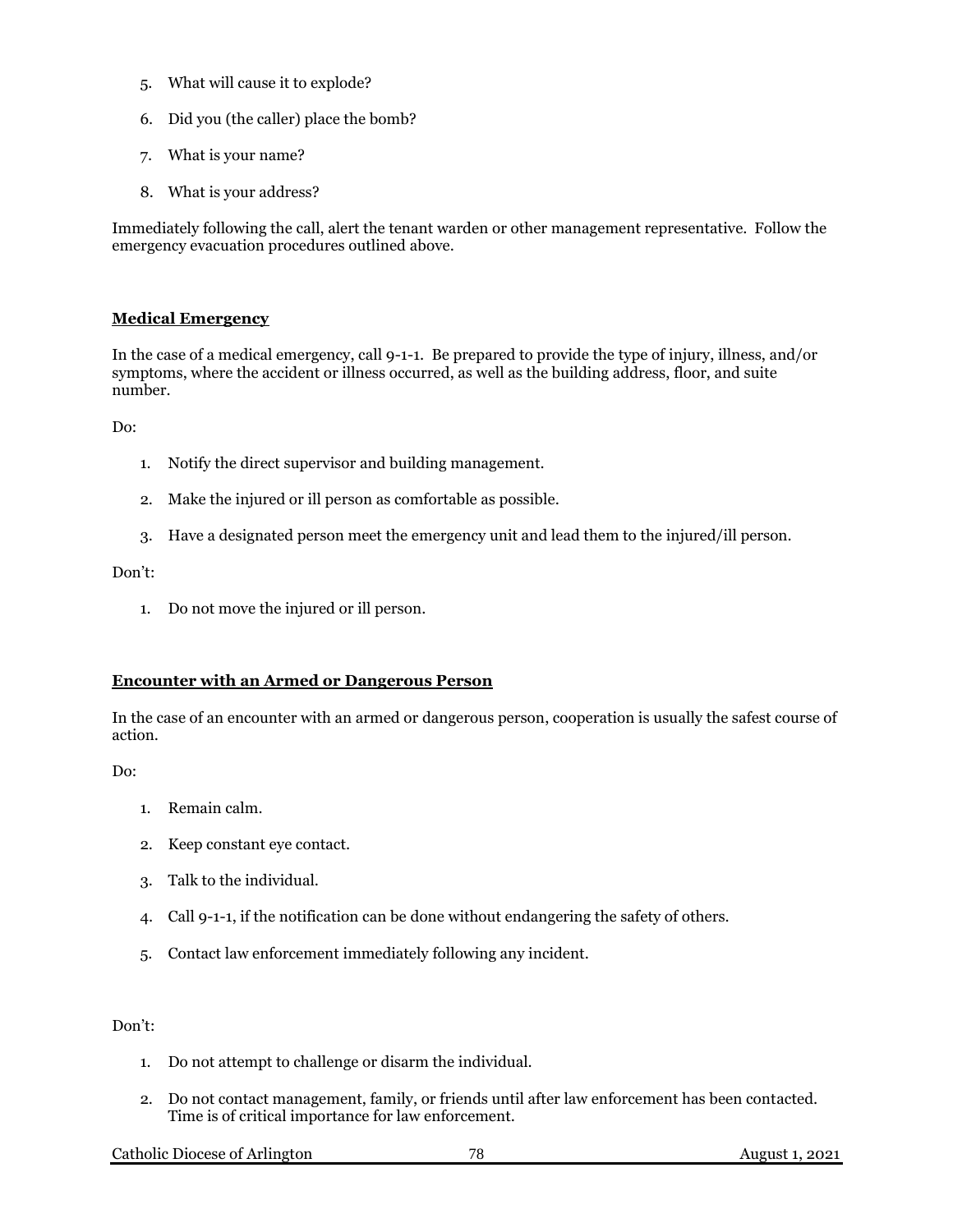# **504 Security Procedures**

# **Entering and Leaving the Premises**

Employees are expected to enter and leave the premises only in conjunction with their scheduled hours of work. Access to the premises during an employee's off duty hours is subject to prior approval by the employee's supervisor.

Employees may be issued keys, security cards, security codes, and/or other devices used to access the diocesan site, secured areas, etc. Employees are expected to keep these items secured at all times and are prohibited from sharing them with other employees without the advance approval of the direct supervisor. Under no circumstances may access devices be shared with individuals not employed by the Diocese.

The Diocese strongly encourages employees to avoid working or leaving the premises alone, especially during hours of darkness and/or outside of normal business hours.

# **Visitors in the Workplace**

All visitors to the Diocese, whether presenting for a business-related purpose or otherwise, are expected to enter at the diocesan designated reception area/lobby and wait for the person they came to see. Under no circumstances are visitors to be escorted or presented to the person they came to see unannounced. In addition, while on diocesan property, visitors must be escorted by an employee at all times. Visits to the Diocese by family members, friends, acquaintances, as well as former employees are expected to be brief in nature and coordinated at a time that has the least amount of disruption on operations.

The Diocese supports and encourages the well-being of families and endeavors to be flexible with regard to the familial needs of its employees. However, children in the workplace are a source of distraction as well as a potential safety issue. Having children in the workplace for all or a portion of the workday is not an employee benefit, as the workplace is not to be used as a substitute for long-term child-care. As such, employees are only permitted to bring children to work for brief visits and such visits must be approved in advance by the employee's direct supervisor. In reviewing the request, the direct supervisor will consider the reason for the request, the requested time-period, the age of the child, and issues of safety, productivity, confidentiality, liability, appearance, and appropriateness. As with all visitors, children must be accompanied by an adult at all times.

# **Security Checks**

At times, it is necessary for the Diocese to search employees as well as their personal and/or companyprovided property, including but not limited to, handbags, briefcases, lunch boxes, carrying cases, packages, mail, lockers, cabinets, drawers, phones, cameras, and vehicles. The Diocese reserves the right to search employees and their personal and company-provided effects. Employees are required to cooperate with such searches as well as other security measures, such as background checks.

### **Guarding Personal Belongings**

The Diocese cannot assume responsibility for the loss or theft of personal property belonging to employees. Employees are, therefore, encouraged to avoid bringing unnecessary, valuable items to the workplace, including MP3 players and GPS units. Where possible, purses and other personal property should be stored in locked desks or file cabinets. Check books, credit card receipts, social security cards/numbers, driver's licenses, or other items with valuable personal information should not be left unsecured.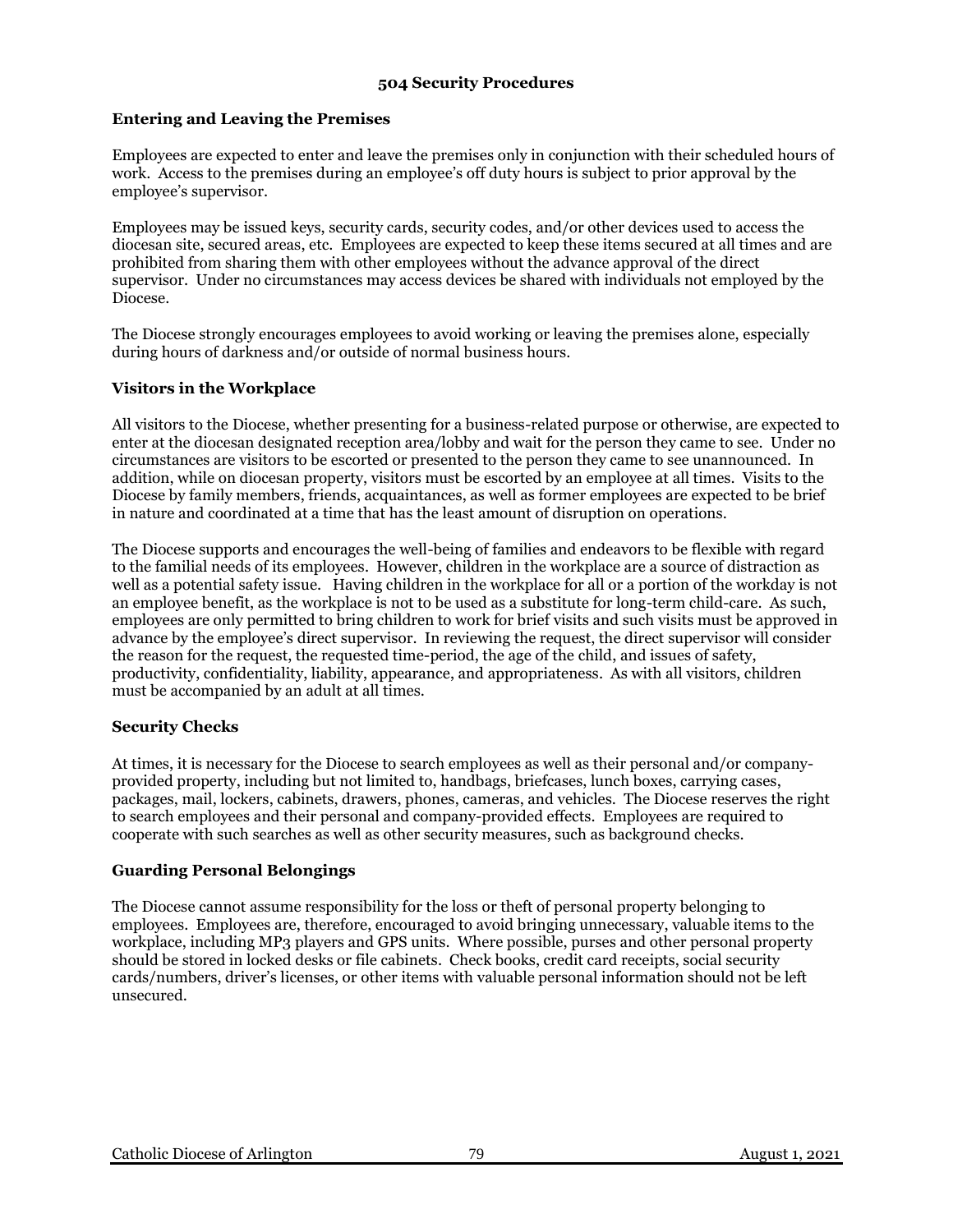## **505 Smoking**

For reasons of safety, health, and public relations, smoking is permitted only in specially designated outside areas and only during predetermined break and meal periods. This policy applies to all employees as well as visitors. Smokers are expected to ensure that smoking materials are properly stored, fully extinguished after use, and discarded in appropriate receptacles. In addition, smokers are expected to keep smoking areas clean and presentable.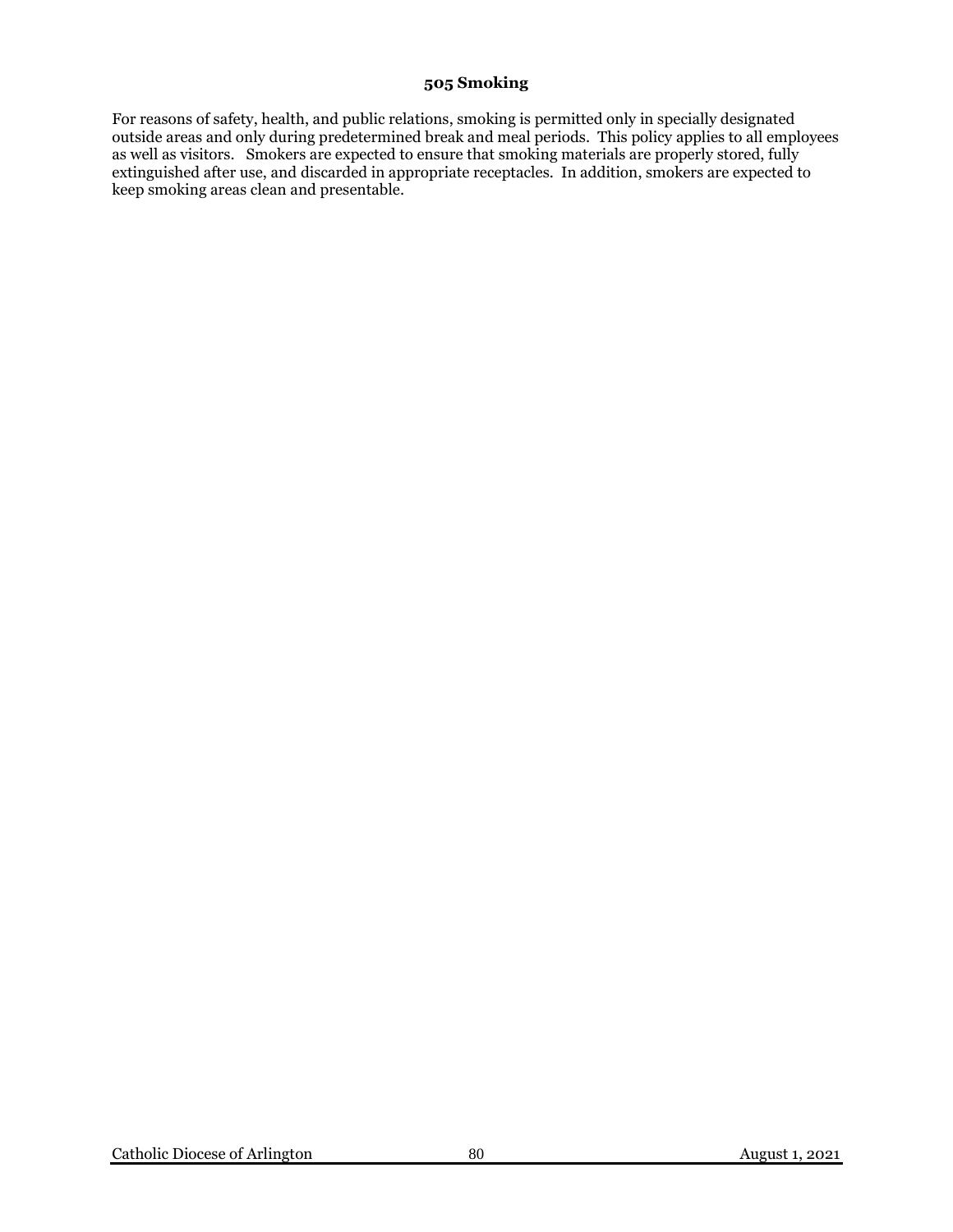# **506 Drugs and Alcohol**

The Diocese is committed to providing employees with a safe and productive work environment. Drug and alcohol use can be, and its abuse is, detrimental to the safety and productivity of employees in the work place.

Any employee under the influence, or in possession of, alcohol, marijuana, a non-prescribed controlled substance, and/or illegal drug or with a non-prescribed controlled substance and/or illegal drug in one's system while on diocesan property (whether owned or leased), and/or while performing diocesan business, and/or during diocesan work time, and/or while operating a vehicle or machine leased or owned by the Diocese is subject to disciplinary action, up to and including termination. In certain circumstances, off-duty use of non-prescribed controlled substances or illegal drugs may lead to disciplinary action, up to and including termination. The unlawful manufacture, possession, distribution, transfer, purchase, sale, or use of alcoholic beverage(s), marijuana, or illegal drug(s) or non-prescribed controlled substance(s) is similarly prohibited and will lead to disciplinary action up to and including termination from employment. Diocesan property includes, but is not limited to, schools, churches, rectories, leased space, parking lots, diocesan vehicles, and job sites. Diocesan work time includes hours spent working on diocesan property and/or time spent conducting diocesan business at any location. When appropriate, the Diocese in its discretion may refer the employee to approved counseling or rehabilitation programs.

The Diocese firmly believes that employees who are able to confront a substance abuse problem on their own are most likely to be the employees who can successfully conquer the problem of substance abuse, and return to work. Accordingly, employees are encouraged to voluntarily disclose problems of substance abuse to their supervisor and are reminded of the availability of the diocesan provided Employee Assistance Program. The Diocese must reserve the right to determine what steps are appropriate for the safety of the employee involved, and the safety of others, in the event that a substance abuse problem comes to its attention. However, the willingness and ability of the employee to confront the problem and seek help will be an important factor in the assessment of the possibilities for an employee's recovery and return to work. Maximum respect for employee confidentiality, consistent with diocesan safety and security responsibilities, will be maintained.

The Diocese reserves the right to require any employee to undergo drug and alcohol testing based upon reasonable suspicion observation or following any accident that causes personal injury and/or property damage. Employees required to submit to testing will be provided transportation to and from the testing site by the Diocese and relieved from duty pending the results of the test(s). The Diocese reserves the right to determine whether reasonable suspicion exists, the level of discipline to be applied following confirmation of a positive result, and whether an employee should be given the opportunity to participate in rehabilitation through an approved treatment program. Any employee who refuses to participate in drug/alcohol testing or who tampers with the test may be terminated from employment.

This policy cannot, and does not, cover every situation which may arise concerning the subjects of drug and alcohol use/abuse.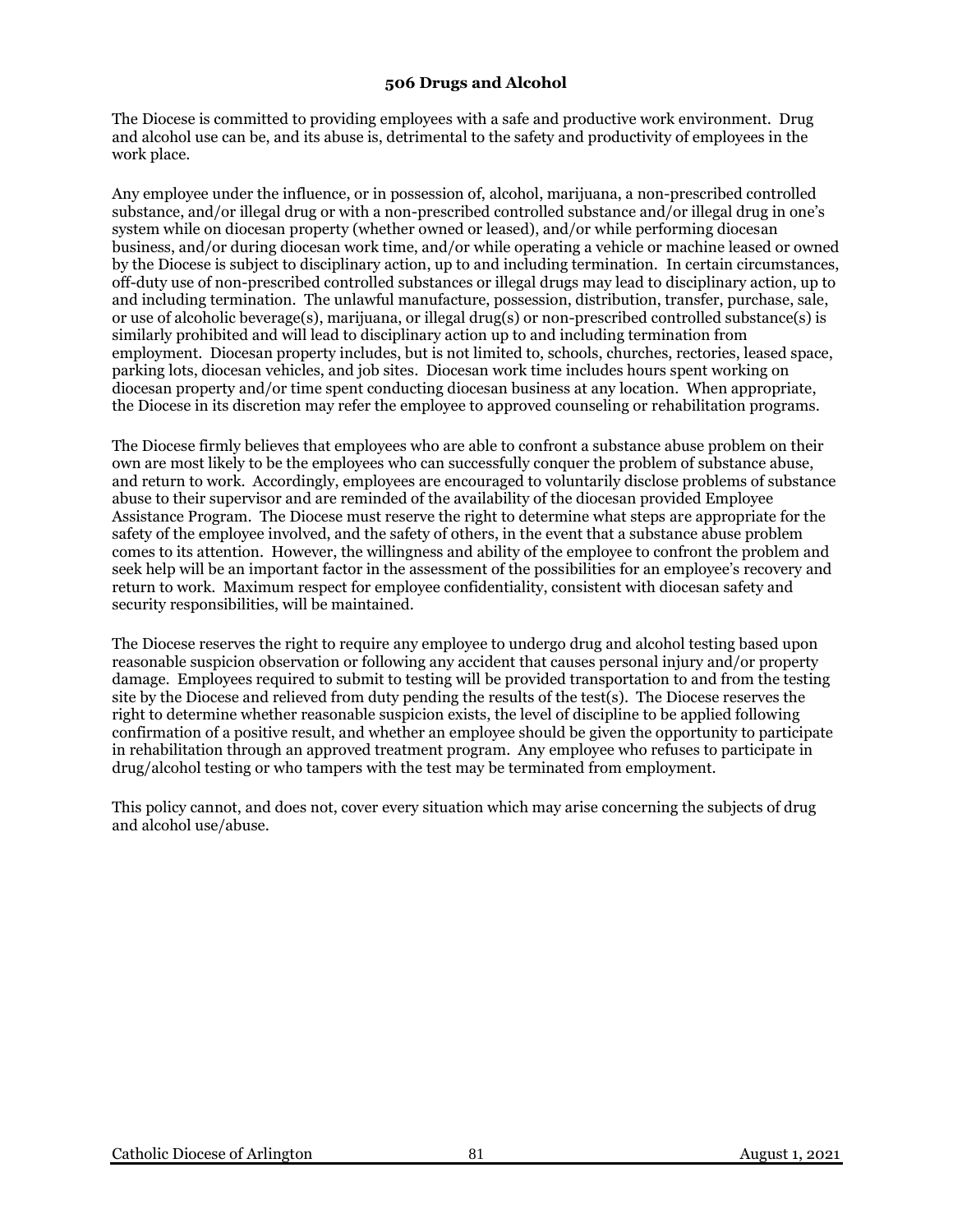# **507 Prevention of Sexual Misconduct and/or Child Abuse**

Sexual misconduct and/or child abuse by employees or volunteers at any time, including but not limited to, time spent performing the work of the Diocese or performing any activities under the auspices of the Diocese, is contrary to Christian principles and is outside the scope of any authority, duties and/or employment. The Diocese reserves the right to suspend, with or without pay, individuals accused of such conduct. Those found guilty will be subject to disciplinary action, up to and including, immediate termination.

All employees and volunteers must comply with applicable state and local laws with regard to reporting incidents of actual or suspected child abuse or illegal sexual misconduct. All employees, regardless of duties, are required to read and comply with the Diocese of Arlington "Policy on the Protection of Children/Young People and Prevention of Sexual Misconduct and/or Child Abuse," which contains the form necessary to report a suspected case of sexual misconduct and/or child abuse. It is a condition of employment that all employees complete and send to the Bishop's designee(s) the acknowledgement of receipt of the policy.

All employees as a condition of their employment must submit to supplemental background check(s). In addition, all employees must, within 45 days after beginning their employment, attend VIRTUS training, an educational program on preventing, recognizing and reporting child abuse and sexual misconduct. This is also a condition of employment.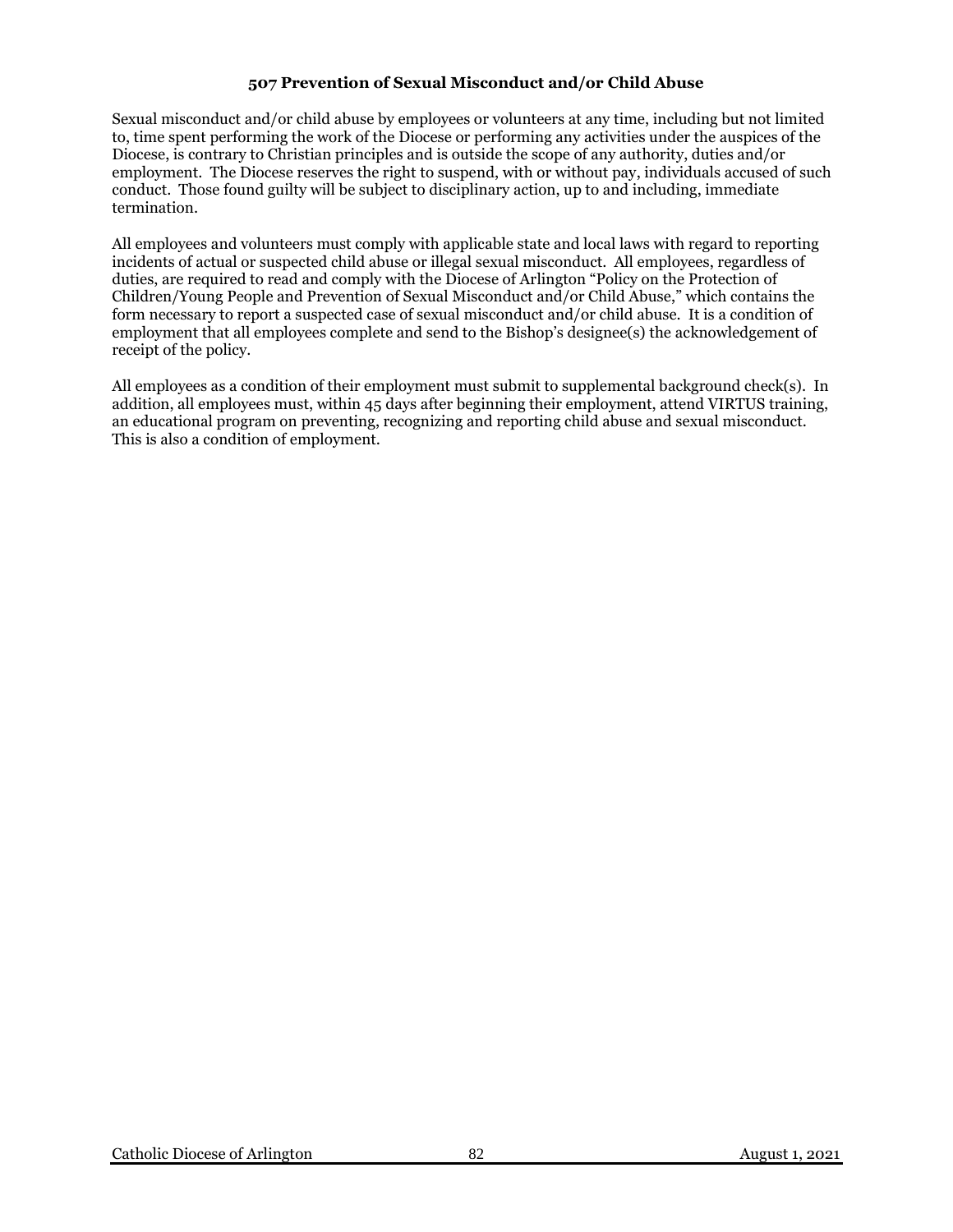# **508 Non-violence Policy**

The Diocese expressly prohibits any act or threat of violence by any employee or former employee against any other employee, regardless of venue or method, at any time. The Diocese also prohibits any act or threat of violence against any employee, client, or visitor on diocesan property at any time or while engaged in business with or on behalf of the Diocese, on or off diocesan property at any time. Violent, threatening or abusive behavior when an employee is off duty, or away from diocesan property, still poses a substantial danger to diocesan employees and the right of employees to perform their work without fear.

The list of behaviors below, while not inclusive, provides examples of conduct expressly prohibited of employees, clients, and visitors:

- causing physical injury to another person
- making obscene, abusive, or threatening language or gestures
- aggressive or hostile behavior that creates a reasonable fear of injury to another person or subjects another to emotional distress
- intentionally damaging diocesan property or property of another
- possession of a firearm or other weapon, including but not limited to, guns, explosives, incendiary devices, or knives with blades in excess of three inches in length, while on diocesan property or time
- committing acts motivated by, or related to, discrimination, harassment, or domestic violence

Employees in violation of this policy will be subject to immediate disciplinary action, up to and including termination. Explanations of self-defense or provocation will rarely excuse a violation of policy. An employee who is threatened or confronted by another person should report the incident immediately, contact police if necessary, and take appropriate action to avoid violence.

Because personal situations involving violence or potential violence may create risk to the involved employee or others while he or she is on diocesan property, any employee who believes that he/she is at risk of violence from someone in their personal life should bring that information to the attention of his/her supervisor or anyone else in management so that feasible and appropriate safeguards can be put in place.

Employees concerned about or involved in a violent or potentially violent situation are also reminded of access to the diocesan provided Employee Assistance Program.

## **Identifying and Reporting Potential Concerns**

While employees are not expected to be skilled at identifying potentially dangerous persons or situations, employees do have a "duty to warn" of any suspicious or problematic activity, situation, or incident that they observe or that they are aware of involving other employees, former employees, clients, or visitors. Signs of potentially dangerous situations include:

- referring to weapons use or bringing them on diocesan property
- talking about incidents of past violence, as the victim or perpetrator
- making threatening or offensive remarks or gestures, whether direct or veiled
- sudden or significant deterioration of performance
- poor workplace relationships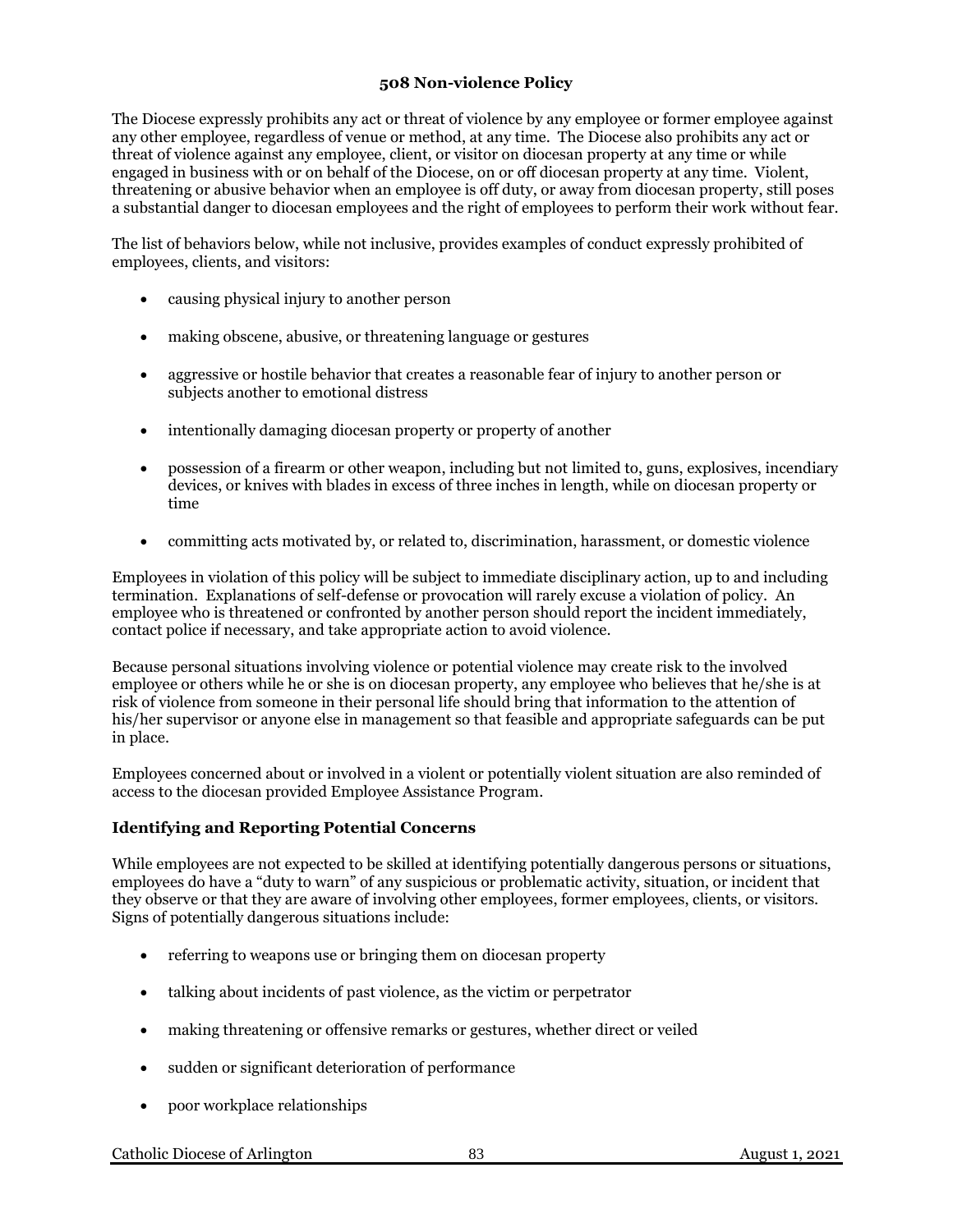- displaying overt signs of extreme stress, resentment, desperation, hostility, or anger
- displaying irrational or inappropriate behavior
- increased mood swings
- intimidating or bullying behavior
- repeated and/or deliberate violations of diocesan policies and procedures

Any potentially dangerous or unsafe situation must be brought to the immediate attention of the direct supervisor, Office of Human Resources, or Office of Risk Management for immediate investigation and corrective action, when appropriate. Concerns may be raised anonymously, and there is no requirement to follow any formal chain of command when reporting a concern. All concerns will be taken seriously, will be investigated promptly, and will be kept confidential to the maximum extent possible. Employees found in violation will receive disciplinary action, up to and including termination. Non-employees found to be in violation of this policy will be dealt with appropriately. Action may include notifying the police or other law enforcement personnel and prosecuting to the maximum extent of the law.

The Diocese prohibits any form of retaliation against any employee for raising a concern under this policy or for assisting in a related investigation.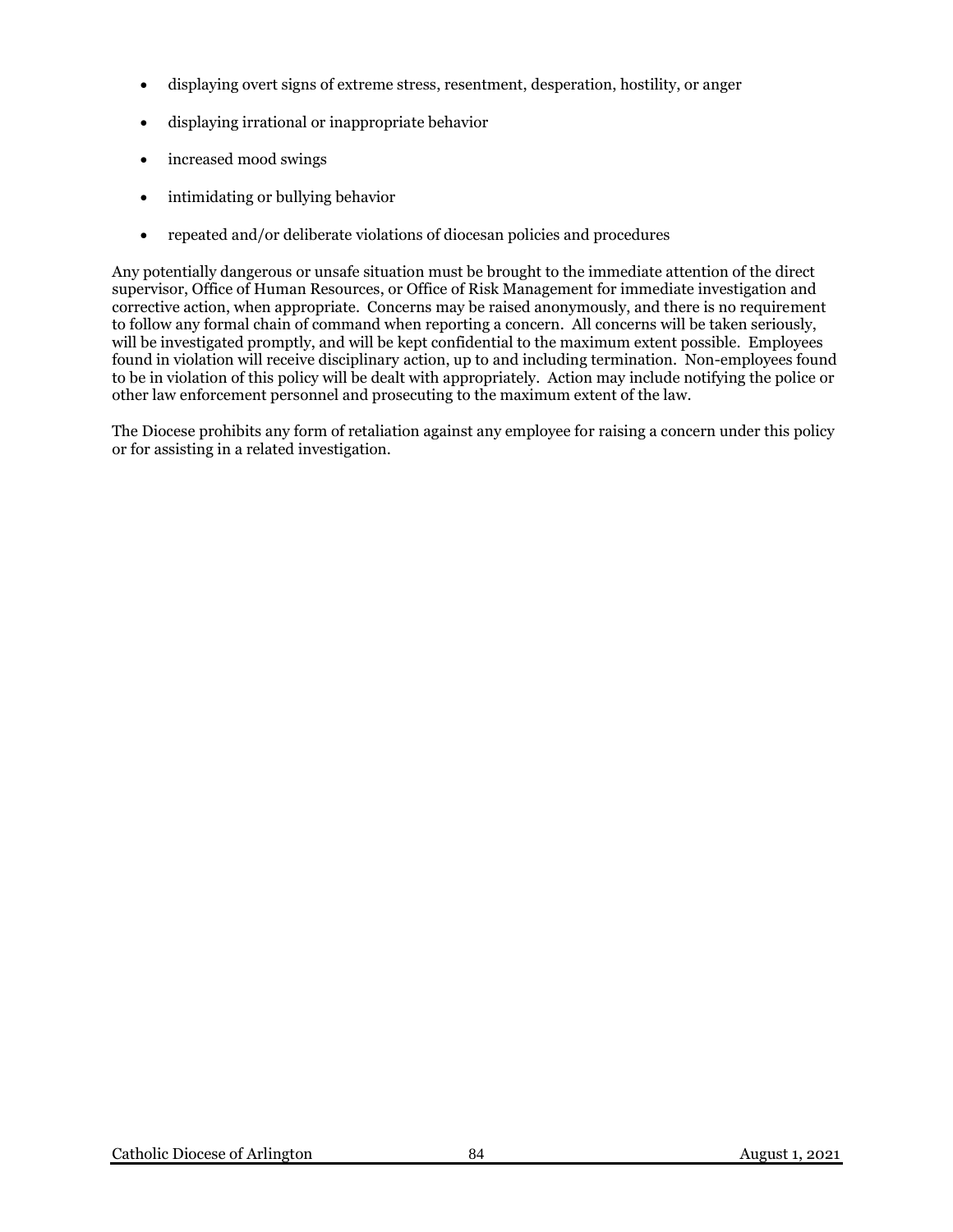#### **600 STANDARDS OF CONDUCT AND PROBLEM RESOLUTION**

## **601 Standards of Conduct and Corrective Action**

The Diocese issues verbal and written rules of conduct or instructions to employees to promote the mission of the Diocese, ensure safe, efficient business operations, ensure compliance with public and ecclesial laws, and to protect the well-being and rights of those who work here. Employees are expected to accept certain responsibilities, adhere to acceptable business principles, and exhibit a high degree of personal integrity at all times. This not only involves sincere respect for the rights and feelings of others, but also demands that employees refrain from behavior that may be harmful to themselves, their coworkers, and/or the Diocese.

While more specific rules or instructions may be issued from time to time, either verbally or in writing, the following list, which is not all-inclusive, contains certain acts and behaviors, at work and away from work, that are not acceptable and may subject an employee to disciplinary action, up to and including immediate termination from employment.

1. Physical or verbal contact while performing diocesan business and/or during diocesan work time, including that which occurs off-premises and/or outside of standard work hours, that does not show kindness, respect for human dignity, and/or appreciation for personal boundaries is prohibited. This applies to employee-initiated contact with other employees as well as other persons who interact with diocesan employees in connection with their employment at the Diocese, including but not limited to, volunteers, parishioners, customers, clients, and vendors. This also applies regardless of the relationship of the individuals (i.e. relatives, significant others, and friends who interact during diocesan business and/or during diocesan work time and in connection with their employment at the Diocese)**.** 

Physical contact that is prohibited includes, but is not limited to:

- a. Kissing of any nature, including but not limited to, kissing on the lips, cheeks, and/or hands
- b. Caresses or massages
- c. Hugs or touches given from behind
- d. Hugs or touches given from the front or side that last more than 3 seconds
- e. Hugs or touches given for reasons other than a welcome/good-bye, congratulations, or for consoling
- f. Hugs or touches given while behind closed doors
- g. Hugs or touches of any nature where the individual has indicated that such is not welcomed
- h. Sitting or standing uncomfortably (less than 2 feet) and unnecessarily close to another
- i. Intentionally brushing against another and/or hovering over another
- 2. Acts of dishonesty, including fraud, misappropriation, or embezzlement of diocesan property as well as the falsification of any statement or information on an internal or external diocesan document
- 3. Falsification, misrepresentation, or omission of facts in obtaining employment (employment application, resume, interview, background check, references, etc.)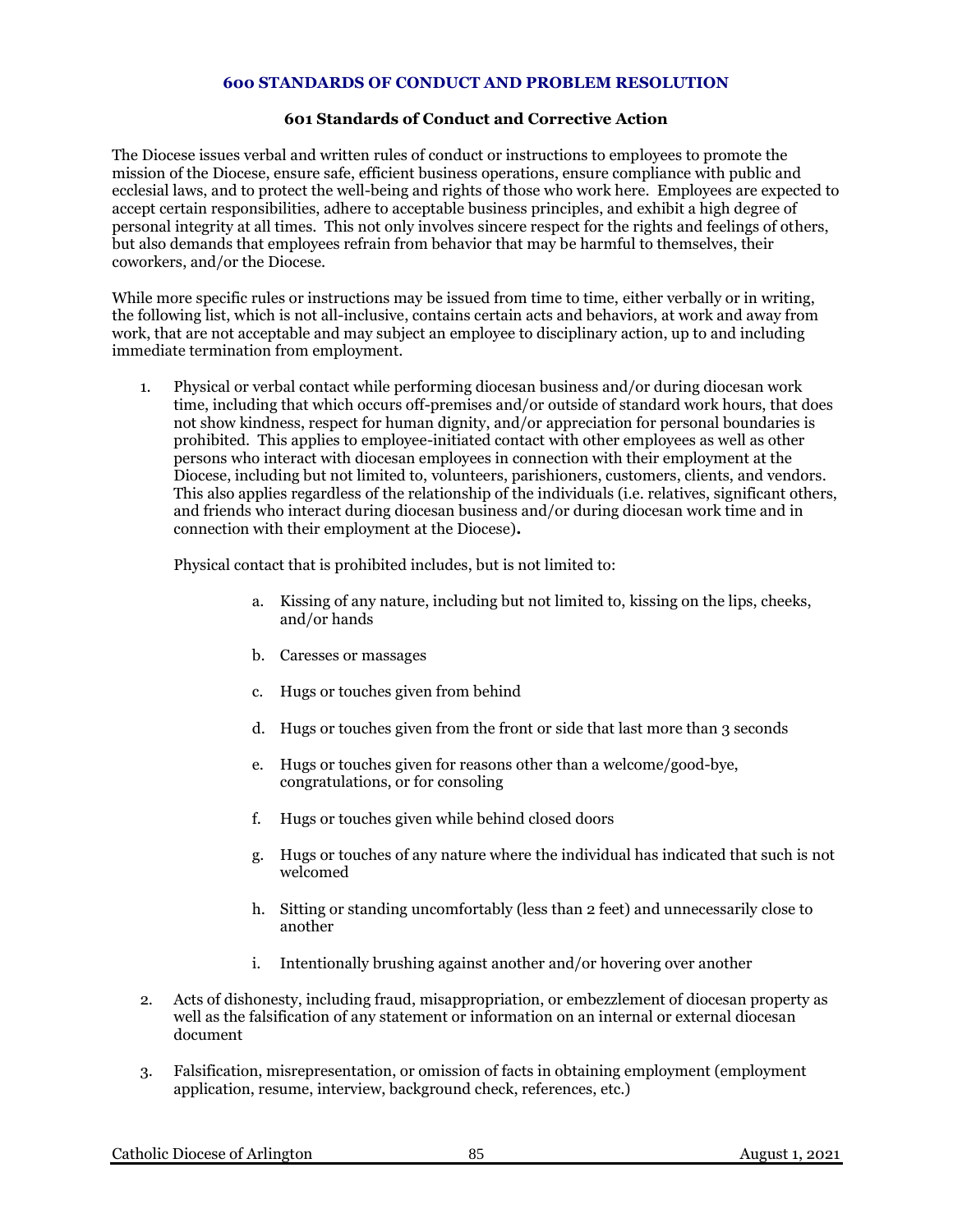- 4. Willfully providing false statements or information to supervisors, officials, or public authorities
- 5. Failing or refusing to cooperate with any inquiry or investigation conducted by the Diocese
- 6. Conviction of a crime, including a "no contest plea", and/or failure to notify the direct supervisor of any conviction, felony or misdemeanor, within two (2) business days of such conviction
- 7. Conviction of a crime that legally disqualifies the continuance of employment in the current position (otherwise known as a barrier crime)
- 8. Failure to notify the direct supervisor of any arrest, pending conviction, or plea agreement related to sexual misconduct, fraud, theft, drugs (including prescription, but excluding marijuana possession of 1 ounce or less), DUI or DWI, weapons, and/or violence within two (2) business days. Note: an arrest, in and of itself, is never grounds for disciplinary action.
- 9. Unsatisfactory work performance
- 10. Continued or gross negligence
- 11. Excessive tardiness and/or failure to give proper notice of tardiness
- 12. Excessive absenteeism, failure to give proper notice of absence, or having an unauthorized absence
- 13. Insubordination, refusal to accept or comply with orders or directions from proper authority, or failure to perform reasonable duties assigned
- 14. Rudeness or disrespect
- 15. Interfering with, obstructing, or otherwise hindering the production of, or the work performance of, another employee
- 16. Defacing, damaging, abusing, or destroying property of the Diocese, of another employee, or of a visitor either by a careless or willful act
- 17. Conducting non-work related business on diocesan property or time
- 18. Unauthorized release or disclosure of confidential information
- 19. Unauthorized use or removal of diocesan property, equipment, materials, items, or systems
- 20. Engaging in other conduct that negatively affects the ability of the Diocese to conduct its operations properly and effectively or conveys the Diocese in a poor light
- 21. Engaging in conduct inconsistent with the moral and ethical standards of the Roman Catholic Church, which includes but is not limited to idolatry, atheism, non-respect for human life, grave scandal, offenses against chastity and/or the dignity of marriage, and/or teaching/advocating the rejection of official Church laws or doctrines
- 22. Violation of the Drug and Alcohol Policy
- 23. Violation of the Non-Violence Policy
- 24. Violation of the Harassment Policy
- 25. Violation of the Prevention of Sexual Misconduct and/or Child Abuse Policy
- 26. Violation of any other diocesan policy, procedure, and/or directive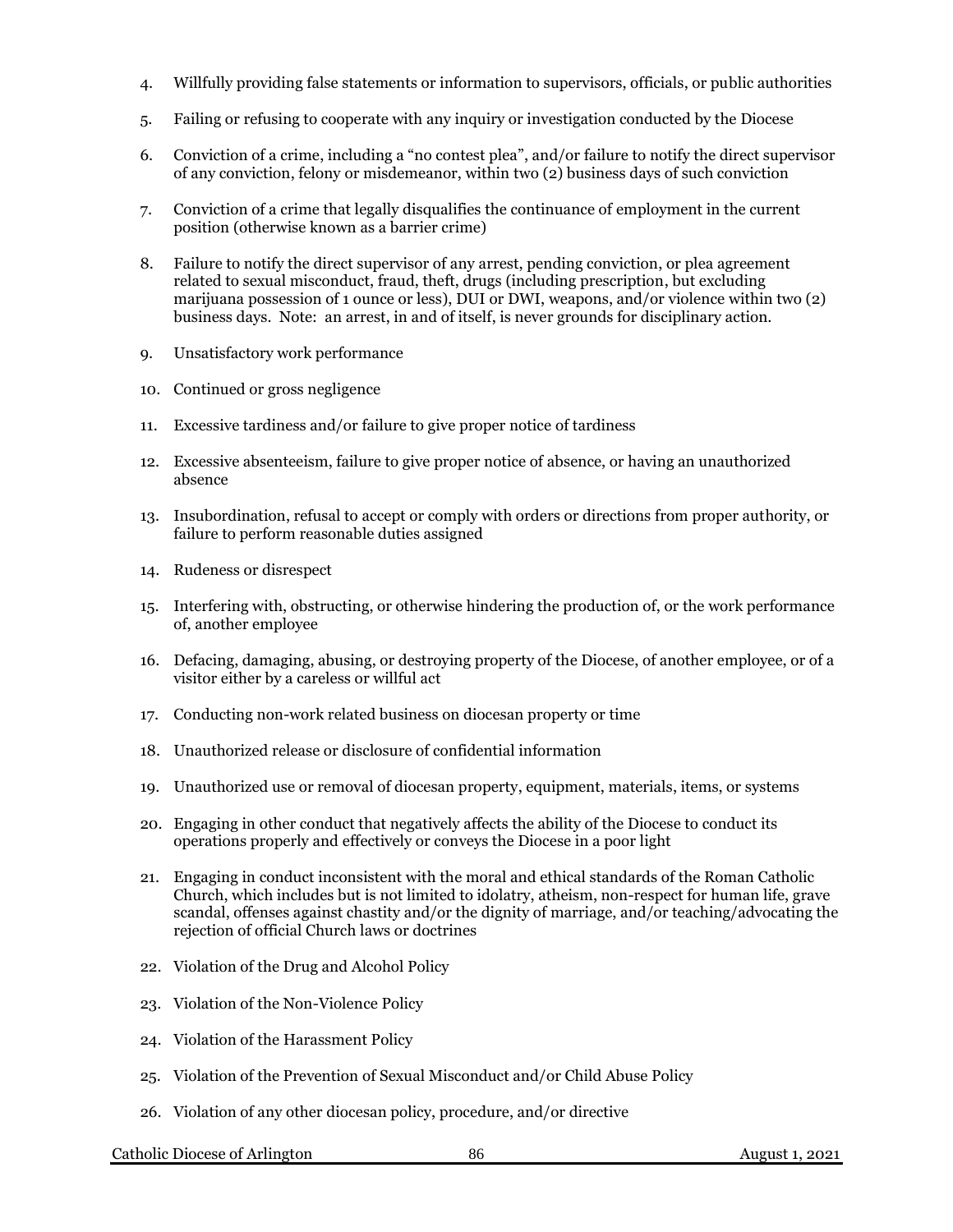The Diocese strives to take a progressive approach to disciplinary matters where possible. The Diocese, however, does not relinquish its right to exercise the "at will" provision and may impose disciplinary action or termination without the requirement for any formal warning or progressive discipline. The Diocese will use its discretion in arriving at a disciplinary decision, taking into consideration the nature and seriousness of the infraction, the past record of the employee, and the circumstances surrounding the matter.

In cases where immorality or serious misconduct has been alleged to have occurred, the employee may be immediately suspended from all duties, with or without pay, until the Diocese has made a determination that the charges provide no basis for further action, or, in cases where civil or criminal legal proceedings are commenced, until such proceedings have been finally adjudicated or determined in a court or agency of competent jurisdiction.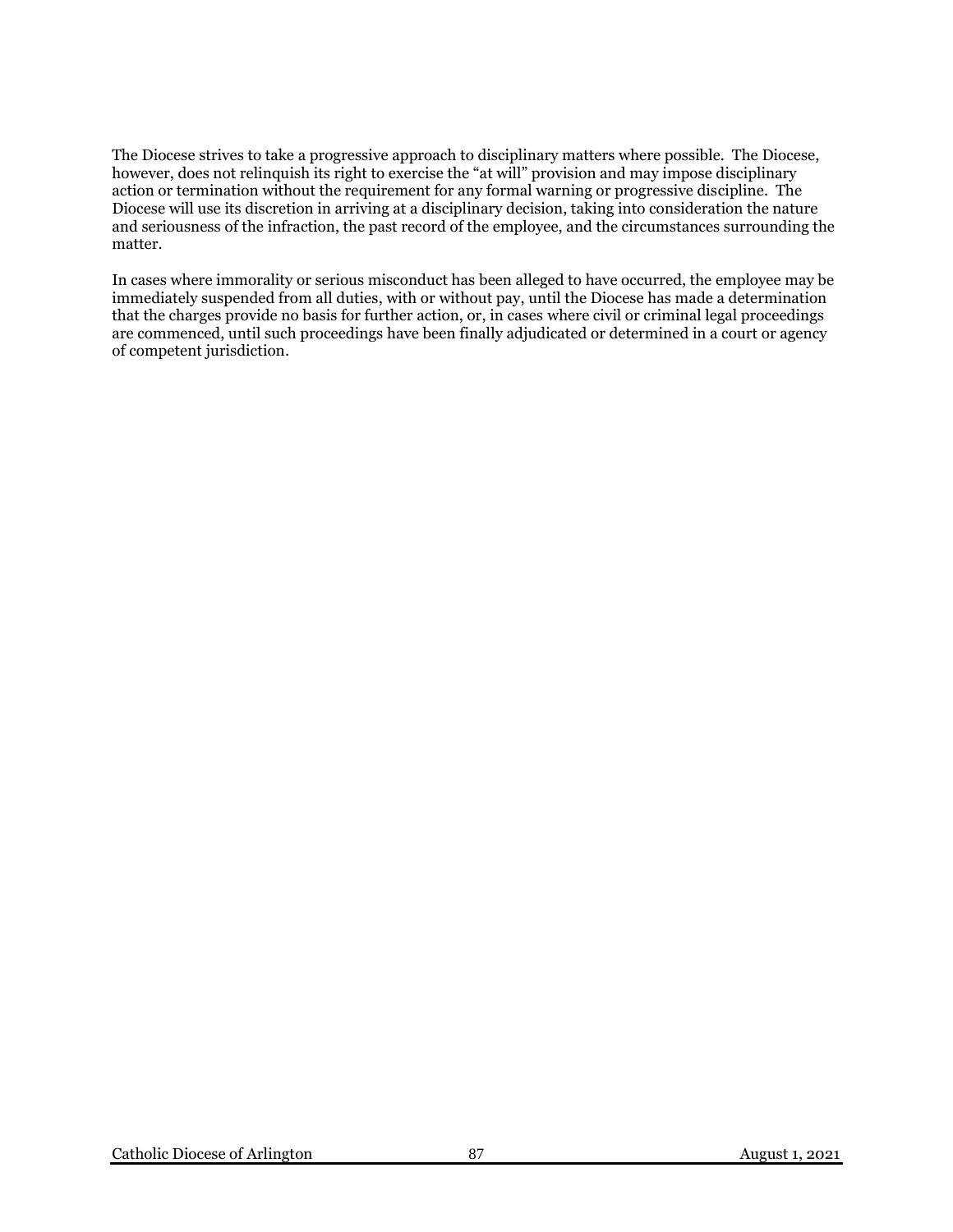#### **602 Harassment**

The Diocese is an Equal Opportunity Employer. As part of a commitment to equal employment opportunity, the Diocese intends to maintain working environments for employees that are free from all forms of unlawful harassment. This policy applies to sexual harassment, as well as harassment based on race, color, sex, national origin, religion, citizenship, age, disability, handicap, pregnancy, childbirth or related medical conditions, marital status, veteran status, or any other legally protected classification that applies to faith based employers.

Sexual harassment includes unwelcome sexual advances, requests for sexual favors, and other verbal, physical, or visual conduct of a sexual nature when:

- 1. Submission to such conduct is made either explicitly or implicitly a term or condition of an employee's employment.
- 2. Submission to, or rejection of, such conduct by an employee is used as the basis for employment decisions.
- 3. Such conduct has the effect of unreasonably interfering with an employee's work performance or creating an intimidating or offensive working environment.

Behavior that may, either individually or in the aggregate, constitute sexual harassment includes unwelcome sexual flirtations, advances or propositions, verbal abuse of a sexual nature, pressure or requests for sexual activities, unnecessary touching of an individual's body, sexually degrading words used to describe an individual, a display in the work place of sexually suggestive objects or pictures, sexually explicit or offensive jokes, comments, or innuendos, or physical assault. See the Standards of Conduct and Corrective Action section for a description of physical behaviors, which may not in and of themselves constitute sexual harassment, but which are strictly prohibited nonetheless. This prohibition on harassing behavior is much broader than actions that would constitute legal violations.

The Diocese prohibits harassment of any type, by any employee, regardless of position or rank, as well as harassment by any other person who interacts with diocesan employees in connection with their employment at the Diocese, including but not limited to, volunteers, parishioners, customers, clients, and vendors. It is the policy of the Diocese that all harassing behavior is prohibited and will be stopped. Corrective action may be taken regarding inappropriate behavior before that behavior reaches the level of legally recognized harassment. This policy applies to incidents of alleged harassment, including those that occur online, or off-premises, or off-hours, where the alleged offender is a supervisor, coworker, volunteer, or a non-employee with whom the employee is involved, directly or indirectly, in a business or potential business relationship.

Any employee who feels that he/she has been subjected to harassing behavior in violation of this policy should bring the matter to the immediate attention of the Diocese by contacting his/her direct supervisor. An employee who is uncomfortable for any reason in bringing such matter to the attention of his/her direct supervisor, or is not satisfied after doing so, should report the matter to anyone in management at his/her diocesan site or at the CAO or the Human Resource Department. Any questions about this policy or potential harassment should also be brought to the attention of the same persons. However, there is no requirement to follow a formal chain of command when raising a concern related to harassment. Concerns may be addressed with the Office of Human Resources or through the EthicsPoint hotline, at [www.ethicspoint.com](http://www.ethicspoint.com/) or 1-888-293-3718, at any time. All concerns of harassment will be taken seriously, will be investigated promptly, and will be kept confidential to the maximum extent possible.

Any employee who is determined, after an investigation, to have engaged in behavior that violates this policy will be subject to appropriate discipline, up to and including termination from employment. Due to the confidential nature of personnel actions, the employee who brought the complaint will not be told of specific disciplinary action taken, but will be provided information regarding the overall resolution of the matter.

No employee will be subjected to any retaliation for reporting in good faith any behavior believed to violate this policy or for cooperating in any investigation relating to the enforcement of this policy.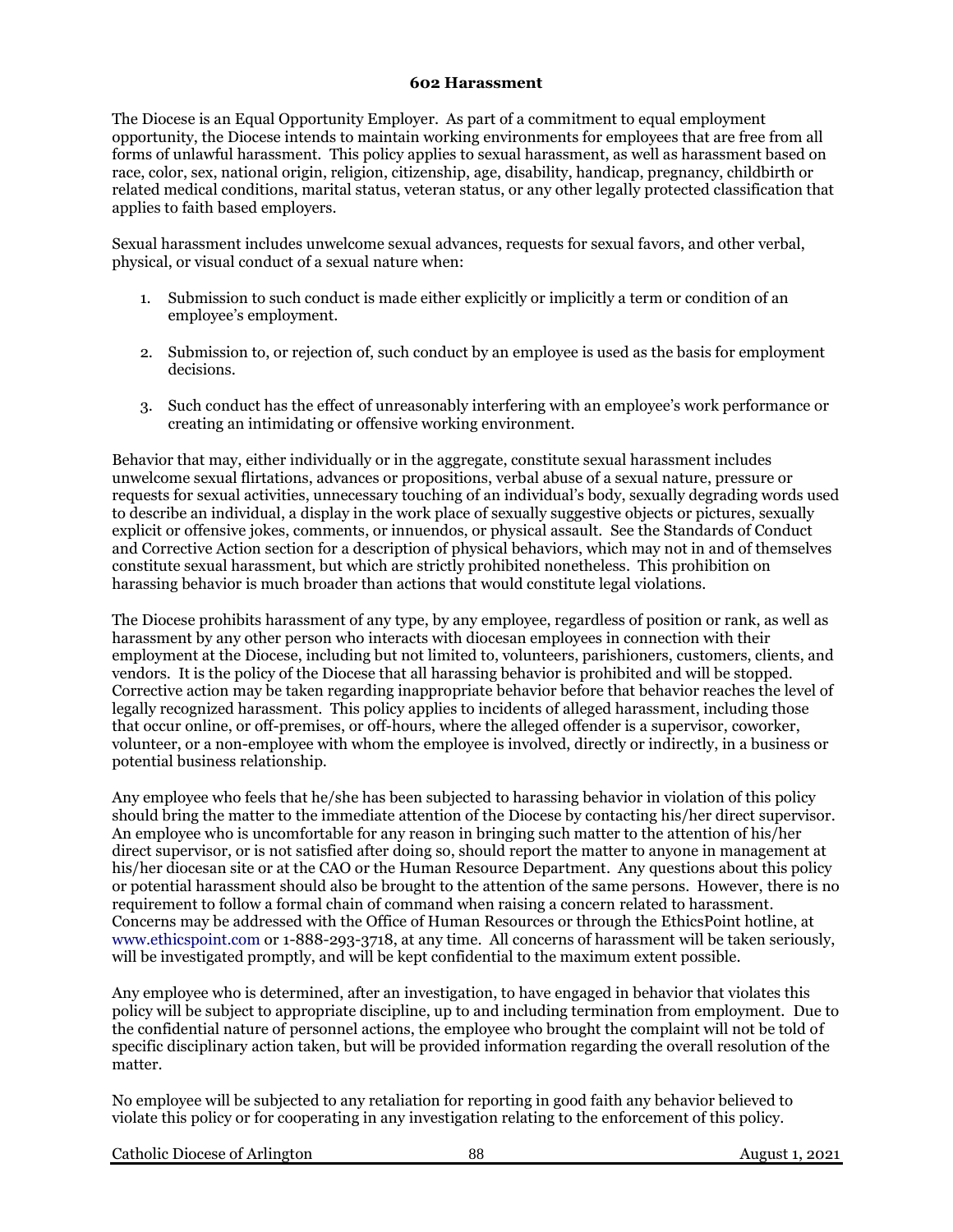Retaliation against any employee for reporting in good faith any behavior believed to violate this policy or for cooperating in any investigation relating to the enforcement of this policy is strictly prohibited. Any employee who feels that he/she has experienced retaliation should follow the steps outlined in the complaint procedure above.

All employees are expected to cooperate in this complaint and investigation procedure. Any employee who conceals information or knowingly provides false or misleading information may be subject to disciplinary action, up to and including termination. Any supervisor who knows of possible violations of this policy, but fails to bring this information to the attention of his/her supervisors, will be subject to disciplinary action, up to and including termination.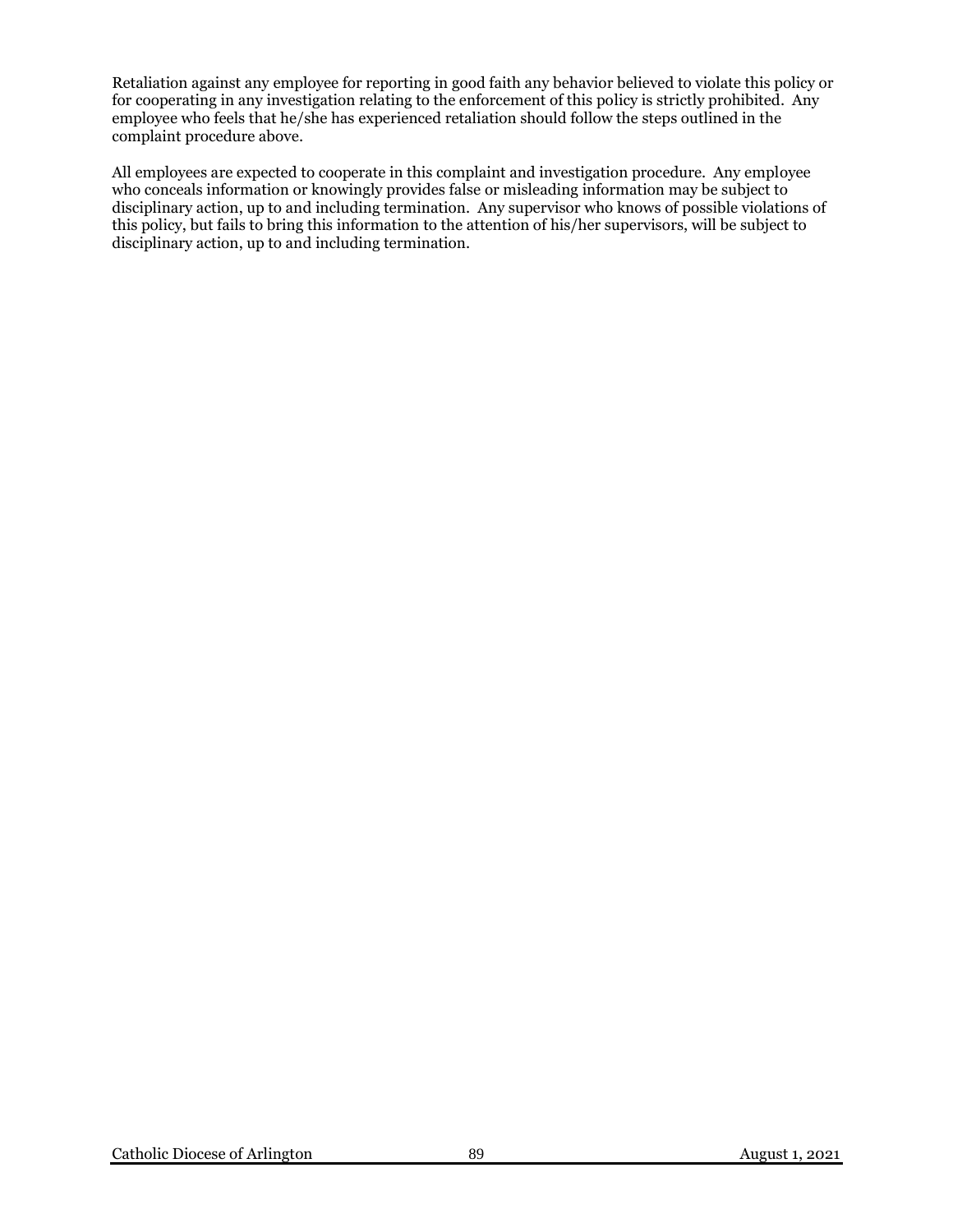## **603 Attendance Standards**

The Diocese expects all employees to assume diligent responsibility for their attendance and promptness. Punctuality and regular attendance are essential to the proper operation of any organization.

Except in the case of an emergency, an employee, exempt or non-exempt, who must be absent on a scheduled work-day is expected to notify the direct supervisor as soon as the need for absence is known, but no later than ½ hour in advance of the scheduled starting time and provide a reason for the absence. If an employee is unable to report to work on time, he/she is expected to notify the direct supervisor as soon as possible, but no later than the scheduled starting time and provide an expected time for arrival to work. If an employee needs to be absent during work hours, he/she must notify his/her supervisor of his/her departure time and expected time of return.

Absenteeism or tardiness that is unexcused or excessive in the judgment of the Diocese is grounds for disciplinary action, up to and including termination.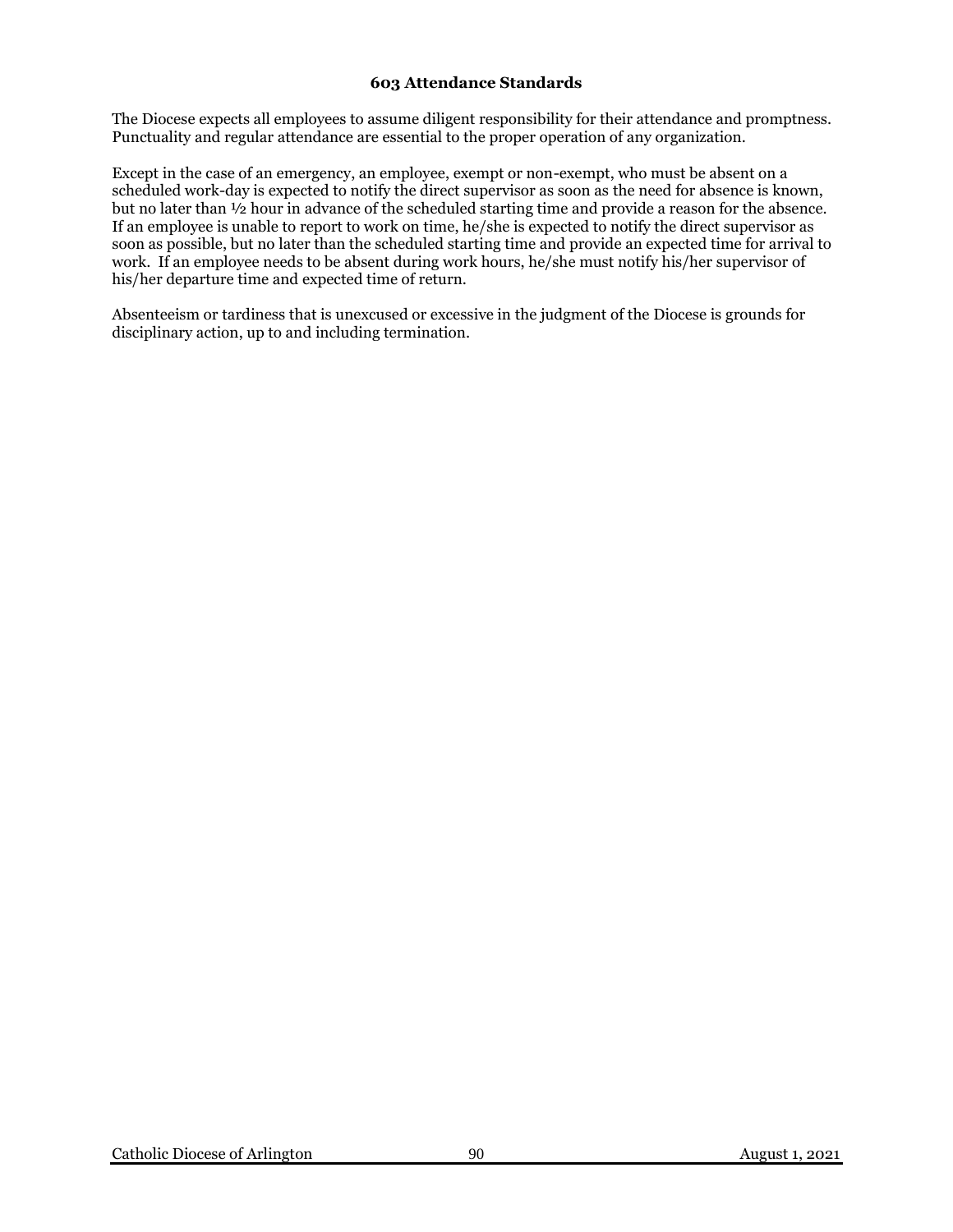### **604 Dress and Appearance Standards**

Employees are expected to maintain an appropriate appearance that is business-like, modest, neat and clean, as well as safe, as determined by the requirements of the work area. The appearance and behavior of employees during the normal work day, and in all employment related activities, including online, must reflect positively on the employee and the Diocese. Extremes of dress should be avoided. Clothing, hair length or style, jewelry, or any other items deemed inappropriate or unsafe will be prohibited. Good personal hygiene must be maintained at all times. Hair should be clean, combed, and neatly trimmed or arranged, including sideburns, mustaches, and beards. In accordance with the Virginia Human Rights Act, the Diocese does not discriminate because of or on the basis of traits historically associated with race, including hair type, hair texture, and protective hairstyles such as braids, locks, and twists.

For women, inappropriate dress generally includes, but is not limited to: casual sandals such as flip-flops, sneakers\*\*, tee shirts\*, athletic wear\*, shorts\*, Capri/cropped pants above the calf, leggings, jeans, spaghetti straps, tank tops, extremely tight clothes, clothes that do not adequately cover undergarments, extremely short skirts, low-cut shirts, low-cut trousers, or any other extremely revealing clothing.

Women may wear modest and tasteful jewelry. Women may wear pierced jewelry only in ears and may wear no more than two items of pierced jewelry in any one ear.

For men, inappropriate dress generally includes but is not limited to: casual sandals such as flip- flops, sneakers\*\*, tee shirts\*, athletic wear\*, shorts\*, tank tops, jeans, extremely tight clothes, clothes that do not adequately cover undergarments, low-cut shirts, low-cut trousers, or any other extremely revealing clothing.

Men may wear modest and tasteful jewelry. Men are prohibited from wearing pierced jewelry of any kind.

Diocesan site management has the discretion to approve exceptions to the dress code, but also reserves the right to send employees home on leave without pay to change their clothes if they come to the office in inappropriate dress. Repeat offenses may be subject to disciplinary action, up to and including termination.

- \* Coaches and physical education teachers may wear these clothing items.
- \*\* Coaches, physical education teachers, playground monitors, extended day teachers, and cafeteria workers may wear sneakers.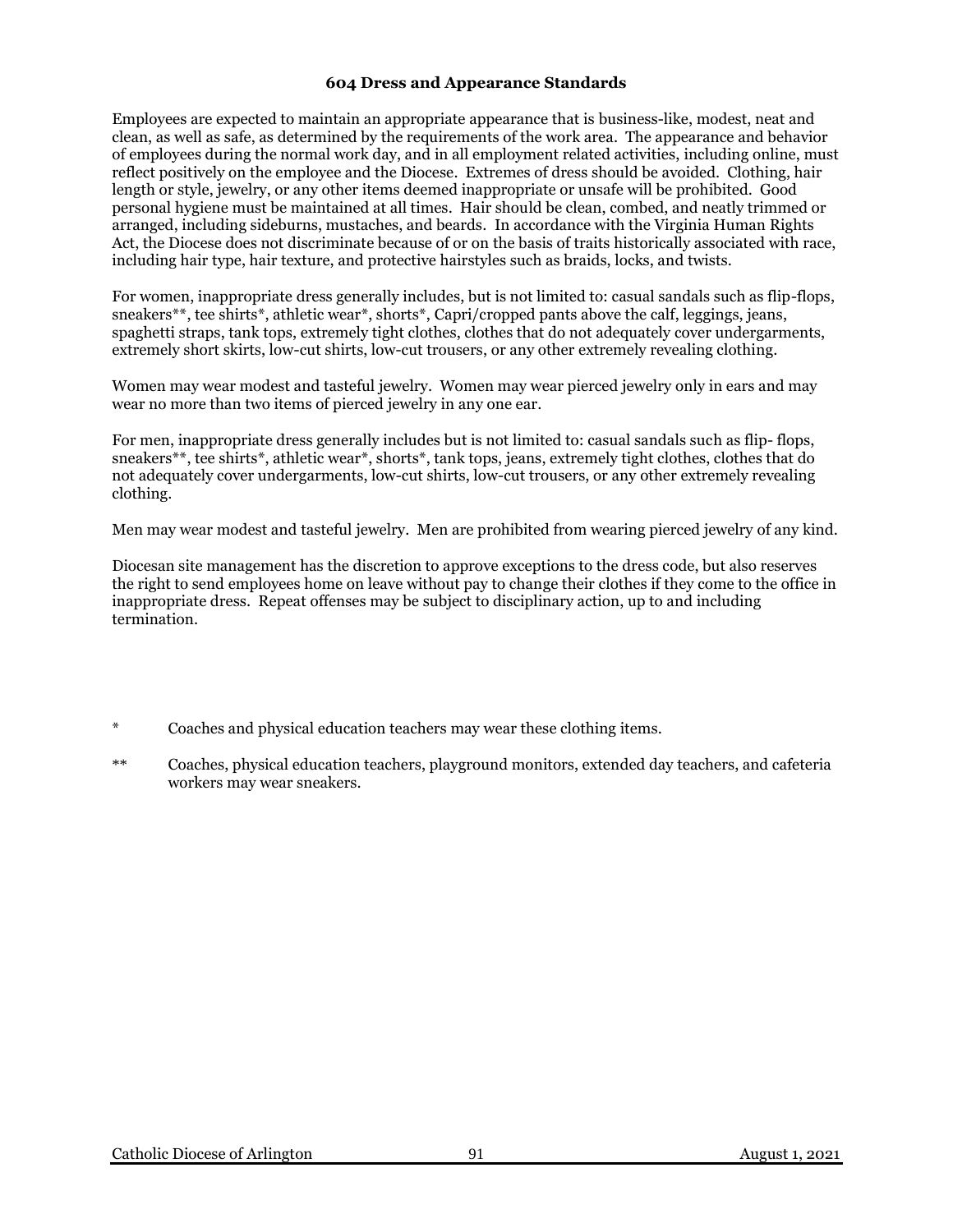## **605 Diocesan Property**

The Diocese cannot assume responsibility for the loss or theft of personal property belonging to employees. Employees should, therefore, leave all valuable and unnecessary items at home. All other personal property should be stored in a manner that does not interfere with the productivity, cleanliness, or safety of the work area.

All property that is owned, leased to, in the possession of, or in the care of the Diocese is the sole and exclusive property of the Diocese and may not be used, sold, or taken by any person unless that person has specific and explicit permission of the Diocese.

All information traveling over diocesan computer and telephone networks that has not been specifically identified as the property of other parties, either by trademark or copyright, is considered to be diocesan property.

Desks, files, containers, office cabinets, and all furniture are diocesan property and may be opened or inspected at any time, with or without prior notice, at the discretion of the Diocese.

All bulletin boards, office and cubicle walls and doors, mailboxes, and other physical property are the exclusive property of the Diocese. As such, the Diocese reserves the right to control all postings on such property. Employees may not post, tape, tack, affix, or place in any way any form of literature, printed or written materials, photographs, or notices of any kind on diocesan property without the express approval of the individual responsible for approving of such postings. Generally, direct supervisors are responsible for review and approval of items posted within their respective departments, including cubicle walls and office doors. The Pastor of a Parish, the Principal of a school, or the Director of Human Resources at the CAO, however, is responsible for the review and approval of items posted in common areas. Diocesan property may not be used by employees or outside parties for the posting of commercial notices and advertisements, announcements, sales of personal property, or any other matters, work-related or not, without the express approval of the individual responsible for approving such postings.

All mail delivered to the Diocese may be opened or inspected at any time, with or without prior notice. Employees have no reasonable expectation of privacy with respect to mail and other items delivered to them at work. Employees are, therefore, discouraged from using their work address for personal mail. Additionally, as a condition of employment and continued employment, employees designate the Diocese as their "authorized agent" for purposes of receiving and opening all mail, parcels, and packages addressed to them at work.

It is the duty and responsibility of all employees to safe-guard the assets and property of the Diocese. Employees have a duty to report to the Diocese any crime or unexplained loss encountered in the employee's performance of duties.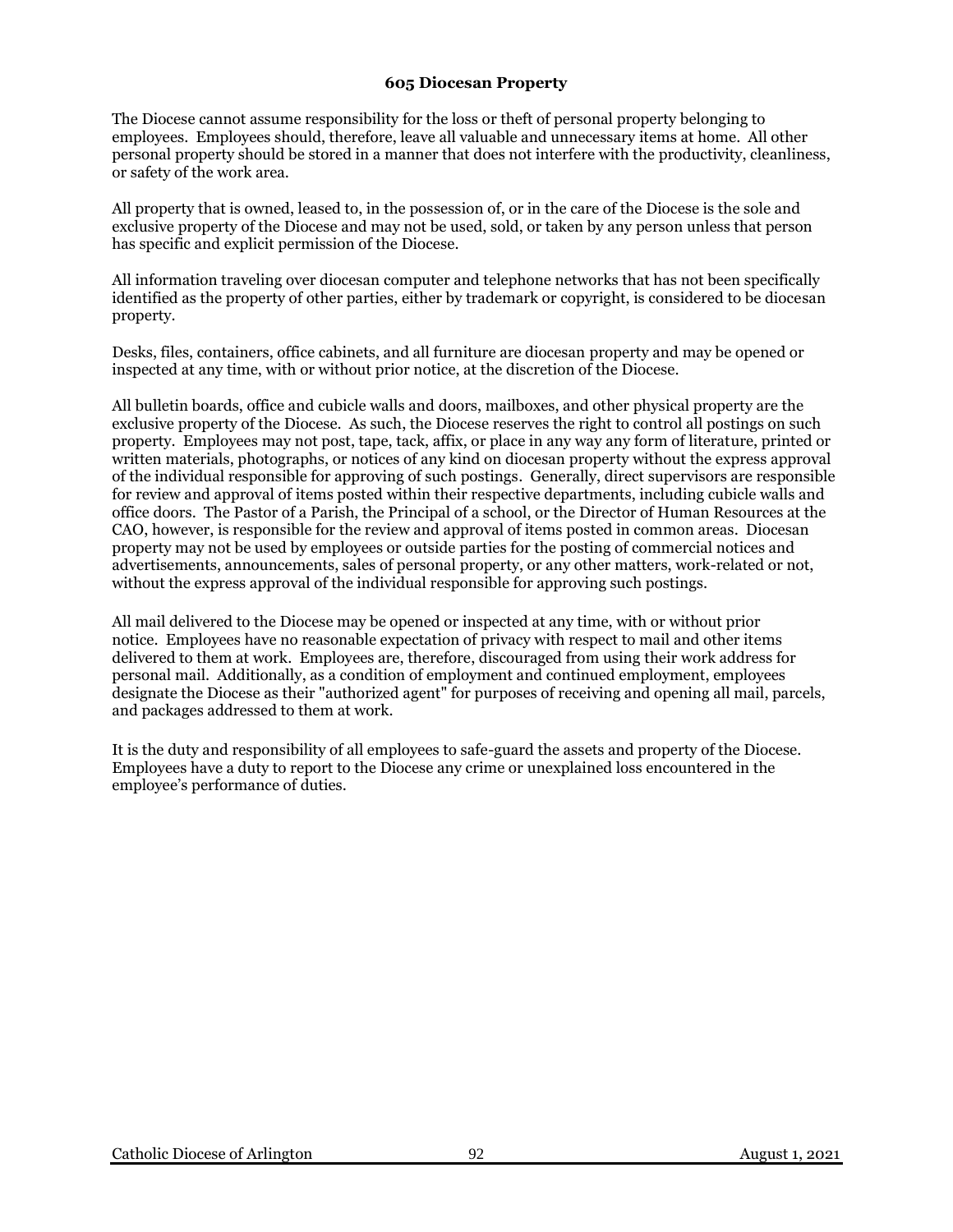#### **606 Solicitation and Distribution of Literature**

In the interest of maintaining a proper business environment, preventing the disruption of work and eliminating the inconvenience of others, employees may not distribute literature or other printed materials of any kind, sell merchandise, solicit financial contributions, or solicit for any other cause during working time or in working areas. Working time means the period of time scheduled for the performance of job duties, not including mealtimes or break times, or other periods when employees are not engaged in performing their work tasks. Working time also includes the working time of both the employee doing the solicitation or distribution, and the employee to whom it is directed. This policy includes the prohibition of solicitation or distribution via electronic communications systems.

Persons not employed by the Diocese may not solicit or distribute literature on any diocesan property for any purpose at any time.

The sole exceptions to this policy are specific charities, events, or literature created or sponsored by the Diocese.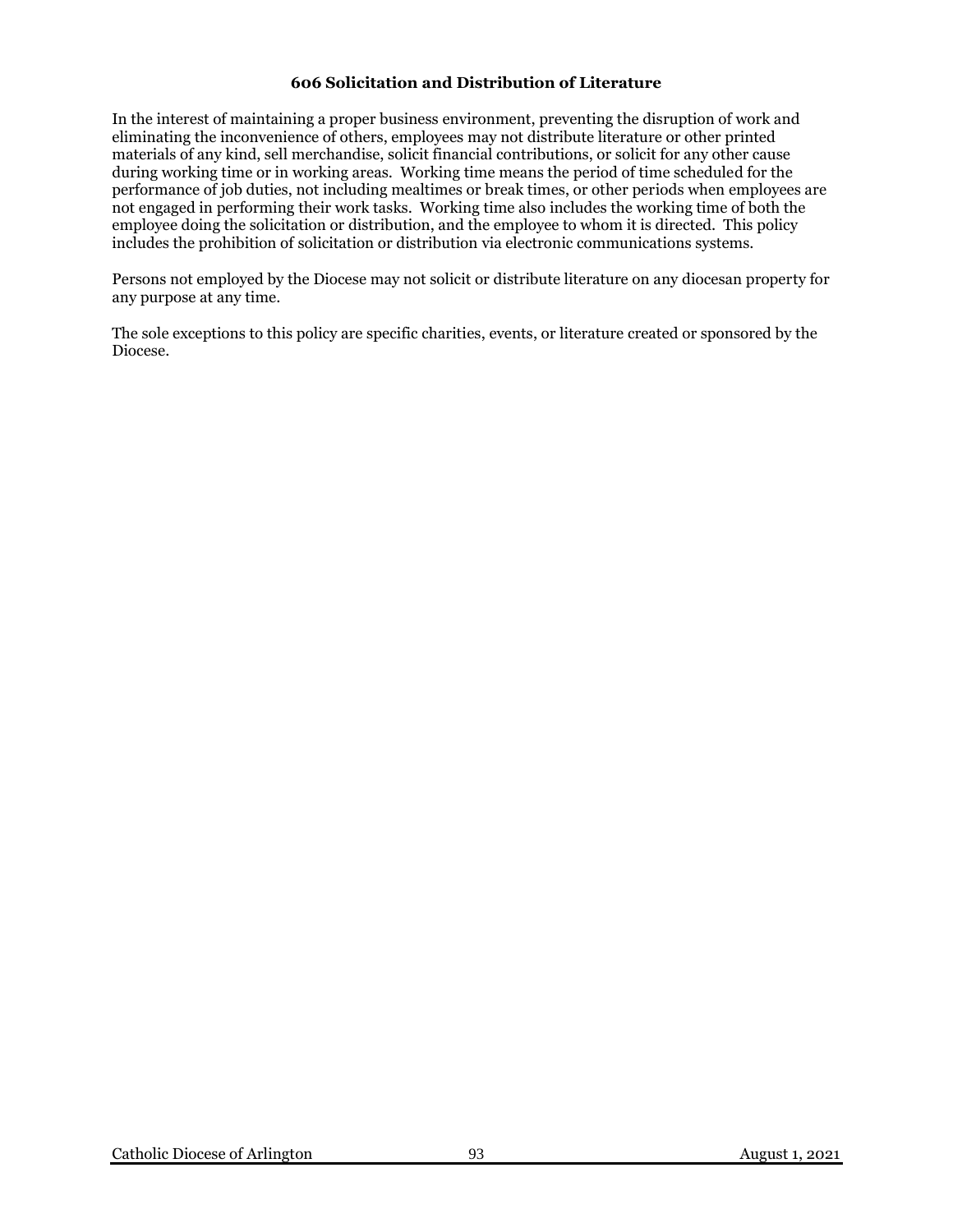#### **607 Release of Employee Information**

All requests from sources outside of the Diocese for personnel information concerning applicants, employees, or former employees must be directed to the Human Resource representative at the respective work-site. Except in the case of a subpoena and/or a request for assistance from law enforcement conducting an investigation, a response will generally only be made to written inquiries where a written release has been provided. If a telephone inquiry is received, generally only the employee's dates of employment, last position held, final salary, and status will be confirmed. The Diocese does reserve the right, however, to release any information it deems appropriate in its discretion without authorization.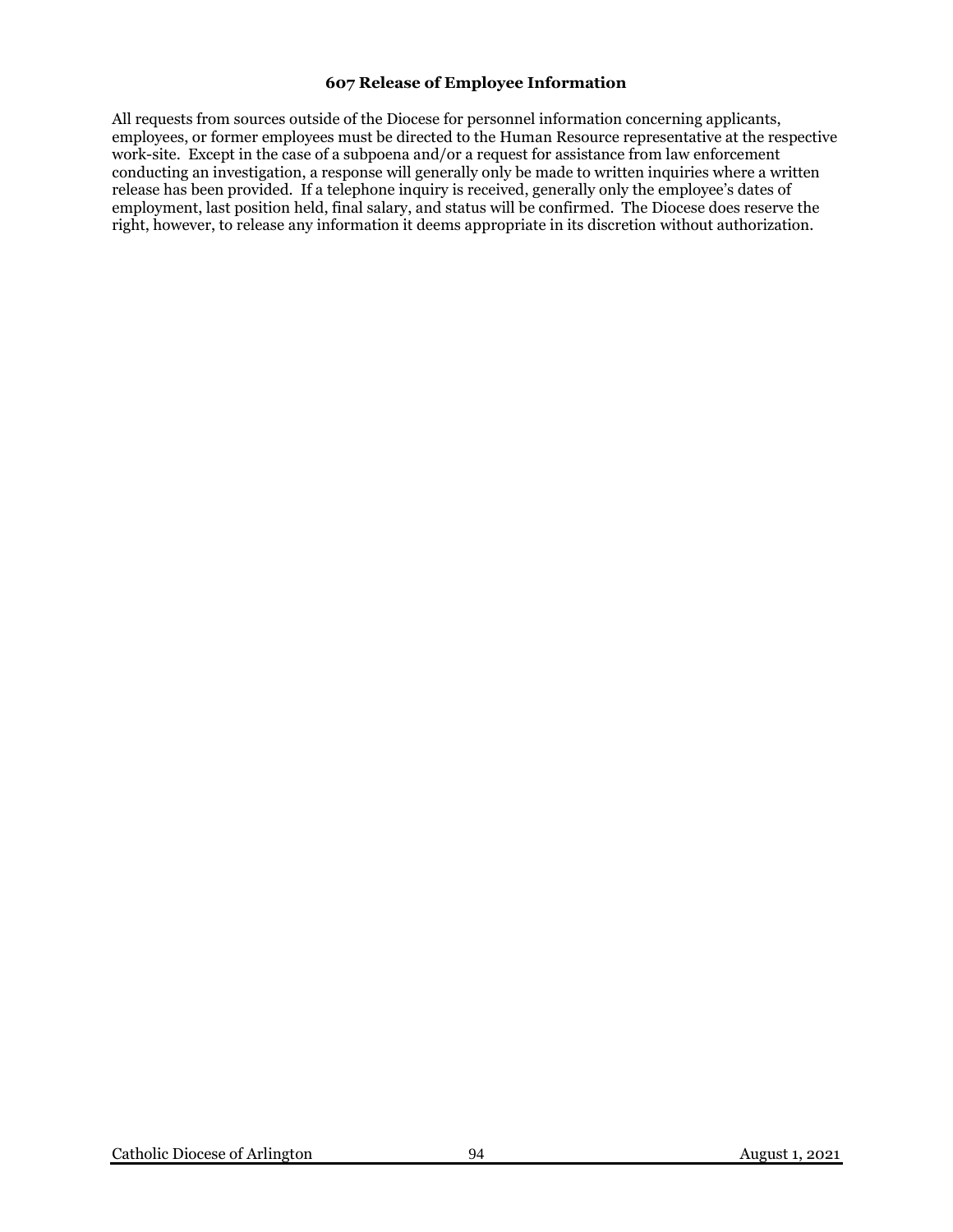## **608 Protection of Confidential or Sensitive Information**

Many jobs involve handling sensitive and/or confidential information related to the Diocese, our members, and/or our employees. Such information must be handled in strict confidence and not be discussed or shared with non-employees and/or with employees without a legitimate business reason to know.

Employees are responsible for the security of sensitive and/or confidential information and are, therefore, expected to safeguard it when in use and file, store, or save it properly when not in use. Documents containing sensitive and/or confidential information, including, but not limited to Social Security numbers, birth dates, bank accounts, addresses, and phone numbers are not to be taken outside of diocesan facilities in any format, paper or electronic, and especially not as files loaded on a laptop, PDA, or other portable storage device without the express review and advance approval of the direct supervisor. If sensitive files must be placed on a laptop, PDA, or other portable storage device, the files should be secured by using a password protection or other form of file security, such as encryption.

Employees are expected to shred, rather than throw away, paper documents that contain confidential or sensitive information. Cross shredders or on-site commercial shredding is preferred.

Employees are expected to ensure that correspondence, files, reports, documents, etc., including e-mail communications to internal or external parties, does not contain any more confidential information than is necessary to accomplish the task.

Electronic files containing sensitive or confidential information must not be sent outside of the organization or be placed on the Internet unless encrypted.

Each employee should have his or her own unique login and password. In offices that require employees to share a computer, each user should have a unique login that tracks the work completed by that individual. Passwords are to be treated as sensitive and confidential information. They are not to be shared with anyone. The password policy should enforce a minimum of 8 characters and should include both letters and numbers. Supervisors who need to gain access to a diocesan computer or its data have the authority to reset a user's password in order to gain access to information.

Employees are expected to properly secure their workstation when away from the work area.

Removal or disclosure of any sensitive and/or confidential information without the express advance approval of the direct supervisor is strictly prohibited. The direct supervisor and IS Director or equivalent management representative must be notified immediately if sensitive and/or confidential information is lost, disclosed to unauthorized parties, or is suspected of being lost or disclosed to unauthorized parties. Likewise, unauthorized access to information, whether intentional or unintentional, must be immediately reported to the direct supervisor and IS Director or equivalent management representative.

Employees may be asked to sign a statement of confidentiality at the time of hire and periodically throughout their terms of employment to acknowledge their awareness of, and reaffirm their commitment to this policy.

Employees found to be violating this policy are subject to disciplinary action, up to and including termination, and may also be subject to civil and/or criminal penalties.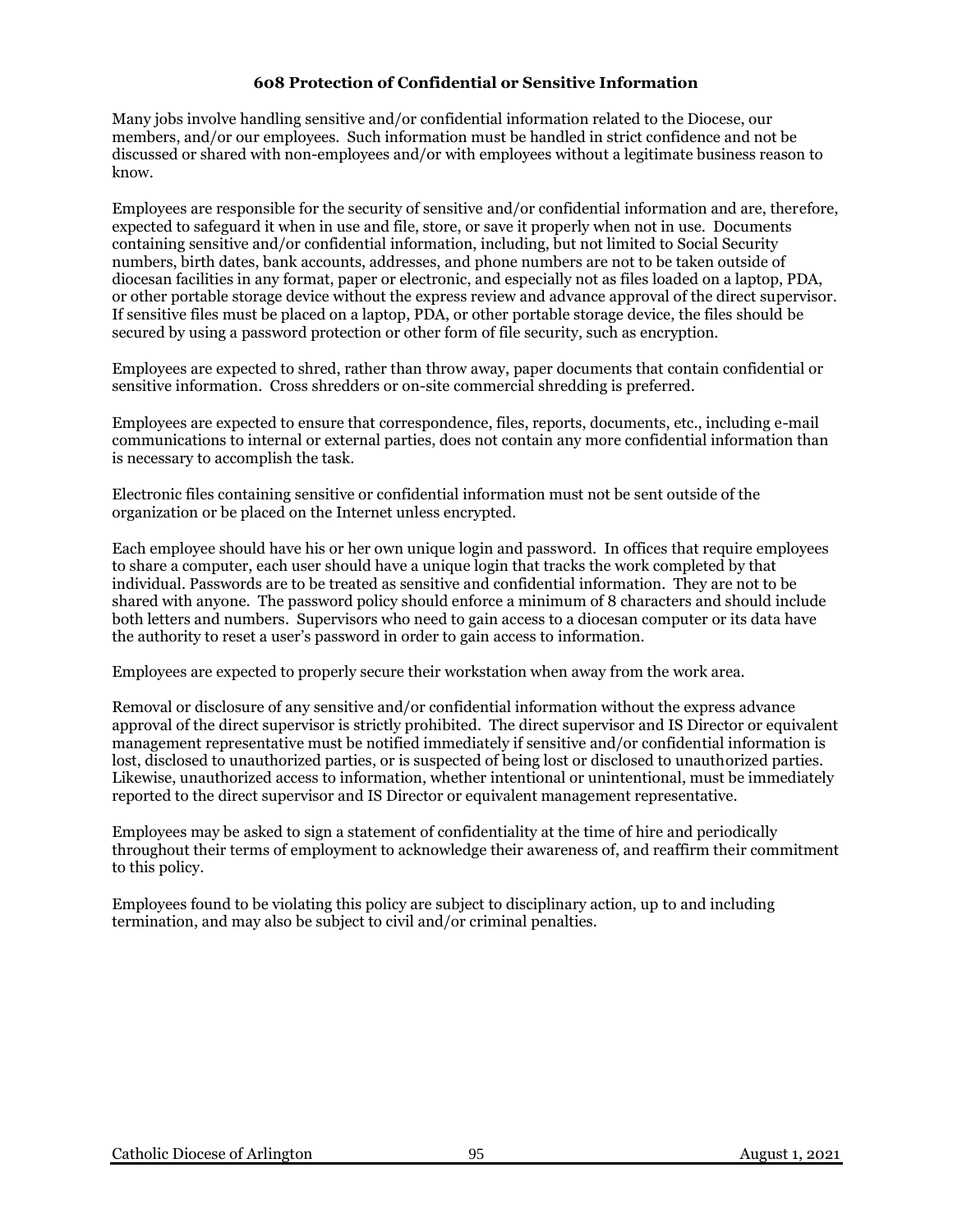### **609 Acceptable Use of Communication Assets**

The Diocese provides employees with communication assets, including but not limited to, computer systems, laptops, servers, telephone and network equipment, cell phones, voicemail, fax machines, copiers, scanners, printers, cameras, camcorders, voice recorders, email, internet systems, and access to social media. The purpose of providing these communication assets is to assist employees in performing their diocesan-directed work.

All diocesan employees are governed by the policy as outlined below. Please note that this policy also applies to all social media, including but not limited to, blogging, micro-blogging, social networking, crowd sourcing, content sharing, and Web applications. Each diocesan site retains the right to create and enforce additional policies and procedures related to the acceptable use of diocesan communication assets. For example, additional policies and procedures regarding the use and security of diocesan communication assets by employees of the CAO and Arlington Catholic Herald are published in a separate document entitled the "Information Technology Security Policy". All employees of the CAO and Arlington Catholic Herald are required to review this document with a member of the Information Technology (IT) staff, agree to comply with the policy's terms and conditions, complete and sign an acknowledgment of such, and submit the completed form to the IT Office. The acknowledgment form is retained in the employees' personnel files.

Diocesan provided communication assets are generally restricted to legitimate diocesan activities. Incidental use on non-work time is generally permissible as long as:

- it does not consume more than a trivial amount of band-with, time, or other resources
- it does not interfere with staff productivity
- it does not preempt any diocesan activity
- it has not been prohibited by the direct supervisor
- it does not violate the policy as outlined below
- it is not used to solicit for job searching ventures, political causes, or other non-job-related solicitations.

Other than cell phones and laptops, diocesan provided communication assets are not to be removed from the premises or moved to another location of the premises without prior notification and approval of the IT Department or equivalent management representative.

Employees may not use a code, access a file, or retrieve information unless authorized to do so. Likewise, unless authorized, employees may not attempt to gain access to another employee's messages or retrieve or read communications not intended for them.

Authorization from the direct supervisor must be obtained before any uploading or downloading of information, beyond the scope of normal business activities, is performed.

All information and messages that are created, received, sent, posted, or stored using diocesan communication assets are the sole property of the Diocese and no employee has any ownership interest or expectation of privacy in such communications. Accordingly, the Diocese reserves the right, in its sole discretion, to monitor, review, audit, track, and/or record employee usage of diocesan communication assets. In addition, the Diocese reserves the right to review, intercept, as well as disclose all communications and information created, received, sent, posted, or stored using diocesan provided assets. The Diocese has the right to conduct such efforts without prior notice to the employee.

Just as the Diocese prohibits employees from possessing pornographic, sexually offensive materials on diocesan property or at work-related events, the Diocese also prohibits employees from sending, receiving, storing, or viewing pornographic, sexually offensive, or other inappropriate or offensive material of any kind using diocesan communication assets.

Employees may not use diocesan provided communication assets to disseminate prohibited material to other persons, either within or outside, of the Diocese. In addition, employees who receive prohibited material are strongly encouraged to inform the sending party that receipt of such violates company policy.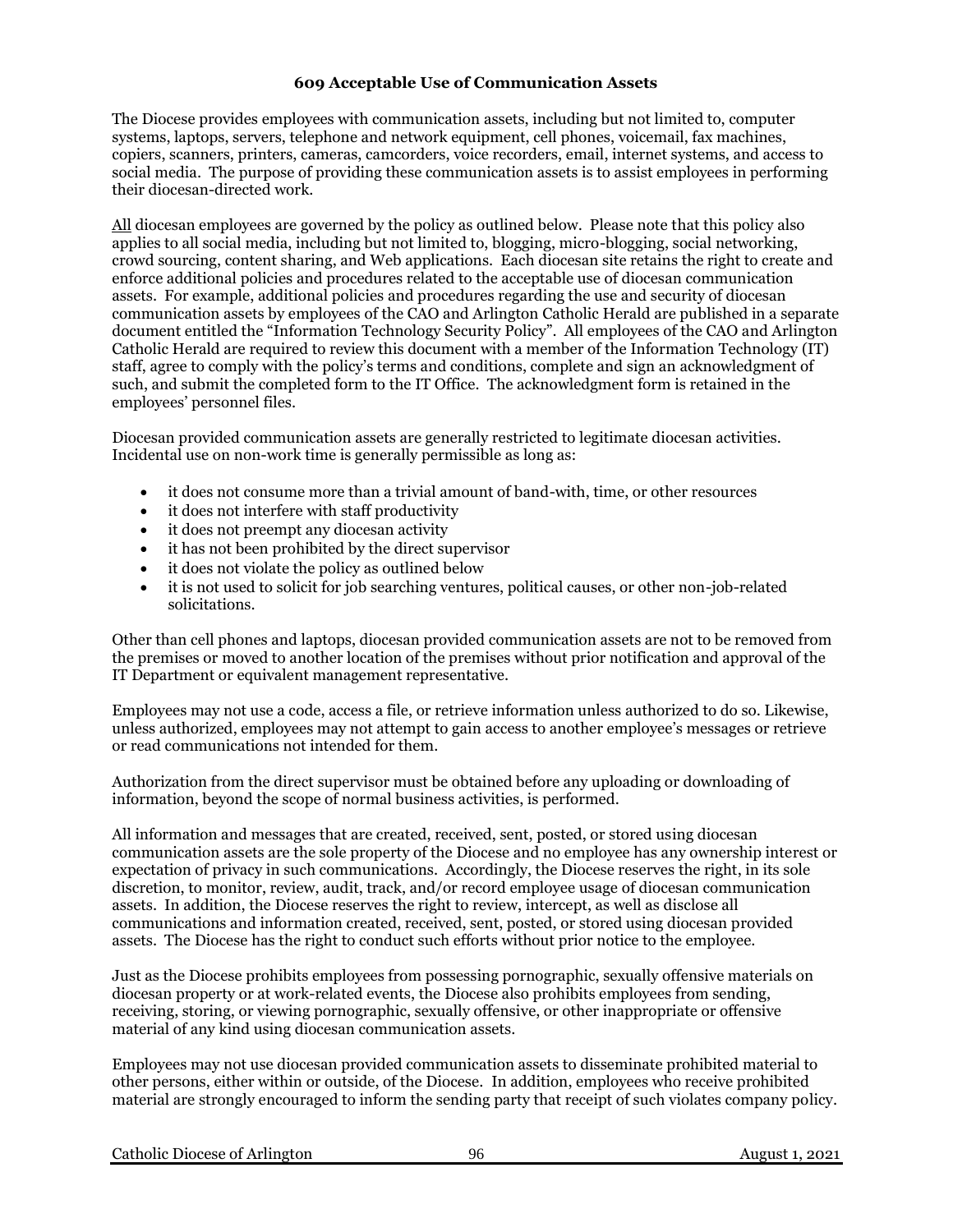Diocesan provided communication assets may not be used to send or receive copyrighted material, proprietary financial information, or other sensitive data.

All employees are expected to review and adhere to the Website and Social Media Policy for the Catholic Diocese of Arlington as published in Appendix A of this Manual.

A limited number of jobs require professional participation in bulletin board discussions, chat sessions, instant messaging, social networking sites, or other offerings on the internet. Employees in these jobs must receive prior permission from their direct supervisor before using their CDA email address or other CDA identification, such as job title or location, on such sites. In addition, the IT Director and Communications Director, or equivalent management representatives, must be advised of such permission. Employees granted such permission may post appropriate job-related messages only. All other employees are prohibited from participating in such internet offerings using their CDA email address or other CDA identification because readers of such postings might mistakenly view an employee's personal statement as the opinion of the Diocese.

All communications made or published on behalf of a diocesan entity must be consistent with the teachings and tenets of the Roman Catholic Church and must not be inappropriate, create risk of reputational harm to the Diocese or any diocesan entity, or compromise the Diocese or any diocesan entity legally or morally. Furthermore, diocesan provided communication assets may not be used to create or send any offensive, disruptive, intimidating, or hostile messages or messages that are harmful to morale. These include, but are not limited to, messages that contain sexual implications, racial slurs, gender specific comments, or any other comment that offensively addresses someone's race, color, national origin, sex, age, sexual orientation, religious or political beliefs, disability, or any other protected classification. Likewise, any use of the diocesan communication assets for abusive, threatening, obscene, insulting, or otherwise inappropriate speech or conduct is strictly prohibited.

Employees are responsible for their online commentary and behavior, including, but not limited to, posts, comments, tweets, and "likes" and are held personally liable for any commentary deemed to be defamatory, obscene, proprietary or libelous whether pertaining to individuals, CDA or any other organization, and must exercise caution and discretion with regard to the language used online. Furthermore, employees are prohibited from any conduct that adversely affects the employee's job performance, the job performance of other employees or volunteers, or that otherwise adversely affects other persons, the legitimate interests of the Diocese of Arlington or any diocesan entity, or that is inconsistent with the moral and ethical teachings of the Roman Catholic Church.

Employees who are aware of violations of this policy are expected to promptly notify their direct supervisors. Employees who violate this policy may be subject to loss of access and/or usage privileges as well as disciplinary action, up to and including, termination.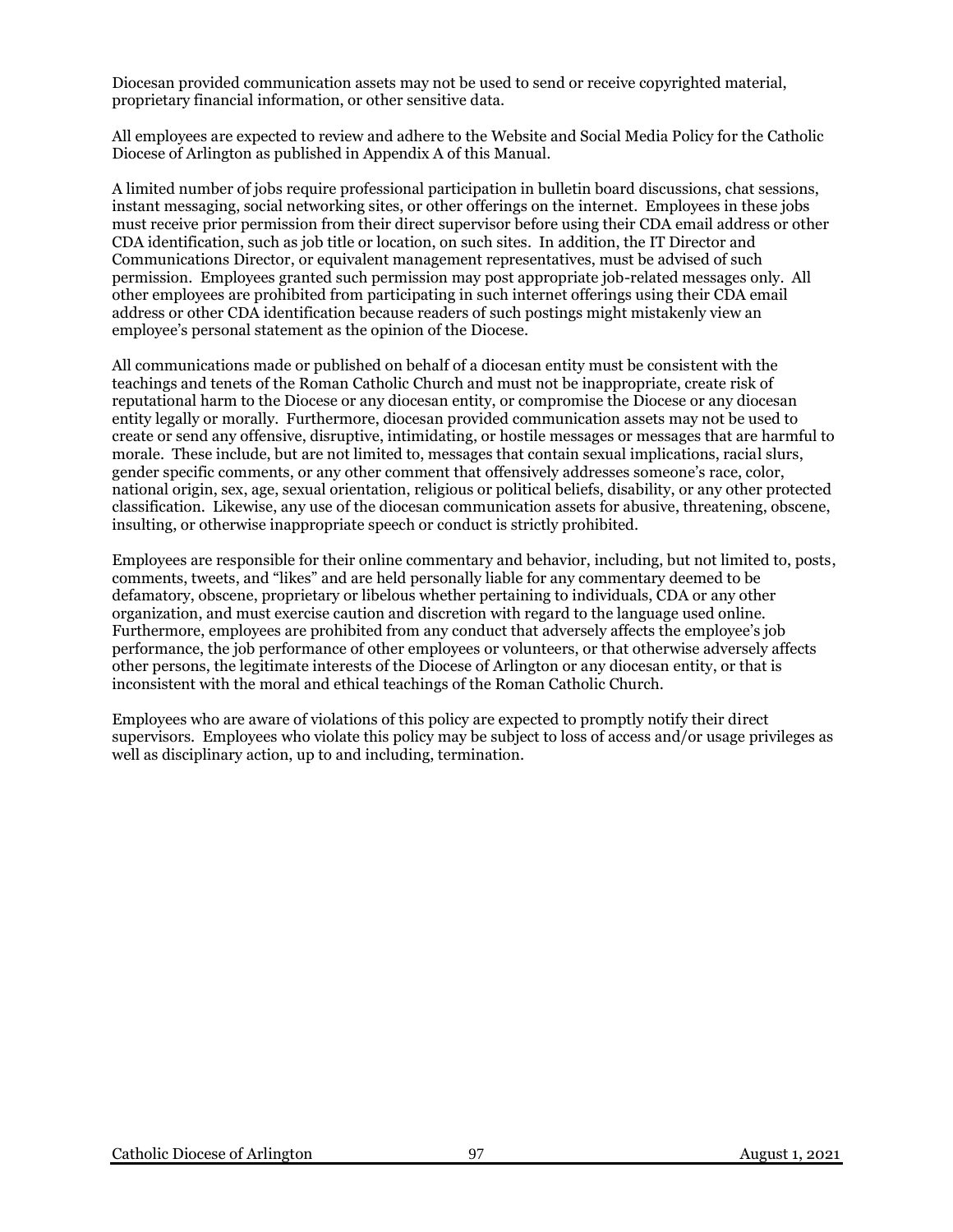## **610 Electronic Equipment and Software**

Diocesan-owned electronic equipment and software, including but not limited to, computer systems and hardware, laptops, servers, telephone and network equipment, cell phones, fax machines, copiers, scanners, printers, cameras, camcorders, and voice recorders, as well as the data stored within is considered vital to the Diocese. The Diocese provides such equipment and software to assist employees in performing their diocesan-directed work. Employees have no reasonable expectation of privacy in their use of such equipment and software. The Diocese has the right to control, manage, and review all electronic equipment and software used by the Diocese. This includes the right at any time, with or without notice, to use such equipment and software and to read, copy, move, or delete stored files, data, pictures, etc.

The Diocese does not accept responsibility for any personal information, files, pictures, etc. of employees which are placed or stored on diocesan-owned electronic equipment or software. Employees are expected to save personal information, files, pictures, etc. onto their own personal media.

Software and related manuals are generally subject to specific copyrights or licensing agreements. Employees are, therefore, prohibited from the following without the express and advance review and approval of the Director of IS or equivalent diocesan management:

- Copying of any software and/or its manuals
- Installing diocesan-purchased software on diocesan computers, laptops, phones, or other diocesan-owned devices or equipment
- Installing personal software on diocesan computers, laptops, phones, or other diocesan-owned devices or equipment
- Selling or transferring of any software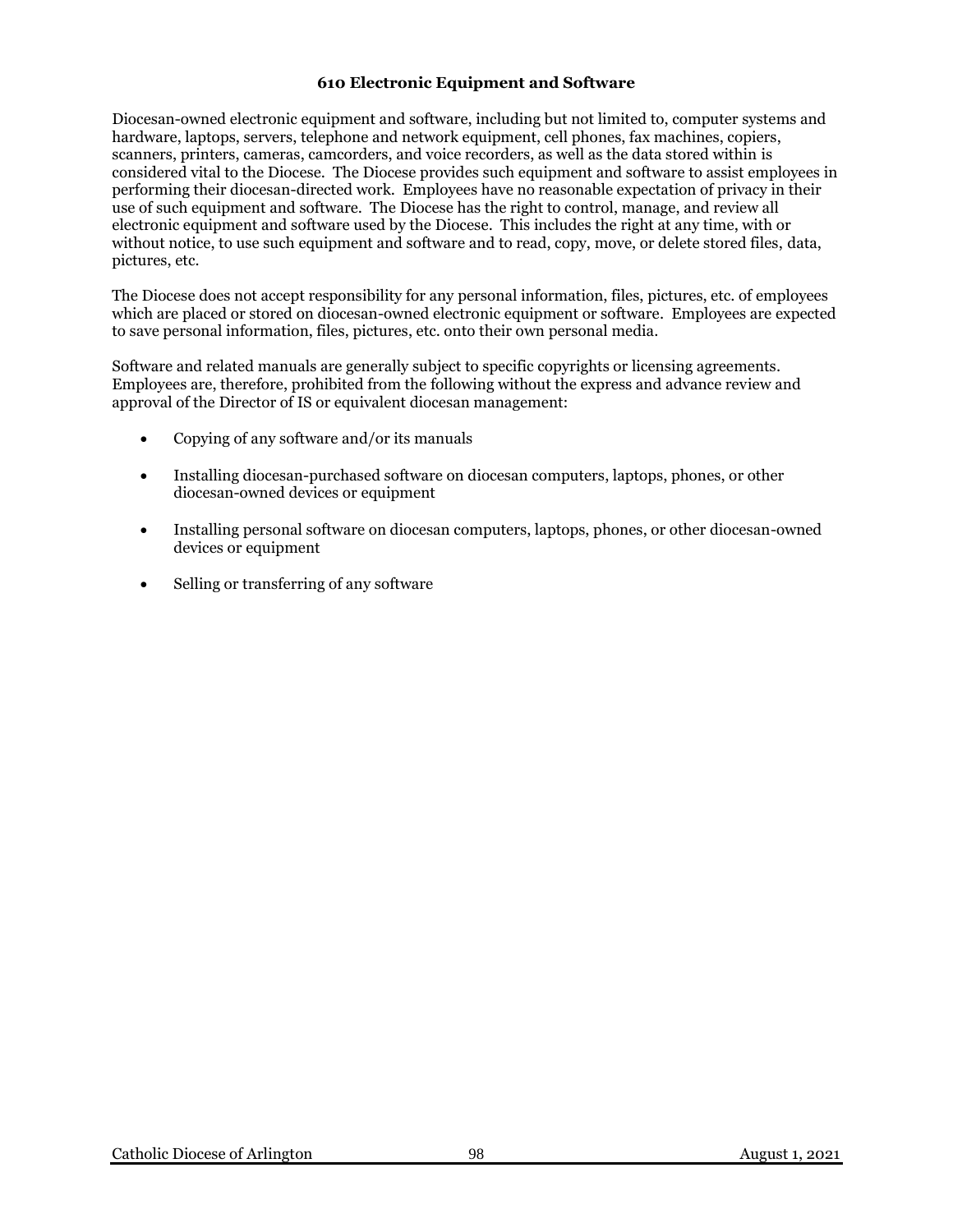#### **611 Fraud**

The Catholic Diocese of Arlington is committed to the highest possible standards of accountability and proper stewardship. All employees are responsible for the proper and honest care of the assets of our diocesan church. Under no circumstances will acts of fraud be tolerated. It is the policy of the Diocese to prosecute fully all acts of fraud in accordance with civil law.

Fraud is a deliberate and/or unlawful deception, misrepresentation, or concealment of facts committed to secure unauthorized personal advantage, benefit, or gain to the individual or an unauthorized third party, causing loss to another. Fraud includes, but is not limited to:

- Theft of assets, including money or property
- Authorizing or receiving compensation for goods not received, services not performed, hours not worked, or benefits not approved
- Bribery, kickbacks, or rebates (given or received)
- Alteration or falsification of documents, including but not limited to, applications, contracts, purchase orders, checks, invoices, and timesheets
- Filing a false disability or workers' compensation claim for benefits
- Inappropriate use of computer systems
- Misappropriation, misapplication, destruction, removal, or concealment of diocesan money, property, or other assets
- Embezzlement (any loss resulting from misappropriation of assets)
- Intentional misstatement, distortion of facts, or deliberate error in financial books, records, reports, or statements
- Improper use of diocesan-paid staff involving non-diocesan property or assets
- Any illegal use of diocesan assets

Any known or suspected incident of fraud must be reported as soon as possible. Individuals with concerns about fraudulent activity should report them to the Diocesan Finance Officer, to the Diocesan Chancellor, or to the diocesan fraud hotline, EthicsPoint, a[t www.ethicspoint.com](http://www.ethicspoint.com/) or 1-888-293-3718.

Whenever possible, reports of fraudulent activity will be acknowledged when received. Reports will be evaluated and appropriate investigations will be conducted by designated staff in an expeditious and timely manner. Outside experts may be retained to conduct investigations on behalf of the Diocese. Any suspected or known incident of fraud that is reported to the Diocese will also be reported to the Audit Committee. Copies of reports, investigations, and findings will be maintained in accordance with the document retention policy of the Diocese.

Requests for anonymity when making a report will be respected. Anonymous requesters must understand, however, that despite the fact that reports are never shared with implicated parties or subordinates, others familiar with the situation may be able to guess the reporter's identity. Individual reports, anonymous or not, will be kept as confidential as possible. In many cases, the Diocesan Finance Officer or Diocesan Chancellor is able to investigate matters without disclosing to anyone outside of the designated staff that a report has been made. However, it is not possible to guarantee absolute confidentiality in all circumstances. Disclosure to others, inside or outside of the Diocese, may be required by law in certain circumstances. The Diocese is hopeful that potential reporters won't let these possibilities discourage them from reporting a concern.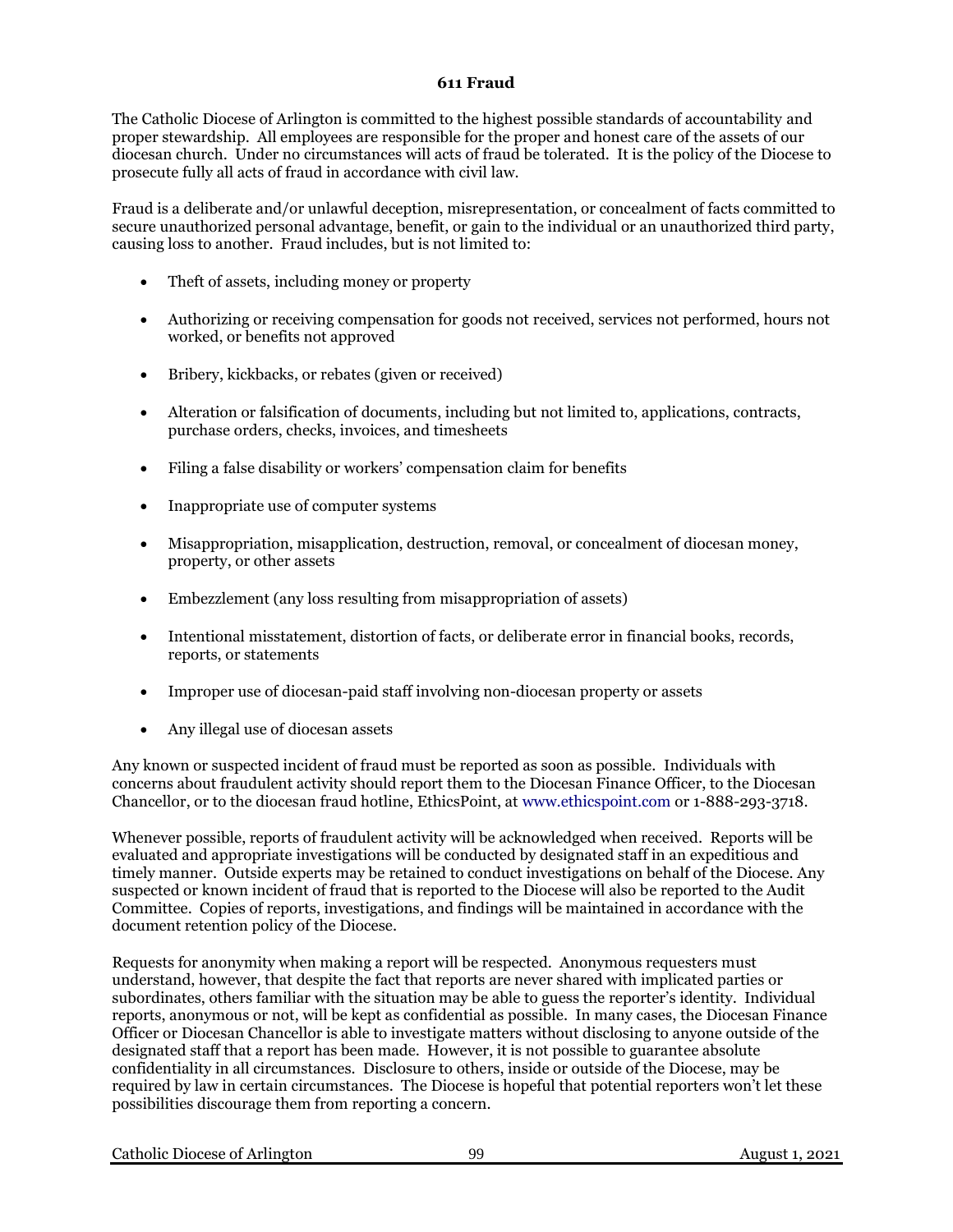If facts and circumstances are sufficient to determine that possible fraudulent activity has occurred, diocesan legal counsel will be consulted and a report will be made to appropriate law enforcement agencies.

Any employee found to have participated in fraudulent activities will be subject to disciplinary action, up to and including immediate termination, as well as civil and criminal prosecution.

No employee will be subjected to any retaliation for reporting in good faith any behavior believed to violate this policy or for cooperating in any investigation relating to the enforcement of this policy. Any such retaliation is strictly prohibited and will result in disciplinary action, up to and including termination.

Anyone reporting a complaint must act in good faith and have reasonable grounds for making the report. Any intentional false allegation of fraud is a serious civil and canonical offense and will result in disciplinary action, up to and including termination.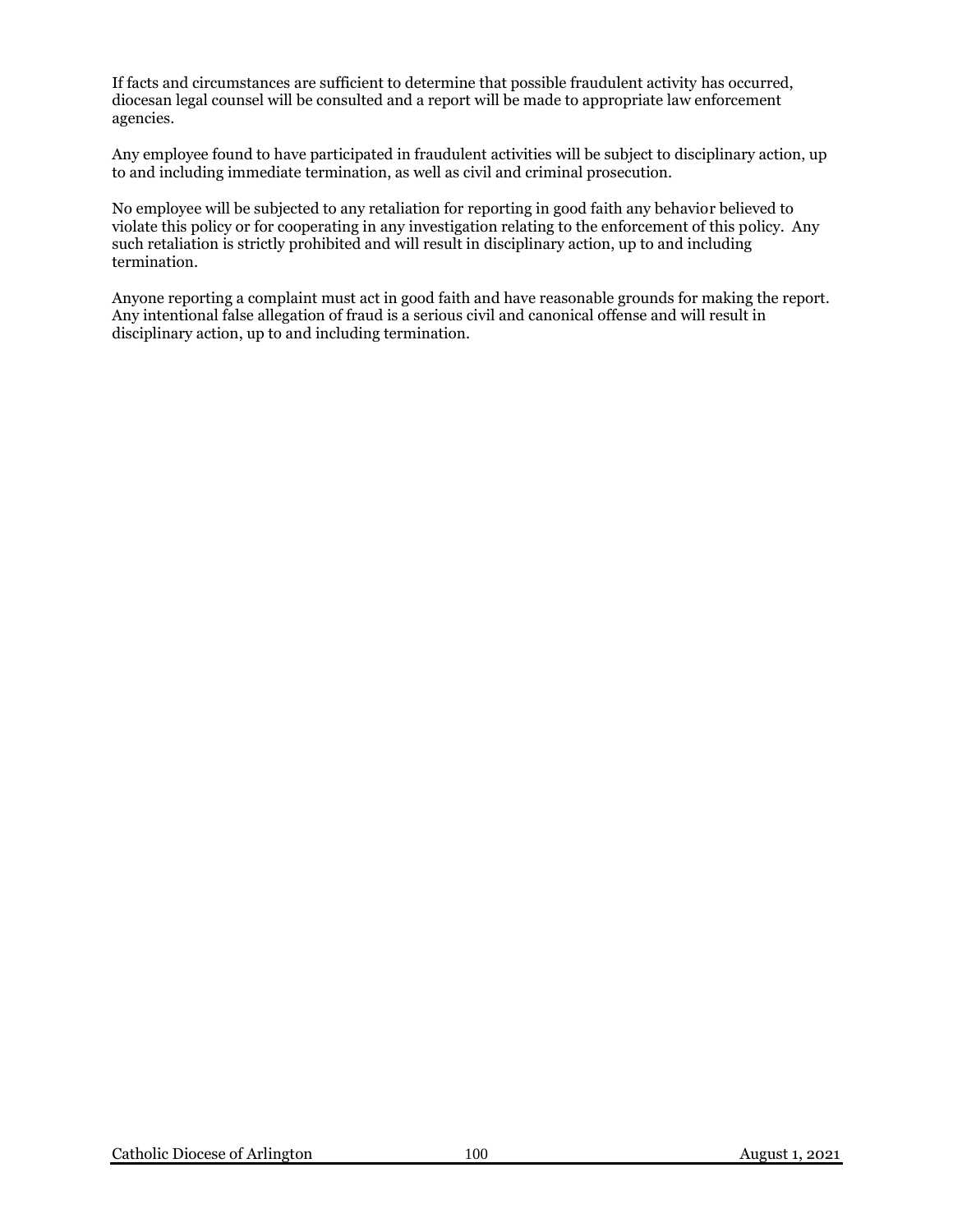# **612 Conflicts of Interest**

Diocesan employees have special positions of trust, loyalty, and fiduciary responsibility to the Diocese, its parishes, and its members. Employees are expected to act in the best interests of the Diocese and the entity they serve and respect the confidentiality of information gained in the course of employment activities. Employees are expected to avoid advising on matters in which a conflict of interest may exist in fact, appearance, or both.

A potential conflict of interest exists when one is in a position to use his/her status to influence decisions for personal advantage or for the advantage of a family member, significant other, close friend, or nondiocesan entity (whether charitable, advocacy related, for profit, or otherwise). Employees must avoid conduct which would or could create a conflict of interest in fact or appearance.

The following list, which is not all-inclusive, represents conflicts of interest:

- Serving as a board member, officer, or other similar position with an organization that takes positions or engages in activities which are contrary to the teachings of the Catholic Church and/or where the service on behalf of such an organization interferes with the fulfillment of the regular diocesan duties
- Except as expressly authorized by the Diocese, use of diocesan funds, facilities, supplies, personnel or other diocesan resources for personal purposes or for use in conducting the business of a non-diocesan entity
- Conducting personal activities outside of employment that create or allow to be created the misimpression or misunderstanding that the activities are sponsored or supported by the Diocese
- Making purchases or securing contracts or other business awards from a non-diocesan entity that was not the result of a fair and competitive bidding process (usually involving at least two other qualified bidders and including the participation of appropriate diocesan personnel)
- Accepting gifts, gratuities, things of value, or loans from organizations, business concerns, or individuals who are actual or potential diocesan members, clients, or vendors where the value or annual cumulative value exceeds \$100 and/or where the acceptance of such may be reasonably construed as undue influence
	- These limitations are not intended to prohibit the acceptance of articles of negligible value, which are distributed generally, or to prohibit employees from accepting social courtesies, which promote good public relations, or to prohibit employees from obtaining loans from regular lending institutions.
	- In order to avoid such situations, employees may request that the Diocese review particular circumstances in which something of value may be accepted. To obtain diocesan review, the employee must make full disclosure of all relevant facts and circumstances.
- Disclosing or using confidential information gained from one's position, including but not limited to, rosters, mailing lists, telephone directories, business plans, donor information, or confidential board proceedings, for personal gain or benefit or for the benefit of a nondiocesan entity
- Accepting, directly or indirectly, any money, thing, or service of value from any person seeking employment with or promotion within the Diocese for or in connection with such interest
- An employee and/or his/her family member with a direct or indirect financial interest with any entity or individual with whom the Diocese has an actual or potential transaction, arrangement, or business relationship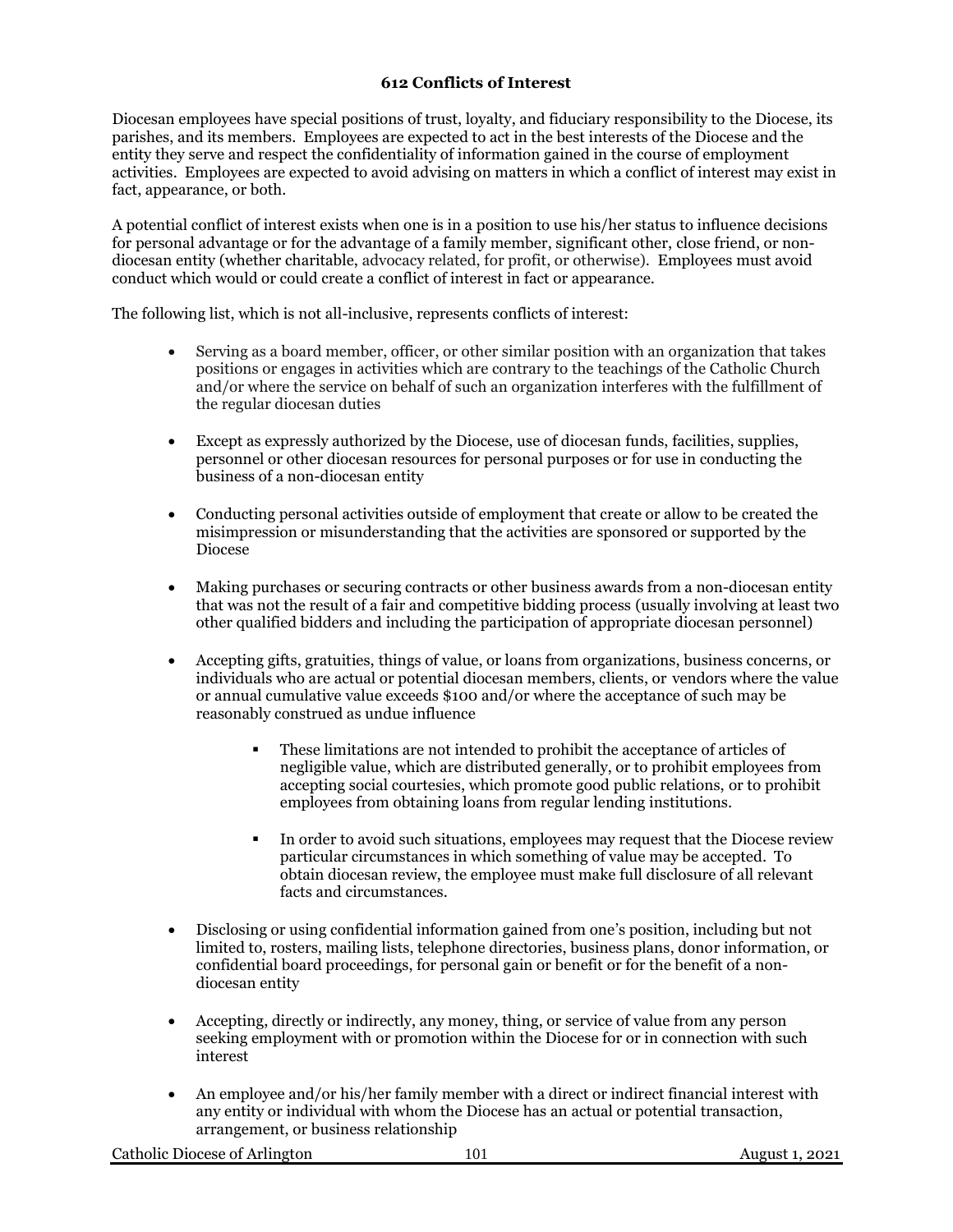Financial interest includes:

a. An ownership, investment interest, or personal business relationship with an entity or individual with whom the Diocese has a transaction or arrangement

Note: Ownership of five percent or less of the securities of a publicly traded company is not considered a conflict of interest and does not require disclosure.

- b. A potential ownership, investment interest, or personal business relationship with an entity or individual with whom the Diocese is negotiating a transaction or arrangement
- c. A compensation (direct or indirect remuneration) arrangement with the Diocese, other than that earned as salary or wages, or with any entity or individual with whom the Diocese has a transaction or arrangement

Employees have a duty to report to the Diocese any crime or unexplained loss encountered in the employees' performance of duties.

When an employee knows or reasonably believes that he/she is or may be involved in an actual or apparent conflict of interest, the employee has a duty to disclose the conflict. Likewise, employees have a duty to disclose actual or apparent conflicts of interest of which they are aware involving other employees. An employee who believes an actual or potential conflict of interest exists must not participate in discussions or decisions about the transaction in question.

Disclosure is normally made to the employee's immediate supervisor. Disclosure requires sufficient detail to allow a complete assessment of the conflict. The direct supervisor will evaluate the facts and circumstances of the disclosure. If a reasonable basis for a finding of conflict exists, the supervisor will attempt to find an alternate course of action that does not give rise to a conflict of interest. The supervisor will provide a written summary and conclusion, along with supporting documentation, to the Diocesan Finance Officer for review, any necessary additional investigation, and final recommendation. Any employee may choose to make a disclosure directly to the Diocesan Finance Officer or through the EthicsPoint hotline at [www.ethicspoint.com](http://www.ethicspoint.com/) or 1-888-293-3718.

If the Diocese has reasonable cause to believe that an employee has violated the Conflict of Interest policy as outlined above, the employee will be informed of the basis for such belief and afforded an opportunity to provide an explanation. If, after reviewing the employee's explanation and the results of any investigation required by the circumstances, it is determined that the employee has violated the policy, disciplinary action may be taken, up to and including termination as well as the repayment of gains, the imposition of fines, and/or civil or criminal prosecution.

No employee will be subjected to any retaliation for reporting in good faith any behavior believed to violate this policy or for cooperating in any investigation relating to the enforcement of this policy. Any such retaliation is strictly prohibited and will result in disciplinary action, up to and including termination.

Anyone reporting a complaint must act in good faith and have reasonable grounds for making the report. Any intentional false report or a report made in bad faith will result in disciplinary action, up to and including termination.

Employees and others with positions or roles that influence decision-making actions, involve purchasing decisions, and/or have access to proprietary information within a Parish, School, or the CAO are required to complete and sign a "Conflict of Interest Disclosure Statement" on an annual basis. This statement asks questions intended to reveal potential conflicts of interest. It also requires that these individuals acknowledge their awareness of, and reaffirm their commitment to the Conflict of Interest policy. The annual statements for employees of the CAO are submitted to the Bishop or other chief executive. The annual statements for Pastors are submitted with the Parish Annual Report. All other statements are kept on file at the respective parish or school.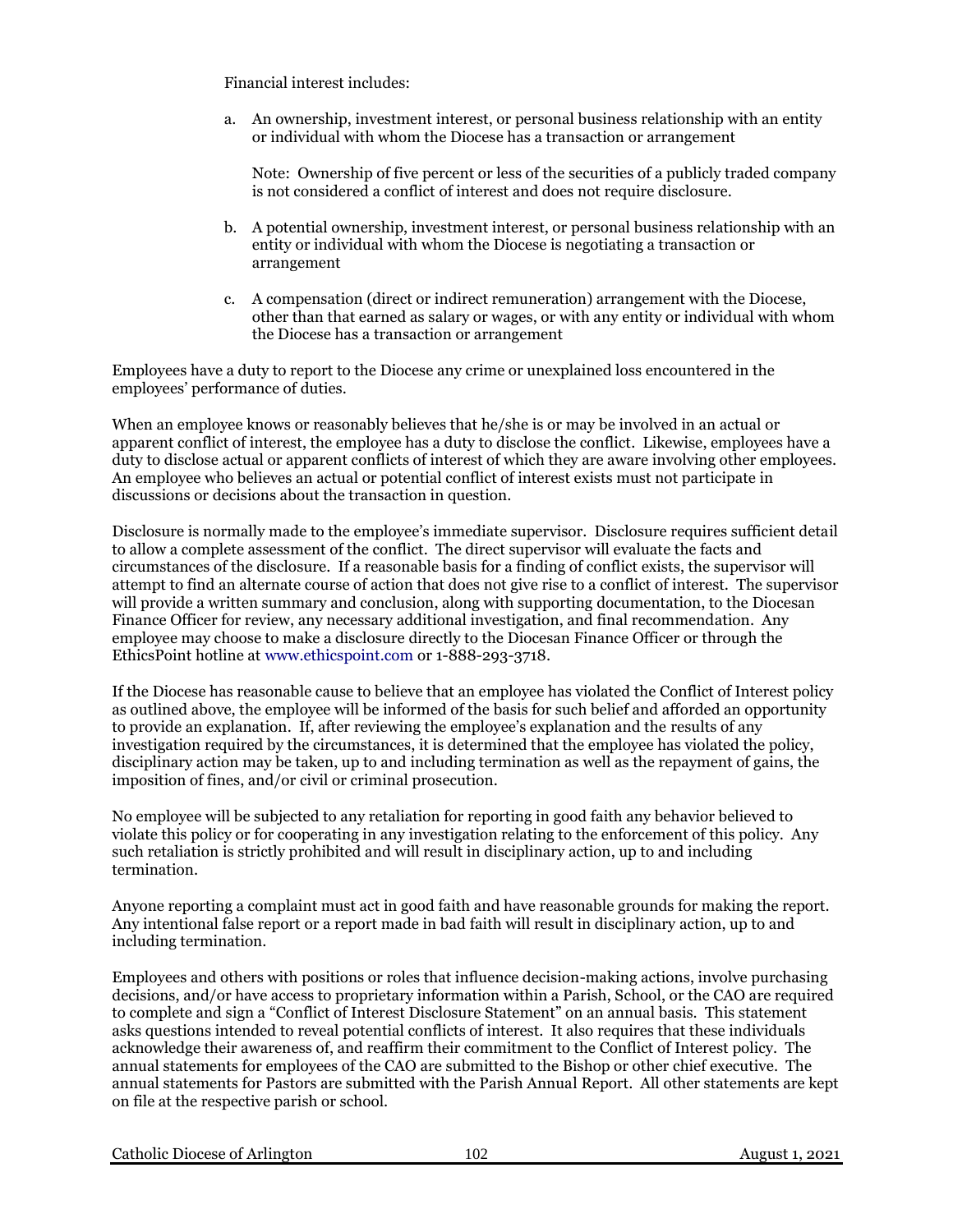# **613 Parking**

Where possible, parking is provided for employees. At some locations where facilities are limited, employees must obtain parking elsewhere at their own expense.

Employees are encouraged to lock their vehicles in any parking area, as the Diocese cannot be liable for any losses or damages incurred.

All employees are required to observe all traffic, parking, and speed restrictions on diocesan property. Violations may result in ticketing and/or towing charges and possible disciplinary action, up to and including termination.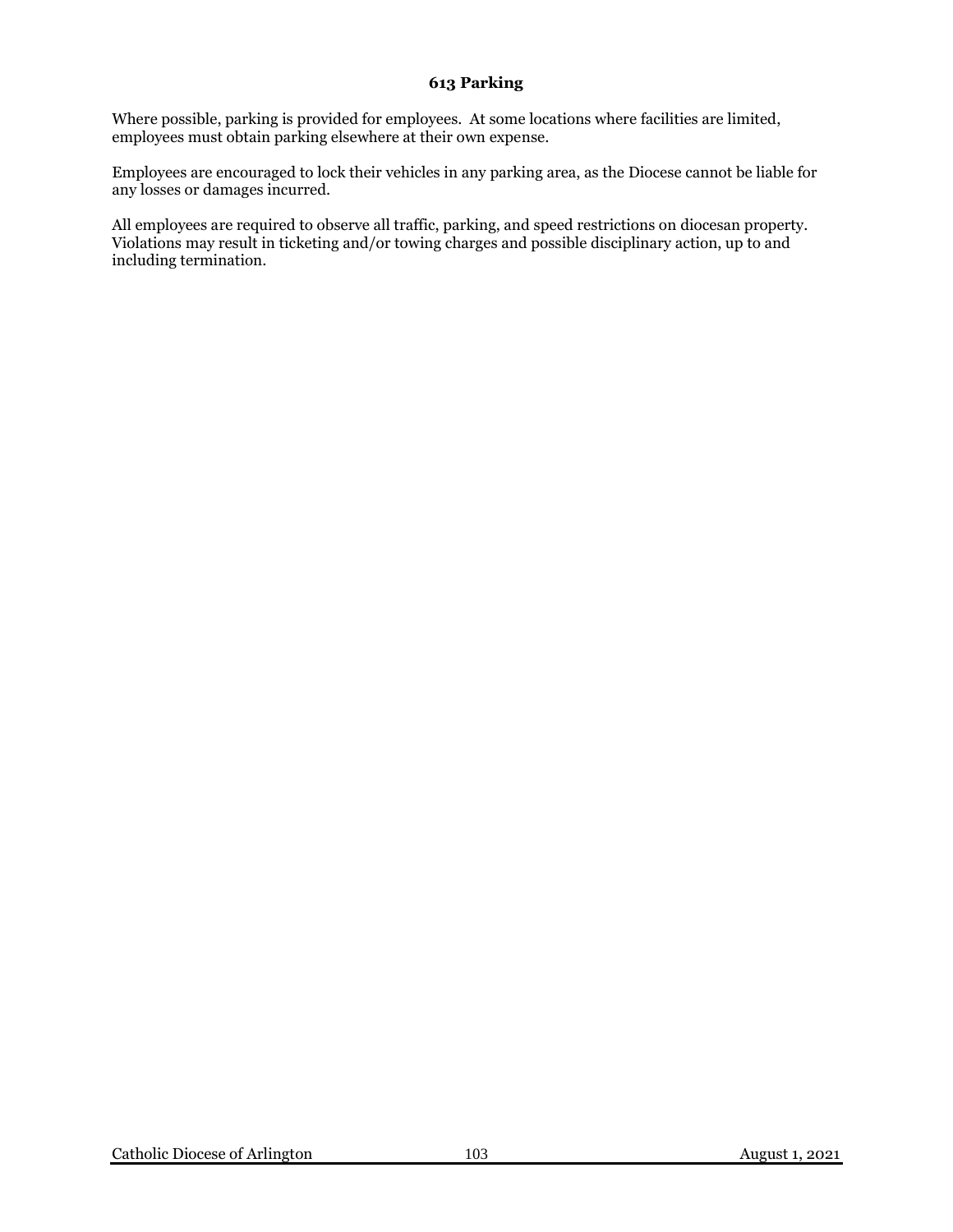#### **614 Phones and Other Handheld Communication Devices**

Diocesan provided cell phones and other handheld communication devices (pagers, BlackBerrys, etc.) of any type are intended for business purposes and for use in the course of normal operations. On occasion, personal calls from diocesan provided or employee owned cell phones may be necessary while on diocesan property and/or time. These personal calls, however, must be brief and infrequent. Excessive personal calls on diocesan property and/or time, including those made or received on the employee's own personal phone, are considered a violation of the Standards of Conduct.

Other than in emergency situations, employees who hold positions requiring continual availability to answer business calls are expected not to accept or make calls of a personal nature outside of the bonafide meal period. In addition, unauthorized long-distance calls on diocesan provided phones are prohibited. Employees must charge long-distance calls of a personal nature to a home phone or credit card.

To ensure the most professional image and service, and to limit the distractions to others in the workplace, employees are required to turn personal cell phones or other personal communication devices off or place them on vibrate/silent mode while on diocesan property and/or time.

Employees must adhere to all state and local laws and/or regulations regarding the use of cellular telephones and other handheld communication devices while driving. Accordingly, while conducting diocesan business or during working hours, employees must not use cellular telephones or other handheld communication devices in a manner that is prohibited by law. Please note that several states have enacted laws that prohibit use of a cellular telephone while driving unless the driver uses a state-approved handsfree device. States also have enacted laws prohibited all texting or emailing while driving. Employees working or traveling in states with such restrictions must adhere to these laws.

Employees are neither expected nor allowed to put business needs ahead of personal or public safety. Employees must always exercise caution and good judgment. **Use of a cellular telephone or other handheld communication devices while driving is not an expected job function of any employee.** Further, employees who are charged with traffic violations including those resulting from use of their cellular telephone or other handheld communication devices while driving, will be solely responsible for all liabilities that result from such actions.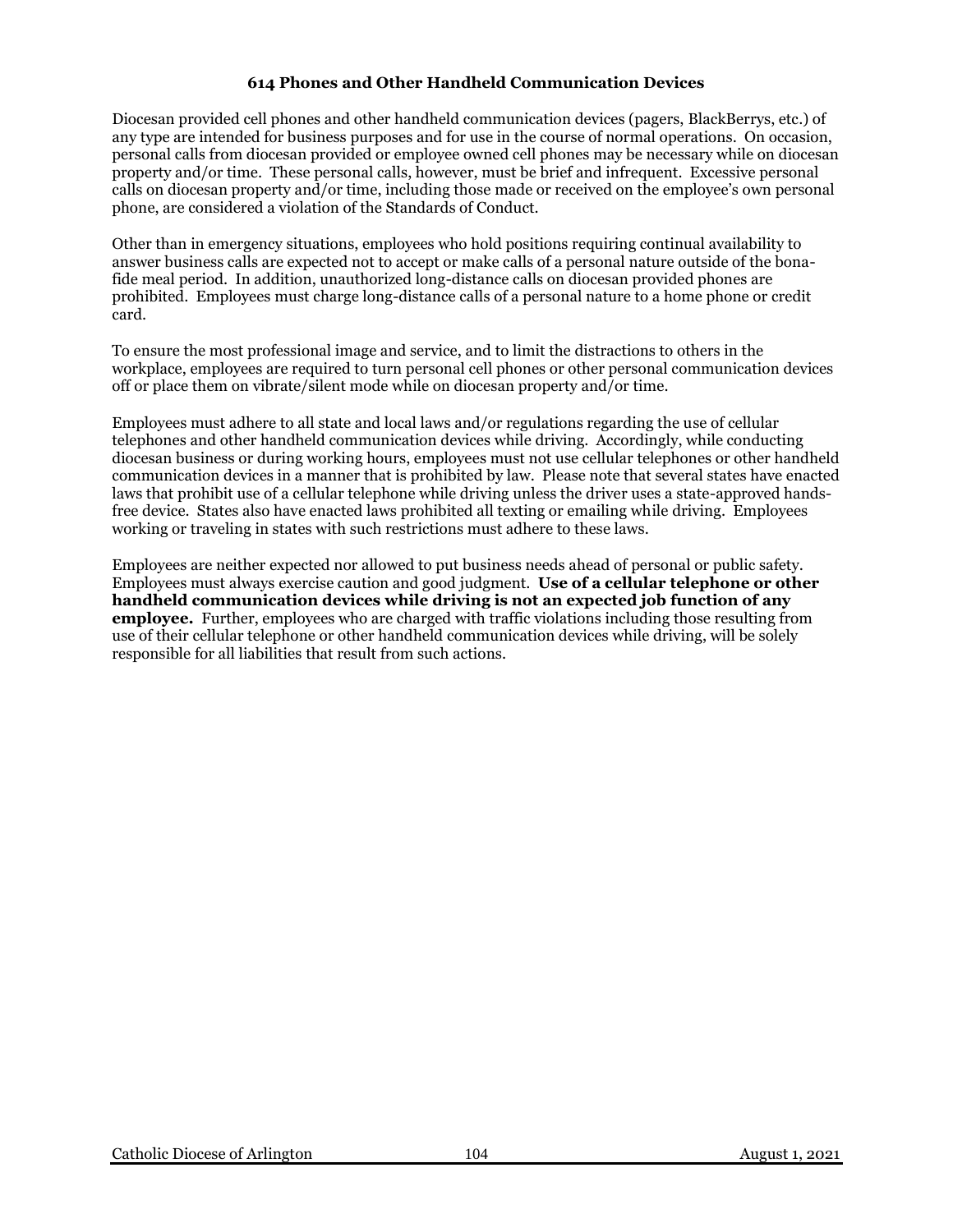#### **615 Contact with the Media**

Media releases and public press statements, including diocesan-sponsored publications, should reflect the Catholic philosophy and diocesan policies in character, presentation and substance. The Arlington Catholic Herald has its own review process. With the exception of media releases designed to publicize school or parish events or achievements, all other media releases must be approved by the diocesan Chief Communications Officer.

The diocesan Chief Communications Officer must give permission for media reporters and/or representatives to visit any facility of the Diocese for the purpose of reporting on activities or to interview or film persons at the Diocese. Employees contacted by a member of the media are expected to inform the requester that all media requests are handled through the Office of Communications and provide the requester with the CAO phone number of 703-841-2500. The Office of Communications will then work with the employee and the reporter in fulfilling the request.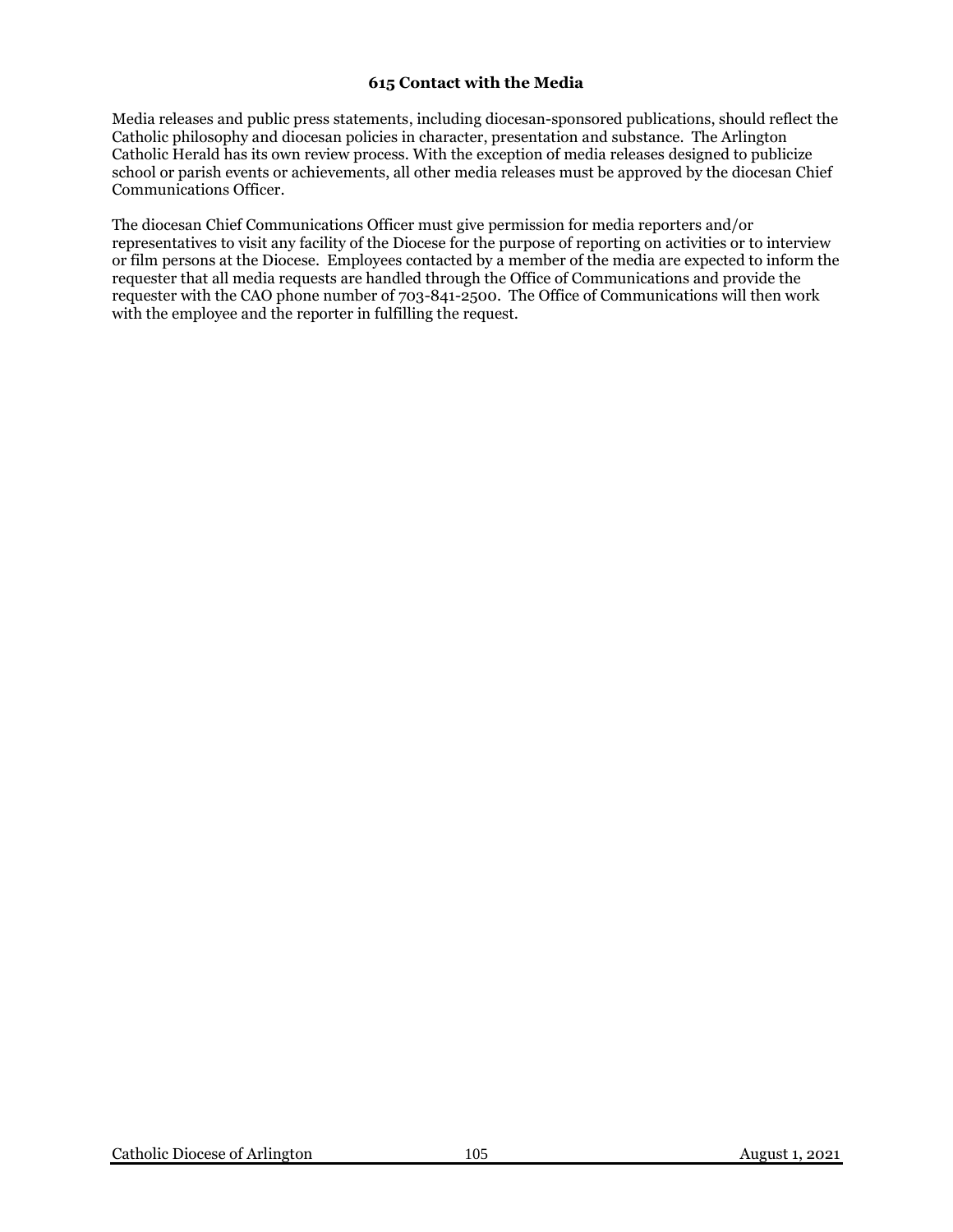#### **616 Problem Resolution**

The Diocese is committed to providing good working conditions for its employees. The Diocese strives to ensure fair and honest treatment of all employees. Supervisors, managers, and employees are expected to treat each other with mutual respect and in a manner that gives honor and glory to God, in whose image we all are created.

Part of the Diocese's commitment includes encouraging an open and frank atmosphere in which any problem, complaint, suggestion, or question has a forum and receives a timely response. Under the Diocese's open door policy, employees with work-related concerns or suggestions, including but not limited to, established rules of conduct, policies, practices, job expectations, working conditions, or working relationships, can express their concerns without fear of penalty or retaliation.

Employees with complaints, suggestions, or questions are encouraged to bring them first to the attention of their direct supervisor. Because direct supervisors are closest to the situation, they are generally in the best position to help. If the concern cannot be resolved through the direct supervisor, the concern continues, the outcome is not satisfactory, or an investigation is required, it may be directed to a higher level of management.

There is no requirement to follow any formal chain of command when trying to resolve a concern. Employees may file complaints or express any issue of concern with the Office of Human Resources at any time.

Not every problem can be resolved to the total satisfaction of the involved parties. However, only through understanding and discussion of problems can employees and management foster and maintain an efficient, effective and harmonious work environment.

The Diocese does not tolerate any form of retaliation against employees for filing a bonafide concern. This policy, however, should not be construed as preventing, limiting, or delaying the Diocese from taking disciplinary action against any individual, up to and including termination, in circumstances where such action is deemed appropriate.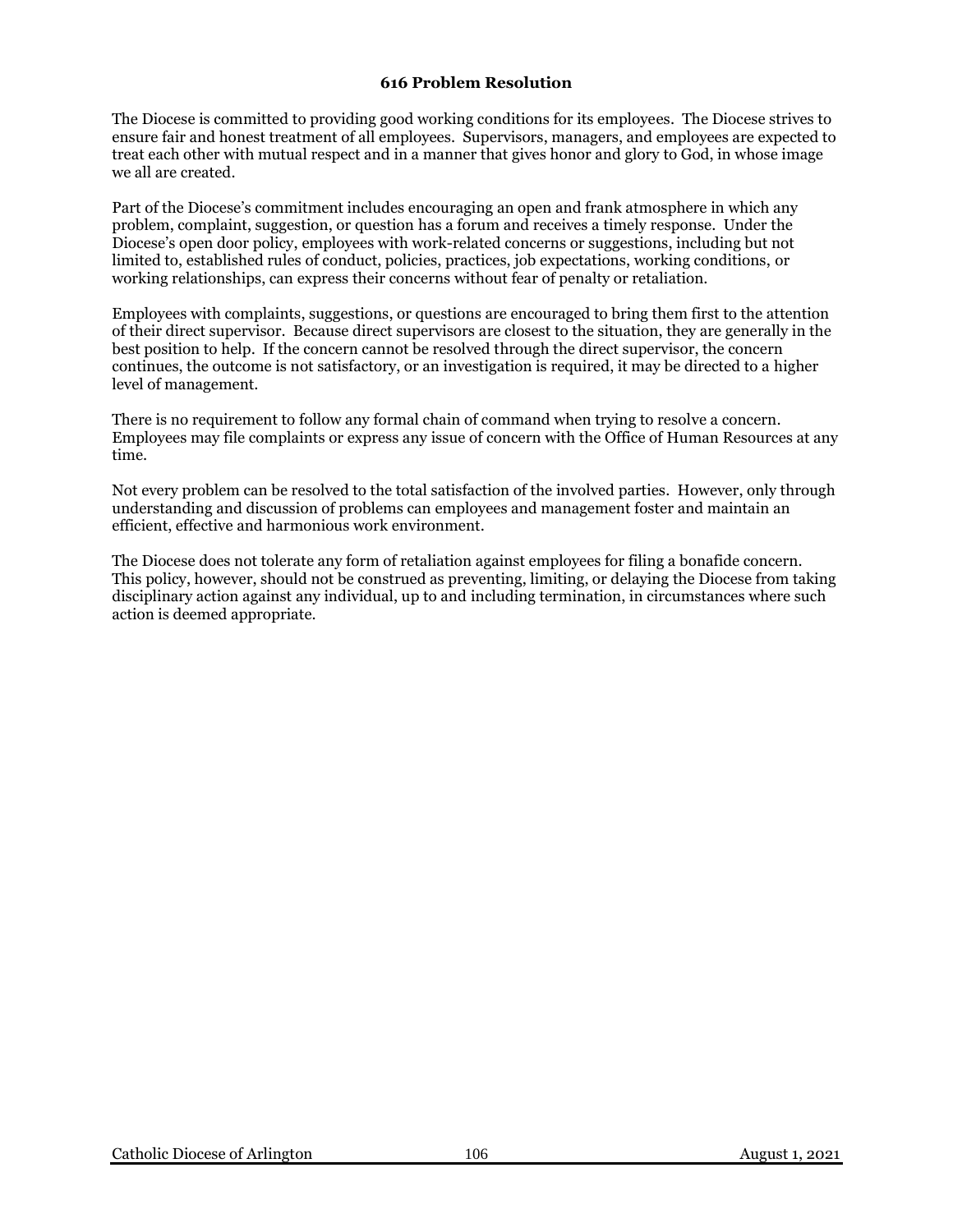

Office of Communications

200 North Glebe Road, Suite 914 . Arlington, VA 22203 Office (703) 841-2505 • Fax (703) 524-5028 communications@arlingtondiocese.org

# **Website and Social Media Policy** for the **Catholic Diocese of Arlington**

For All Personnel and Volunteers

Released June 25, 2018 (Takes effect in all diocesan entities September 3, 2018)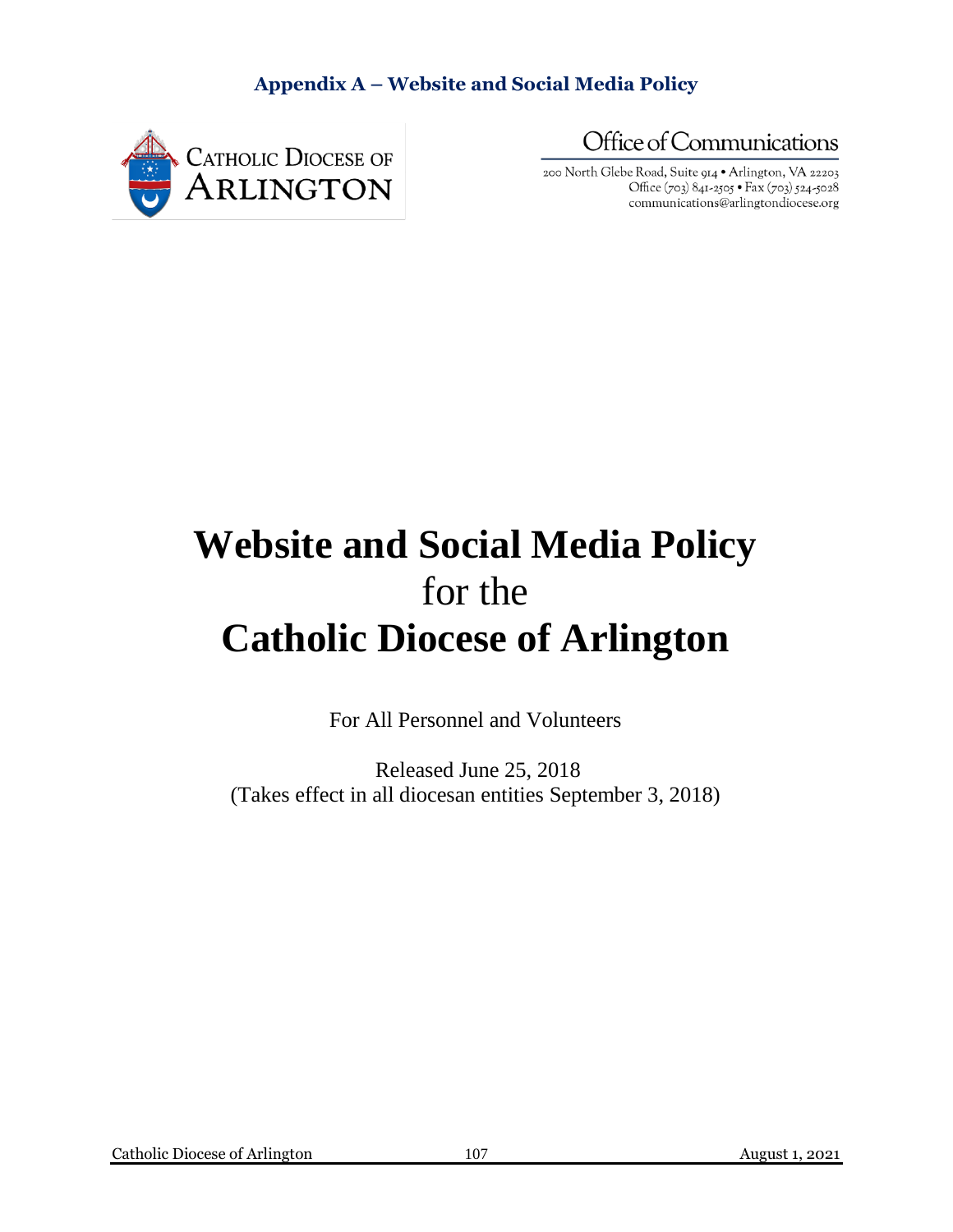#### **TABLE OF CONTENTS**

| П.   | OFFICIAL DIOCESAN WEBSITES AND SOCIAL MEDIA ACCOUNTS |                                                                         |  |  |
|------|------------------------------------------------------|-------------------------------------------------------------------------|--|--|
|      |                                                      |                                                                         |  |  |
|      | A.                                                   |                                                                         |  |  |
|      | В.                                                   |                                                                         |  |  |
|      | C.                                                   |                                                                         |  |  |
|      | D.                                                   | Commenting Policy and Disclaimer for Diocesan Websites and Social Media |  |  |
|      |                                                      |                                                                         |  |  |
| III. |                                                      | GUIDELINES FOR PERSONAL WEBSITES AND SOCIAL MEDIA ACCOUNTS              |  |  |
|      |                                                      |                                                                         |  |  |
|      |                                                      |                                                                         |  |  |
|      |                                                      |                                                                         |  |  |
|      |                                                      |                                                                         |  |  |

## **NOTE: Some words and phrases used throughout the Guidelines correlate with definitions listed on the last page. Purpose and Application**

This policy is designed to aid all Diocesan Entities in implementing specific standards and ensuring that personnel adhere to appropriate usage, boundaries, and best practices related to websites and social media.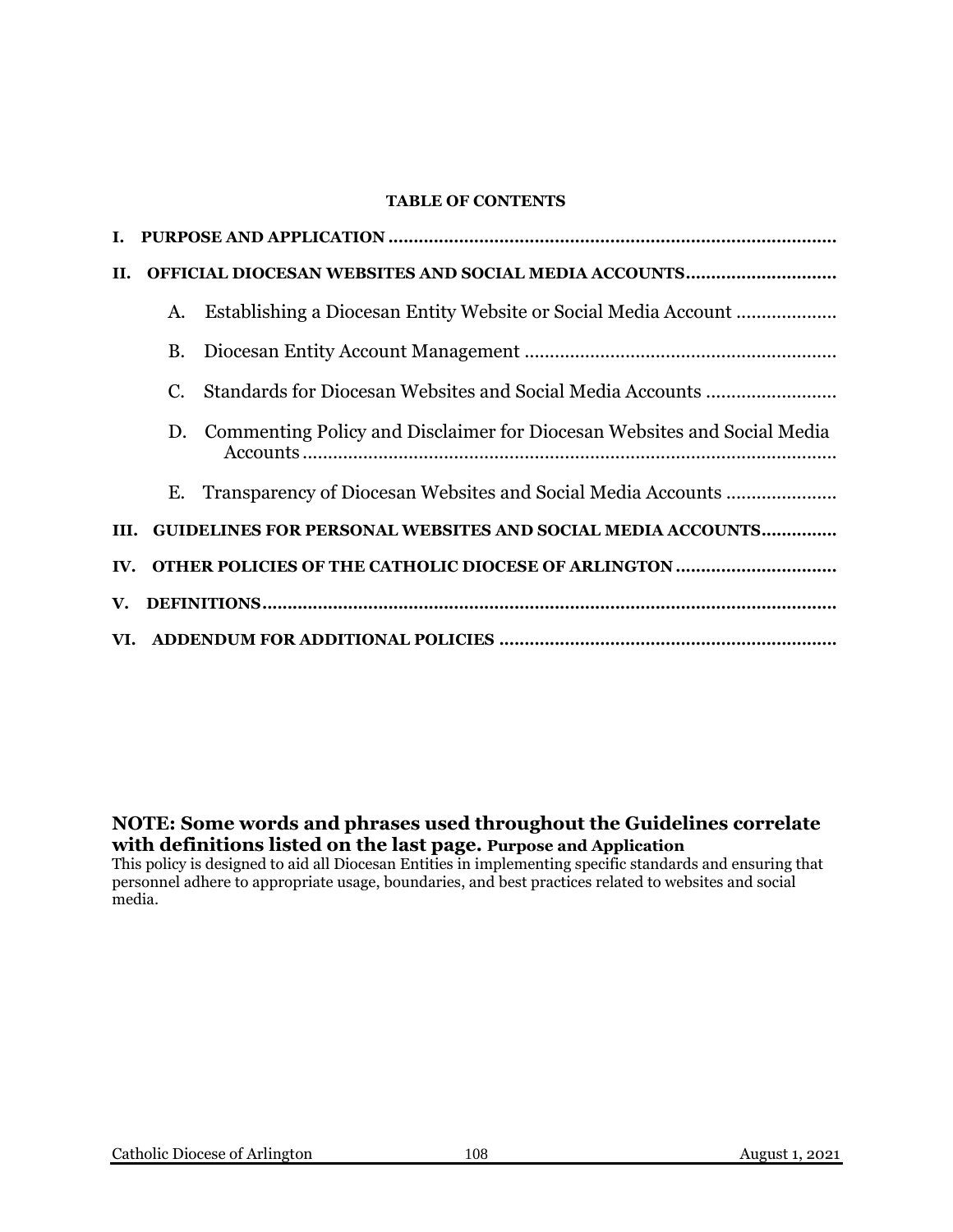All employees and volunteers of the Diocese must 1) review this policy 2) return the "Official Receipt" to his or her respective pastor/administrator, school principal, or the Diocesan HR Director.

#### **I. Official Diocesan Websites and Social Media Accounts**

#### **A. Establishing a Diocesan Entity Website or Social Media Account**

A website or social media account officially associated with any Diocesan Entity, or that will be published on behalf of any Diocesan Entity, shall not be established without the written approval of the entity's pastor/administrator or director.

An account's location (i.e. URL), name or handle may not be changed without the express approval of the pastor or director.

Personal email addresses must not be used in the creation of any Diocesan Entity website or social media account. Any email address used as a login credential to obtain administrative access to a Diocesan Entity website or social media account should be generated through a corporately-owned domain that is controlled by the Diocese or the respective Diocesan Entity. All accounts must be created and maintained with diocesan email addresses, preferably the office or ministry's main email address. This protects the sensitive information that may be received and affords the Diocesan Entity transparent access to the account.

#### **B. Diocesan Entity Account Management**

A Diocesan Entity must ensure that it establishes and maintains control over any website or social media account it creates or manages. The Diocese of Arlington or an appropriate entity controlled by the Diocese of Arlington must, whenever possible, be the registered owner of the domain. *Note:* In some cases, it may not be possible to obtain ownership over a website, such as a Diocesan Entity's Facebook page, because some social media organizations will insist on retaining ownership rights.

Only Diocesan Entity pastors/administrators and directors, appropriate information technology personnel, and account managers may have administrative access to a Diocesan Entity website or social media account or access to administrative login credentials. Diocesan Entity pastors/administrators and directors must retain administrative access to their respective Diocesan Entity's website(s) and social media account(s). In the event that a Diocesan Entity does not have adequate staff to meet its social media needs, a volunteer cleared through the Safe Environment Program may operate under the same conditions and responsibilities within this Policy as those of an employee.

Diocesan Entity pastors/administrators and directors must ensure that, acting alone or through information technology personnel, they can terminate the administrative access of any designated account manager. Diocesan Entity heads, information technology personnel, and account managers must ensure that login credentials are secured against unauthorized access, such as by storing them in an encrypted file. In the event that an account administrator ends employment with the Diocese, administrative access must be ensured by the respective Diocesan Entity and account passwords should change.

Any email address used as a login credential to obtain Administrative Access to a Diocesan Entity website or social media account should be generated through a corporately-owned domain that is controlled by the Diocese or the applicable Diocesan Entity. For instance, the email address should not be a Gmail or Yahoo email address—rather, it should be through @arlingtondiocese.org or @[parishname].org. Exceptions can be made for social media platforms that require a non-diocesan email address. For instance, YouTube requires a Gmail email address for the primary login to a YouTube account. However, the verification email address used in the creation of the account should be a Diocesan Entity email address.

Social media activity conducted on behalf of a Diocesan Entity in an official capacity should emanate from accounts issued and branded by the Diocese or a Diocesan Entity. For example, if Amy Smith works in the Diocesan Office of Youth, Campus, and Young Adult Ministries, she should use a Twitter handle similar to "@YouthDirectorCDA." This affords the Diocese ownership over the account and its content, and the account can be passed on to successive employees who serve in the role.

Catholic Diocese of Arlington 109 109 August 1, 2021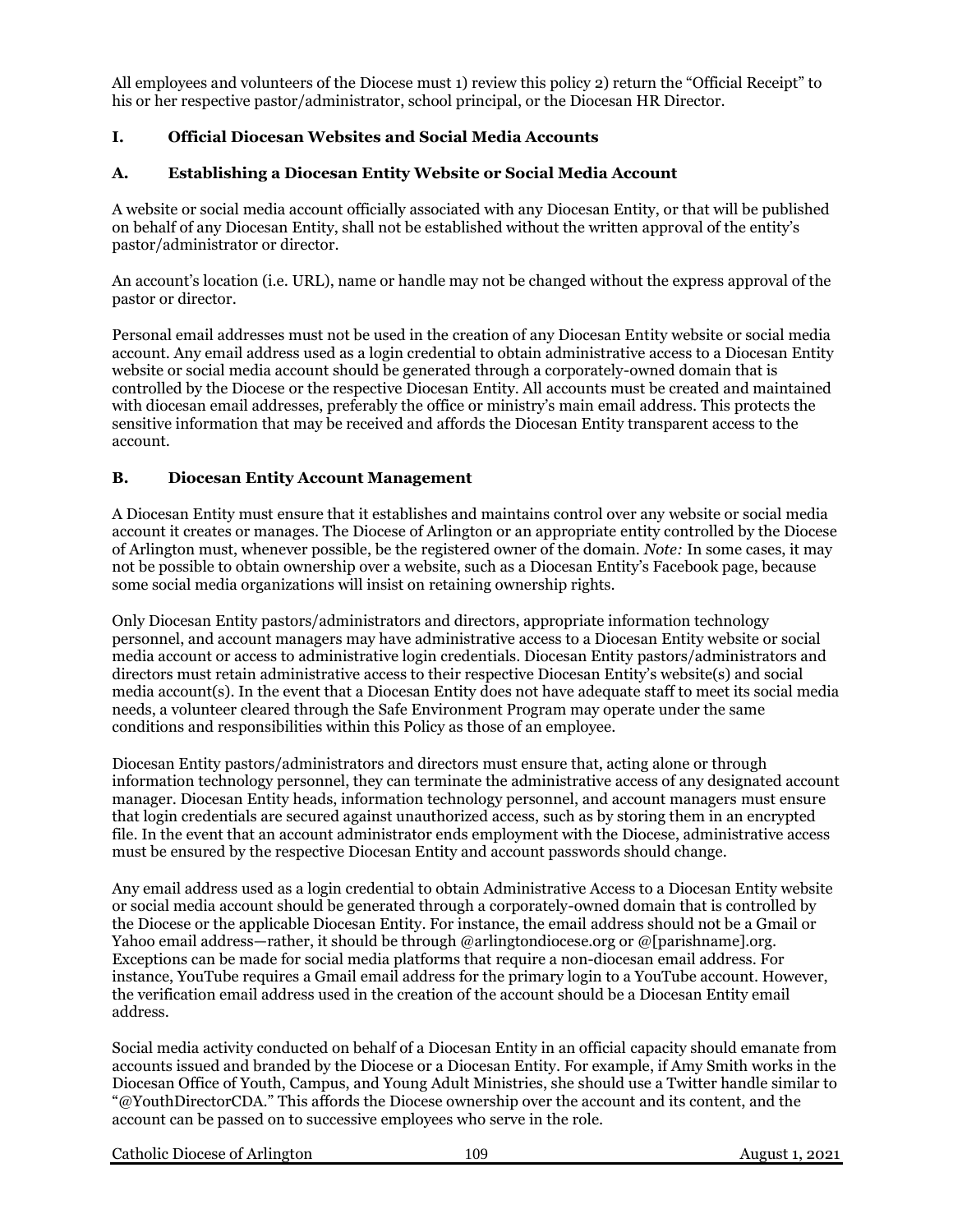#### **C. Standards for Diocesan Websites and Social Media Accounts**

The *Code of Conduct for Church Personnel of the Diocese of Arlington* applies to activity on social media and Diocesan Entity websites. All content published on behalf of a Diocesan Entity must be consistent with the teachings and tenets of the Roman Catholic Church, for which the Bishop of the Diocese of Arlington has responsibility and authority, and must not otherwise be inappropriate, create a risk of reputational harm to the Diocese or any Diocesan Entity, or compromise the Diocese or any Diocesan Entity legally or morally. Examples of Diocesan

Entity-published content this standard prohibits include, but are not limited to, content that would reasonably be considered dishonest, derogatory, sexually suggestive, sexually explicit, defamatory, fraudulent, degrading, malicious, disrespectful, or threatening. Personnel must maintain an appropriate, professional demeanor when communicating on or through a Diocesan Entity website or social media account.

Social media content should be monitored frequently. The Diocesan Office of Communications recommends monitoring website and social media accounts periodically over weekends and holidays to ensure immediate response to any inappropriate content.

When the primary administrator of the social media account is absent, either a supervisor or another administrator of the account must monitor the account. Individual site administrators are responsible for adequate monitoring and responding to content on their sites. Conflicts over posted content that are not resolved at the local ministry site are to be referred to the Diocesan Office of Communications for resolution.

#### **D. Commenting Policy and Disclaimer for Diocesan Websites and Social Media Accounts**

Every Diocesan Entity website or social media account that offers the ability to "comment" should be frequently checked to ensure that all comments are appropriate and in keeping with the standards for Diocesan websites and social media accounts set forth in this policy. Comments may be subject to deletion at the discretion of the Diocese or its entities.

Additionally, whenever commenting is available, a clearly visible "Commenting Policy" should be displayed if possible.

Note: Displaying the policy, or the full policy, may not always be possible. In cases where it is possible to post a Commenting Policy, here is a sample text that could be used:

Readers and patrons of this site are welcome to comment. Discussion is encouraged, but proper etiquette must be followed. Obscenities, spam, bashing, bullying, verbal abuse, insults, link solicitations, repetitive or fraudulent comments, and off-topic comments will be removed. It may be decided that comments will require approval prior to publication. We reserve the right to block a user at any time.

Diocesan Entity websites should clearly display a disclaimer that communicates, "Users of this website should have no expectation of privacy."

Diocesan Entity publications, social media sites, and similar websites or platforms that promote interactive dialogue should clarify that the conversation is not *intended* to represent the views of the Diocese or any Diocesan Entity. An example of such a disclaim could be, "The opinions expressed are those of the author/commenter and do not necessarily reflect the views of the Catholic Diocese of Arlington or its entities."

Catholic Diocese of Arlington 110 110 August 1, 2021 It is the responsibility of the administrator of the Diocesan Entity account and his or her supervisor to block and remove obscene, indecent or off-topic/irrelevant content as soon as possible. Content is considered indecent if it attacks a specific person or group of persons, uses expletives, or could be interpreted as insulting or inappropriate. When disputed, final determination of whether content should be removed is up to the Diocesan Entity supervisor or the Diocesan Chief Communications Officer.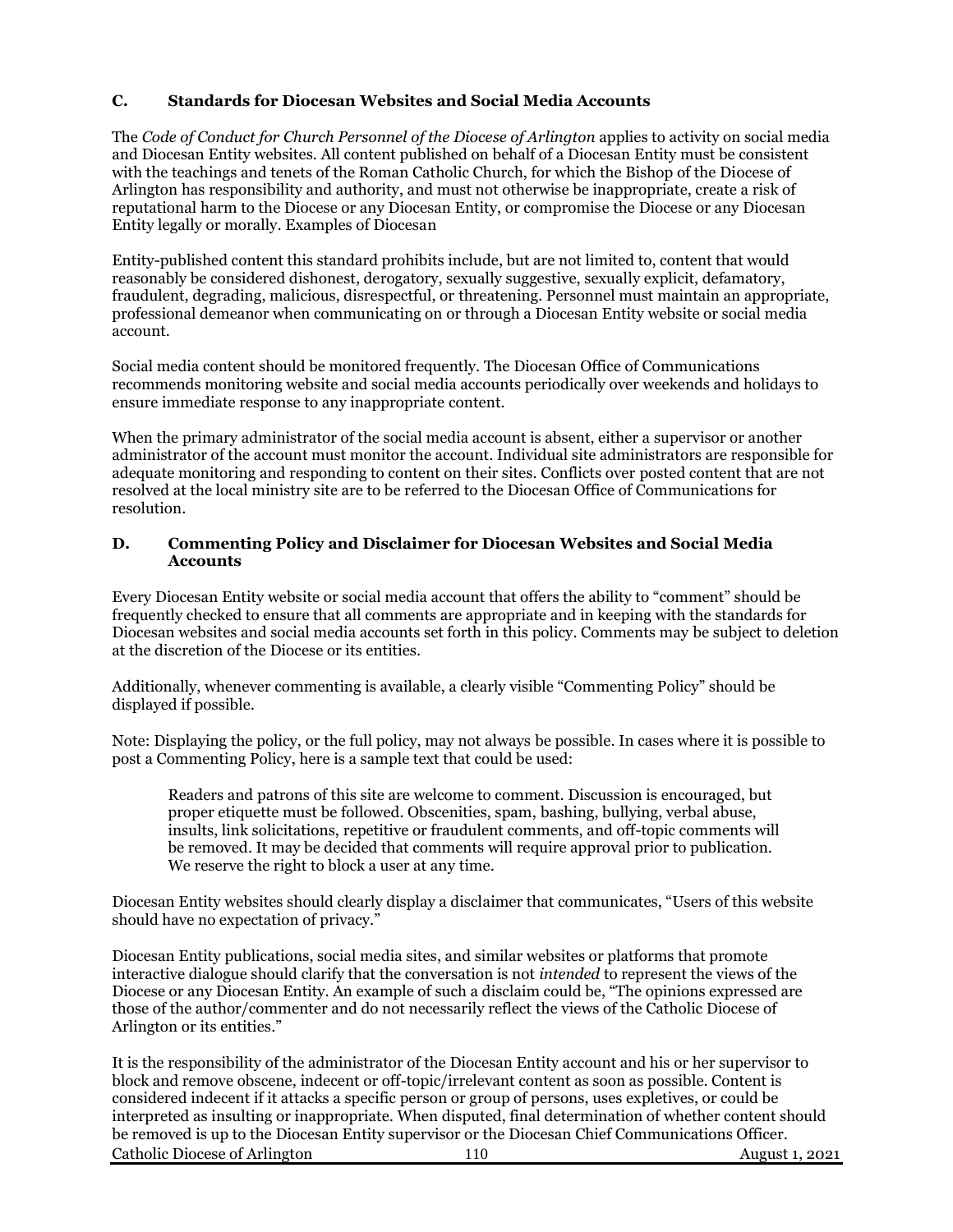#### **E. Transparency of Diocesan Websites and Social Media Accounts**

Websites and social media accounts should clearly display the contact information of the account manager and declare that they are an "Official" website or account of the Diocesan Entity whenever reasonable.

Any website or social media account operating under the guise of the Diocese of Arlington or of one of its entities, without proper approval and refusing to remove the page/account, should be reported to the Diocesan Chief Communications Officer immediately.

#### **III. Guidelines for Personal Websites and Social Media Accounts**

These guidelines (Section III) apply to personal websites, social media accounts, and online content (i.e., websites, social media accounts, and content owned, managed, and/or created by Diocesan Entity personnel and volunteers other than on behalf of a Diocesan Entity). Personnel and volunteers are solely responsible for content they make available online, including, but not limited to, posts, comments, tweets, and "likes" (which may suggest approval of a post or other related content). Before creating online content, Diocesan Entity personnel and volunteers should consider the risks and rewards that are involved. They should keep in mind that any conduct, including failure to adhere to these guidelines, that adversely affects their job performance, the job performance of other personnel or volunteers, or that otherwise adversely affects other persons, the legitimate interests of the Diocese of Arlington or any Diocesan Entity, or

that is inconsistent with the moral and ethical teaching of the Roman Catholic Church, may result in disciplinary action up to and including termination of employment and/or his or her ability to serve as a volunteer.

Members of the clergy and/or consecrated men and women serving in any Diocesan Entity must consider that their social media and website activity is often viewed as representing the Diocese and the Office of the Bishop in an official and direct manner. As such, the utmost caution should be taken to avoid even the appearance of scandal, disunity, immorality, partisanship, imprudence, or the taking of a position contrary to the teachings of the Catholic Church. This protects one's sacred ministry and credibility as a representative of a Diocesan Entity, as well as the reputation of all Diocesan Entities.

Despite privacy setting options, all content posted or communicated via any website or social media account will be treated as though it is universally or publicly available. At no time should Diocesan Entity personnel or volunteers publicly stand in opposition to the teachings of the Catholic Church, over which the Bishop of Arlington has responsibility and authority. Such a public stance could impact the ability of that person to continue in their role.

All personnel represent the Diocese, even in personal use of social media. Personal online postings should be in line with Catholic values, should not offend or contradict the faith, morals, and teachings of the Catholic Church, and should not be otherwise inappropriate. Efforts to adhere to this standard should include the following:

- Personnel and volunteers should not post discriminatory remarks, harassment, or threats of violence or similar inappropriate or unlawful conduct.
- Personnel and volunteers should always be fair and courteous to others, whether or not they are personally Catholic.
- Personnel should keep in mind that work-related complaints are best resolved by speaking directly with their co-workers or through their supervisor, rather than by posting complaints online.
- If personnel decide to post online content, they should avoid posting anything that reasonably could be viewed as malicious, obscene, threatening, or intimidating, or that disparages clergy, personnel, volunteers, parishioners, or other persons associated with the Catholic Church.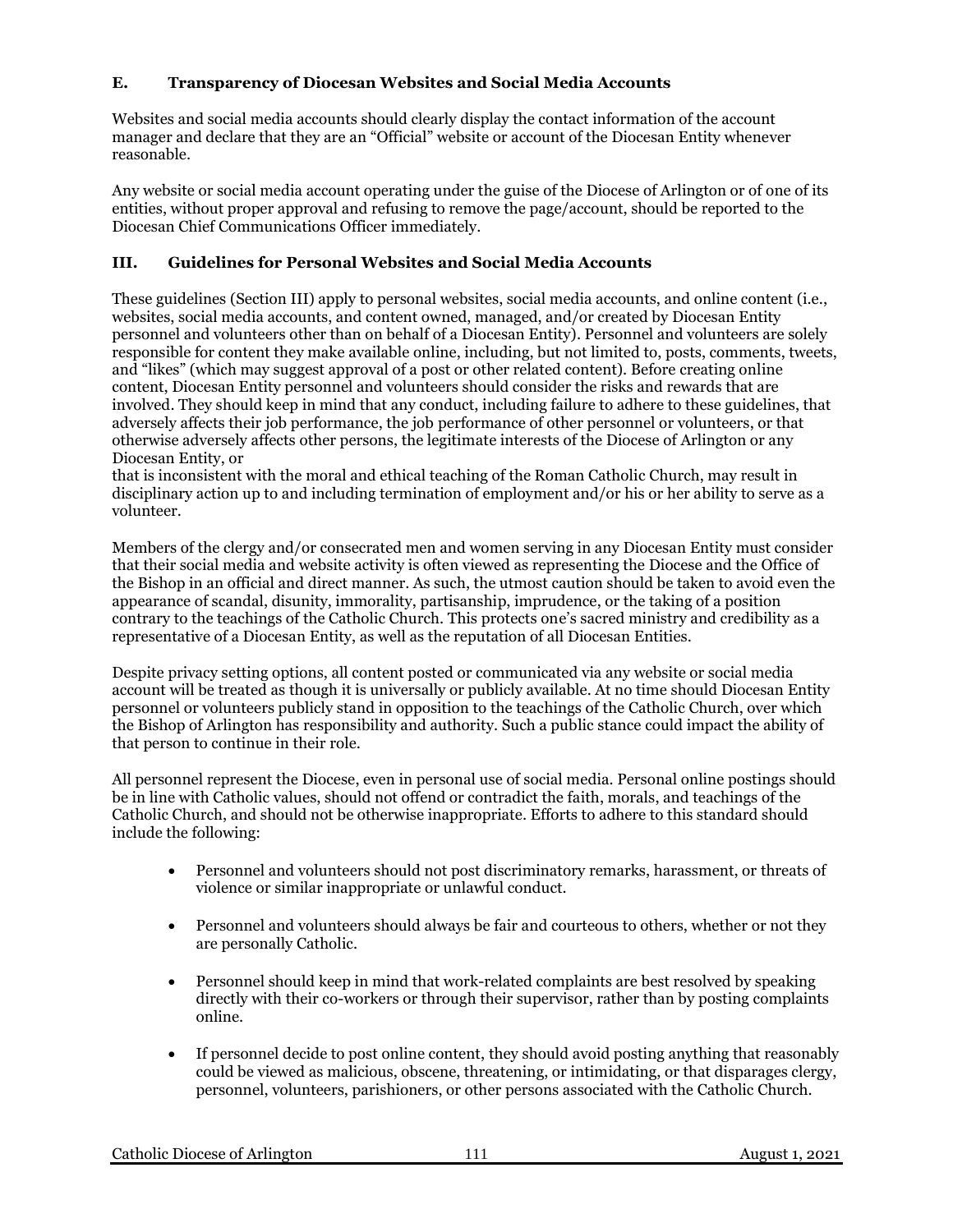- Personnel and volunteers should not post sensitive or confidential information obtained in connection with their employment or volunteer status.
- Personnel and volunteers should be honest and accurate when posting content online.
- Personnel and volunteers should never represent themselves as a spokespeople for the Diocese or a Diocesan Entity. If they post content related to their position with a Diocesan Entity, they should make clear that their views do not represent those of the Diocese or any Diocesan Entity, such as by including a disclaimer such as "Posts are my own and do not necessarily reflect the views of the Diocese of Arlington or [the relevant Diocese Entity, such as a school, if appropriate]." Such a disclaimer does not exempt personnel and volunteers from accountability and responsibility for what they communicate.

Personal websites should not be used to conduct business for any Diocesan Entity, nor should it appear as though diocesan business is conducted through that website. All materials, resources, and electronic media created on behalf of a Diocesan Entity that are intended for public consumption should be made available on diocesan websites and not solely on a personal website. If the domain of a website is owned by the Diocesan Entity, it is a diocesan website and should be consistent with the rest of this policy. If the domain of a website is owned by the personnel, it is a personal website. For example, if www.mylocalparish.com is registered to "St. Ignatius Catholic Church," it is a Diocesan Entity website and should be consistent with the rest of this policy. If the website is registered in the name of the Director of Religious Education, regardless of who manages it and how it is used, it is a personal website.

There should be no linking from Diocesan Entity content or websites to personal social media accounts or websites. This would create confusion for some as to which account is the official account of the Diocesan Entity. Personnel are welcome to post or repost diocesan content on their personal social media accounts.

### **IV. Other Policies of the Catholic Diocese of Arlington**

All Diocesan Entity websites and social media, as well as personal websites, must be in accord with all Diocese of Arlington policies.

This document in no way contradicts what is stated in other CDA Policies, including, but not limited to, those listed below. *Please note: some policies require being logged in to the Diocesan Intranet for access.*

The *Code of Conduct for Clergy in the Diocese of Arlington* is published here: [arlingtondiocese.org/Child-Protection/bgc-code-of-conduct-clergy.pdf](https://www.arlingtondiocese.org/Child-Protection/bgc-code-of-conduct-clergy.pdf)

The *Code of Conduct for Volunteers in the Diocese of Arlington* is published here: [arlingtondiocese.org/Child-Protection/bgc-code-of-conduct-laity.pdf](https://www.arlingtondiocese.org/Child-Protection/bgc-code-of-conduct-laity.pdf)

The Office of Child Protection's *Policy on the Protection of Children/Young People and Prevention of Sexual Misconduct and/or Child Abuse* is published here: [arlingtondiocese.org/Child-Protection/policy-child-protection-smca.pdf](https://www.arlingtondiocese.org/Child-Protection/policy-child-protection-smca.pdf)

The Office of Human Resources' *Employee Policy Manual* is published here: [arlingtondiocese.org/employeepolicy/](https://www.arlingtondiocese.org/employeepolicy/)

#### **V. Definitions**

The term "**administrative access**" shall mean access to website management tools or a social media account/profile that allows a person to modify, create, delete, or publish content.

The term "**content**" shall mean any digital information that communicates a message, including, but not limited to, text, photos, audio files, and video files.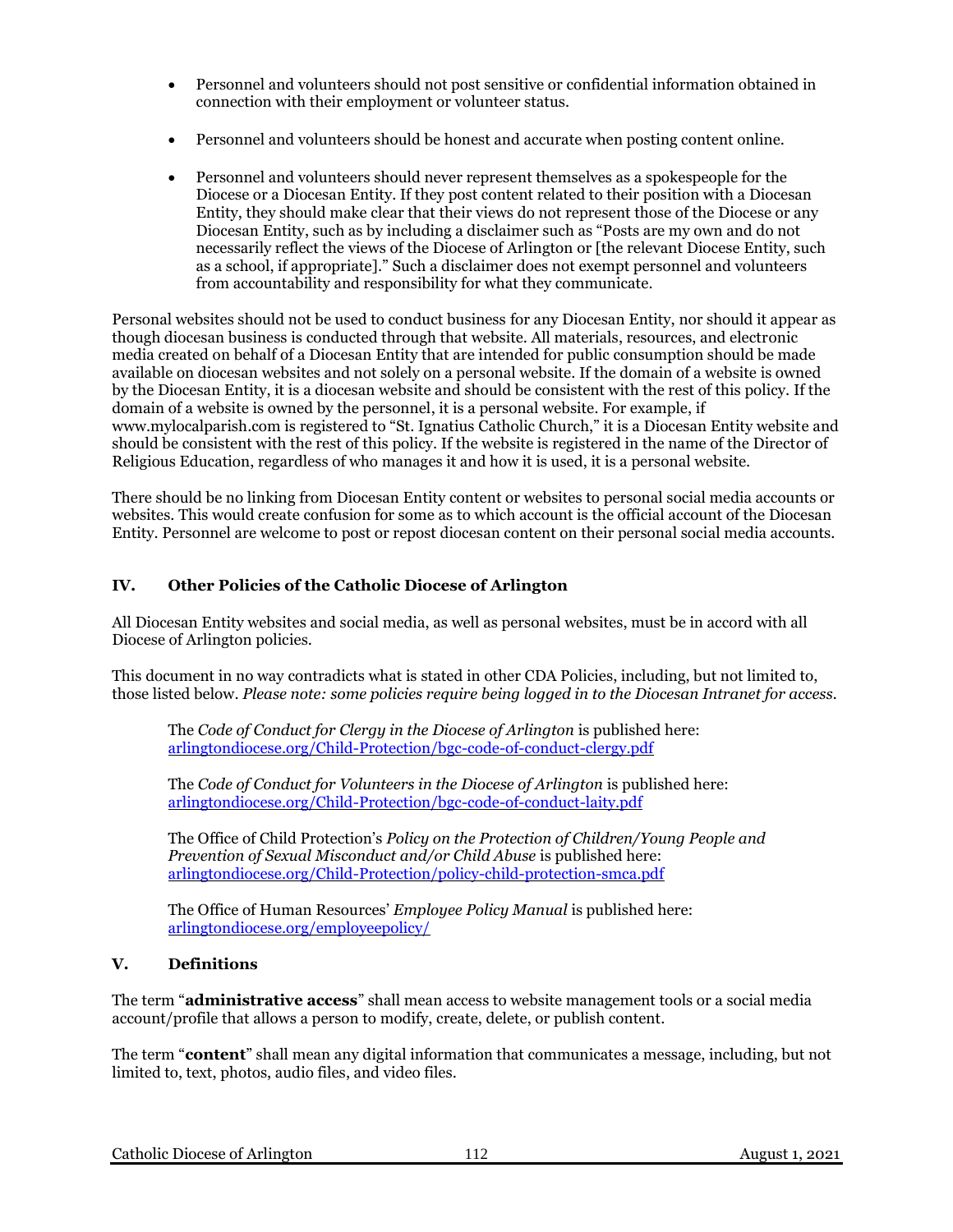The term "**diocesan entity**" or **"Diocese"** shall mean any organization, department, office, ministry, outreach, parish, school, agency, committee, task force, advisory board, or institution by, or with the supervision of, the Diocese of Arlington. This shall include Catholic Charities of the Diocese of Arlington and the Arlington Catholic Herald and their respective entities as well.

The terms "**Diocese Entity Website**," "**Diocese Entity Social Media Account**," and "**Diocese Entity Website [and/or] Social Media Account**" shall mean a website and/or social media account that is owned or managed by or on behalf of the Diocese or a Diocese Entity. This term does not include personal websites or social media accounts.

The term "**personnel**" or "**employee**" shall mean the bishop, priests, deacons, seminarians, nonordained consecrated men and women, lay employees, and lay volunteers who are involved in work for the Diocese of Arlington, its parishes and agencies and who represent the Church by virtue of office, designated position, employment or contract.

The term "**personal**" shall refer to any website, social media account, or online content, the website, social media account, or content of an individual or external group that is not owned, managed, or published by or on behalf of the Diocese of Arlington or a Diocese Entity. This term does not include Diocese Entity websites or social media accounts.

The term "**social media**" shall mean an account associated with a social media service including, but not limited to, Facebook, Twitter, YouTube, Instagram, Pinterest, Google +, LinkedIn, Snapchat, Reddit, etc.

The term "**website**" shall mean any web presence, including any website that displays social media content or features

#### **VI. Addendum for Additional Policies**

Parish pastors/administrators, school principals, regional directors, and similar management personnel may develop written directives particular to their Diocesan Entity's mission and operation that provide additional guidance to personnel in the use and management of websites and social media. No such directive should contradict the contents of this policy. If such an addendum is created, it should be included with this policy when presented to the personnel so that they understand their full responsibilities and accountability when they sign the "Official Receipt" below.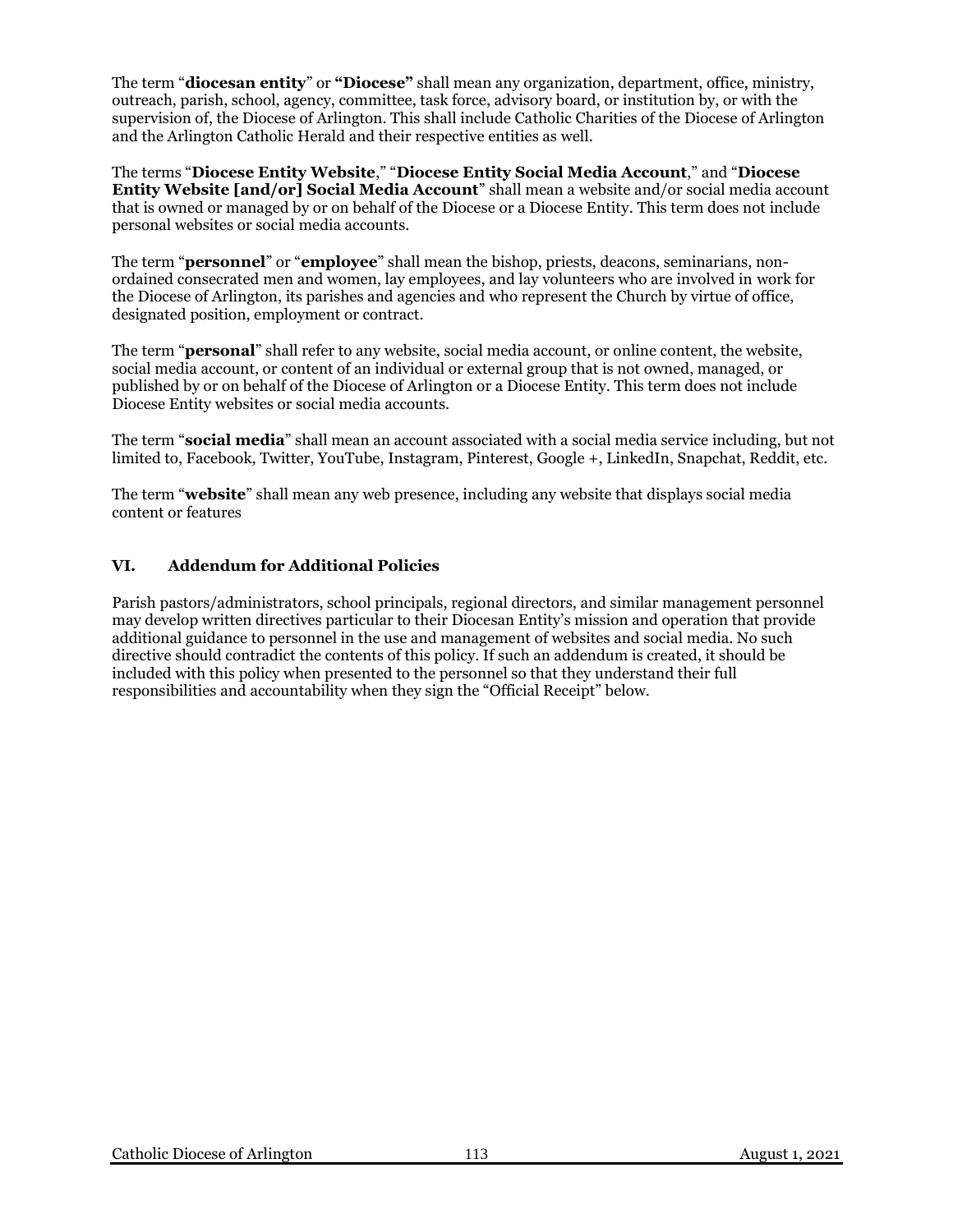*Approved by the Office of the Bishop of the Diocese of Arlington on June 22, 2018*

Michael 7, Burkidge

Most Reverend Michael F. Burbidge Bishop of the Diocese of Arlington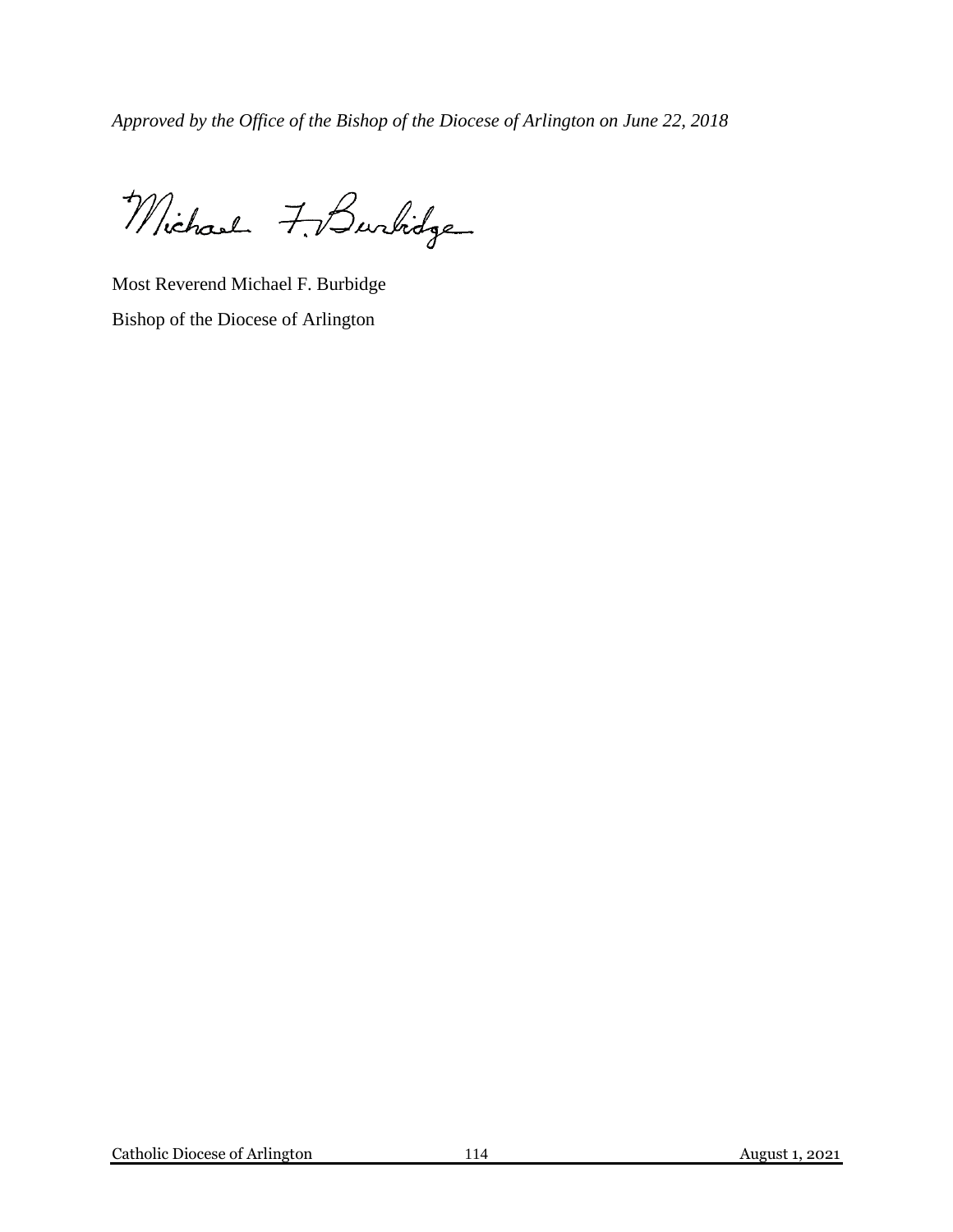# **Schedule A - Annual Leave Schedule**

|                                 |                                               |                                               | Contracted<br>12 Month<br>Principals, Asst. Principals,<br>Secondary Counselors,<br>and Preschool Directors    | Non-Contracted<br>12 Month<br>School Employees                                                                 | Contracted and<br>Non-Contracted<br>10 and 11 Month<br>Employees                                                  | Non-Contracted<br>12 Month<br>Non-school Employees                                                             |
|---------------------------------|-----------------------------------------------|-----------------------------------------------|----------------------------------------------------------------------------------------------------------------|----------------------------------------------------------------------------------------------------------------|-------------------------------------------------------------------------------------------------------------------|----------------------------------------------------------------------------------------------------------------|
|                                 |                                               | Eligible                                      | Yes                                                                                                            | Yes<br><b>No</b>                                                                                               |                                                                                                                   | Yes                                                                                                            |
| Criteria                        |                                               |                                               | Regular status, employed<br>to work a routine schedule<br>of 20 or more hours per<br>week at one diocesan site | Regular status, employed to<br>work a routine schedule of 20 or<br>more hours per week at one<br>diocesan site | Regular status,<br>employed to work a<br>routine schedule of 20 or<br>more hours per week at<br>one diocesan site | Regular status, employed to<br>work a routine schedule of 20<br>or more hours per week at<br>one diocesan site |
|                                 |                                               | Leave Year                                    | <b>Contract Year</b>                                                                                           | School Year                                                                                                    | Calendar Year<br>n/a                                                                                              |                                                                                                                |
| Accrue or Grant?                |                                               |                                               | Grant                                                                                                          | Accrue                                                                                                         | n/a                                                                                                               | Accrue                                                                                                         |
| Timing of Grant or Accrual      |                                               |                                               | July 1st                                                                                                       | begins with 1st paycheck of<br>eligibility                                                                     | n/a                                                                                                               | begins with 1st paycheck of<br>eligibility                                                                     |
| Carryover Allowed?              |                                               |                                               | no                                                                                                             | yes                                                                                                            | n/a                                                                                                               | yes                                                                                                            |
| Date of Carryover Review        |                                               |                                               | July 1st                                                                                                       | August 15th                                                                                                    | n/a                                                                                                               | February 1st                                                                                                   |
| Amount and Maximum<br>Carryover | employ<br>yrs<br>့<br>$\mathbf{L}$<br>$\circ$ | employed to work 20 -<br>29.99 hours per week | 100 hours / no carryover                                                                                       | 5% of actual paid hrs, to a max<br>of 4 per pay<br>avg of 13 days per year<br>max carryover of 150 hours       | n/a                                                                                                               | 5% of actual paid hrs, to a<br>max of 4 per pay<br>avg of 13 days per year<br>max carryover of 150 hours       |
|                                 |                                               | employed to work 30 -<br>39.99 hours per week | 140 hours / no carryover                                                                                       | 5% of actual paid hrs, to a max<br>of 4 per pay<br>avg of 13 days per year<br>max carryover of 210 hours       | n/a                                                                                                               | 5% of actual paid hrs, to a<br>max of 4 per pay<br>avg of 13 days per year<br>max carryover of 210 hours       |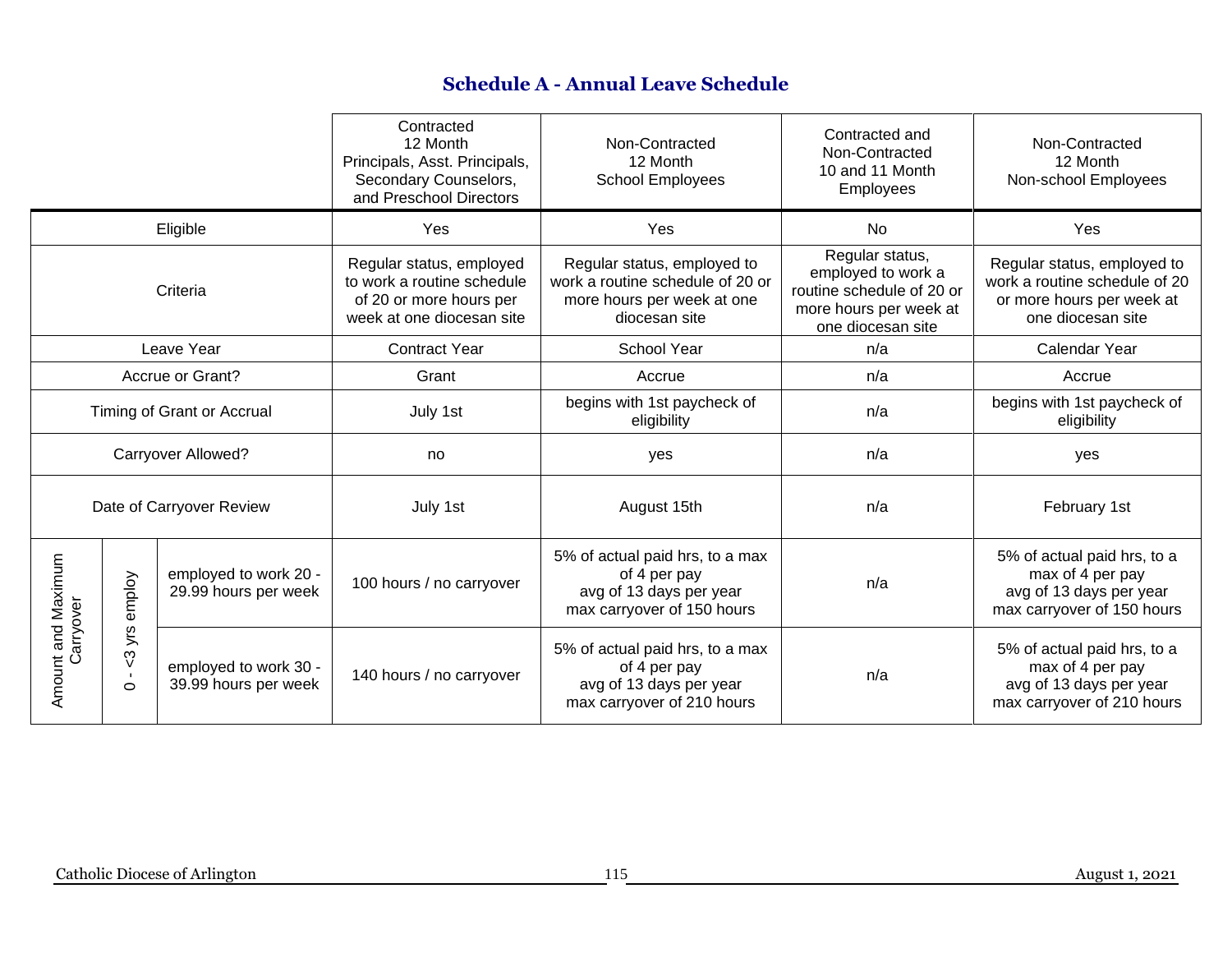|                              |                                                                   |                                               | Contracted<br>12 Month<br>Principals, Asst. Principals,<br>Secondary Counselors,<br>and Preschool Directors | Non-Contracted<br>12 Month<br><b>School Employees</b>                                                          | Contracted and<br>Non-Contracted<br>10 and 11 Month<br><b>Employees</b> | Non-Contracted<br>12 Month<br>Non-school Employees                                                             |
|------------------------------|-------------------------------------------------------------------|-----------------------------------------------|-------------------------------------------------------------------------------------------------------------|----------------------------------------------------------------------------------------------------------------|-------------------------------------------------------------------------|----------------------------------------------------------------------------------------------------------------|
|                              |                                                                   | employed to work 40<br>hours per week         | 160 hours / no carryover                                                                                    | 5% of actual paid hrs, to a max<br>of 4 per pay<br>avg of 13 days per year<br>max carryover of 240 hours       | n/a                                                                     | 5% of actual paid hrs, to a<br>max of 4 per pay<br>avg of 13 days per year<br>max carryover of 240 hours       |
| Amount and Maximum Carryover | yrs employ<br>Ю<br>$\overline{\mathbf{v}}$<br>$\blacksquare$<br>ო | employed to work 20 -<br>29.99 hours per week | 100 hours / no carryover                                                                                    | 7.69% of actual paid hrs, to a<br>max of 6.16 per pay<br>avg of 20 days per year<br>max carryover of 150 hours | n/a                                                                     | 7.69% of actual paid hrs, to a<br>max of 6.16 per pay<br>avg of 20 days per year<br>max carryover of 150 hours |
|                              |                                                                   | employed to work 30 -<br>39.99 hours per week | 140 hours / no carryover                                                                                    | 7.69% of actual paid hrs, to a<br>max of 6.16 per pay<br>avg of 20 days per year<br>max carryover of 210 hours | n/a                                                                     | 7.69% of actual paid hrs, to a<br>max of 6.16 per pay<br>avg of 20 days per year<br>max carryover of 210 hours |
|                              |                                                                   | employed to work 40<br>hours per week         | 160 hours / no carryover                                                                                    | 7.69% of actual paid hrs, to a<br>max of 6.16 per pay<br>avg of 20 days per year<br>max carryover of 240 hours | n/a                                                                     | 7.69% of actual paid hrs, to a<br>max of 6.16 per pay<br>avg of 20 days per year<br>max carryover of 240 hours |
|                              | greater<br>ŏ<br>yrs<br>Ю<br>$\overline{ }$                        | employed to work 20 -<br>29.99 hours per week | 100 hours / no carryover                                                                                    | 7.69% of actual paid hrs, to a<br>max of 6.16 per pay<br>avg of 20 days per year<br>max carryover of 150 hours | n/a                                                                     | 10% of actual paid hrs, to a<br>max of 8 per pay<br>avg of 26 days per year<br>max carryover of 150 hours      |
|                              |                                                                   | employed to work 30 -<br>39.99 hours per week | 140 hours / no carryover                                                                                    | 7.69% of actual paid hrs, to a<br>max of 6.16 per pay<br>avg of 20 days per year<br>max carryover of 210 hours | n/a                                                                     | 10% of actual paid hrs, to a<br>max of 8 per pay<br>avg of 26 days per year<br>max carryover of 210 hours      |
|                              |                                                                   | employed to work 40<br>hours per week         | 160 hours / no carryover                                                                                    | 7.69% of actual paid hrs, to a<br>max of 6.16 per pay<br>avg of 20 days per year<br>max carryover of 240 hours | n/a                                                                     | 10% of actual paid hrs, to a<br>max of 8 per pay<br>avg of 26 days per year<br>max carryover of 240 hours      |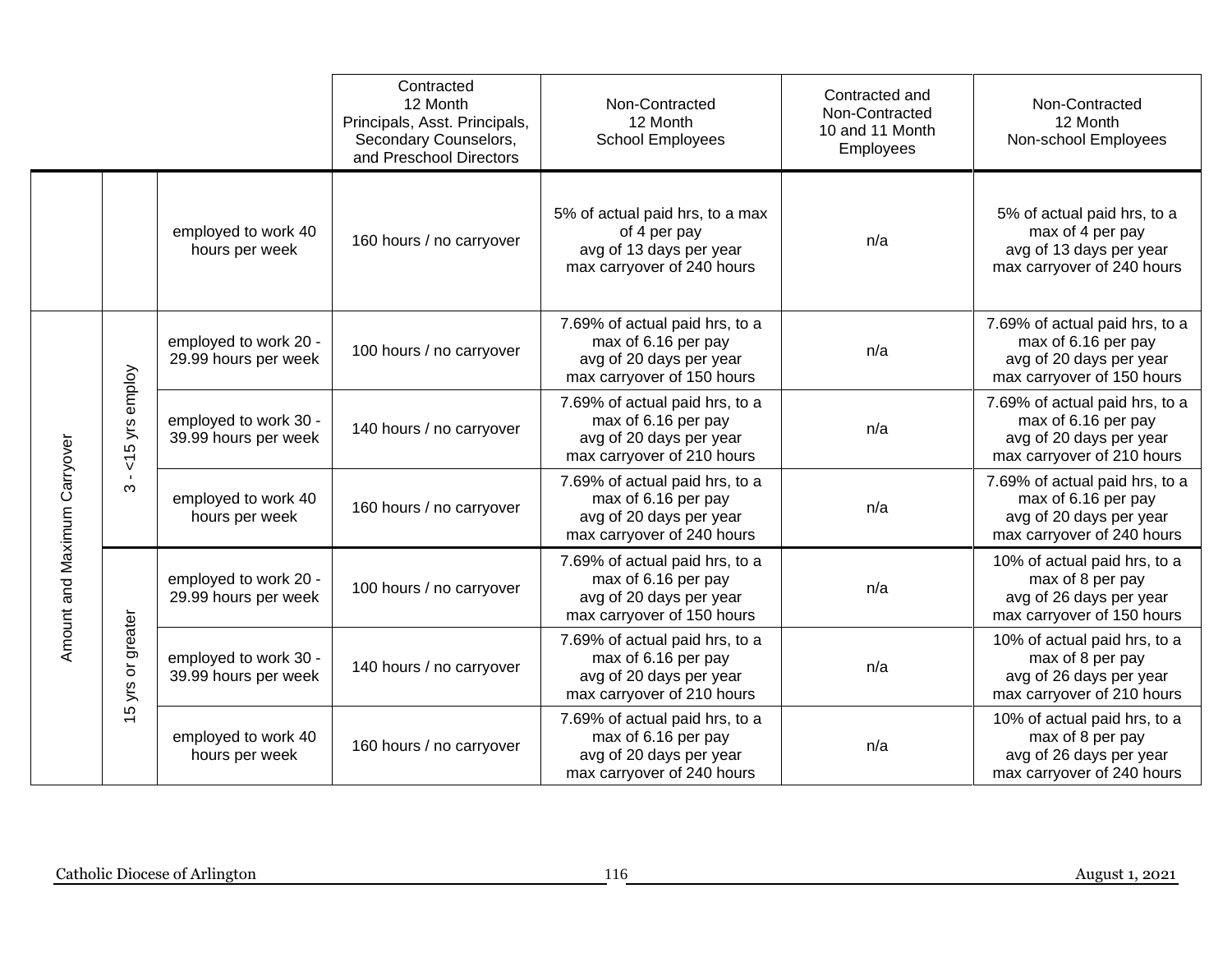## **Schedule B - Sick Leave Schedule**

|                                 |                                                                      | Contracted                                                                                                                                                              | Contracted and Non-Contracted                                                                                                                                                                                                                                                                                                     | Non-Contracted                                                                                                                     |
|---------------------------------|----------------------------------------------------------------------|-------------------------------------------------------------------------------------------------------------------------------------------------------------------------|-----------------------------------------------------------------------------------------------------------------------------------------------------------------------------------------------------------------------------------------------------------------------------------------------------------------------------------|------------------------------------------------------------------------------------------------------------------------------------|
|                                 |                                                                      | 12 Month                                                                                                                                                                | 10, 11, and 12 Month                                                                                                                                                                                                                                                                                                              | 10, 11, and 12 Month                                                                                                               |
|                                 |                                                                      | Principals, Asst. Principals,                                                                                                                                           | All Other School Employees                                                                                                                                                                                                                                                                                                        | Non-School Employees                                                                                                               |
|                                 |                                                                      | Secondary Counselors, and                                                                                                                                               |                                                                                                                                                                                                                                                                                                                                   |                                                                                                                                    |
|                                 |                                                                      | <b>Preschool Directors</b>                                                                                                                                              |                                                                                                                                                                                                                                                                                                                                   |                                                                                                                                    |
| Eligible                        |                                                                      | Yes                                                                                                                                                                     | Yes                                                                                                                                                                                                                                                                                                                               | Yes                                                                                                                                |
| Criteria                        |                                                                      | Contracted employees must<br>have a regular status and be<br>employed to work a routine<br>schedule of 20 or more hours<br>per week at one or more<br>diocesan schools. | Contracted employees must have a<br>regular status and be employed to<br>work a routine schedule of 20 or more<br>hours per week at one or more<br>diocesan schools. Non-contracted<br>employees must have a regular status<br>and be employed to work a routine<br>schedule of 20 or more hours per<br>week at one diocesan site | Regular status, employed<br>to work a routine schedule<br>of 20 or more hours per<br>week at one diocesan site                     |
| Leave Year                      |                                                                      | <b>Contract Year</b>                                                                                                                                                    | School Year                                                                                                                                                                                                                                                                                                                       | Calendar Year                                                                                                                      |
| Accrue or Grant?                |                                                                      | Grant                                                                                                                                                                   | Grant                                                                                                                                                                                                                                                                                                                             | Accrue                                                                                                                             |
| Timing of Grant or<br>Accrual   |                                                                      | July 1st                                                                                                                                                                | August 15th                                                                                                                                                                                                                                                                                                                       | begins with 1st paycheck of<br>eligibility                                                                                         |
| Carryover Allowed?              |                                                                      | yes                                                                                                                                                                     | yes                                                                                                                                                                                                                                                                                                                               | yes                                                                                                                                |
| Date of Carryover               |                                                                      | July 1st                                                                                                                                                                | August 15th                                                                                                                                                                                                                                                                                                                       | February 1st                                                                                                                       |
|                                 | Employed to work a routine<br>schedule of 20 - 29.99 hrs<br>per week | 50 hours<br>max carryover of 450 hours                                                                                                                                  | 50 hours<br>max carryover of 450 hours                                                                                                                                                                                                                                                                                            | 5% of actual paid hrs, to a<br>max of 4 per pay<br>avg of 13 days per year for<br>12 month employees<br>max carryover of 450 hours |
| Amount and Maximum<br>Carryover | Employed to work a routine<br>schedule of 30 -39.99 hrs<br>per week  | 70 hours<br>max carryover of 630 hours                                                                                                                                  | 70 hours<br>max carryover of 630 hours                                                                                                                                                                                                                                                                                            | 5% of actual paid hrs, to a<br>max of 4 per pay<br>avg of 13 days per year for<br>12 month employees<br>max carryover of 630 hours |
|                                 | Employed to work a routine<br>schedule of 40 hrs per<br>week         | 80 hours<br>max carryover of 720 hours                                                                                                                                  | 80 hours<br>max carryover of 720 hours                                                                                                                                                                                                                                                                                            | 5% of actual paid hrs, to a<br>max of 4 per pay<br>avg of 13 days per year for<br>12 month employees<br>max carryover of 720 hours |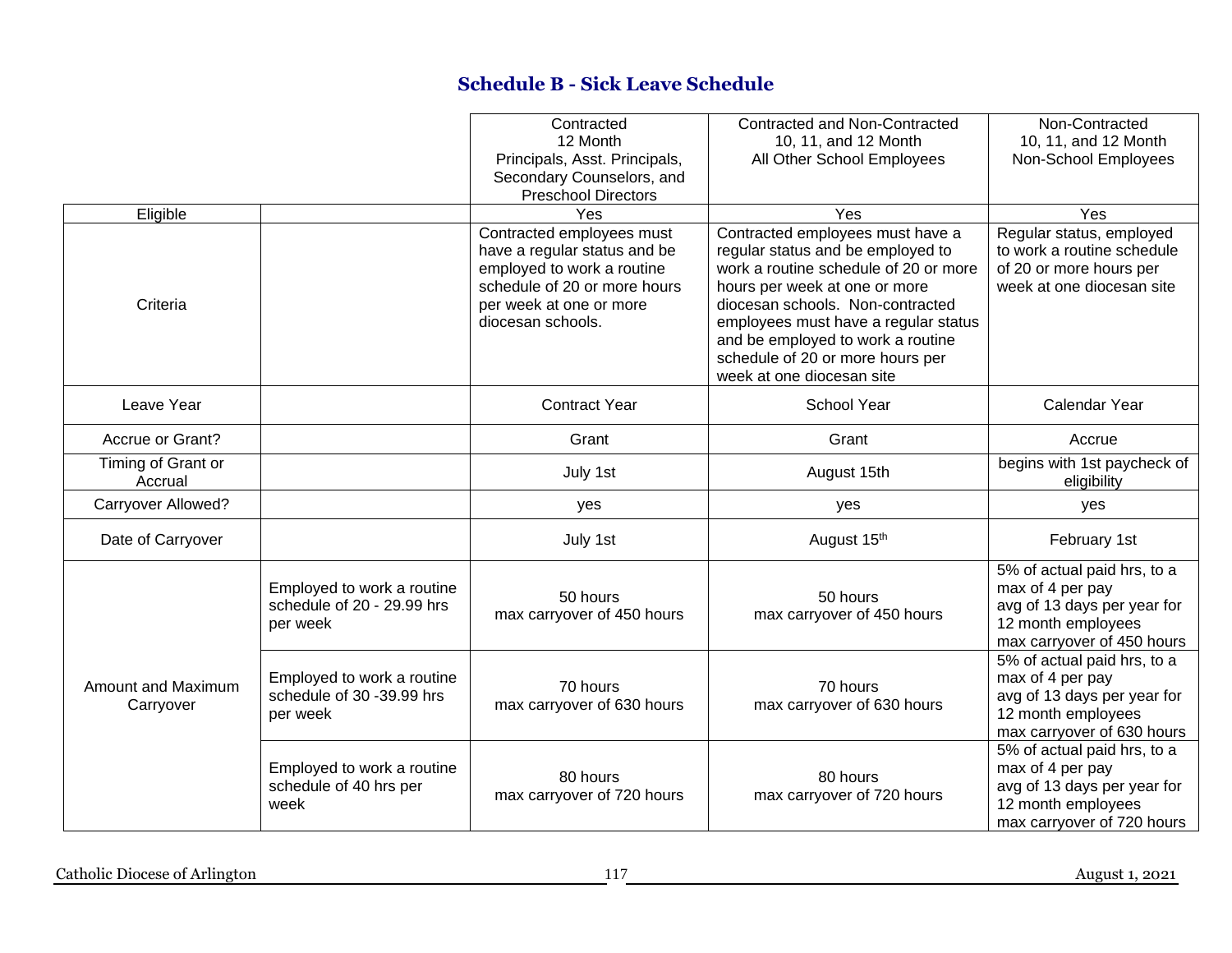# **Schedule C - Holy Day and Holiday Leave Schedule**

|          | Non-Contracted                                                       | Non-Contracted                                                                                                                                           | <b>Contracted Employees</b>            |
|----------|----------------------------------------------------------------------|----------------------------------------------------------------------------------------------------------------------------------------------------------|----------------------------------------|
|          | Non-School Employees                                                 | School Employees                                                                                                                                         |                                        |
| Eligible | Yes                                                                  | Yes                                                                                                                                                      | Paid in accordance with their contract |
| Criteria | Regular status, employed to work a routine<br>diocesan site          | Regular status, employed to work a routine<br>schedule of 20 or more hours per week at one schedule of 20 or more hours per week at one<br>diocesan site | n/a                                    |
|          |                                                                      | <b>Holy Days</b>                                                                                                                                         |                                        |
|          | Solemnity of Mary (Jan. 1st)                                         | Solemnity of Mary (Jan. 1st)                                                                                                                             |                                        |
|          | Good Friday                                                          | Good Friday                                                                                                                                              |                                        |
|          | <b>Christmas Eve</b>                                                 | <b>Christmas Eve</b>                                                                                                                                     |                                        |
|          | Christmas Day                                                        | Christmas Day                                                                                                                                            |                                        |
|          | Day after Christmas                                                  | Day after Christmas                                                                                                                                      |                                        |
|          |                                                                      | Holidays                                                                                                                                                 |                                        |
|          | Martin Luther King's Birthday                                        | Martin Luther King's Birthday                                                                                                                            |                                        |
|          | Presidents' Day                                                      | Presidents' Day                                                                                                                                          |                                        |
|          | <b>Memorial Day</b>                                                  | <b>Memorial Day</b>                                                                                                                                      |                                        |
|          | Juneteenth                                                           | ** Juneteenth                                                                                                                                            |                                        |
|          | Independence Day                                                     | ** Independence Day                                                                                                                                      |                                        |
|          | Labor Day                                                            | Labor Day                                                                                                                                                |                                        |
|          | <b>Columbus Day</b>                                                  | Columbus Day - if observed by the school                                                                                                                 |                                        |
|          | Veteran's Day                                                        | Veteran's Day - if observed by the school                                                                                                                |                                        |
|          | Thanksgiving Day                                                     | Thanksgiving Day                                                                                                                                         |                                        |
|          | Day after Thanksgiving                                               | Day after Thanksgiving                                                                                                                                   |                                        |
|          | only if the day falls on a weekday<br>** for 12 month employees only |                                                                                                                                                          |                                        |